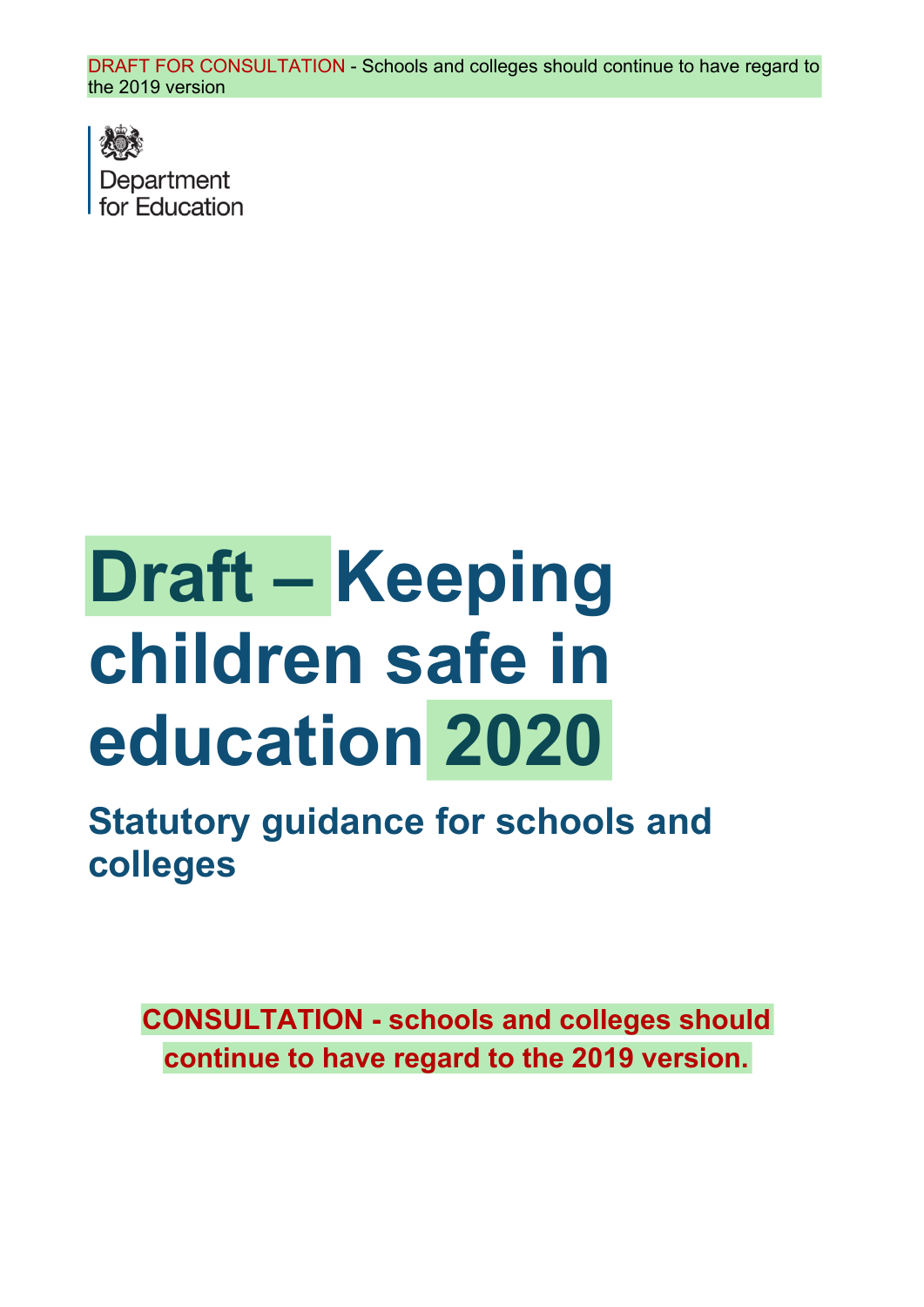# **Contents**

| Summary                                                                                                                                                            | 3   |
|--------------------------------------------------------------------------------------------------------------------------------------------------------------------|-----|
| What is the status of this guidance                                                                                                                                | 3   |
| About this guidance                                                                                                                                                | 3   |
| Part one: Safeguarding information for all staff                                                                                                                   | 5   |
| What school and college staff should know and do                                                                                                                   | 5   |
| What school and college staff should do if they have concerns about a child                                                                                        | 13  |
| Actions where there are concerns about a child                                                                                                                     | 18  |
| Part two: The management of safeguarding                                                                                                                           | 19  |
| The responsibility of governing bodies, proprietors and management committees                                                                                      | 19  |
| Part three: Safer recruitment                                                                                                                                      | 39  |
| <i>i.</i> Recruitment and selection process                                                                                                                        | 39  |
| ii. Pre-appointment vetting checks, regulated activity and recording information                                                                                   | 43  |
| Prohibitions, directions, sanctions and restrictions                                                                                                               | 52  |
| iii. Other checks that may be necessary for staff, volunteers and others, including the<br>responsibilities on schools and colleges for children in other settings | 57  |
| iv. How to ensure the ongoing safeguarding of children and the legal reporting duties on<br>employers                                                              | 66  |
| Part four: Allegations made against teachers, including supply teachers, other staff, volunteers<br>and contractors                                                | 69  |
| Part five: Child on child sexual violence and sexual harassment                                                                                                    | 83  |
| Responding to reports of sexual violence and sexual harassment                                                                                                     | 83  |
| The immediate response to a report                                                                                                                                 | 84  |
| <b>Ongoing response</b>                                                                                                                                            | 93  |
| Annex A: Safeguarding information for school and college staff                                                                                                     | 99  |
| <b>Annex B: Further information</b>                                                                                                                                | 103 |
| Additional advice and support                                                                                                                                      | 116 |
| Annex C: Role of the designated safeguarding lead                                                                                                                  | 119 |
| Annex D: Online safety                                                                                                                                             | 125 |
| Annex E: Host families - homestay during exchange visits                                                                                                           | 127 |
| Annex F: Statutory guidance - Regulated activity (children) - Supervision of activity with children<br>which is regulated activity when unsupervised               | 130 |
| Annex G: Table of substantive changes from September 2020                                                                                                          | 133 |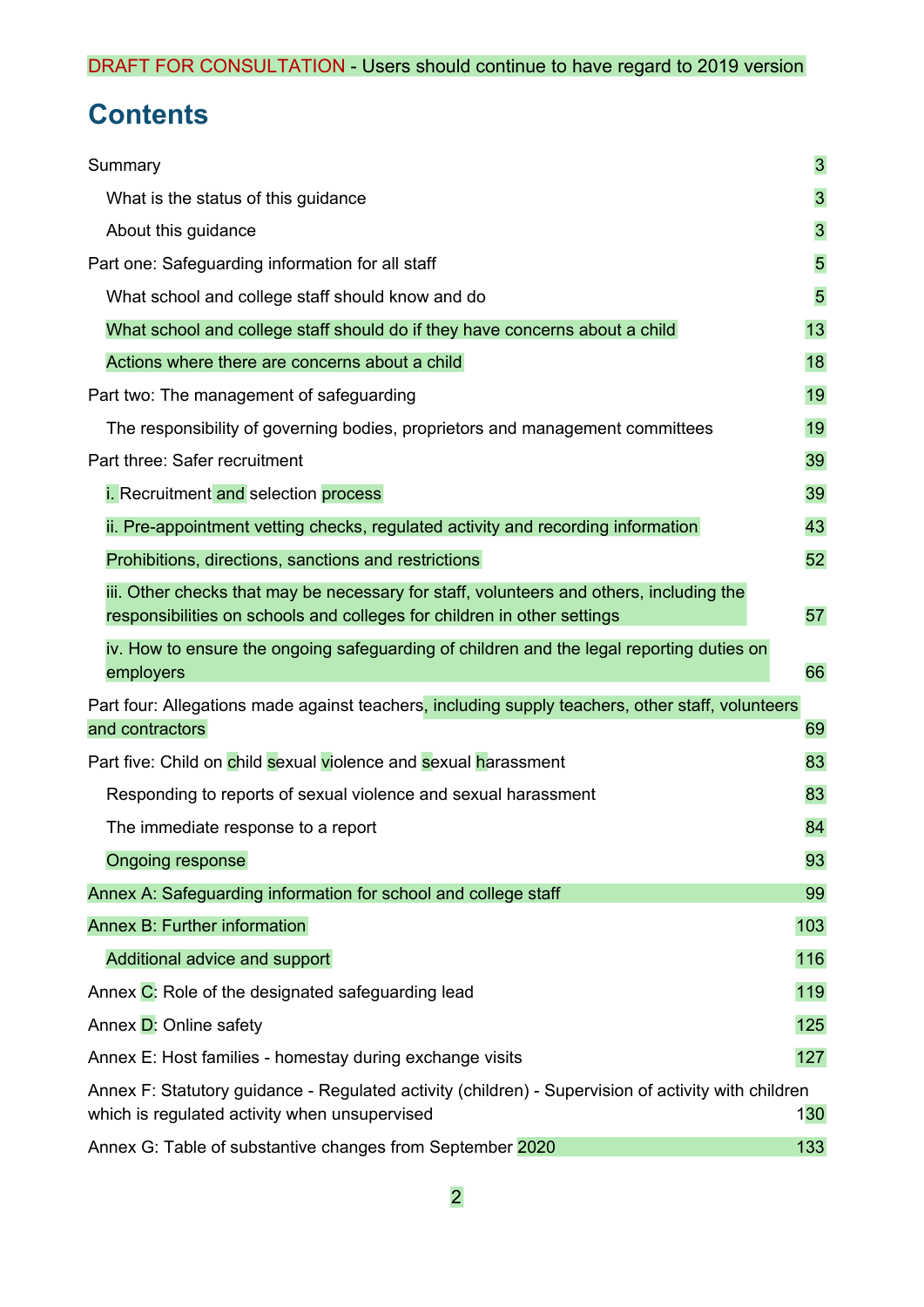# <span id="page-2-0"></span>**Summary**

# <span id="page-2-1"></span>**What is the status of this guidance**

This is statutory guidance from the Department for Education (the department) issued under Section 175 of the Education Act 2002, the Education (Independent School Standards) Regulations 2014, and the Non-Maintained Special Schools (England) Regulations 2015. Schools and colleges in England **must** have regard to it when carrying out their duties to safeguard and promote the welfare of children. For the purposes of this guidance children includes everyone under the age of 18.

# <span id="page-2-2"></span>**About this guidance**

We use the terms **"must"** and **"should**" throughout the guidance. We use the term "**must**" when the person in question is legally required to do something and "**should**" when the advice set out should be followed unless there is good reason not to.

The guidance should be read alongside:

- statutory quidance [Working Together to Safeguard Children;](https://www.gov.uk/government/publications/working-together-to-safeguard-children--2) and
- departmental advice [What to do if you are Worried a Child is Being Abused -](https://www.gov.uk/government/publications/what-to-do-if-youre-worried-a-child-is-being-abused--2) [Advice for Practitioners.](https://www.gov.uk/government/publications/what-to-do-if-youre-worried-a-child-is-being-abused--2)
- departmental advice [Sexual Violence and Sexual Harassment Between Children](https://www.gov.uk/government/publications/sexual-violence-and-sexual-harassment-between-children-in-schools-and-colleges)  [in Schools and Colleges](https://www.gov.uk/government/publications/sexual-violence-and-sexual-harassment-between-children-in-schools-and-colleges)

Unless otherwise specified:

- 'school' means: all schools whether maintained, non-maintained or independent schools (including academies, free schools and alternative provision academies), maintained nursery schools<sup>[1](#page-2-3)</sup> and pupil referral units.
- 'college' means further education colleges and sixth-form colleges as established under the Further and Higher Education Act 1992 and institutions designated as being within the further education sector.<sup>[2](#page-2-4)</sup> It relates to their responsibilities towards children who are receiving education or training at the college.

<span id="page-2-3"></span><sup>&</sup>lt;sup>1</sup> Th[e Early Years Foundation Stage Framework](https://www.gov.uk/government/publications/early-years-foundation-stage-framework--2) (EYFS) is mandatory for all early years' providers. It applies to all schools, including maintained nursery schools that have early years provision. Maintained nursery schools, like the other schools listed under 'About this guidance', must have regard to Keeping children safe in education when carrying out duties to safeguard and promote the welfare of children (by virtue of section 175(2) of the Education Act 2002 – see footnote 17 for further detail on this requirement).

<span id="page-2-4"></span> $2$  Under section 28 of the Further and Higher Education Act 1992 ('designated institutions').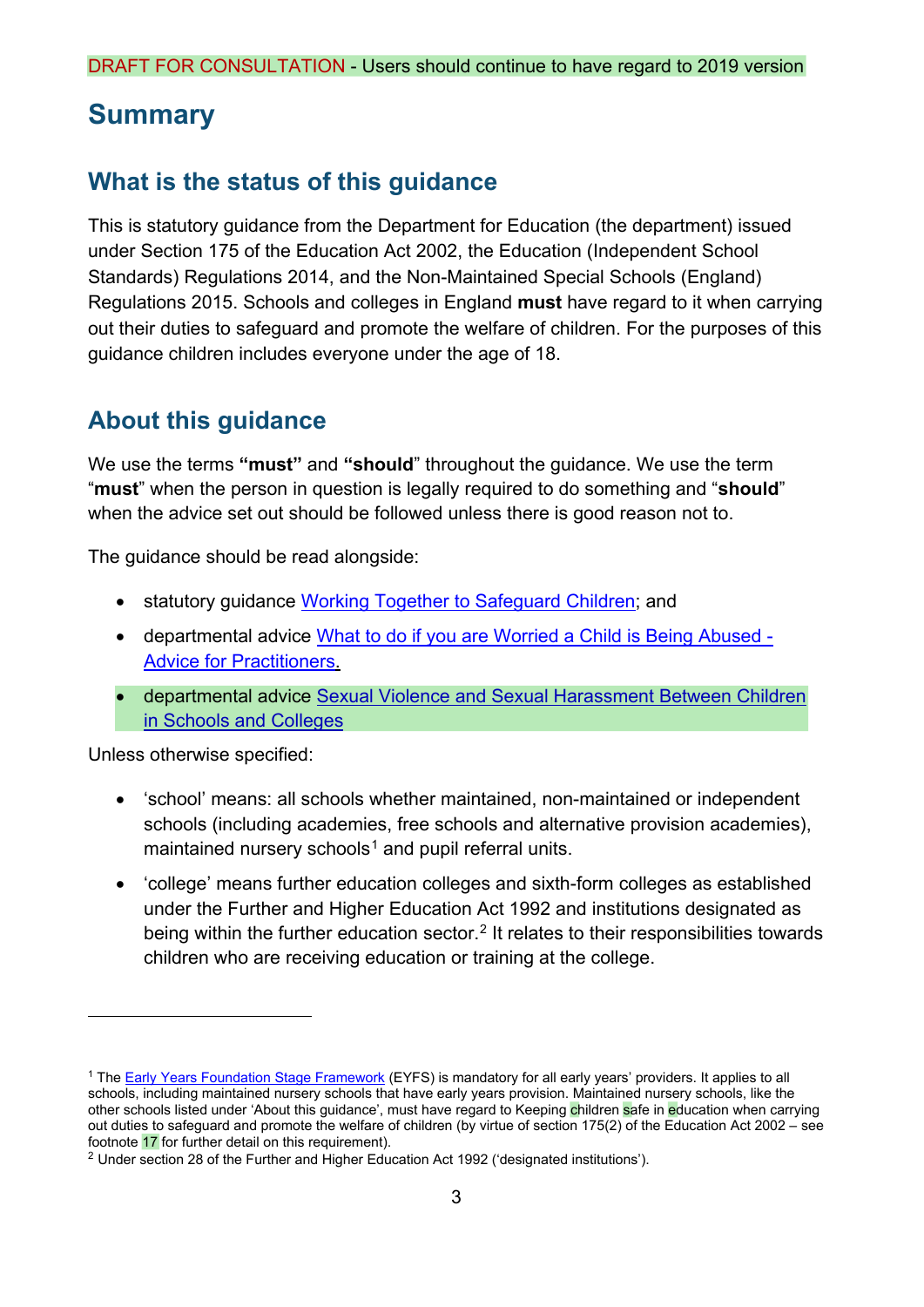# **Who is this guidance for?**

This statutory guidance should be read and followed by:

- governing bodies of maintained schools (including maintained nursery schools) and colleges;
- proprietors of independent schools (including academies, free schools and alternative provision academies) and non-maintained special schools. In the case of academies, free schools and alternative provision academies, the proprietor will be the academy trust; and
- management committees of pupil referral units (PRUs).

Throughout the guidance, reference to "governing bodies and proprietors" includes management committees unless otherwise stated.

#### **School and college staff**

It is essential that **everybody** working in a school or college understands their safeguarding responsibilities. Governing bodies and proprietors should ensure that those staff who work directly with children should read at least Part one of this guidance. Governing bodies and proprietors, working with their senior leadership teams and especially their designated safeguarding lead, should ensure that those staff who do not work directly with children read either Part one or Annex A (a condensed version of Part one) of this guidance. This is entirely a matter for the school or college and will be based on their assessment of what will be most effective for their staff to safeguard and promote the welfare of children.

Governing bodies and proprietors should ensure that mechanisms are in place to assist staff to understand and discharge their role and responsibilities as set out in Part one (or Annex A if appropriate) of this guidance.

# **What does this guidance replace?**

This guidance replaces Keeping children safe in education September 2019.

A table of substantive changes is included at Annex G.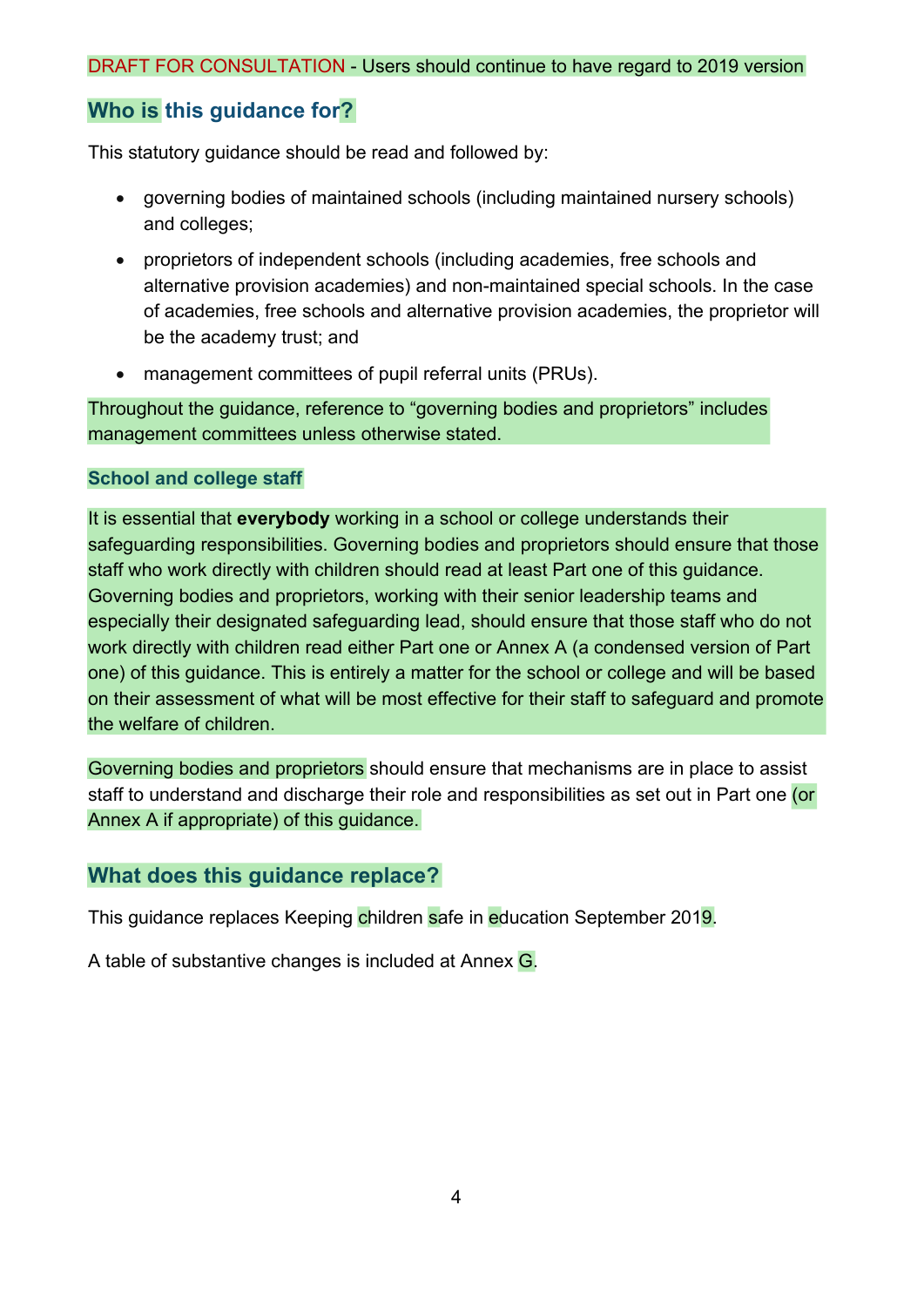# <span id="page-4-0"></span>**Part one: Safeguarding information for all staff**

# <span id="page-4-1"></span>**What school and college staff should know and do**

# **A child centred and coordinated approach to safeguarding**

1. Schools and colleges and their staff are an important part of the wider safeguarding system for children. This system is described in statutory guidance Working [Together to Safeguard Children.](https://www.gov.uk/government/publications/working-together-to-safeguard-children--2)

2. Safeguarding and promoting the welfare of children is **everyone's** responsibility. **Everyone** who comes into contact with children and their families has a role to play. In order to fulfil this responsibility effectively, all **staff** should make sure their approach is child-centred. This means that they should consider, at all times, what is in the **best interests** of the child.

3. No single staff member can have a full picture of a child's needs and circumstances. If children and families are to receive the right help at the right time, **everyone** who comes into contact with them has a role to play in identifying concerns, sharing information and taking prompt action.

4. Safeguarding and promoting the welfare of children is defined for the purposes of this guidance as:

- protecting children from maltreatment;
- preventing impairment of children's mental and physical health or development;
- ensuring that children grow up in circumstances consistent with the provision of safe and effective care; and
- taking action to enable all children to have the best outcomes.
- 5. Children includes everyone under the age of 18.

# **The role of school and college staff**

6. School and college staff are particularly important as they are in a position to identify concerns early, provide help for children, promote children's welfare and prevent concerns from escalating.

7. **All** staff have a responsibility to provide a safe environment in which children can learn.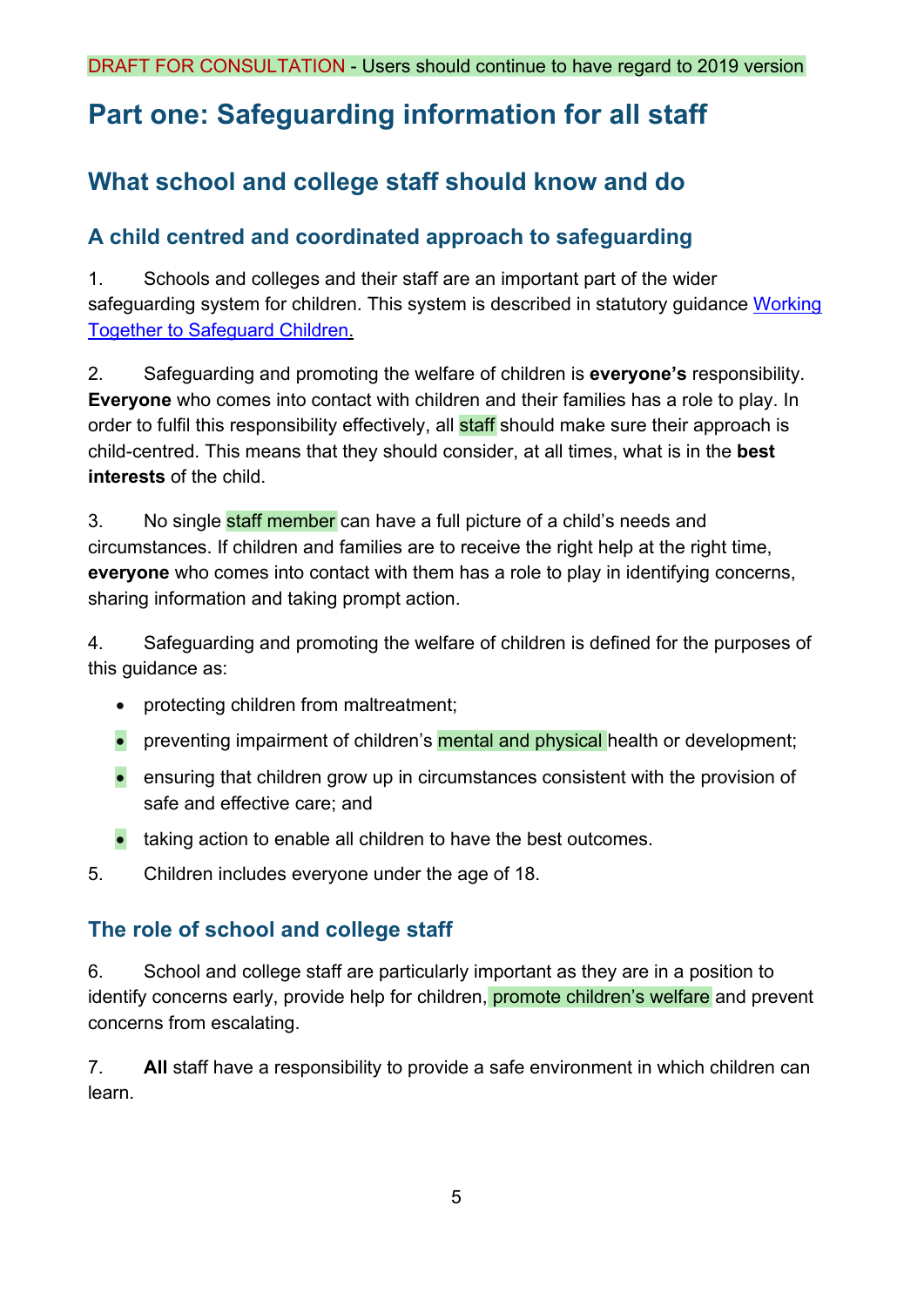8. **All** staff should be prepared to identify children who may benefit from early help.[3](#page-5-0) Early help means providing support as soon as a problem emerges at any point in a child's life, from the foundation years through to the teenage years.

9. **Any staff member** who has a concern about a child's welfare should follow the referral processes set out in paragraphs 42-58. Staff should expect to support social workers and other agencies following any referral.

10. Every school and college should have a designated safeguarding lead who will provide support to staff to carry out their safeguarding duties and who will liaise closely with other services such as children's social care.

11. The designated safeguarding lead (and any deputies) is most likely to have a complete safeguarding picture and be the most appropriate person to advise on the response to safeguarding concerns.

12. The Teachers' Standards 2012 state that teachers (which includes headteachers) should safeguard children's wellbeing and maintain public trust in the teaching profession as part of their professional duties.[4](#page-5-1)

# **What school and college staff need to know**

13. **All** staff should be aware of systems within their school or college which support safeguarding and these should be explained to them as part of staff induction. This should include the:

- child protection policy:
- behaviour policy (which should include measures to prevent bullying, including cyberbullying);<sup>[5](#page-5-2)</sup>
- staff behaviour policy (sometimes called a code of conduct);
- safeguarding response to children who go missing from education; and
- role of the designated safeguarding lead (including the identity of the designated safeguarding lead and any deputies).

Copies of policies and a copy of Part one (or Annex A, if appropriate) of this document should be provided to staff at induction.

<span id="page-5-0"></span><sup>3</sup> Detailed information on early help can be found in Chapter 1 of [Working Together to Safeguard Children.](https://www.gov.uk/government/publications/working-together-to-safeguard-children--2)

<span id="page-5-1"></span><sup>&</sup>lt;sup>4</sup> Th[e Teachers' Standards](https://www.gov.uk/government/publications/teachers-standards) apply to: trainees working towards QTS; all teachers completing their statutory induction period (newly qualified teachers [NQTs]); and teachers in maintained schools, including maintained special schools, who are subject to the Education (School Teachers' Appraisal) (England) Regulations 2012.

<span id="page-5-2"></span><sup>&</sup>lt;sup>5</sup> All schools are required to have a behaviour policy (full details are [here\)](https://www.gov.uk/government/publications/behaviour-and-discipline-in-schools). If a college chooses to have a behaviour policy it should be provided to staff as described above.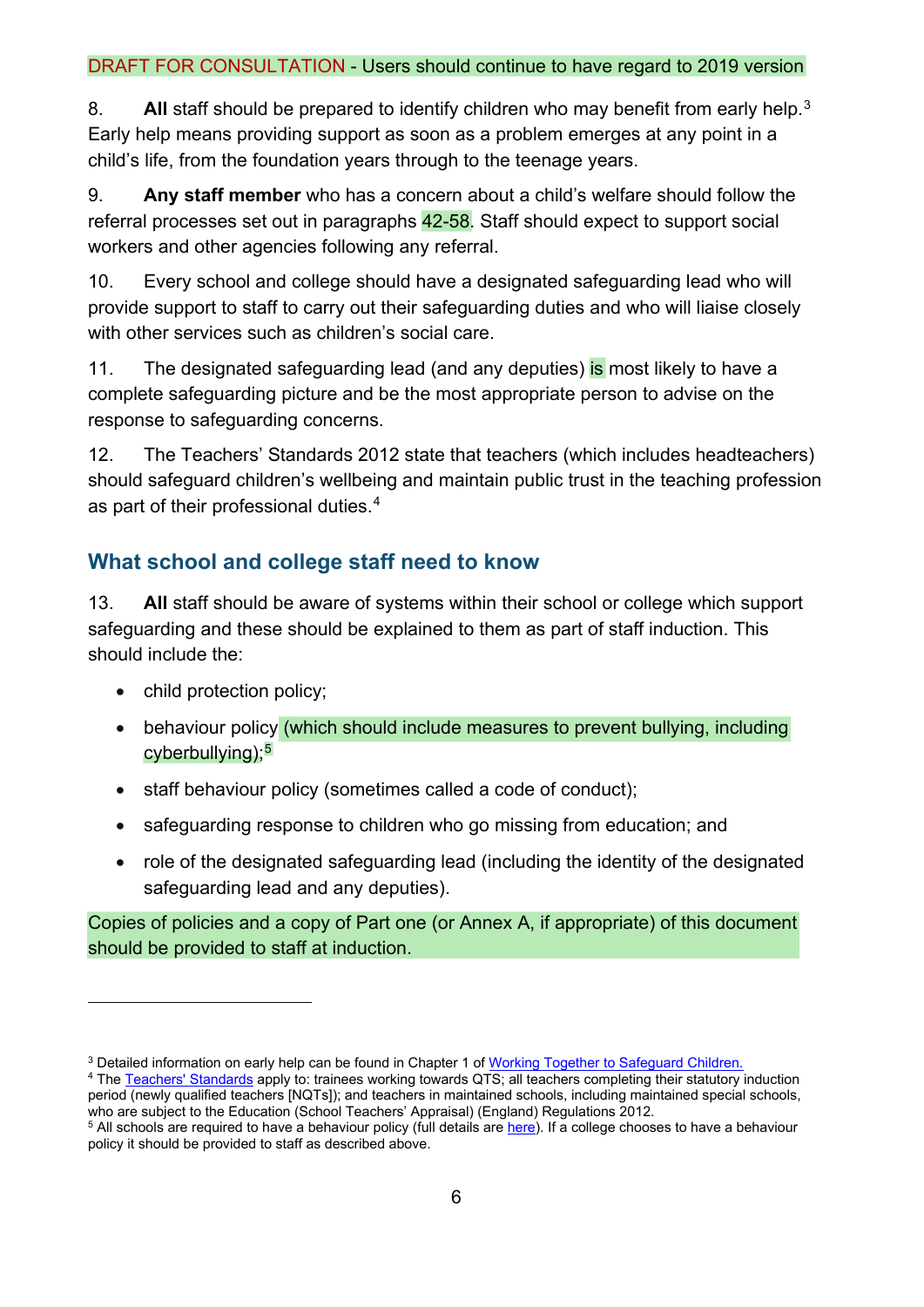14. **All** staff should receive appropriate safeguarding and child protection training (including online safety) at induction. The training should be regularly updated. In addition, all staff should receive safeguarding and child protection *(including online* safety) updates (for example, via email, e-bulletins and staff meetings), as required, and at least annually, to provide them with relevant skills and knowledge to safeguard children effectively.

15. **All** staff should be aware of their local early help<sup>[6](#page-6-0)</sup> process and understand their role in it.

16. **All** staff should be aware of the process for making referrals to children's social care and for statutory assessments under the Children Act 1989, especially section 17 (children in need) and section 47 (a child suffering, or likely to suffer, significant harm) that may follow a referral, along with the role they might be expected to play in such assessments. [7](#page-6-1)

17. **All** staff should know what to do if a child tells them he/she is being abused, neglected or exploited, and/or is otherwise at risk of involvement in criminal activity, such as knife crime, or involved in county lines drug dealing. Staff should be confident in how to share this information whilst recognising that it should be treated sensitively, including that they should only share the report with those people who are necessary in order to progress it, such as the designated safeguarding lead (or a deputy), children's social care and/or the police. Staff should not promise confidentiality or that they will not tell anyone about a report of abuse, as this may ultimately not be in the best interests of the child and it is very likely a concern will have to be shared further.

# **What school and college staff should look out for**

# **Early help**

18. **Any** child may benefit from early help, but all school and college staff should be particularly alert to the potential need for early help for a child who:

- is disabled and has specific additional needs;
- has special educational needs (whether or not they have a statutory Education, Health and Care Plan);
- has a mental health need;
- is a young carer;

<span id="page-6-0"></span><sup>&</sup>lt;sup>6</sup> Detailed information on early help can be found in Chapter 1 of [Working Together to Safeguard Children](https://www.gov.uk/government/publications/working-together-to-safeguard-children--2)

<span id="page-6-1"></span><sup>&</sup>lt;sup>7</sup> More information on statutory assessments is included at paragraphs 50 to 58. Detailed information on statutory assessments can be found in Chapter 1 of [Working Together to Safeguard Children.](https://www.gov.uk/government/publications/working-together-to-safeguard-children--2)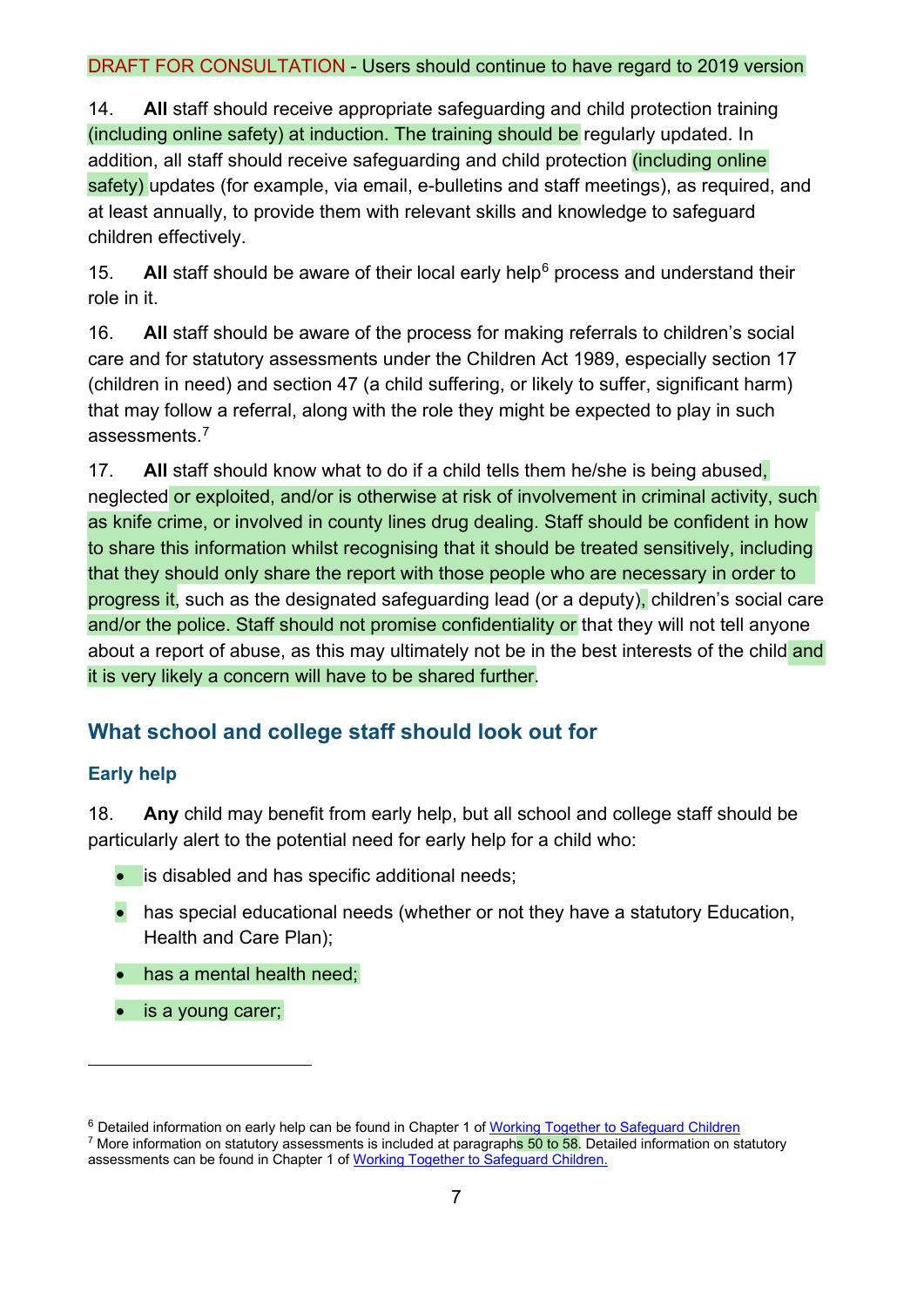- is showing signs of being drawn in to anti-social or criminal behaviour, including gang involvement and association with organised crime groups or county lines;
- is frequently missing/goes missing from care or from home;
- is at risk of modern slavery, trafficking, sexual or criminal exploitation;
- is at risk of being radicalised or exploited;
- has a family member in prison, or is affected by parental offending;
- is in a family circumstance presenting challenges for the child, such as drug and alcohol misuse, adult mental health issues and domestic abuse;
- is misusing drugs or alcohol themselves;
- has returned home to their family from care;
- is at risk of honour based abuse such as Female Genital Mutilation or forced marriage;
- is a privately fostered child; and
- is persistently absent from education.

## **Abuse and neglect**

19. Knowing what to look for is vital to the early identification of abuse and neglect. **All**  staff should be aware of indicators of abuse and neglect, and specific safeguarding issues such as exploitation so that they are able to identify cases of children who may be in need of help or protection.

20. **All** school and college staff should be aware that abuse, neglect and safeguarding issues are rarely stand-alone events that can be covered by one definition or label. In most cases, multiple issues will overlap with one another.

21. **All** staff should be aware that safeguarding incidents and/or behaviours can be associated with factors outside the school or college and/or can occur between children outside of these environments. **All** staff, but especially the designated safeguarding lead (and deputies) should consider whether children are at risk of abuse or exploitation in situations outside their families. Extra-familial harms take a variety of different forms and children can be vulnerable to multiple harms including (but not limited to) sexual exploitation, criminal exploitation, and serious youth violence.

22. **All** staff should be aware that technology is a significant component in many safeguarding and wellbeing issues. Children are at risk of abuse online as well as in day to day life. In many cases abuse will take place concurrently via online channels and in daily life.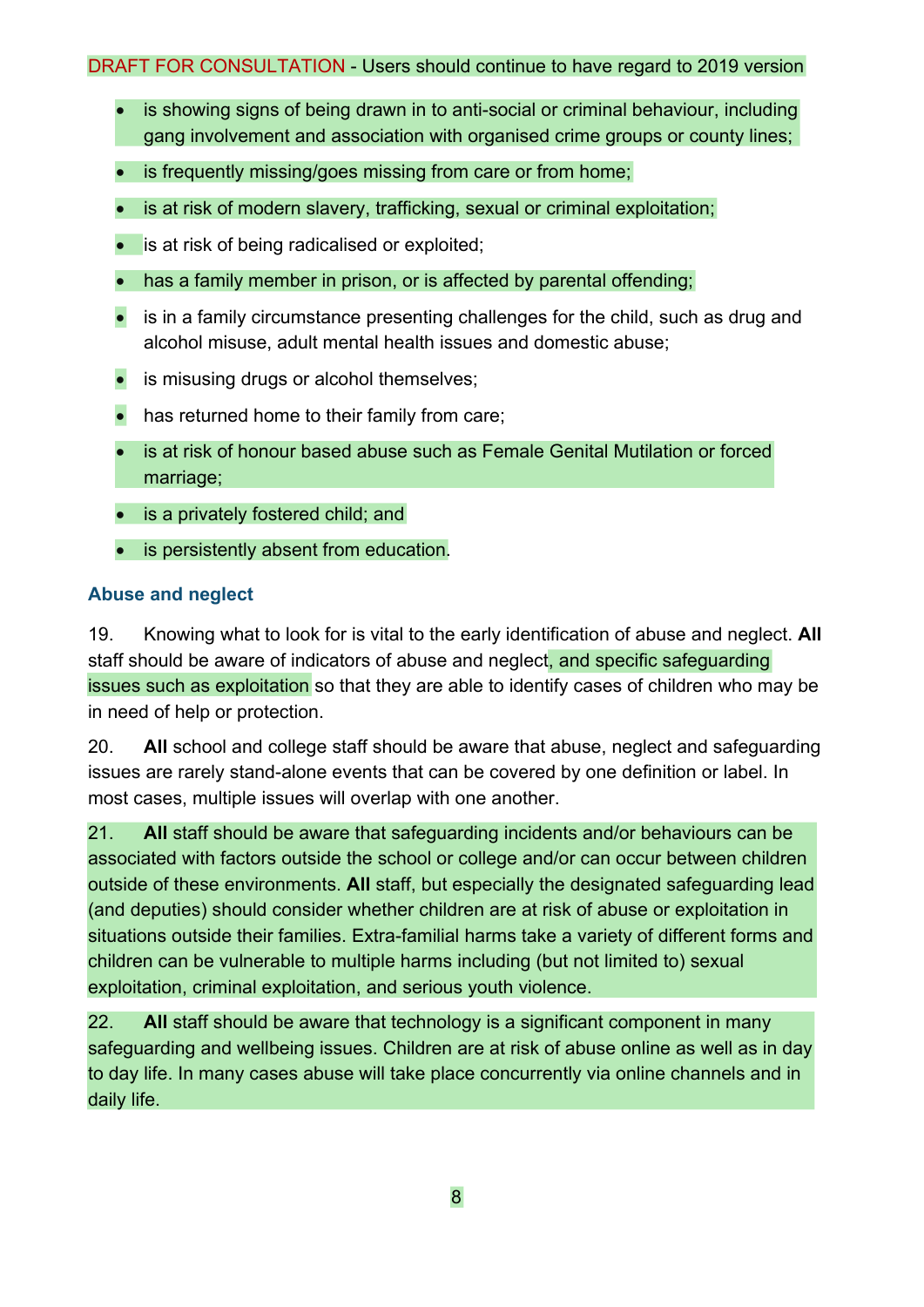# **23. In all cases, if staff are unsure, they should always speak to the designated safeguarding lead (or deputy).**

# **Indicators of abuse and neglect**

24. **Abuse:** a form of maltreatment of a child. Somebody may abuse or neglect a child by inflicting harm or by failing to act to prevent harm. Children may be abused in a family or in an institutional or community setting by those known to them or, more rarely, by others. Abuse can take place wholly online, or technology may be used to facilitate offline abuse. Children may be abused by an adult or adults or by another child or children.

25. **Physical abuse:** a form of abuse which may involve hitting, shaking, throwing, poisoning, burning or scalding, drowning, suffocating or otherwise causing physical harm to a child. Physical harm may also be caused when a parent or carer fabricates the symptoms of, or deliberately induces, illness in a child.

26. **Emotional abuse:** the persistent emotional maltreatment of a child such as to cause severe and adverse effects on the child's emotional development. It may involve conveying to a child that they are worthless or unloved, inadequate, or valued only insofar as they meet the needs of another person. It may include not giving the child opportunities to express their views, deliberately silencing them or 'making fun' of what they say or how they communicate. It may feature age or developmentally inappropriate expectations being imposed on children. These may include interactions that are beyond a child's developmental capability as well as overprotection and limitation of exploration and learning, or preventing the child from participating in normal social interaction. It may involve seeing or hearing the ill-treatment of another. It may involve serious bullying (including cyberbullying), causing children frequently to feel frightened or in danger, or the exploitation or corruption of children. Some level of emotional abuse is involved in all types of maltreatment of a child, although it may occur alone.

27. **Sexual abuse:** involves forcing or enticing a child or young person to take part in sexual activities, not necessarily involving violence, whether or not the child is aware of what is happening. The activities may involve physical contact, including assault by penetration (for example rape or oral sex) or non-penetrative acts such as masturbation, kissing, rubbing and touching outside of clothing. They may also include non-contact activities, such as involving children in looking at, or in the production of, sexual images, watching sexual activities, encouraging children to behave in sexually inappropriate ways, or grooming a child in preparation for abuse. Sexual abuse can take place online, and technology can be used to facilitate offline abuse. Sexual abuse is not solely perpetrated by adult males. Women can also commit acts of sexual abuse, as can other children. The sexual abuse of children by other children is a specific safeguarding issue in education (see paragraph 36).

28. **Neglect:** the persistent failure to meet a child's basic physical and/or psychological needs, likely to result in the serious impairment of the child's health or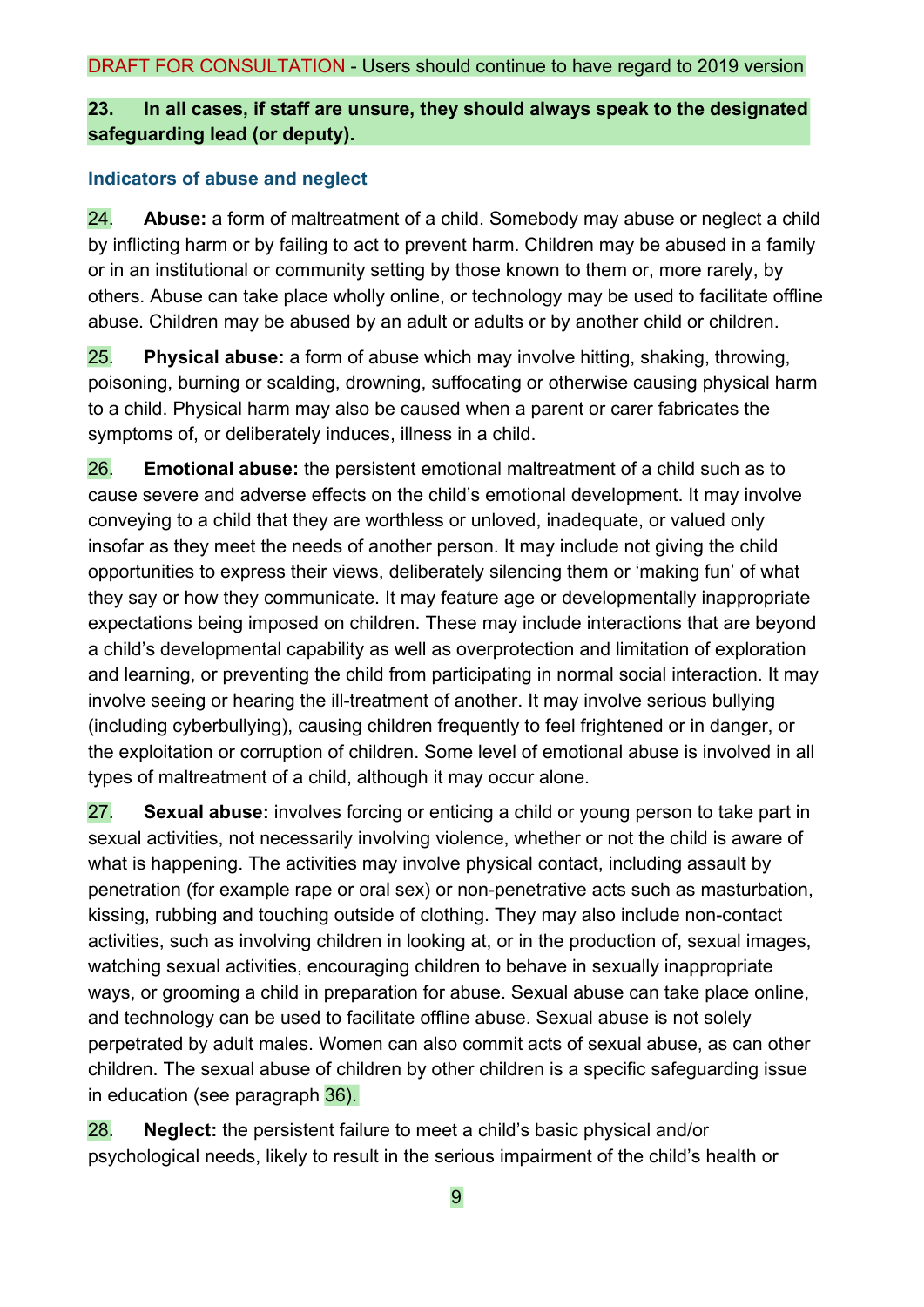development. Neglect may occur during pregnancy, for example, as a result of maternal substance abuse. Once a child is born, neglect may involve a parent or carer failing to: provide adequate food, clothing and shelter (including exclusion from home or abandonment); protect a child from physical and emotional harm or danger; ensure adequate supervision (including the use of inadequate care-givers); or ensure access to appropriate medical care or treatment. It may also include neglect of, or unresponsiveness to, a child's basic emotional needs.

# **Specific safeguarding issues**

29. **All** staff should have an awareness of safeguarding issues that can put children at risk of harm. Behaviours linked to issues such as drug and or alcohol misuse. deliberately missing education and sharing self-generated indecent images (also known as sexting) can be signs that children are at risk. Other safeguarding issues all staff should be aware of include:

## **Child Sexual Exploitation (CSE) and Child Criminal Exploitation (CCE)**

30. Both CSE and CCE are forms of abuse and both occur where an individual or group takes advantage of an imbalance in power to coerce, manipulate or deceive a child into sexual or criminal activity. Whilst age may be the most obvious, this power imbalance can also be due to a range of other factors including gender, sexual identity, cognitive ability, physical strength, status, and access to economic or other resources. In some cases the abuse will be in exchange for something the victim needs or wants and/or will be to the financial benefit or other advantage (such as increased status) of the perpetrator or facilitator. The abuse can be perpetrated by individuals or groups, males or females, and children or adults. The abuse can be a one-off occurrence or a series of incidents over time, and range from opportunistic to complex organised abuse. It can involve force and/or enticement-based methods of compliance and may, or may not, be accompanied by violence or threats of violence. Victims can be exploited even when activity appears consensual and it should be noted exploitation as well as being physical can be facilitated and/or take place online. More information include definitions and indicators are included in Annex B.

## **Female Genital Mutilation**

31. Whilst **all** staff should speak to the designated safeguarding lead (or deputy) with regard to any concerns about female genital mutilation (FGM), there is a specific **legal**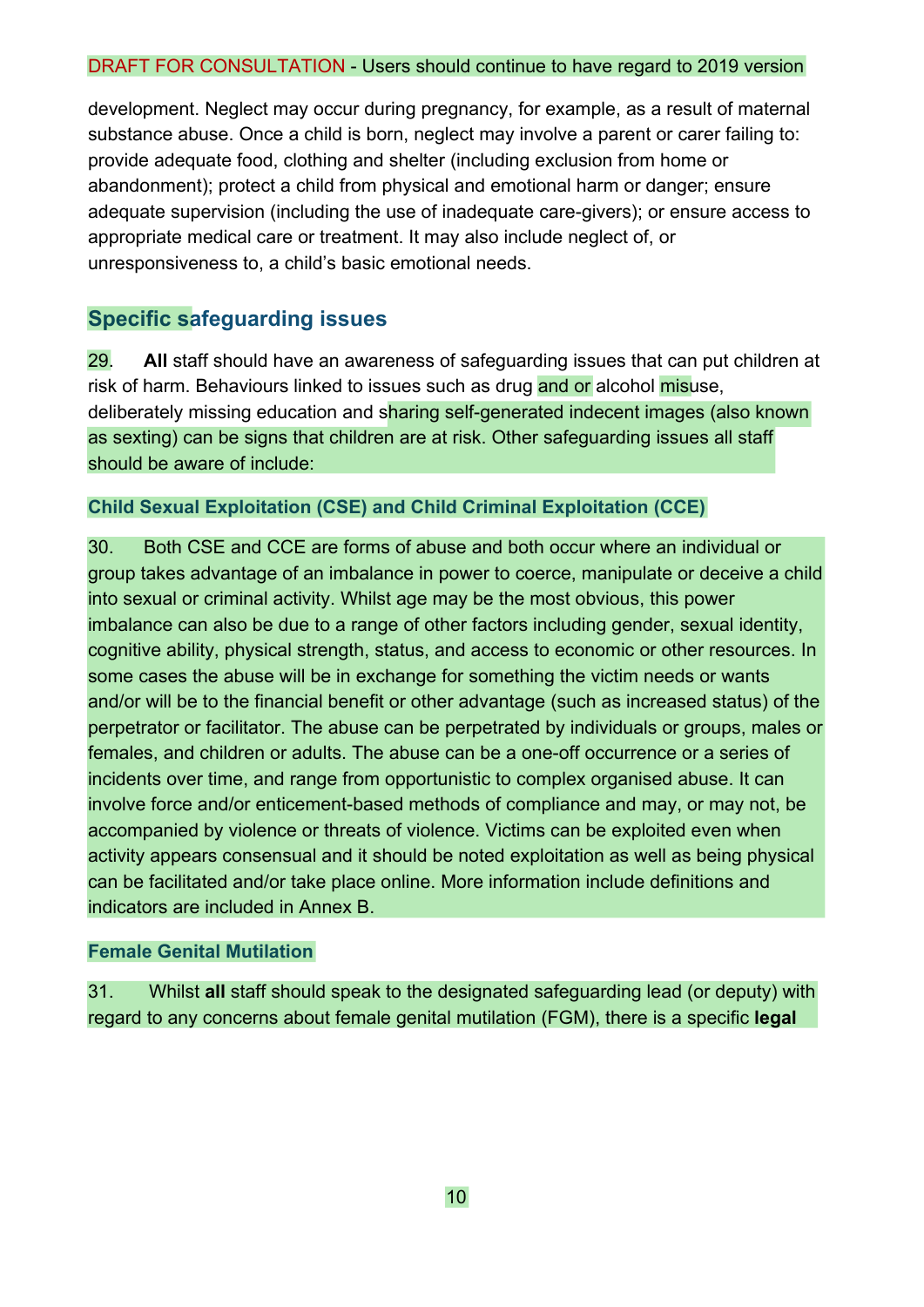**duty on teachers**.<sup>8</sup> If a teacher, in the course of their work in the profession, discovers that an act of FGM appears to have been carried out on a girl under the age of 18, the teacher **must** report this to the police. See Annex B for further details.

## **Mental Health**

32. **All** staff should also be aware that mental health problems can, in some cases, be an indicator that a child has suffered or is at risk of suffering abuse, neglect or exploitation.

33. Only appropriately trained professionals should attempt to make a diagnosis of a mental health problem. Staff however, are well placed to observe children day-to-day and identify those whose behaviour suggests that they may be experiencing a mental health problem or be at risk of developing one.

34. Where children have suffered abuse and neglect, or other potentially traumatic adverse childhood experiences, this can have a lasting impact throughout childhood, adolescence and into adulthood. It is important that staff are aware of how these children's experiences, and their high prevalence of special educational needs and mental health needs, can impact on their behaviour and education.

35. If staff have a mental health concern about a child that is also a safeguarding concern, immediate action should be taken, following their child protection policy and speaking to the designated safeguarding lead or a deputy.

#### **Peer on peer abuse**

36. **All** staff should be aware that children can abuse other children (often referred to as peer on peer abuse). This is most likely to include, but may not be limited to:

- abuse in intimate personal relationships between peers;
- bullying (including cyberbullying);
- physical abuse such as hitting, kicking, shaking, biting, hair pulling, or otherwise causing physical harm (this may include an online element which facilitates, threatens and/or encourages physical abuse);
- sexual violence,<sup>[9](#page-10-1)</sup> such as rape, assault by penetration and sexual assault; (this may include an online element which facilitates, threatens and/or encourages sexual violence);

<span id="page-10-0"></span><sup>&</sup>lt;sup>8</sup> Under Section 5B(11) (a) of the Female Genital Mutilation Act 2003, "teacher" means, in relation to England, a person within section 141A(1) of the Education Act 2002 (persons employed or engaged to carry out teaching work at schools and other institutions in England).<br><sup>9</sup> For further information about sexual violence see Annex B.

<span id="page-10-1"></span>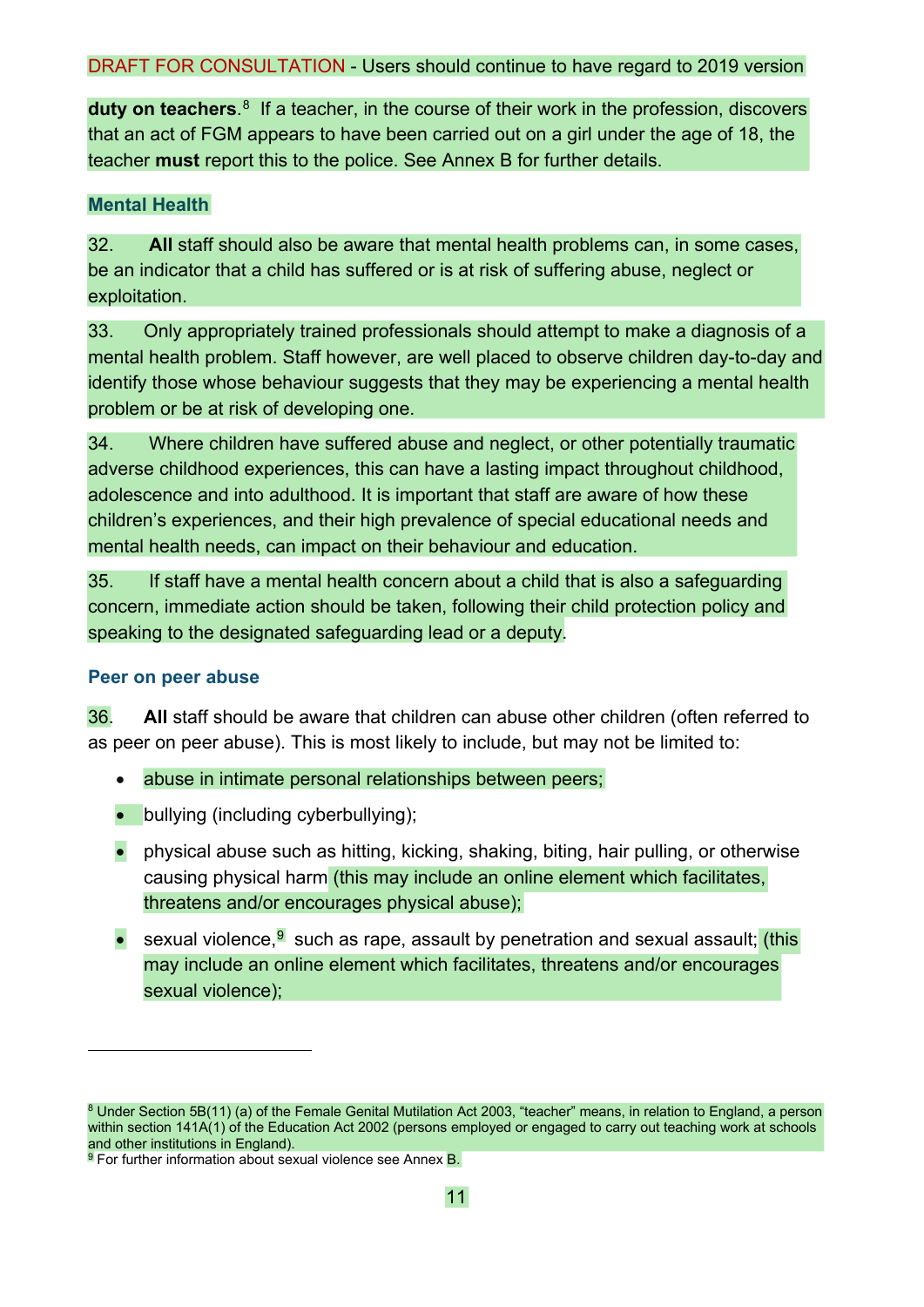- sexual harassment,<sup>[10](#page-11-0)</sup> such as sexual comments, remarks, jokes and online sexual harassment, which may be stand-alone or part of a broader pattern of abuse;
- sharing self-generated indecent images (also known as sexting);
- initiation/hazing type violence and rituals (this could include activities involving harassment, abuse or humiliation used as a way of initiating a person into a group and may also include an online element); and
- upskirting,<sup>[11](#page-11-1)</sup> which typically involves taking a picture under a person's clothing without them knowing, with the intention of viewing their genitals or buttocks to obtain sexual gratification, or cause the victim humiliation, distress or alarm.

37. **All** staff should be clear as to the school's or college's policy and procedures with regards to peer on peer abuse.

# **Serious violence**

38. **All** staff should be aware of indicators, which may signal that children are at risk from, or are involved with serious violent crime. These may include increased absence from school, a change in friendships or relationships with older individuals or groups, a significant decline in performance, signs of self-harm or a significant change in wellbeing, or signs of assault or unexplained injuries. Unexplained gifts or new possessions could also indicate that children have been approached by, or are involved with, individuals associated with criminal networks or gangs and may be at risk of criminal exploitation.

39. **All** staff should be aware of the associated risks and understand the measures in place to manage these.

# **Additional information and support**

40. Departmental advice [What to Do if You Are Worried a Child is Being Abused -](https://www.gov.uk/government/publications/what-to-do-if-youre-worried-a-child-is-being-abused--2) [Advice for Practitioners](https://www.gov.uk/government/publications/what-to-do-if-youre-worried-a-child-is-being-abused--2) provides more information on understanding and identifying abuse and neglect. Examples of potential indicators of abuse and neglect are highlighted throughout the advice and will be particularly helpful for school and college staff. The [NSPCC](https://www.nspcc.org.uk/preventing-abuse/child-abuse-and-neglect/) website also provides useful additional information on abuse and neglect and what to look out for.

41. **Annex B** contains important additional information about specific forms of abuse and safeguarding issues. School and college leaders and those staff who work directly with children should read the annex.

<sup>&</sup>lt;sup>10</sup> For further information about sexual harassment see Annex B.

<span id="page-11-1"></span><span id="page-11-0"></span><sup>&</sup>lt;sup>11</sup> For further information about 'upskirting' see Annex B.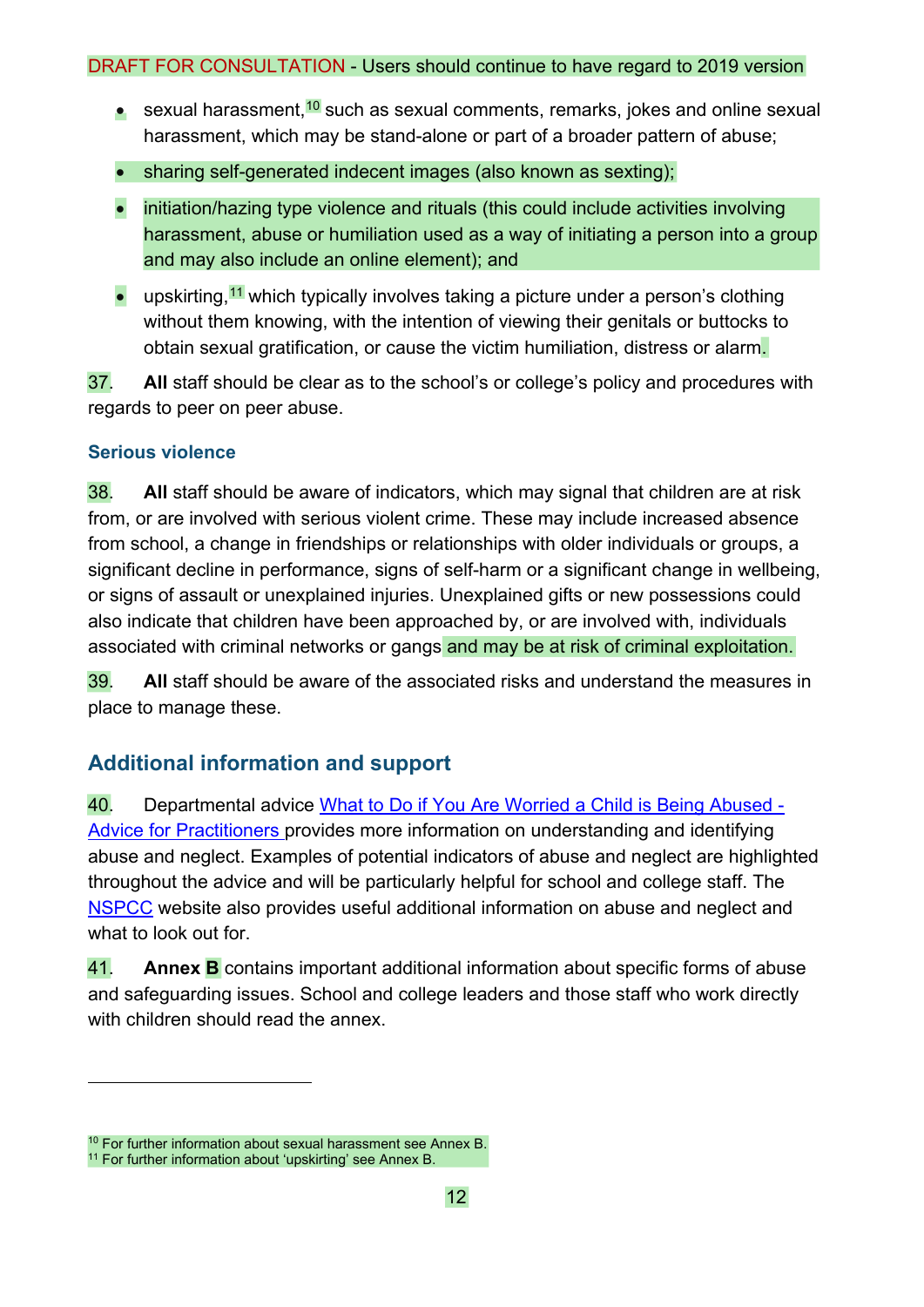# <span id="page-12-0"></span>**What school and college staff should do if they have concerns about a child**

42. Staff working with children are advised to maintain an attitude of **'it could happen here'** where safeguarding is concerned. When concerned about the welfare of a child, staff should always act in the **best** interests of the child.

43. If staff have **any concerns** about a child's welfare, they should act on them **immediately.** See page 18 for a flow chart setting out the process for staff when they have concerns about a child.

44. If staff have a concern, they should follow their own organisation's child protection policy and speak to the designated safeguarding lead (or deputy).

45. Options will then include:

- managing any support for the child internally via the school's or college's own pastoral support processes;
- an early help assessment: $\frac{12}{2}$  $\frac{12}{2}$  $\frac{12}{2}$  or,
- a referral to statutory services.<sup>[13](#page-12-2)</sup> where there is a concern that the child may be in need, is in need, or is suffering or likely to suffer harm.

46. The designated safeguarding lead or a deputy should always be available to discuss safeguarding concerns. If in exceptional circumstances, the designated safeguarding lead (or deputy) is not available, this should not delay appropriate action being taken. Staff should consider speaking to a member of the senior leadership team and/or take advice from local children's social care. In these circumstances, any action taken should be shared with the designated safeguarding lead (or deputy) as soon as is practically possible.

47. Staff should not assume a colleague or another professional will take action and share information that might be critical in keeping children safe. They should be mindful that early information sharing is vital for effective identification, assessment and allocation of appropriate service provision, whether this is when problems are first emerging, or where a child is already known to local authority children's social care (such as on a child in need or child protection plan). [Information Sharing: Advice for](https://www.gov.uk/government/publications/safeguarding-practitioners-information-sharing-advice) 

<span id="page-12-1"></span> $12$  Further information on early help assessments, provision of early help services and accessing services is in Chapter 1 of [Working Together to Safeguard Children.](https://www.gov.uk/government/publications/working-together-to-safeguard-children--2)

<span id="page-12-2"></span><sup>&</sup>lt;sup>13</sup> Chapter 1 of [Working Together to Safeguard Children](https://www.gov.uk/government/publications/working-together-to-safeguard-children--2) sets out that the safeguarding partners should publish a threshold document that should include the criteria, including the level of need, for when a case should be referred to local authority children's social care for assessment and for statutory services under section 17 and 47. Local authorities, with their partners, should develop and publish local protocols for assessment. A local protocol should set out clear arrangements for how cases will be managed once a child is referred into local authority children's social care.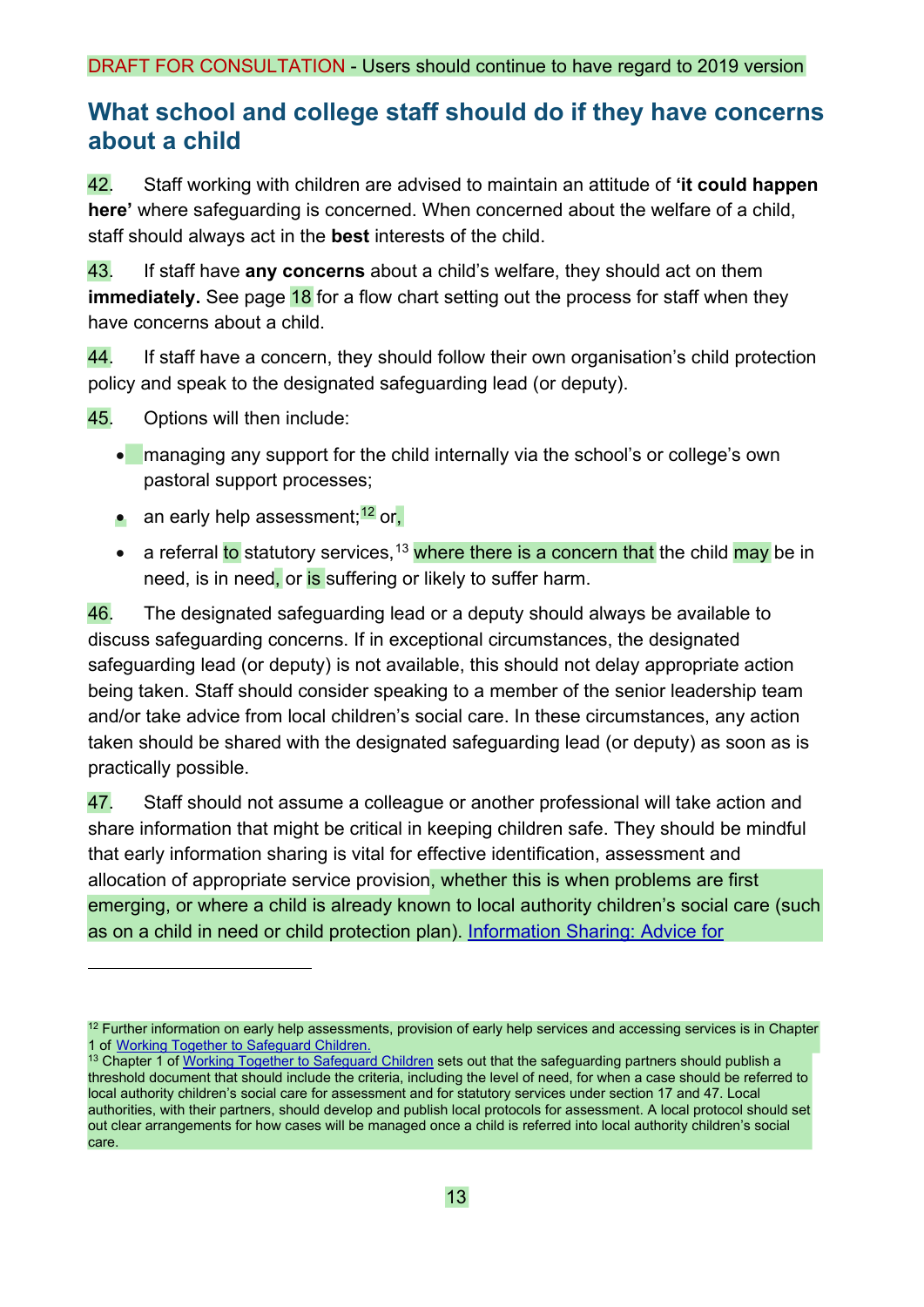[Practitioners Providing Safeguarding Services to Children, Young People, Parents and](https://www.gov.uk/government/publications/safeguarding-practitioners-information-sharing-advice)  [Carers](https://www.gov.uk/government/publications/safeguarding-practitioners-information-sharing-advice) supports staff who have to make decisions about sharing information. This advice includes the seven golden rules for sharing information and considerations with regard to the Data Protection Act 2018 (DPA) and General Data Protection Regulation (GDPR). DPA and GDPR do not prevent the sharing of information for the purposes of keeping children and young people safe and promoting their welfare. If in any doubt about sharing information, staff should speak to the designated safeguarding lead or a deputy.

48. Fears about sharing information **must not** be allowed to stand in the way of the need to safeguard and promote the welfare of children.

# **Early help**

49. If early help is appropriate, the designated safeguarding lead (or deputy) will generally lead on liaising with other agencies and setting up an inter-agency assessment as appropriate. Staff may be required to support other agencies and professionals in an early help assessment, in some cases acting as the lead practitioner. Any such cases should be kept under constant review and consideration given to a referral to children's social care for assessment for statutory services if the child's situation does not appear to be improving or is getting worse.

# **Statutory children's social care assessments and services**

50. Concerns about a child's welfare should be referred to local authority children's social care. **Where a child is suffering, or is likely to suffer from harm, it is important that a referral to children's social care (and if appropriate the police) is made immediately.** Referrals should follow the local referral process.

51. Children's social care assessments should consider where children are being harmed in contexts outside the home, so it is important that schools and colleges provide as much information as possible as part of the referral process. This will allow any assessment to consider all the available evidence and enable a contextual approach to address such harm. Additional information is available here: [Contextual Safeguarding.](https://contextualsafeguarding.org.uk/about/what-is-contextual-safeguarding)

52. The online tool [Report Child Abuse to Your Local Council](https://www.gov.uk/report-child-abuse-to-local-council) directs to the relevant local children's social care contact number.

53. **Children in need:** A child in need is defined under the Children Act 1989 as a child who is unlikely to achieve or maintain a reasonable level of health or development, or whose health and development is likely to be significantly or further impaired, without the provision of services; or a child who is disabled. Local authorities are required to provide services for children in need for the purposes of safeguarding and promoting their welfare.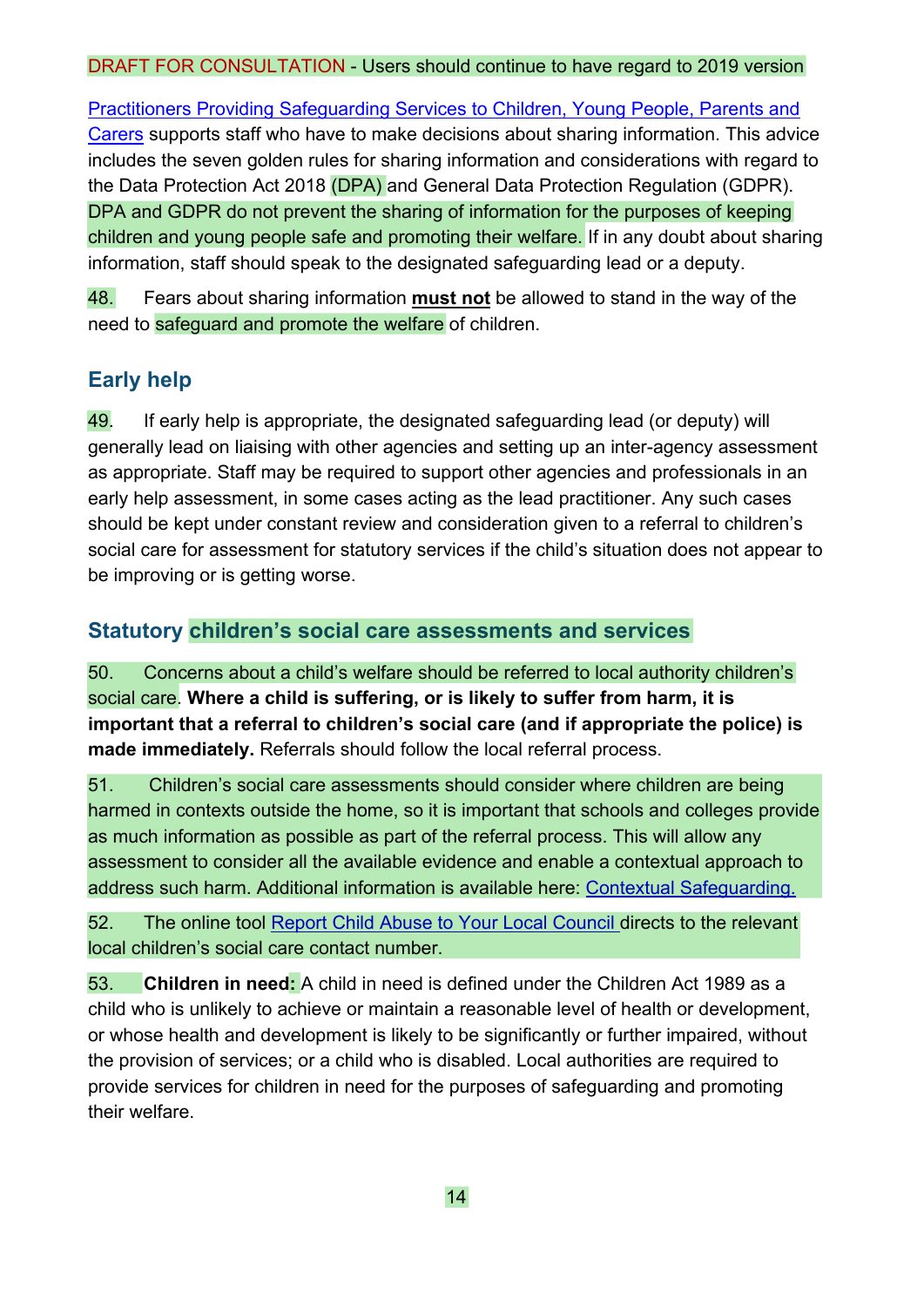54. **Children suffering or likely to suffer significant harm:** Local authorities, with the help of other organisations as appropriate, have a duty to make enquiries under section 47 of the Children Act 1989 if they have reasonable cause to suspect that a child is suffering or is likely to suffer significant harm. Such enquiries enable local authority children's social care to decide whether they should take any action to safeguard and promote the child's welfare, this will include where there are concerns about all forms of abuse and neglect, female genital mutilation or other so-called honour based abuse, and extra-familial harms like radicalisation and sexual or criminal exploitation.

# **What will the local authority do?**

55. Within one working day of a referral being made, a local authority social worker should acknowledge receipt to the referrer and make a decision about the next steps and the type of response that is required. This will include determining whether:

- the child requires immediate protection and urgent action is required;
- any services are required by the child and family and what type of services;
- the child is in need and should be assessed under section 17 of the Children Act 1989. Page 35 of [Working Together to Safeguard Children](https://www.gov.uk/government/publications/working-together-to-safeguard-children--2) provides details of the assessment process;
- there is reasonable cause to suspect the child is suffering or likely to suffer significant harm, and enquiries **must** be made, and the child assessed under section 47 of the Children Act 1989. Page 36 of Working Together to Safeguard [Children](https://www.gov.uk/government/publications/working-together-to-safeguard-children--2) provides details of the assessment process; and
- further specialist assessments are required to help the local authority to decide what further action to take.

56. The referrer should follow up if this information is not forthcoming.

57. If social workers decide to carry out a statutory assessment, staff should do everything they can to support that assessment (supported by the designated safeguarding lead (or deputy) as required).

58. If, after a referral, the child's situation does not appear to be improving, the referrer should consider following local escalation procedures to ensure their concerns have been addressed and, most importantly, that the child's situation improves.

# **Record keeping**

59. All concerns, discussions and decisions made, and the reasons for those decisions, should be recorded in writing. If in doubt about recording requirements, staff should discuss with the designated safeguarding lead (or deputy).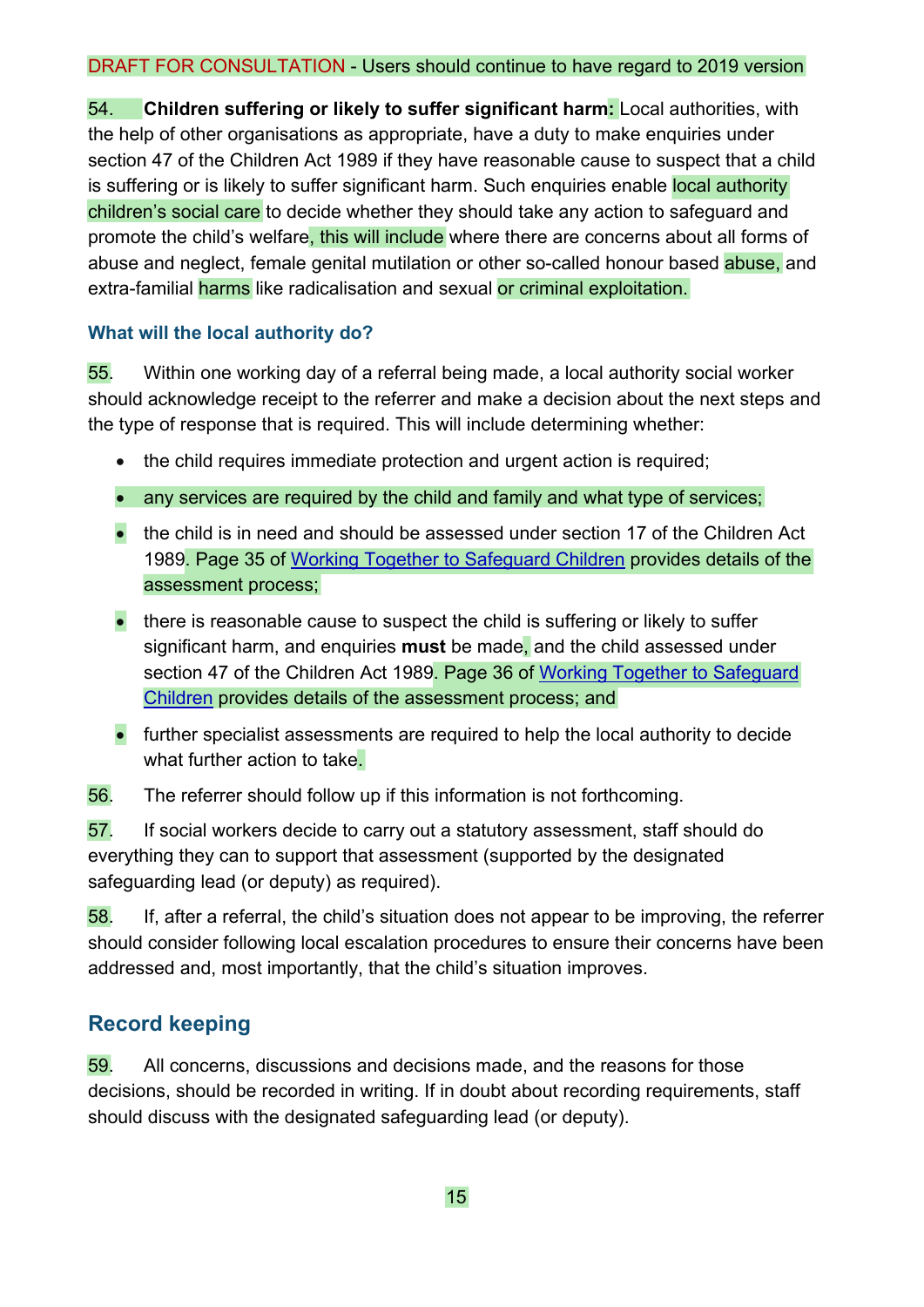# **Why is all of this important?**

60. It is important for children to receive the right help at the right time to address safeguarding risks, prevent issues escalating and to promote children's welfare. Research and serious case reviews have repeatedly shown the dangers of failing to take effective action.<sup>14</sup> Examples of poor practice include:

- failing to act on and refer the early signs of abuse and neglect;
- poor record keeping;
- failing to listen to the views of the child:
- failing to re-assess concerns when situations do not improve:
- not sharing information with the right people within and between agencies;
- sharing information too slowly; and
- a lack of challenge to those who appear not to be taking action.

# **What school and college staff should do if they have safeguarding concerns about another staff member who may pose a risk of harm to children**

61. If staff have safeguarding concerns about another member of staff (including supply staff and volunteers) posing a risk of harm to children, then:

- this should be referred to the headteacher or principal;
- where there are **concerns** about the headteacher or principal, this should be referred to the chair of governors, chair of the management committee or proprietor of an independent school; and
- in the event of concerns about the headteacher, where the headteacher is also the sole proprietor of an independent school, this should be reported directly to the designated officer(s) at the local authority.

62. Schools and colleges should have process and procedures in place to manage safeguarding concerns about staff members (including supply staff and volunteers).

<span id="page-15-0"></span><sup>14</sup>An analysis of serious case reviews can be found at [Serious case reviews, 2011 to 2014.](https://www.gov.uk/government/publications/analysis-of-serious-case-reviews-2011-to-2014)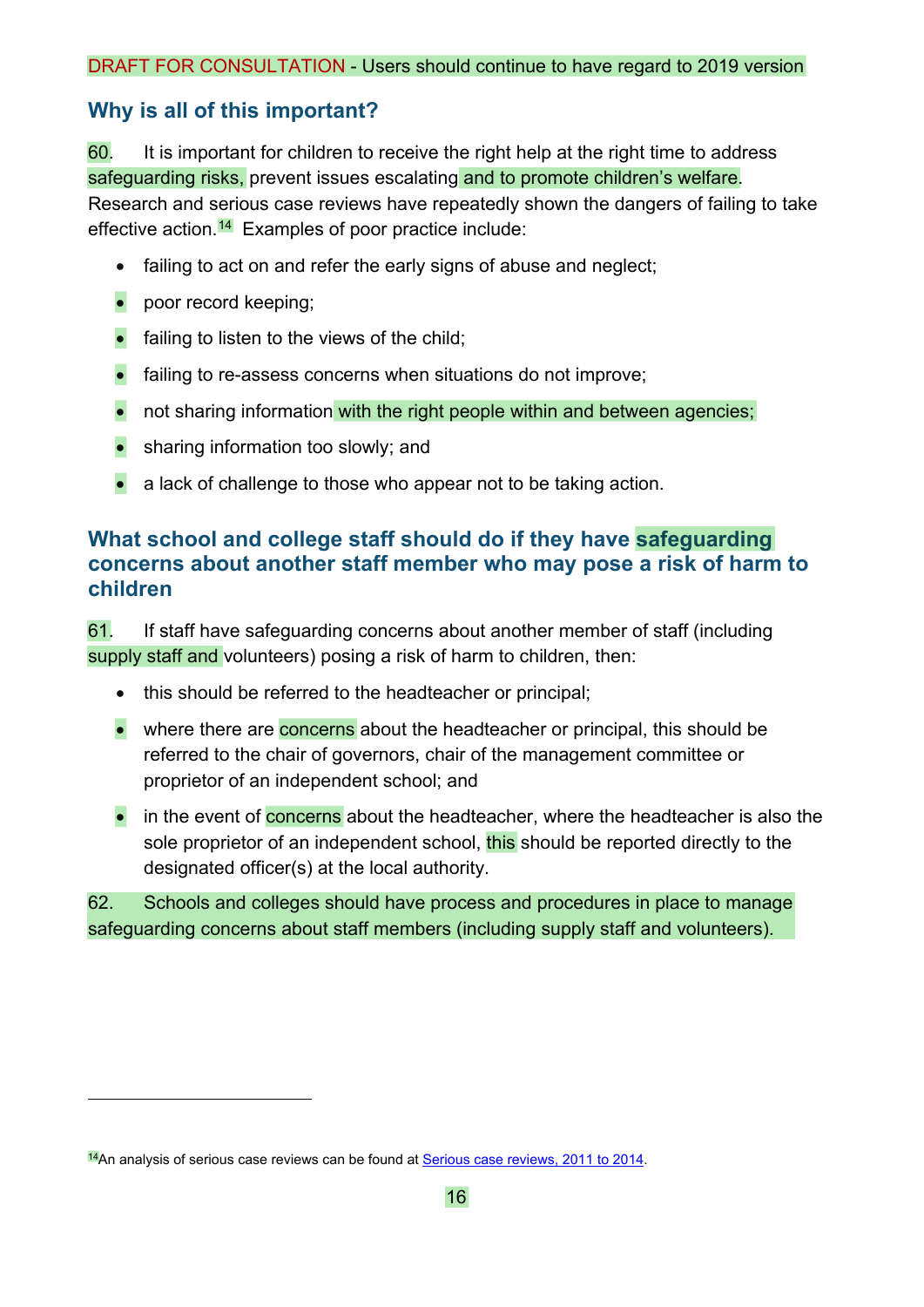# **What school or college staff should do if they have concerns about safeguarding practices within the school or college**

63. All staff and volunteers should feel able to raise concerns about poor or unsafe practice and potential failures in the school's or college's safeguarding regime and know that such concerns will be taken seriously by the senior leadership team.

64. Appropriate whistleblowing procedures should be put in place for such concerns to be raised with the school's or college's senior leadership team.

65. Where a staff member feels unable to raise an issue with their employer, or feels that their genuine concerns are not being addressed, other whistleblowing channels may be open to them:

- general guidance on whistleblowing can be found via: [Advice on Whistleblowing;](https://www.gov.uk/whistleblowing) and
- the [NSPCC's Whistleblowing advice line](https://www.nspcc.org.uk/what-you-can-do/report-abuse/dedicated-helplines/whistleblowing-advice-line/) is available as an alternative route for staff who do not feel able to raise concerns regarding child protection failures internally or have concerns about the way a concern is being handled by their school or college. Staff can call 0800 028 0285 – line is available from 8:00 AM to 8:00 PM, Monday to Friday and email: <u>help@nspcc.org.uk.</u><sup>[15](#page-16-0)</sup>

<span id="page-16-0"></span><sup>15</sup> Alternatively, staff can write to: National Society for the Prevention of Cruelty to Children (NSPCC), Weston House, 42 Curtain, Road, London EC2A 3NH.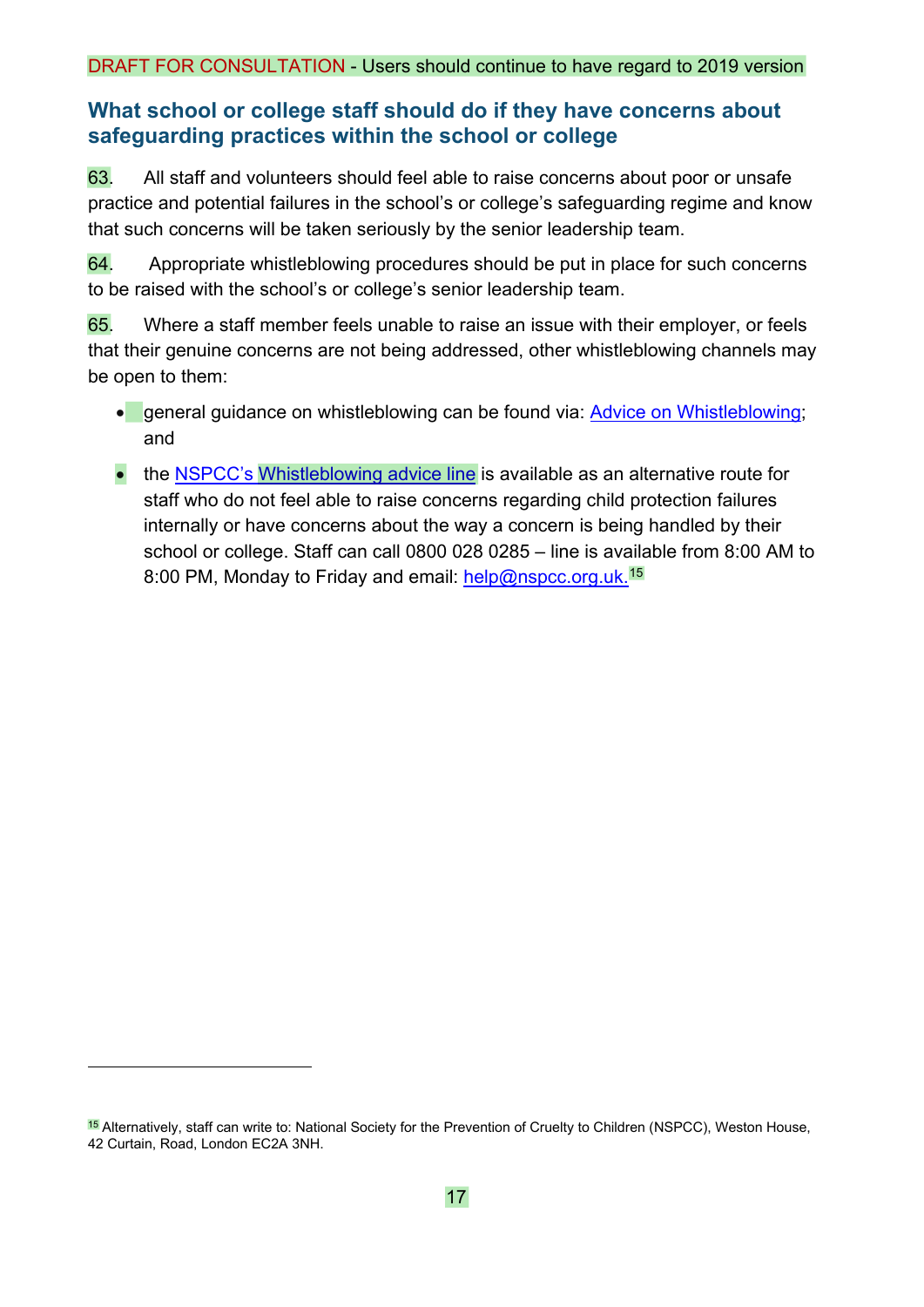#### <span id="page-17-0"></span>**Actions where there are concerns about a child**



<sup>&</sup>lt;sup>1</sup> In cases which also involve a concern or an allegation of abuse against a staff member, see Part Four of this guidance.

 $2$  Early help means providing support as soon as a problem emerges at any point in a child's life. Where a child would benefit from co-ordinated early help, an early help inter-agency assessment should be arranged. Chapter one of [Working Together to Safeguard Children](https://www.gov.uk/government/publications/working-together-to-safeguard-children--2) provides detailed guidance on the early help process.

<sup>&</sup>lt;sup>3</sup> Referrals should follow the process set out in the local threshold document and local protocol for assessment. Chapter one o[f Working Together to Safeguard Children.](https://www.gov.uk/government/publications/working-together-to-safeguard-children--2)

<sup>&</sup>lt;sup>4</sup> Under the Children Act 1989, local authorities are required to provide services for children in need for the purposes of safeguarding and promoting their welfare. Children in need may be assessed under section 17 of the Children Act 1989. Under section 47 of the Children Act 1989, where a local authority has reasonable cause to suspect that a child is suffering or likely to suffer significant harm, it has a duty to make enquiries to decide whether to take action to safeguard or promote the child's welfare. Full details are in Chapter one of [Working Together to Safeguard Children.](https://www.gov.uk/government/publications/working-together-to-safeguard-children--2) 5 This could include applying for an Emergency Protection Order (EPO).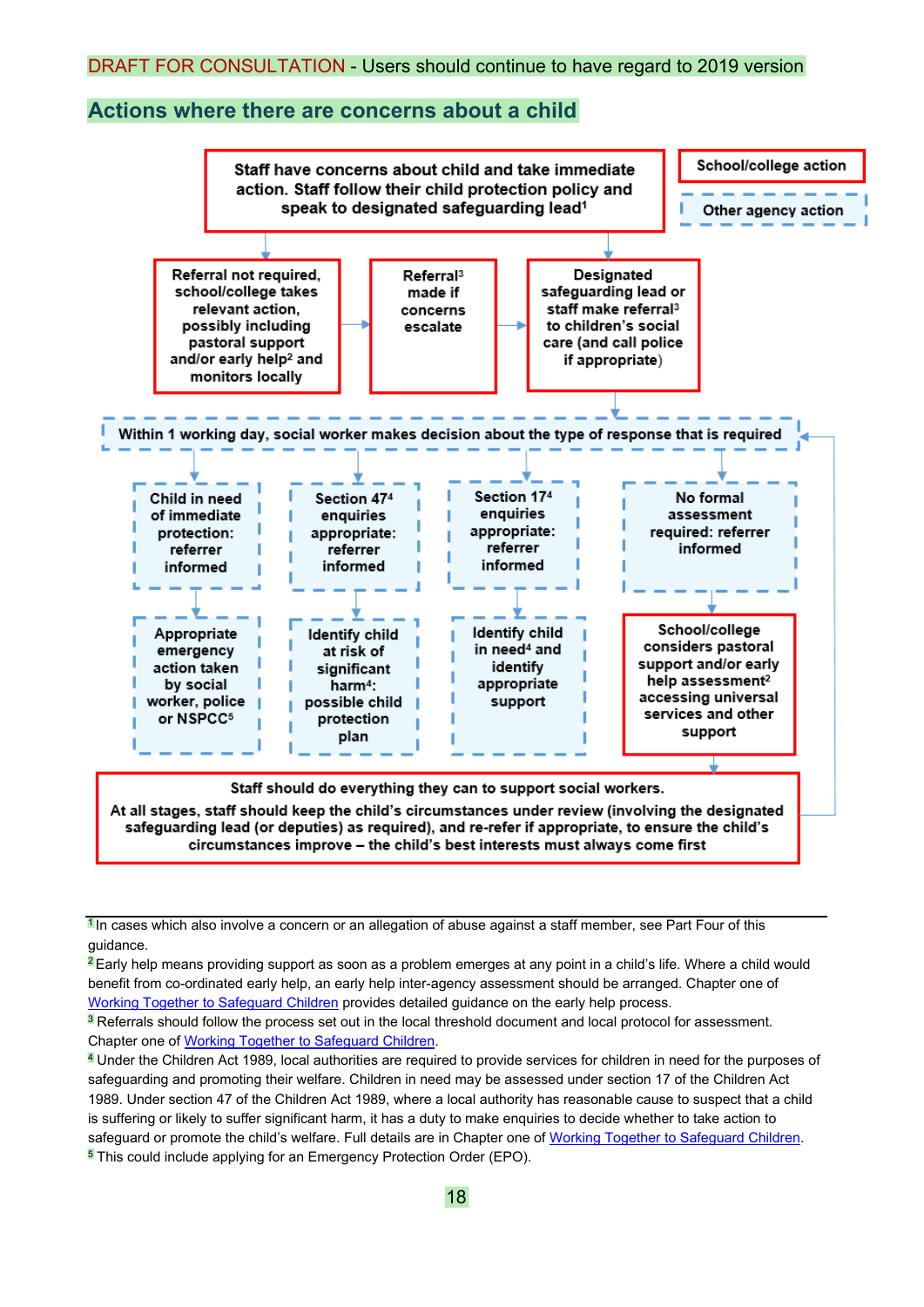# <span id="page-18-0"></span>**Part two: The management of safeguarding**

# <span id="page-18-1"></span>**The responsibility of governing bodies, proprietors and management committees**

# **Legislation and the law**

66. Governing bodies and proprietors<sup>[16](#page-18-2)</sup> have a strategic leadership responsibility for their school's or college's safeguarding arrangements and **must** ensure that they comply with their duties under legislation. They **must** have regard to this guidance, ensuring policies, procedures and training in their schools or colleges are effective and comply with the law at all times. $17$ 

67. Where a school or college has charitable status, Charity Commission guidance is available at [GOV.UK.](https://www.gov.uk/guidance/safeguarding-duties-for-charity-trustees)

68. Governing bodies and proprietors should have a senior board level (or equivalent) lead to take **leadership** responsibility for their school's or college's safeguarding arrangements.<sup>[18](#page-18-4)</sup>

# **Whole school and college approach to safeguarding**

69. Governing bodies and proprietors should ensure they facilitate a whole school or college approach to safeguarding. This means ensuring safeguarding and child protection are at the forefront and underpin all relevant aspects of process and policy development. Ultimately, all systems, processes and policies should operate with the best interests of the child at their heart. Where there is a safeguarding concern, governing bodies, proprietors and school or college leaders should ensure the child's wishes and feelings are taken into account when determining what action to take and

<span id="page-18-4"></span><span id="page-18-3"></span><span id="page-18-2"></span><sup>16</sup> In the case of academies, free schools and alternative provision academies the proprietor will be the academy trust. <sup>17</sup> Section 175 of the Education Act 2002 requires governing bodies of maintained schools and colleges, in relation to their functions relating to the conduct of the school or the institution to make arrangements for ensuring that such functions are exercised with a view to safeguarding and promoting the welfare of children who are either pupils at the school or are receiving education or training at the institution. The Education (Independent School Standards) Regulations 2014 apply a duty to proprietors of independent schools (which in the case of academies and free schools is the academy trust) to ensure that arrangements are made to safeguard and promote the welfare of children. The Non-Maintained Special Schools (England) Regulations 2015 oblige non-maintained special schools to comply with certain requirements as a condition of their approval and whilst approved by the Secretary of State. One condition of approval is that the proprietor must make arrangements for safeguarding and promoting the health, safety and welfare of pupils, which have regard to any guidance including where appropriate, the National Minimum Standards, about safeguarding and promoting the health, safety and welfare of pupils and, in the case of schools already approved, that these arrangements at the school with respect to these matters are in accordance with the approval given by the Secretary of State. For colleges, non-maintained special schools and independent schools: the definition of 'children' applies to the statutory responsibilities for safeguarding and promoting the welfare of children i.e. those under 18. 18 Chapter 2 of [Working Together to Safeguard Children.](https://www.gov.uk/government/publications/working-together-to-safeguard-children--2)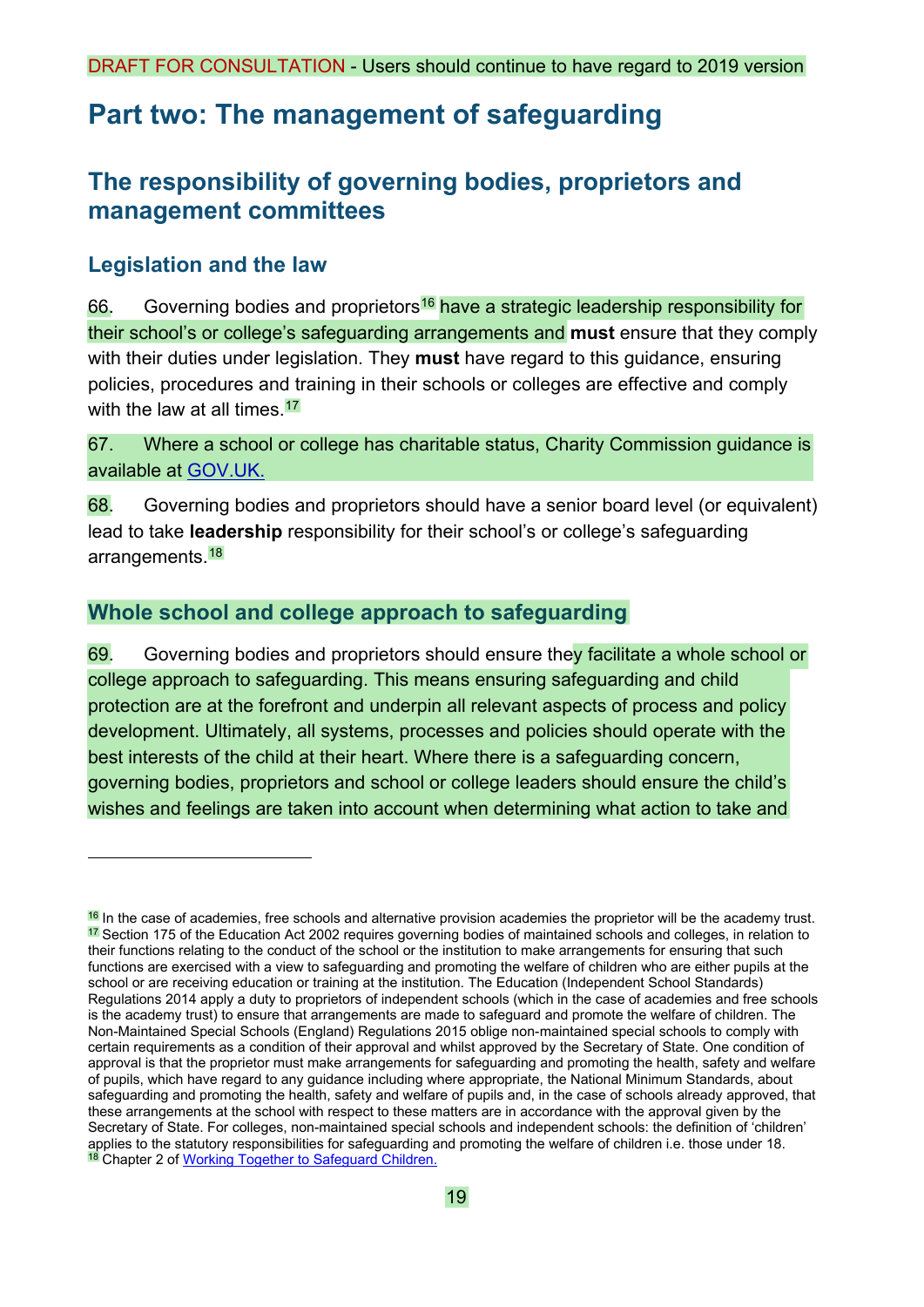what services to provide. Systems should be in place for children to express their views and give feedback.

# **Safeguarding policies and procedures**

70. Governing bodies and proprietors should ensure there are appropriate policies and procedures in place to ensure appropriate action is taken in a timely manner to safeguard and promote children's welfare.

These should include individual schools and colleges having:

- an effective **child protection policy** which:
	- $\circ$  should describe procedures which are in accordance with government guidance;
	- o refer to locally agreed multi-agency safeguarding arrangements put in place by the three safeguarding partners;
	- $\circ$  include policies as reflected elsewhere in Part two of this guidance, such as online safety, peer on peer abuse and SEND;
	- $\circ$  should be updated annually (as a minimum), so that it is kept up to date with safeguarding issues as they emerge and evolve); and
	- $\circ$  is available publicly either via the school or college website or by other means.
- a **behaviour policy**,<sup>[19](#page-19-0)</sup> which includes measures to prevent bullying (including cyberbullying.
- **a** staff behaviour policy (sometimes called the code of conduct) which should, amongst other things, include: acceptable use of technologies (including the use of mobile devices), staff/pupil relationships and communications including the use of social media.<sup>[20](#page-19-1)</sup>

<span id="page-19-0"></span> $19$  All schools are required to have a behaviour policy (full details are [here\)](https://www.gov.uk/government/publications/behaviour-and-discipline-in-schools). If a college chooses to have a behaviour policy it should be provided to staff as described above.

<span id="page-19-1"></span><sup>&</sup>lt;sup>20</sup> When drafting the staff behaviour policy, schools and colleges should bear in mind the offence under section 16 of The Sexual Offences Act 2003, which provides that it is an offence for a person aged 18 or over (e.g. teacher, youth worker) to have a sexual relationship with a child under 18 where that person is in a position of trust in respect of that child, even if the relationship is consensual. A situation where a person is in a position of trust could arise where the child is in full-time education and the person looks after children under 18 in the same establishment as the child, even if s/he does not teach the child. This policy should reflect the behaviours set out in the Teacher Standards in particular ensuring teachers understand that it is inappropriate for them to enter into a relationship with a student even if they are 18.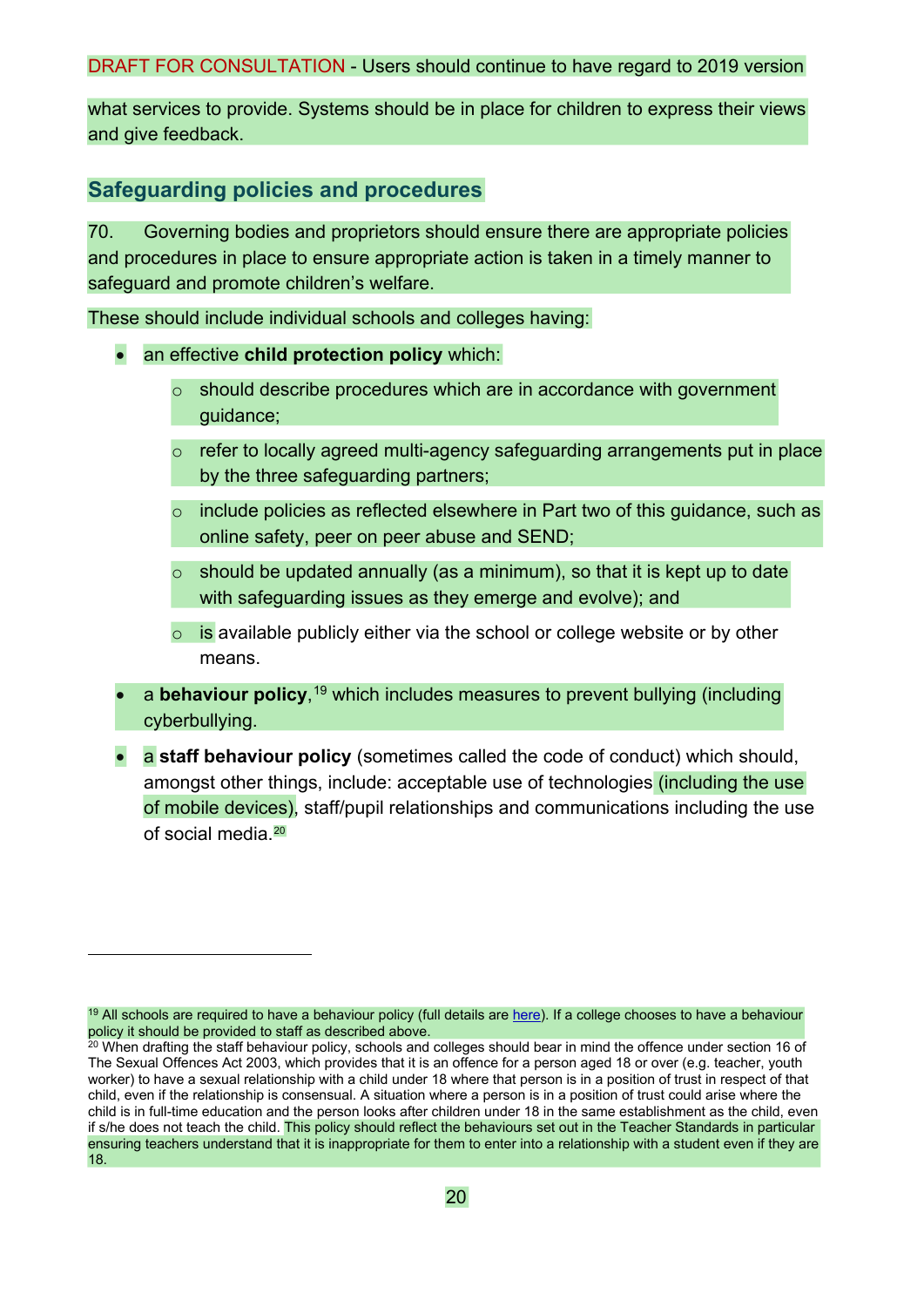- **appropriate safeguarding arrangements** in place to respond to children who go missing from education, particularly on repeat occasions (more information at paragraph 141).
- **appropriate safer recruitment policies** in accordance with Part three of this guidance.

71. These policies and procedures, along with Part one (or Annex A if appropriate) of this guidance and information regarding the role and identity of the designated safeguarding lead (and deputies), should be provided to all staff on induction.

## 72. In addition, governing bodies and proprietors should ensure:

- policies on special educational needs and disability and supporting pupils in schools with medical conditions are in place and are reflective of safeguarding as appropriate;
- where reasonably possible, schools and colleges should hold more than one emergency contact number for each pupil or student. This goes beyond the legal minimum. <sup>[21](#page-20-0)</sup> It is good practice to give the school or college additional options to make contact with a responsible adult when a child missing education is also identified as a welfare and/or safeguarding concern. Further information for schools can be found in the department's [School Attendance Guidance;](https://www.gov.uk/government/publications/school-attendance) and
- where appropriate serious violence is reflected in their child protection policy. Further advice for schools and colleges is provided in the Home Office's [Preventing youth violence and gang involvement](https://www.gov.uk/government/publications/advice-to-schools-and-colleges-on-gangs-and-youth-violence) and its [Criminal exploitation of](https://www.gov.uk/government/publications/criminal-exploitation-of-children-and-vulnerable-adults-county-lines)  [children and vulnerable adults:](https://www.gov.uk/government/publications/criminal-exploitation-of-children-and-vulnerable-adults-county-lines) county lines guidance.

The above is not intended to be an exhaustive list.

73. Governing bodies and proprietors should take a proportionate risk-based approach to the level of information that is provided to temporary staff and volunteers.

74. Headteachers and principals should ensure the above policies and procedures, adopted by governing bodies and proprietors, and particularly concerning referrals of cases of suspected abuse and neglect, are followed by **all** staff.

# **The designated safeguarding lead**

75. Governing bodies and proprietors should ensure an appropriate **senior member** of staff, from the school or college **leadership team**, is appointed to the role of designated safeguarding lead. The designated safeguarding lead should take **lead responsibility** for safeguarding and child protection *(including online safety)*. This should

<span id="page-20-0"></span><sup>&</sup>lt;sup>21</sup> [legislation.gov.uk.](http://www.legislation.gov.uk/uksi/2006/1751/contents/made)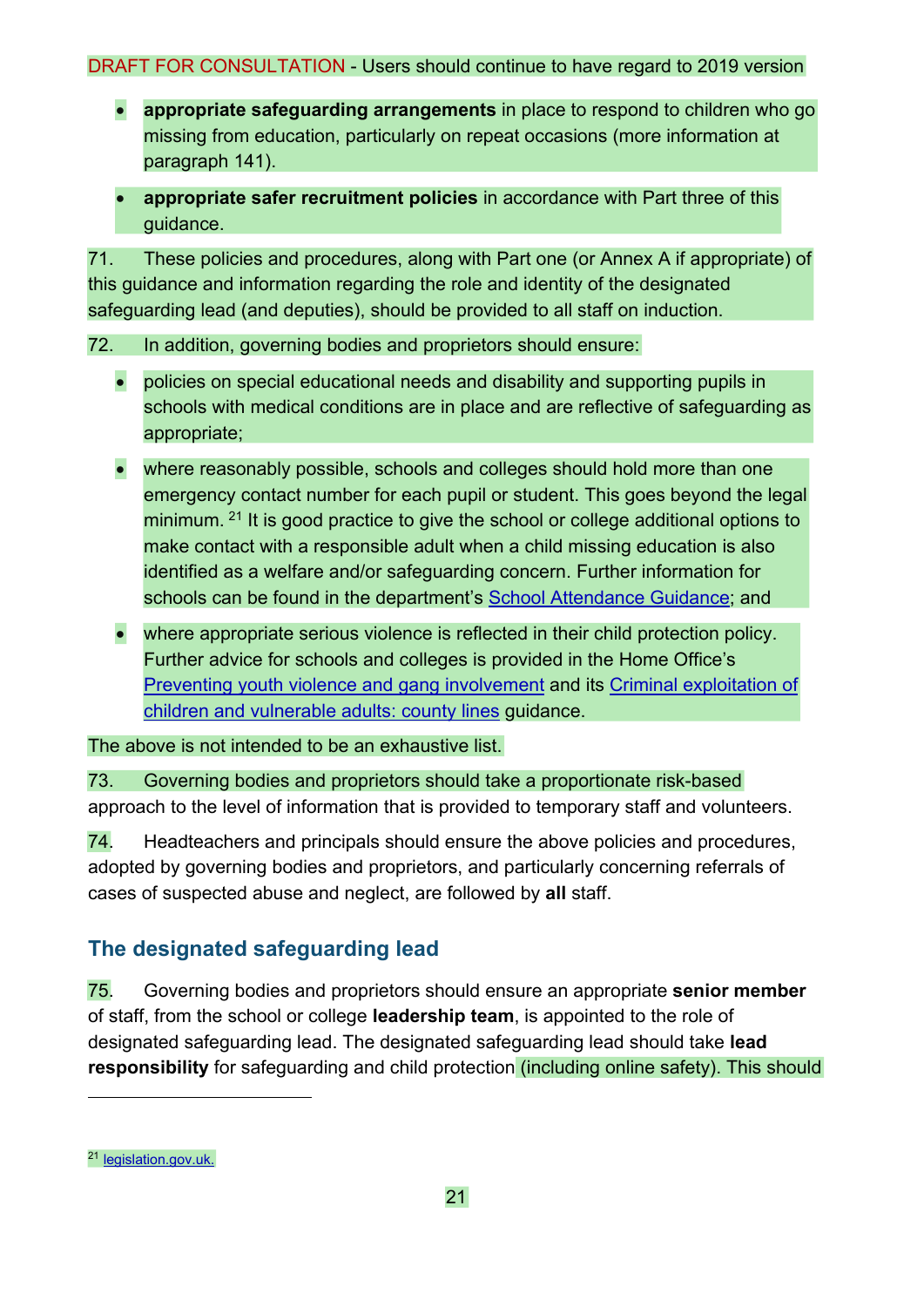be explicit in the role-holder's job description (see Annex  $C$ , which describes the broad areas of responsibility and activities related to the role).

76. It is for individual schools and colleges to decide whether they choose to have one or more deputy designated safeguarding leads. Any deputies should be trained to the same standard as the designated safeguarding lead.

77. Whilst the activities of the designated safeguarding lead can be delegated to appropriately trained deputies, the ultimate **lead responsibility** for safeguarding and child protection, as set out above, remains with the designated safeguarding lead. This responsibility should not be delegated.

78. The designated safeguarding lead and any deputies should liaise with the three safeguarding partners and work with other agencies in line with [Working Together to](https://www.gov.uk/government/publications/working-together-to-safeguard-children--2)  [Safeguard Children.](https://www.gov.uk/government/publications/working-together-to-safeguard-children--2) NPCC- [When to call the police](https://www.npcc.police.uk/documents/Children%20and%20Young%20people/When%20to%20call%20the%20police%20guidance%20for%20schools%20and%20colleges.pdf) should help designated safeguarding leads understand when they should consider calling the police and what to expect when they do.

79. During term time, the designated safeguarding lead and/or a deputy should always be available (during school or college hours) for staff to discuss any safeguarding concerns. It is a matter for individual schools and colleges and the designated safeguarding lead to arrange adequate/appropriate cover arrangements for any out of hours/out of term activities.

80. The designated safeguarding lead and any deputies should undergo training to provide them with the knowledge and skills required to carry out the role. The training should be updated every two years.

81. In addition to the formal training as set out above, their knowledge and skills should be updated (for example via e-bulletins, meeting other designated safeguarding leads, or taking time to read and digest safeguarding developments), at regular intervals, and at least annually, to keep up with any developments relevant to their role.

# **Multi-agency working**

82. Schools and colleges have a pivotal role to play in multi-agency safeguarding arrangements. Governing bodies and proprietors should ensure that the school or college contributes to multi-agency working in line with statutory guidance [Working Together to](https://www.gov.uk/government/publications/working-together-to-safeguard-children--2)  **[Safeguard Children.](https://www.gov.uk/government/publications/working-together-to-safeguard-children--2)** 

83. New safeguarding partners and child death review partner arrangements are now in place. Locally, under these arrangements, the three safeguarding partners (the local authority; a clinical commissioning group for an area within the local authority; and the chief officer of police for an area any part of which falls within the local authority area) will make arrangements to work together with appropriate relevant agencies to safeguard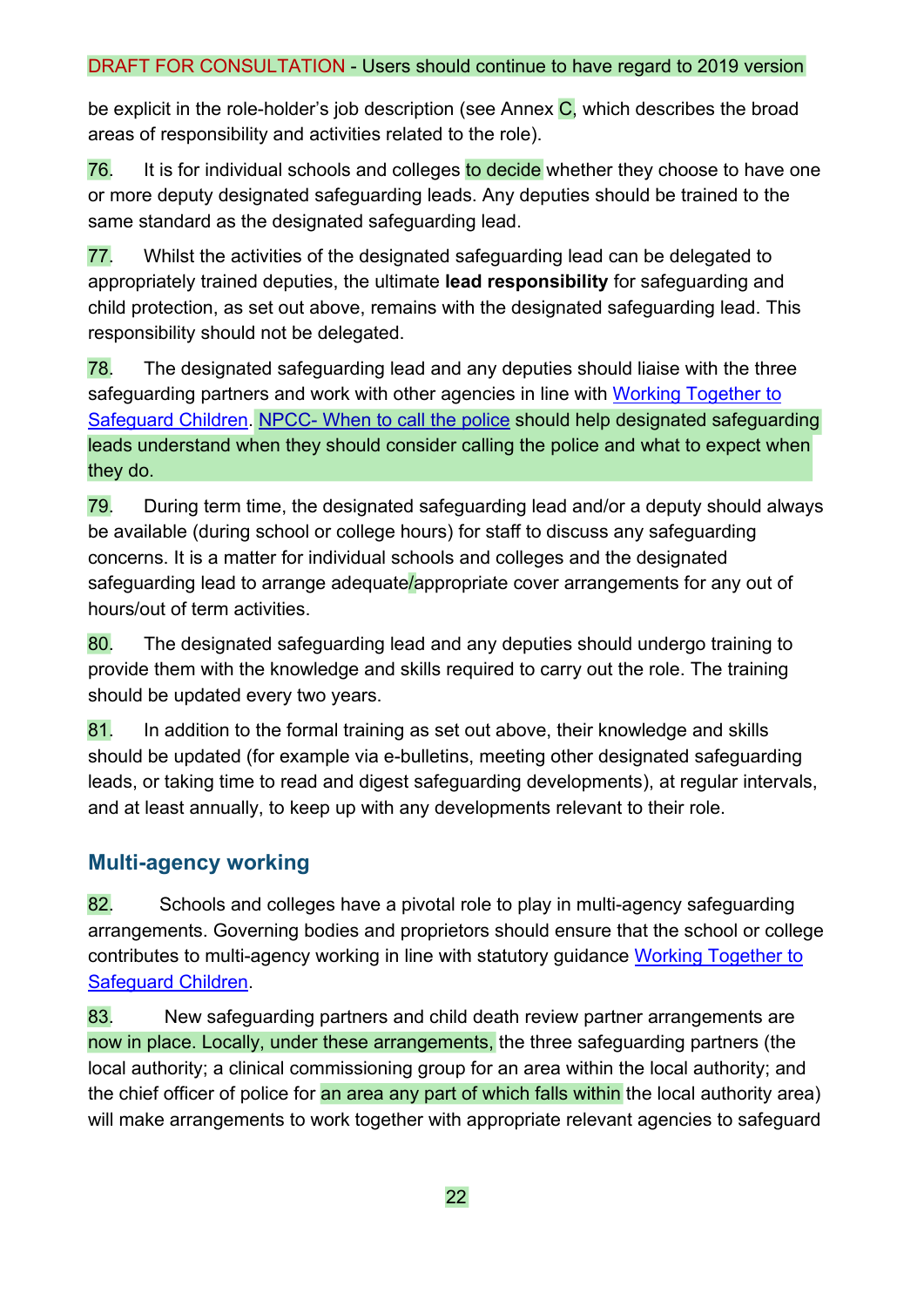and promote the welfare of local children, including identifying and responding to their needs.

84. It is especially important that schools and colleges understand their role in the three safeguarding partner arrangements. Governing bodies, proprietors, and their senior leadership teams, especially their designated safeguarding leads, should make themselves aware of and follow their local arrangements.

85. The three safeguarding partners have a shared and equal duty to work together to safeguard and promote the welfare of children. To fulfil this role they **must** set out how they will work together and with any relevant agencies.<sup>[22](#page-22-0)</sup> Relevant agencies are those organisations and agencies whose involvement that the three safeguarding partners consider may be required to safeguard and promote the welfare of children with regard to local need. The three safeguarding partners will have set out in their published arrangements which organisations and agencies they will be working with and the expectations placed on any agencies and organisations by the arrangements.

86. The three safeguarding partners should make arrangements to allow all schools (including those in multi-academy trusts) and colleges in the local area to be fully engaged, involved and included in safeguarding arrangements. It is expected that, locally, the three safeguarding partners will name schools and colleges as relevant agencies and reach their own conclusions on the best way to achieve active engagement with individual institutions in a meaningful way.

87. If named as a relevant agency, schools and colleges, in the same way as other relevant agencies, are under a statutory duty to co-operate with the published arrangements.

88. Governing bodies and proprietors should understand the local criteria for action<sup>[23](#page-22-1)</sup> and the local protocol for assessment $24$  and ensure they are reflected in their own policies and procedures. They should also be prepared to supply information as requested by the three safeguarding partners.<sup>[25](#page-22-3)</sup>

89. Schools and colleges should work with social care, the police, health services and other services to promote the welfare of children and protect them from harm. This includes providing a coordinated offer of early help when additional needs of children are

<span id="page-22-0"></span><sup>&</sup>lt;sup>22</sup> A list of relevant agencies is available at[:legislation.gov.uk.](http://www.legislation.gov.uk/uksi/2018/789/schedule/made) Schools and colleges are included.

<span id="page-22-1"></span><sup>&</sup>lt;sup>23</sup> The safeguarding partners should publish a document which sets out the local criteria for action in a way that is transparent, accessible and easily understood. This should include: the process for the early help assessment and the type and level of early help services to be provided; the criteria, included level of need, for when a case should be referred to local authority children's social care for assessment and for statutory services under section 17, 20, 31 and 47 of the Children Act 1989; and clear procedures and processes for cases relating to the exploitation of children, children managed within the youth secure estate and disabled children.

<span id="page-22-3"></span><span id="page-22-2"></span><sup>&</sup>lt;sup>24</sup> The local authority, with their partners should develop and publish local protocols for assessment. Protocols should set out clear arrangements for how cases will be managed once a referral is made to children's social care. 25 More details on information requests by the safeguarding partners is provided in Part 3 of Working Together to [Safeguard Children.](https://www.gov.uk/government/publications/working-together-to-safeguard-children--2)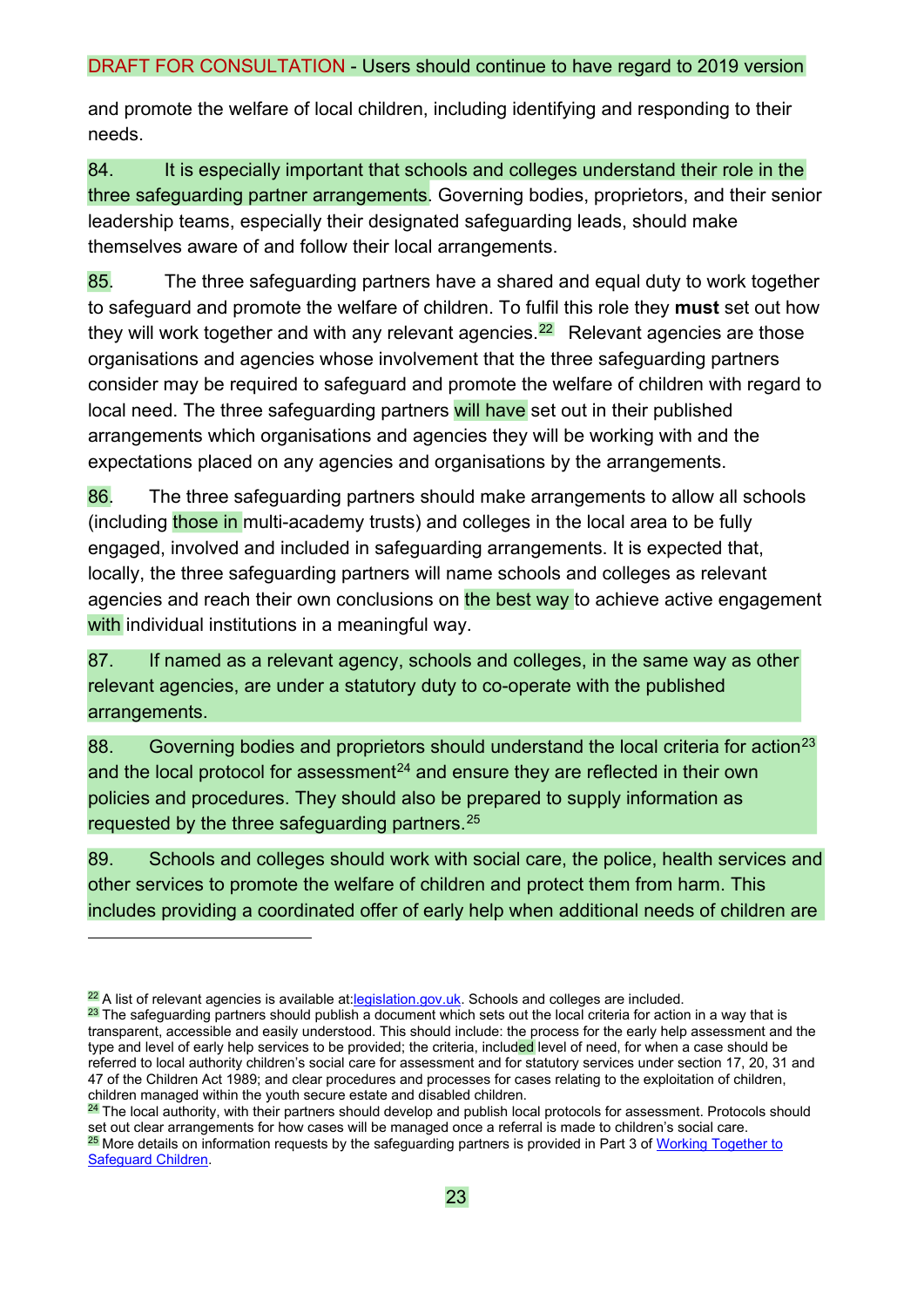identified and contributing to inter-agency plans to provide additional support to children subject to child protection plans.

90. All schools and colleges should allow access for children's social care from the host local authority and, where appropriate, from a placing local authority, for that authority to conduct, or to consider whether to conduct, a section 17 or a section 47 assessment.

# **Information sharing**

91. Information sharing is vital in safeguarding children by identifying and tackling all forms of abuse and neglect, and in promoting children's welfare, including their educational outcomes. Schools and colleges have clear powers to share, hold and use information for these purposes.

92. As part of meeting a child's needs, it is imperative for governing bodies and proprietors to recognise the importance of information sharing between practitioners and local agencies. This should include ensuring arrangements are in place that set out clearly processes and principles for sharing information within the school or college and with the three safeguarding partners, other organisations, agencies and practitioners as required.

93. School and college staff should be proactive in sharing information as early as possible to help identify, assess and respond to risks or concerns about the safety and welfare of children. This is necessary both when problems are first emerging, or where a child is already known to the local authority children's social care.

94. It is important that governing bodies and proprietors are aware that among other obligations, the Data Protection Act 2018 and the GDPR place duties on organisations and individuals to process personal information fairly and lawfully and to keep the information they hold safe and secure.

95. The Data Protection Act 2018 and GDPR do not prevent the sharing of information for the purposes of keeping children safe. Fears about sharing information **must not** be allowed to stand in the way of the need to **safeguard and promote the** welfare of children.

96. Governing bodies and proprietors should ensure relevant staff have due regard to the data protection principles, which allow them to share personal information, as provided for in the Data Protection Act 2018 and the GDPR. Relevant staff should be confident of the processing conditions under the Data Protection Act 2018 and the GDPR which allow them to store and share information for safeguarding purposes, including information which is sensitive and personal, and should be treated as 'special category personal data'.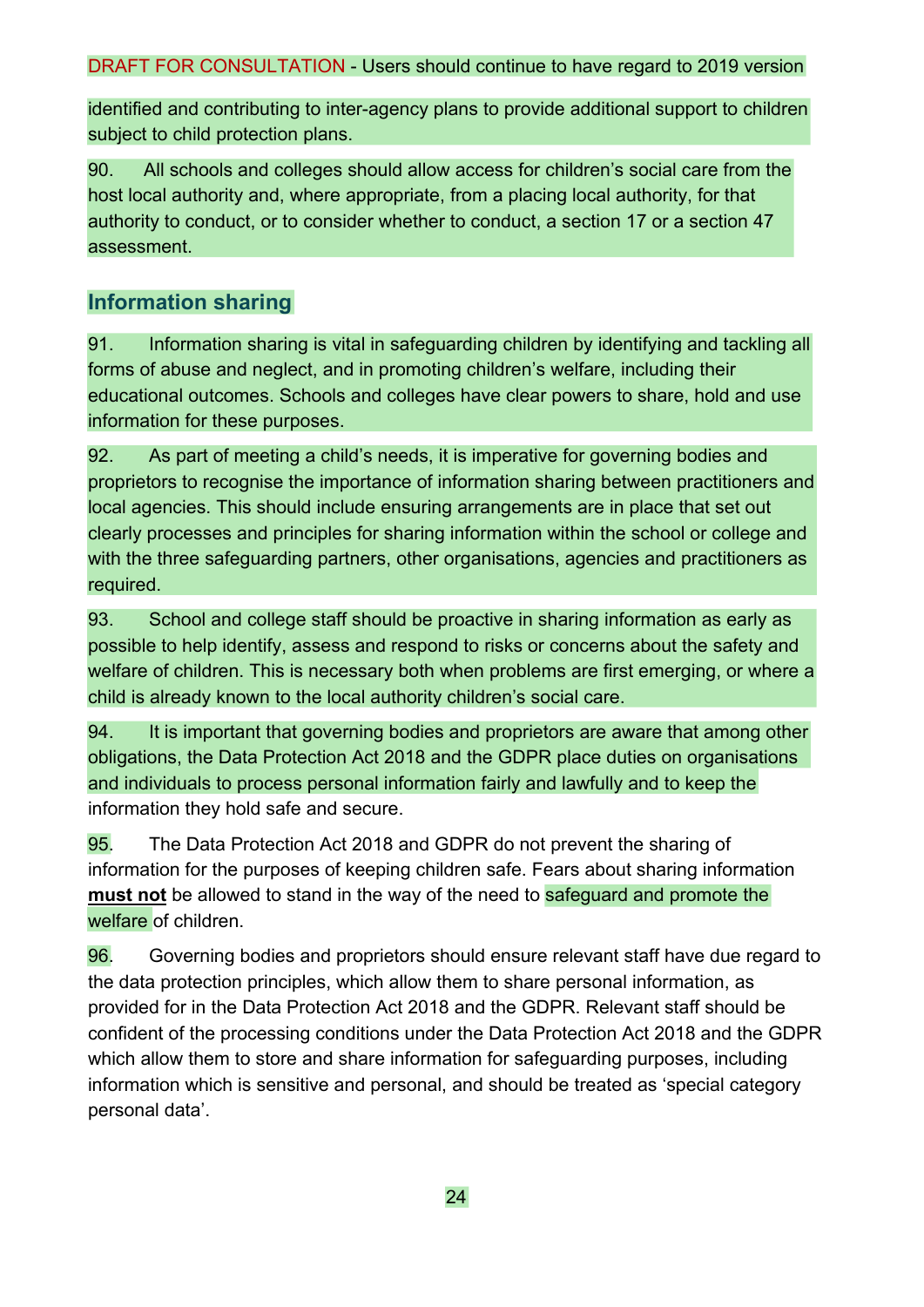97. Governing bodies and proprietors should ensure that staff who need to share 'special category personal data' are aware that the Data Protection Act 2018 contains 'safeguarding of children and individuals at risk' as a processing condition that allows practitioners to share information. This includes allowing practitioners to share information without consent, if it is not possible to gain consent, it cannot be reasonably expected that a practitioner gains consent, or if doing so would place a child at risk.

98. As well as allowing for information sharing, in circumstances where it is warranted because it would put a child at risk of serious harm, the Data Protection Act 2018 and the GDPR allow schools and colleges to withhold information. This may be particularly relevant where a child is affected by domestic abuse perpetrated by a parent or carer. Schools and colleges should not under the GDPR as supplemented by the Data Protection Act 2018 provide pupils' education data where the serious harm test under that legislation is met. Therefore, in a situation such as where a child is in a refuge, and the serious harm test is met, this could mean that schools can withhold education data under the GDPR.

99. Governing bodies and proprietors should consider the implications (potential breach of Data protection and GDPR) of using unsecured communication channels, such as PMR Radios (walkie talkies), especially when discussing personal and sensitive safeguarding information.

100. Further details on information sharing can be found:

- in Chapter one of [Working Together to Safeguard Children,](https://www.gov.uk/government/publications/working-together-to-safeguard-children--2) which includes a myth-busting guide to information sharing;
- at Information Sharing: Advice for Practitioners Providing Safeguarding Services [to Children, Young People, Parents and Carers.](https://www.gov.uk/government/publications/safeguarding-practitioners-information-sharing-advice) The seven golden rules for sharing information will be especially useful;
- at [The Information Commissioner's Office](https://ico.org.uk/for-organisations/education/) (ICO), which includes ICO GDPR FAQs and guidance from the department; and
- in [Data protection: toolkit for schools](https://www.gov.uk/government/publications/data-protection-toolkit-for-schools) Guidance to support schools with data protection activity, including compliance with the GDPR.

101. Where children leave the school or college, the designated safeguarding lead should ensure their child protection file is transferred to the new school or college as soon as possible, ensuring secure transit, and confirmation of receipt. For schools, this should be transferred separately from the main pupil file. Receiving schools and colleges should ensure key staff such as designated safeguarding leads and SENCOs or the named person with oversight for SEN in a college, are aware as required.

102. In addition to the child protection file, the designated safeguarding lead should also consider if it is appropriate to share any information with the new school or college in advance of a child leaving in order to help safeguard and promote the child's welfare,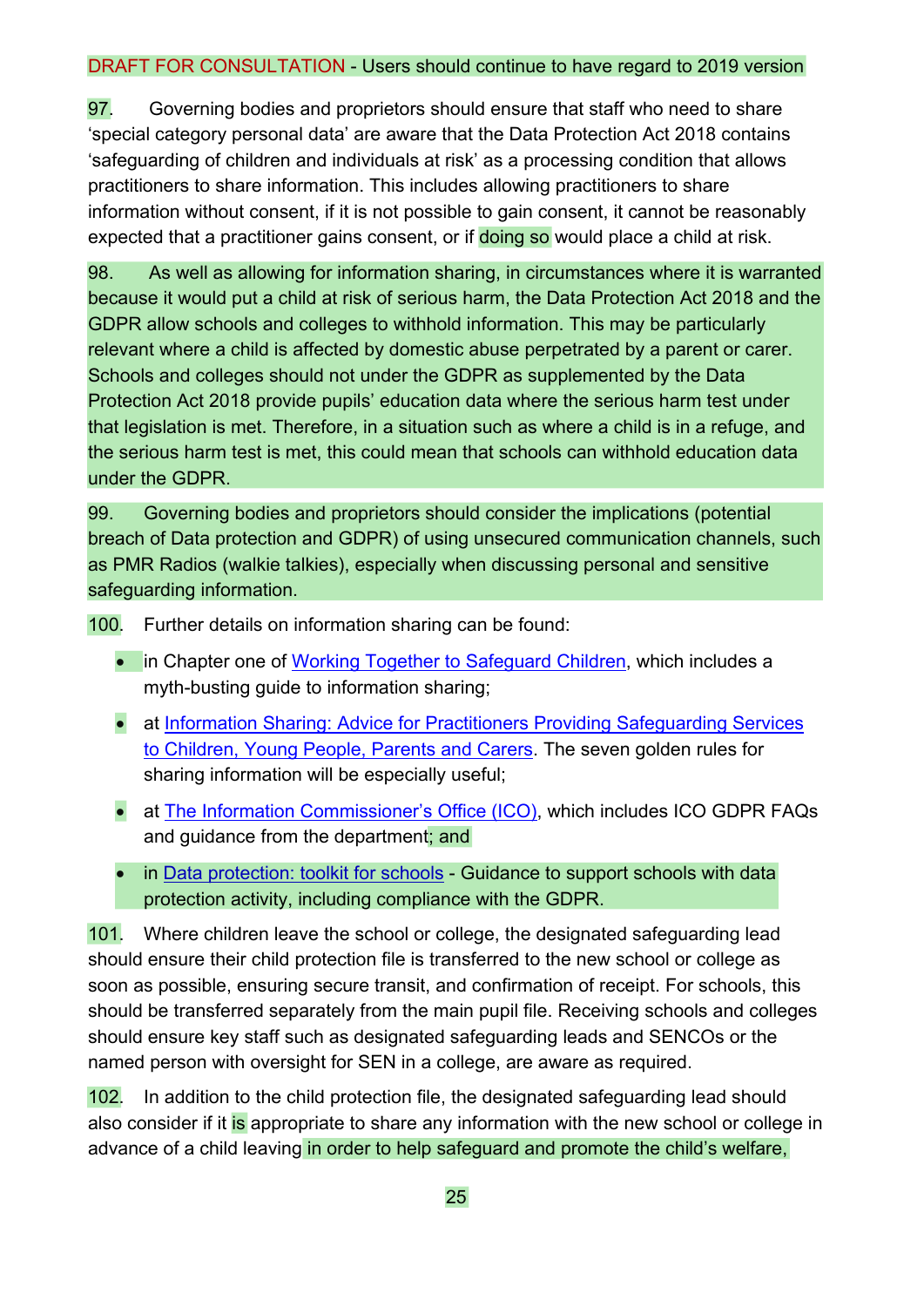including their educational outcomes. For example, information that would allow the new school or college to continue supporting children who need a social worker or are victims of abuse and enable them to have that support in place for when the child arrives.

# **Staff training**

103. Governing bodies and proprietors should ensure **all** staff undergo safeguarding and child protection training (including online safety) at induction. The training should be regularly updated. Induction and training should be in line with advice from the local three safeguarding partners.

104. In addition, all staff should receive regular safeguarding and child protection (including online safety) updates (for example, via email, e-bulletins, staff meetings) as required, and at least annually, to provide them with relevant skills and up to date knowledge of emerging and evolving safeguarding issues to safeguard children effectively.

105. Governing bodies and proprietors should recognise the expertise staff build by undertaking safeguarding training and managing safeguarding concerns on a daily basis. Opportunity should therefore be provided for staff to contribute to and shape safeguarding arrangements and the child protection policy.

106. Governors and proprietors should ensure that, as part of the requirement for staff to undergo regularly updated safeguarding training, including online safety (paragraph 103) and the requirement to ensure children are taught about safeguarding, including online safety (paragraph 108), that safeguarding training for staff, including online safety training, is integrated, aligned and considered as part of the whole school or college safeguarding approach.

107. Whilst considering the above training requirements, governing bodies and proprietors should have regard to the Teachers' Standards<sup>[26](#page-25-0)</sup> which set out the expectation that all teachers manage behaviour effectively to ensure a good and safe educational environment, and requires teachers to have a clear understanding of the needs of all pupils, including those with mental health needs.

# **Opportunities to teach safeguarding**

108. Governing bodies and proprietors should ensure that children are taught about safeguarding, including online safety. Schools should consider this as part of providing a broad and balanced curriculum.

<span id="page-25-0"></span><sup>&</sup>lt;sup>26</sup> [Teacher standards.](https://www.gov.uk/government/publications/teachers-standards)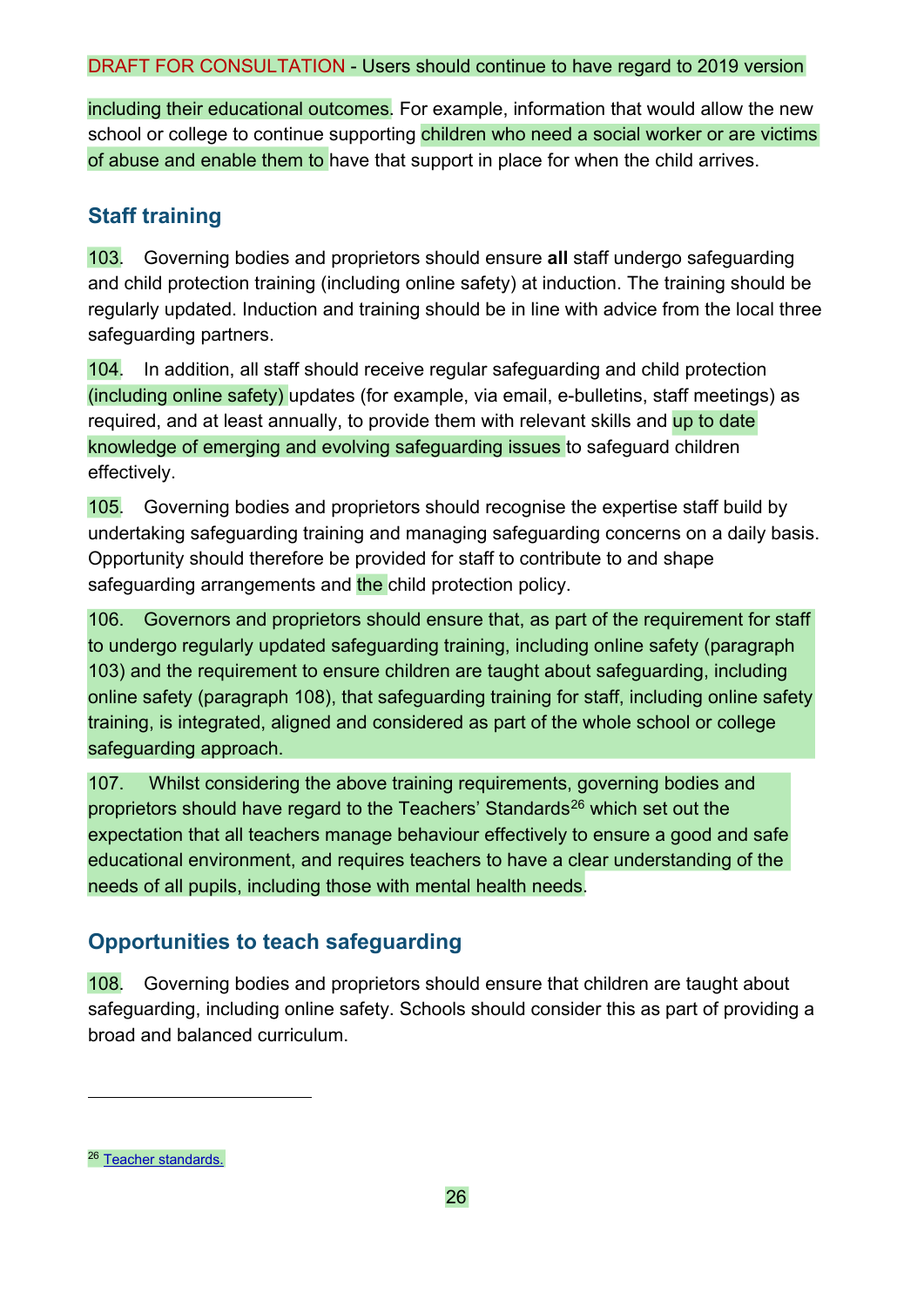109. This may include covering relevant issues for schools through Relationships Education (for all primary pupils) and Relationships and Sex Education (for all secondary pupils) and Health Education (for all pupils in state-funded schools) which will be mandatory from September 2020 [\(Relationships education, relationships and sex](https://www.gov.uk/government/publications/relationships-education-relationships-and-sex-education-rse-and-health-education)  [education \(RSE\) and health education](https://www.gov.uk/government/publications/relationships-education-relationships-and-sex-education-rse-and-health-education) statutory guidance). Colleges may cover relevant issues through tutorials. The following resources may help schools and colleges:

- DfE advice for schools: [teaching-online-safety-in-schools;](https://www.gov.uk/government/publications/teaching-online-safety-in-schools)
- UK Council for Internet Safety (UKCIS) [27](#page-26-0) guidance: [Education for a connected](https://www.gov.uk/government/publications/education-for-a-connected-world)[world;](https://www.gov.uk/government/publications/education-for-a-connected-world) and
- National Crime Agency's CEOP education programme: [Thinkuknow](https://www.thinkuknow.co.uk/)

110. Whilst it is essential that governing bodies and proprietors ensure that appropriate filters and monitoring systems are in place, they should be careful that "over blocking" does not lead to unreasonable restrictions as to what children can be taught with regard to online teaching and safeguarding. A good filter provider will engage with a school or college to ensue appropriate systems are in place.

# **Online safety**

111. It is essential that children are safeguarded from potentially harmful and inappropriate online material. An effective whole school and college approach to online safety empowers a school or college to protect and educate pupils, students and staff in their use of technology and establishes mechanisms to identify, intervene in, and escalate any concerns where appropriate.

112. Schools and colleges should ensure online safety is a running and interrelated theme whilst devising and implementing policies and procedures. This will include considering how online safety is reflected as required in all relevant policies and considering online safety whilst planning the curriculum, any teacher training, the role and responsibilities of the designated safeguarding lead and any parental engagement.

113. The breadth of issues classified within online safety is considerable, but can be categorised into three areas of risk:

• **content:** being exposed to illegal, inappropriate or harmful content; for example: pornography, fake news, racist, misogynistic, self-harm, suicide, anti-semitic, radical and extremist;

<span id="page-26-0"></span><sup>&</sup>lt;sup>27</sup> UK Council for Internet Safety Education sub group is made up of sector experts who collaborate to produce advice and guidance to support schools and colleges keep their children safe online.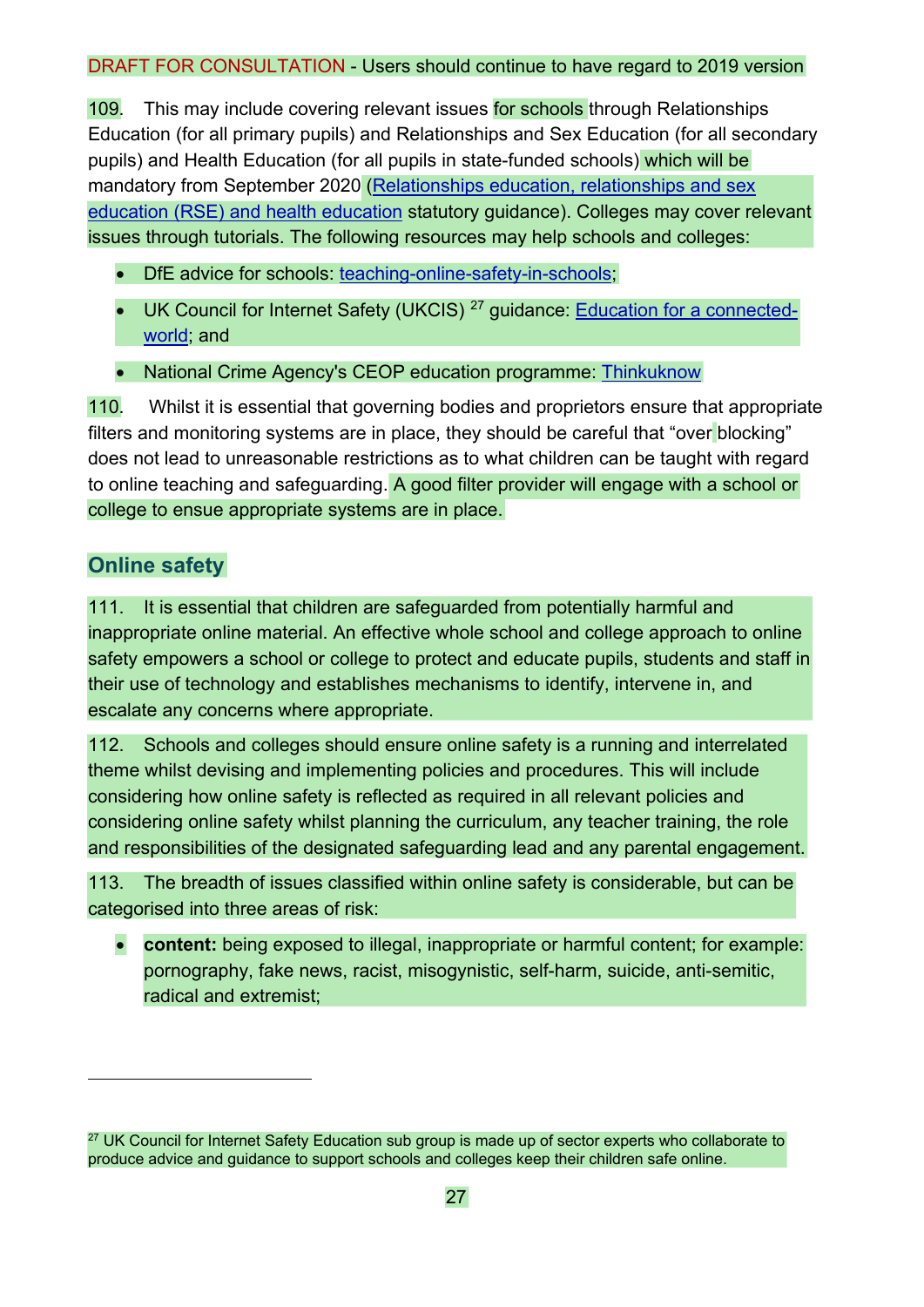- **contact:** being subjected to harmful online interaction with other users; for example: peer to peer pressure, commercial advertising and adults posing as children or young adults for the purposes of grooming children; and
- **conduct:** personal online behaviour that increases the likelihood of, or causes, harm; for example, making, sending and receiving explicit images, sharing others explicit images and online bullying.

## **Online safety policy**

114. Online safety and the school or college's approach to it should be reflected in the child protection policy. Considering the 3Cs (above) will provide the basis of an effective online policy. The school or college should have a clear policy on the use of mobile and smart technology. Amongst other things this will reflect the fact many children have unlimited and unrestricted access to the internet via 3G, 4G and 5G. Schools and colleges should carefully consider how this is managed on their premises.

#### **Filters and monitoring**

115. Whilst considering their responsibility to safeguard and promote the welfare of children, and provide them with a safe environment in which to learn, governing bodies and proprietors should be doing all that they reasonably can to limit children's exposure to the above risks from the school's or college's IT system. As part of this process, governing bodies and proprietors should ensure their school or college has appropriate filters and monitoring systems in place. Governing bodies and proprietors should consider the age range of their children, the number of children, how often they access the IT system and the proportionality of costs vs risks.

116. The appropriateness of any filters and monitoring systems are a matter for individual schools and colleges and will be informed in part, by the risk assessment required by the Prevent Duty. [28](#page-27-0) The UK Safer Internet Centre has published guidance as to what "appropriate" filtering and monitoring might look like: [UK Safer Internet Centre:](https://www.saferinternet.org.uk/advice-centre/teachers-and-school-staff/appropriate-filtering-and-monitoring)  [appropriate filtering and monitoring.](https://www.saferinternet.org.uk/advice-centre/teachers-and-school-staff/appropriate-filtering-and-monitoring)

117. Support for schools when considering what to buy and how to buy it is available via the: [schools' buying strategy](https://www.gov.uk/government/publications/schools-buying-strategy) with specific advice on procurement here: [buying for](https://www.gov.uk/government/collections/buying-for-schools)  [schools.](https://www.gov.uk/government/collections/buying-for-schools)

<span id="page-27-0"></span><sup>&</sup>lt;sup>28</sup> [The Prevent duty Departmental advice for schools and childcare providers](https://www.gov.uk/government/uploads/system/uploads/attachment_data/file/439598/prevent-duty-departmental-advice-v6.pdf) and Prevent Duty Guidance For Further [Education Institutions.](https://assets.publishing.service.gov.uk/government/uploads/system/uploads/attachment_data/file/445915/Prevent_Duty_Guidance_For_Further_Education__England__Wales_-Interactive.pdf)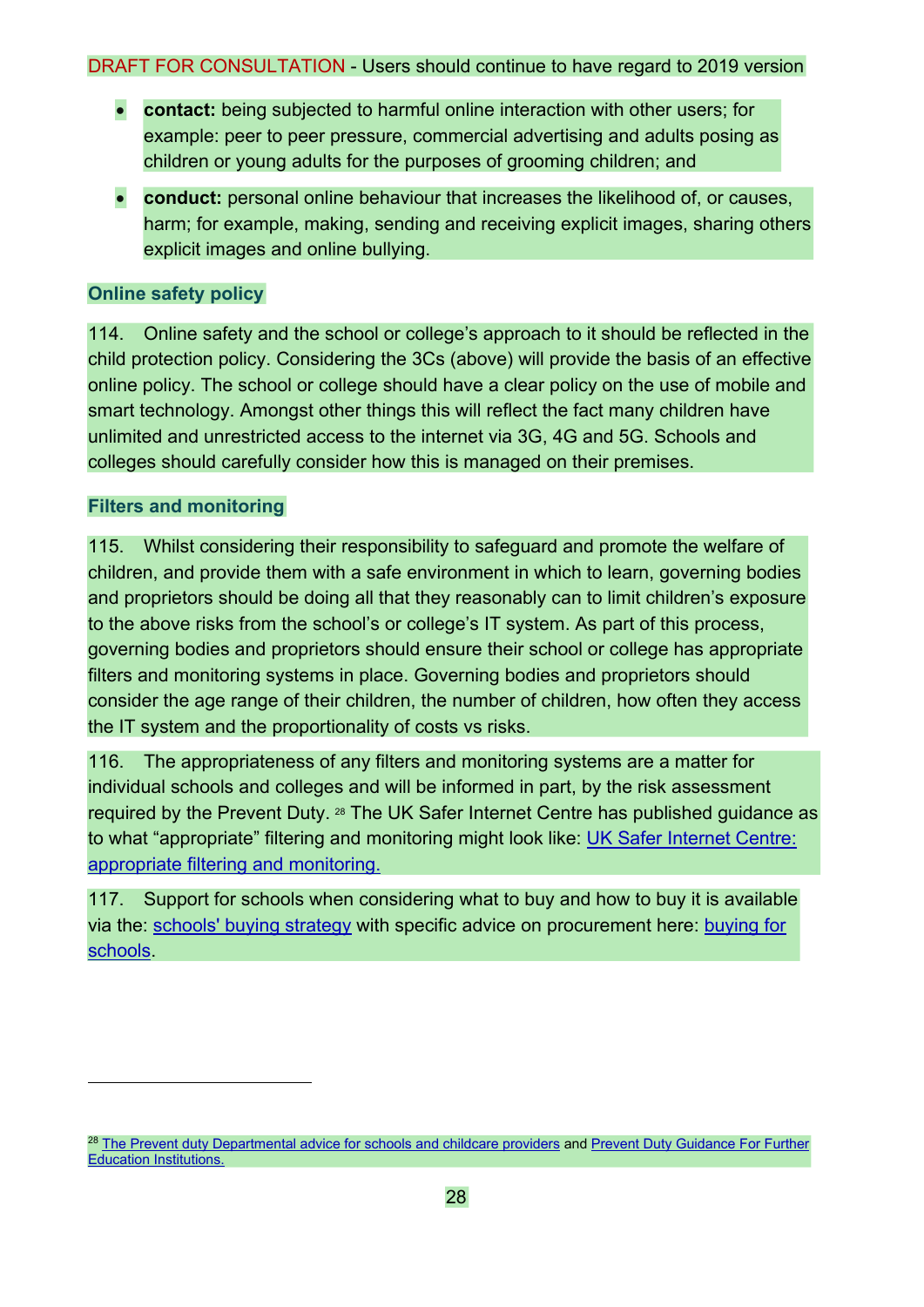#### **Information security and access management**

118. Schools and colleges should have robust security to protect users (and their data). Guidance on e-security is available from the [National Education Network.](http://www.nen.gov.uk/)

#### **Reviewing online safety**

119. Technology, and risks and harms related to it evolve and changes rapidly. Schools and colleges should consider carrying out an annual review of their approach to online safety, supported by an annual risk assessment that considers and reflects the risks their children face. A free online safety self-review tool for schools can be found via the [360](https://360safe.org.uk/)  [safe website.](https://360safe.org.uk/)

120. UKCIS has published Online safety in schools and colleges: [Questions from the](https://www.gov.uk/government/publications/online-safety-in-schools-and-colleges-questions-from-the-governing-board)  [governing board.](https://www.gov.uk/government/publications/online-safety-in-schools-and-colleges-questions-from-the-governing-board) The questions can be used to gain a basic understanding of the current approach to keeping children safe online; learn how to improve this approach where appropriate; and find out about tools which can be used to improve the approach.

#### **Information and support**

121. There is a wealth of additional information available to support schools, colleges and parents to keep children safe online. A sample is provided at Annex D.

## **Inspection**

122. Since September 2019, Ofsted's inspections of early years, schools and post-16 provision are carried out under: [Ofsted's Education Inspection Framework.](https://www.gov.uk/government/publications/education-inspection-framework) Inspectors will always report on whether or not arrangements for safeguarding children and learners are effective.

123. In addition to the framework and inspections handbooks, Ofsted publishes specific guidance to inspectors on inspecting safeguarding: Inspecting safeguarding in [early years, education and skills settings](https://www.gov.uk/government/publications/inspecting-safeguarding-in-early-years-education-and-skills-from-september-2015)

124. The Independent Schools Inspectorate (ISI) is approved to inspect certain independent schools, and will also report on safeguarding arrangements. ISI has a published framework which informs how they inspect at [Independent Schools](https://www.isi.net/)  [Inspectorate.](https://www.isi.net/)

# **What school and college staff should do if they have a safeguarding concern about another staff member who may pose a risk of harm to children**

125. Governing bodies and proprietors should ensure there are procedures in place (as described in paragraph 62) to manage safeguarding concerns about staff (including supply staff and volunteers) that might indicate they pose a risk of harm to children.

29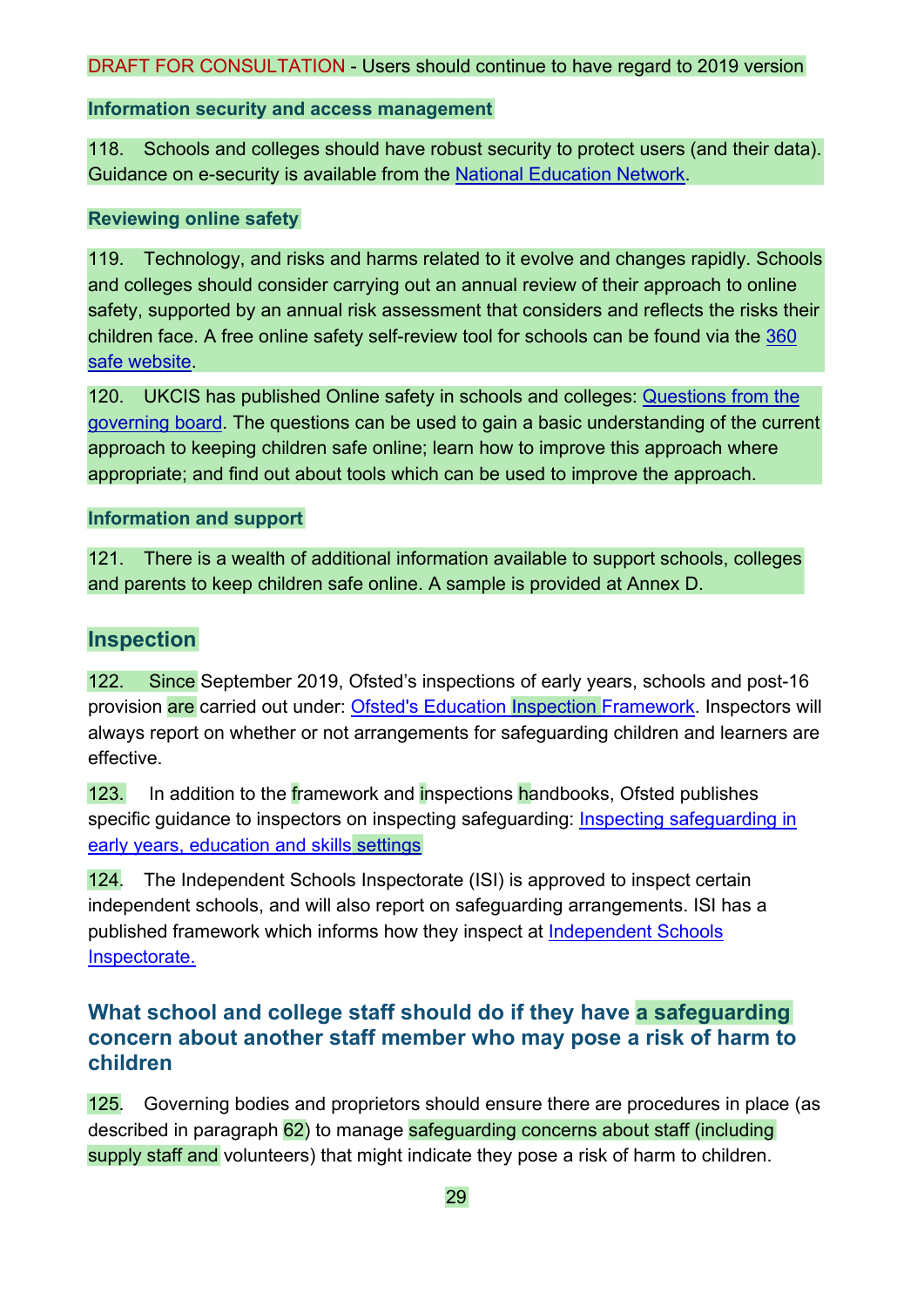126. Concerns, including allegations that may meet the harm test, should be addressed as set out in Part four of this guidance.

127. There **must** be procedures in place to make a referral to the Disclosure and Barring Service (DBS) if a person in regulated activity has been dismissed or removed due to safeguarding concerns or would have been had they not resigned.<sup>[29](#page-29-0)</sup>

128. **This is a legal duty and failure to refer when the criteria are met is a criminal offence.**[30](#page-29-1) More detail is provided at paragraph 305.

# **Peer on peer /child on child abuse**

129. **All** staff should recognise that children are capable of abusing their peers. This is often referred to as peer on peer or child on child abuse.

130. **All** staff should be clear about their school's or college's policy and procedures with regard to peer on peer abuse.

131. Governing bodies and proprietors should ensure that their child protection policy includes:

- procedures to minimise the risk of peer on peer abuse;
- how allegations of peer on peer abuse will be recorded, investigated and dealt with;
- clear processes as to how victims, perpetrators and any other child affected by peer on peer abuse will be supported;
- a clear statement that abuse is abuse and should never be tolerated or passed off as "banter", "just having a laugh" or "part of growing up";
- recognition that issues associated with disability, ethnicity, gender, and sexual orientation may make it more difficult for children to report abuse;
- recognition of the gendered nature of peer on peer abuse (i.e. that it is more likely that girls will be victims and boys perpetrators), but that all peer on peer abuse is unacceptable and will be taken seriously; and
- the different forms of peer on peer abuse can take, such as:
	- sexual violence and sexual harassment (including threats and harassment made online). **Part five** of this guidance sets out how schools and colleges should respond to reports of child on child sexual violence and sexual harassment. The department's [Sexual violence and sexual harassment](https://www.gov.uk/government/publications/sexual-violence-and-sexual-harassment-between-children-in-schools-and-colleges)

<span id="page-29-0"></span> $^{29}$  Section 35 of the Safeguarding Vulnerable Groups Act 2006.  $^{30}$  Section 38 of the Safeguarding Vulnerable Groups Act 2006.

<span id="page-29-1"></span>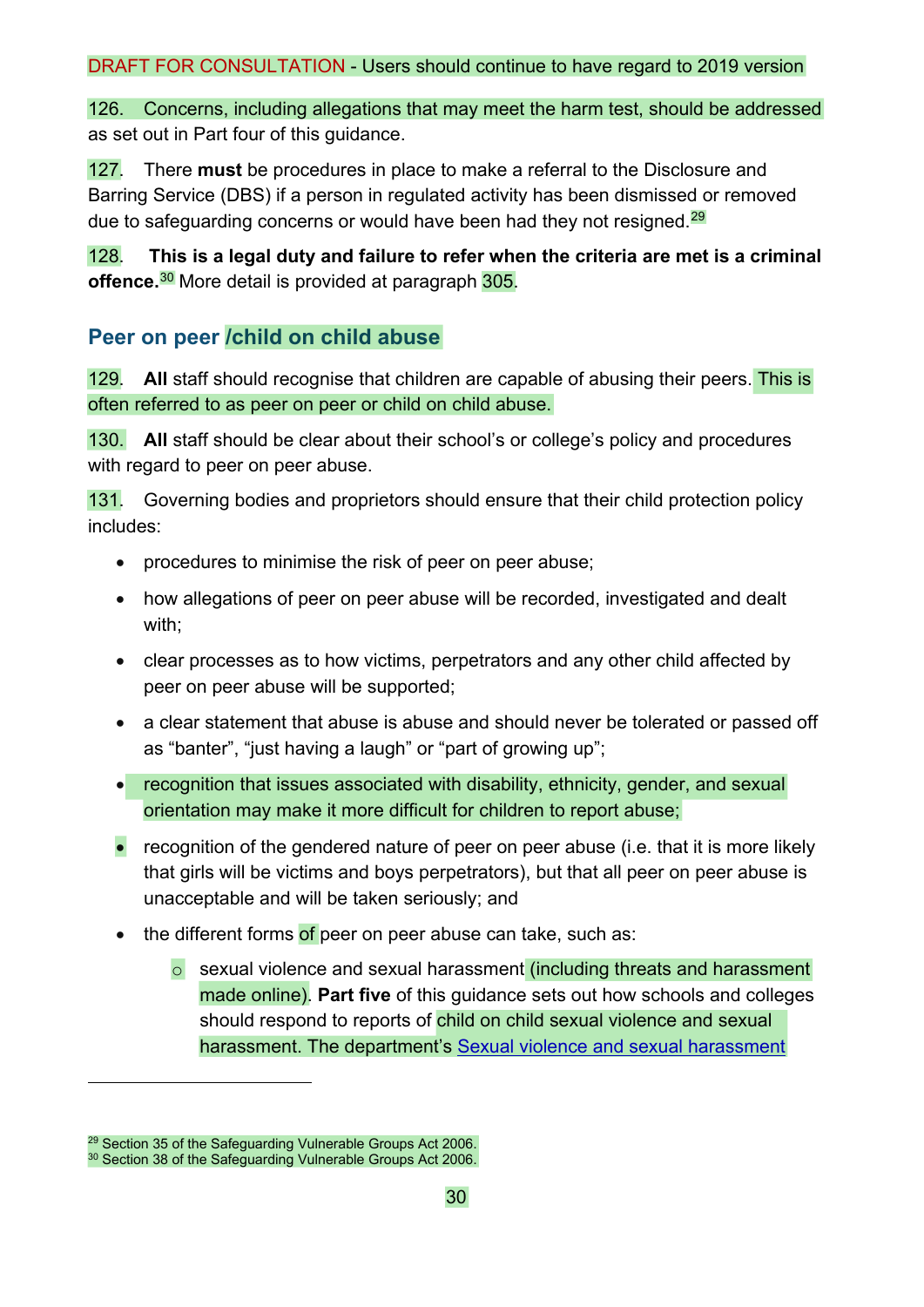[between children in schools and colleges](https://www.gov.uk/government/publications/sexual-violence-and-sexual-harassment-between-children-in-schools-and-colleges) provides detailed advice on what sexual violence and sexual harassment look like, schools' and colleges' legal responsibilities, whole school/college approach and further information and support;

- o sharing self generated indecent images, also known as sexting. The policy should include the school's or college's approach to it. The department provides [Searching Screening and Confiscation Advice](https://www.gov.uk/government/publications/searching-screening-and-confiscation) for schools. The UKCIS Education Group has published [Advice for Schools and Colleges on](https://www.gov.uk/government/groups/uk-council-for-child-internet-safety-ukccis)  [Responding to Sexting Incidents;](https://www.gov.uk/government/groups/uk-council-for-child-internet-safety-ukccis)
- o abuse in intimate personal relationships between peers, where [as set out in the Government's guidance on domestic abuse – *[link when available, tbc 2020,]* abusive behaviour can take the form of physical or sexual abuse; violent or threatening behaviour; controlling or coercive behaviour; economic abuse; psychological, emotional or other abuse;
- o physical abuse such as hitting, kicking, shaking, biting, hair pulling, or otherwise causing physical harm; and
- o initiation/hazing type violence and rituals, such as gang initiation.

# **Children potentially at greater risk of harm**

132. Whilst **all** children should be protected, it is important that governing bodies and proprietors recognise (and reflect in their policies and procedures) some groups of children are potentially at greater risk of harm and in some cases may find it particularly difficult to communicate what is happening to them.

#### **Alternative provision**

133. The cohort of pupils in Alternative Provision often have complex needs, it is important that governing bodies and proprietors of these settings are aware of the additional risk of harm that their pupils may be vulnerable to.

## **Children with special educational needs, disabilities, or physical health issues**

134. Children with special educational needs and disabilities (SEND) and/or physical health issues can face additional safeguarding challenges, both in relation to their vulnerability to possible abuse and neglect and also in terms of being able to report such incidents. These challenges, can include:

- assumptions that indicators of possible abuse such as behaviour, mood and injury may relate to the child's disability or medical condition without further exploration;
- these children being more prone to peer group isolation or bullying (including prejudice-based bullying) than other children;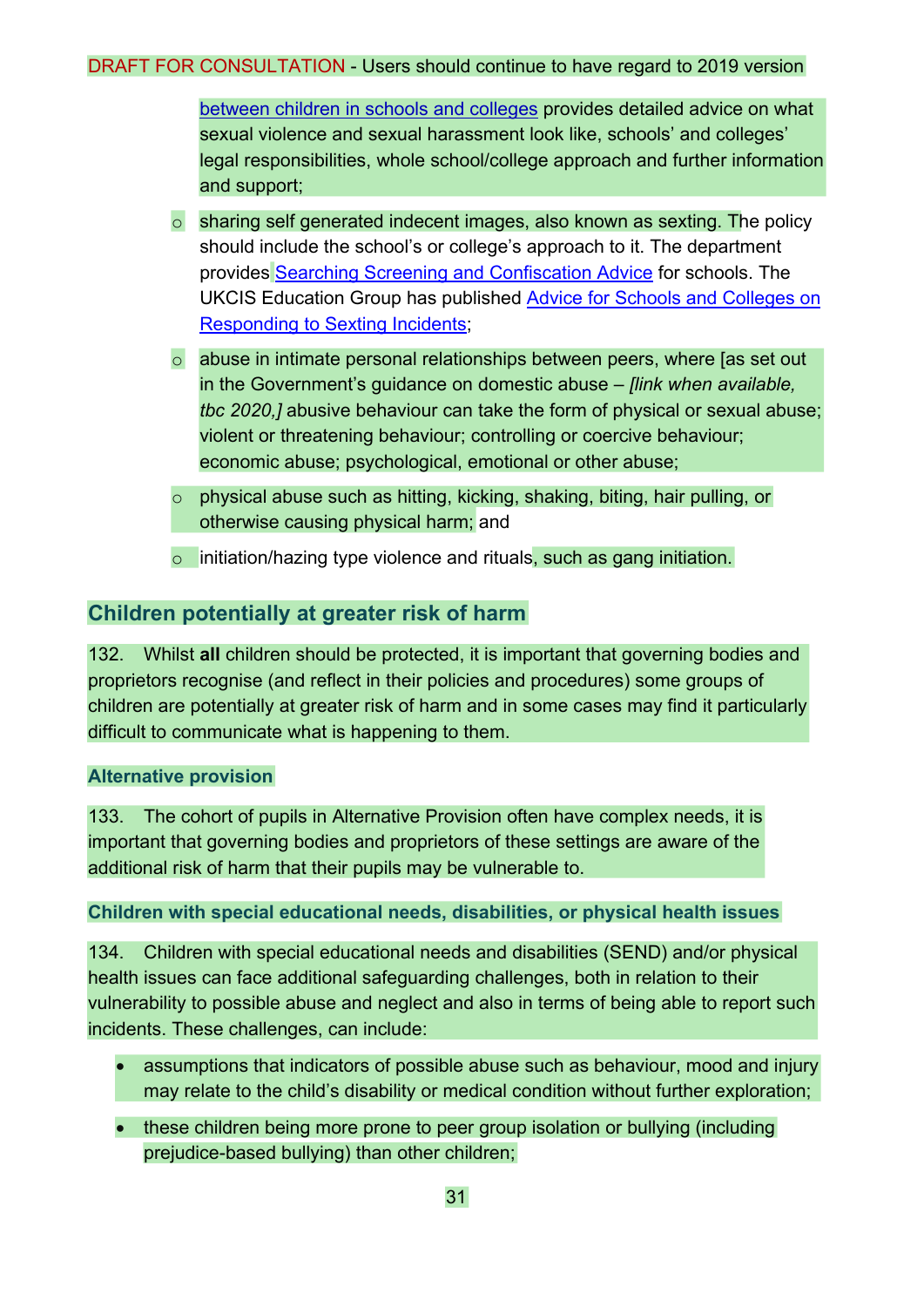- the potential for children with SEND or certain medical conditions being disproportionally impacted by behaviours such as bullying, without outwardly showing any signs; and
- communication barriers and difficulties in managing or reporting these challenges.

135. Governing bodies and proprietors should therefore ensure that their child protection policy reflects the above and to address these additional challenges, schools and colleges should consider extra pastoral support and attention for these children, along with ensuring any appropriate support for communication is in place.

136. Further information can be found in the department's: [Code of Practice 0 to 25](https://www.gov.uk/government/publications/send-code-of-practice-0-to-25) and [Supporting Pupils at School with Medical Conditions.](https://www.gov.uk/government/publications/supporting-pupils-at-school-with-medical-conditions--3)

#### **Children who need a social worker (Child in Need and Child Protection Plans)**

137. Children may need a social worker due to safeguarding or welfare needs. Children may need this help due to abuse, neglect and complex family circumstances. A child's experiences of adversity and trauma can leave them vulnerable to further harm, as well as educationally disadvantaged in facing barriers to attendance, education, behaviour and mental health.

138. Local authorities should share the fact a child has a social worker, and the designated safeguarding lead should hold and use this information so that decisions can be made in the best interests of the child's safety, welfare and educational outcomes. This should be considered as a matter of routine. There are clear powers to share this information under existing duties on both local authorities and schools and colleges to safeguard and promote the welfare of children.

139. Where children need a social worker, this should inform decisions about safeguarding (for example, responding to unauthorised absence or missing education where there are known safeguarding risks) and about promoting welfare (for example, considering the provision of pastoral and/or academic support, alongside action by statutory services).

140. Findings from the Children in Need review, 'Improving the educational outcomes of Children in Need of help and protection' contains further information; the conclusion of the review, ['Help, protection, education'](https://assets.publishing.service.gov.uk/government/uploads/system/uploads/attachment_data/file/809236/190614_CHILDREN_IN_NEED_PUBLICATION_FINAL.pdf) sets out action Government is taking to support this.

#### **Children missing from education**

141. Children missing education, particularly persistently, can act as a vital warning sign to a range of safeguarding issues including neglect, sexual abuse and child sexual and criminal exploitation. It is important the school or college's response to children missing education supports identifying such abuse and also helps prevent the risk of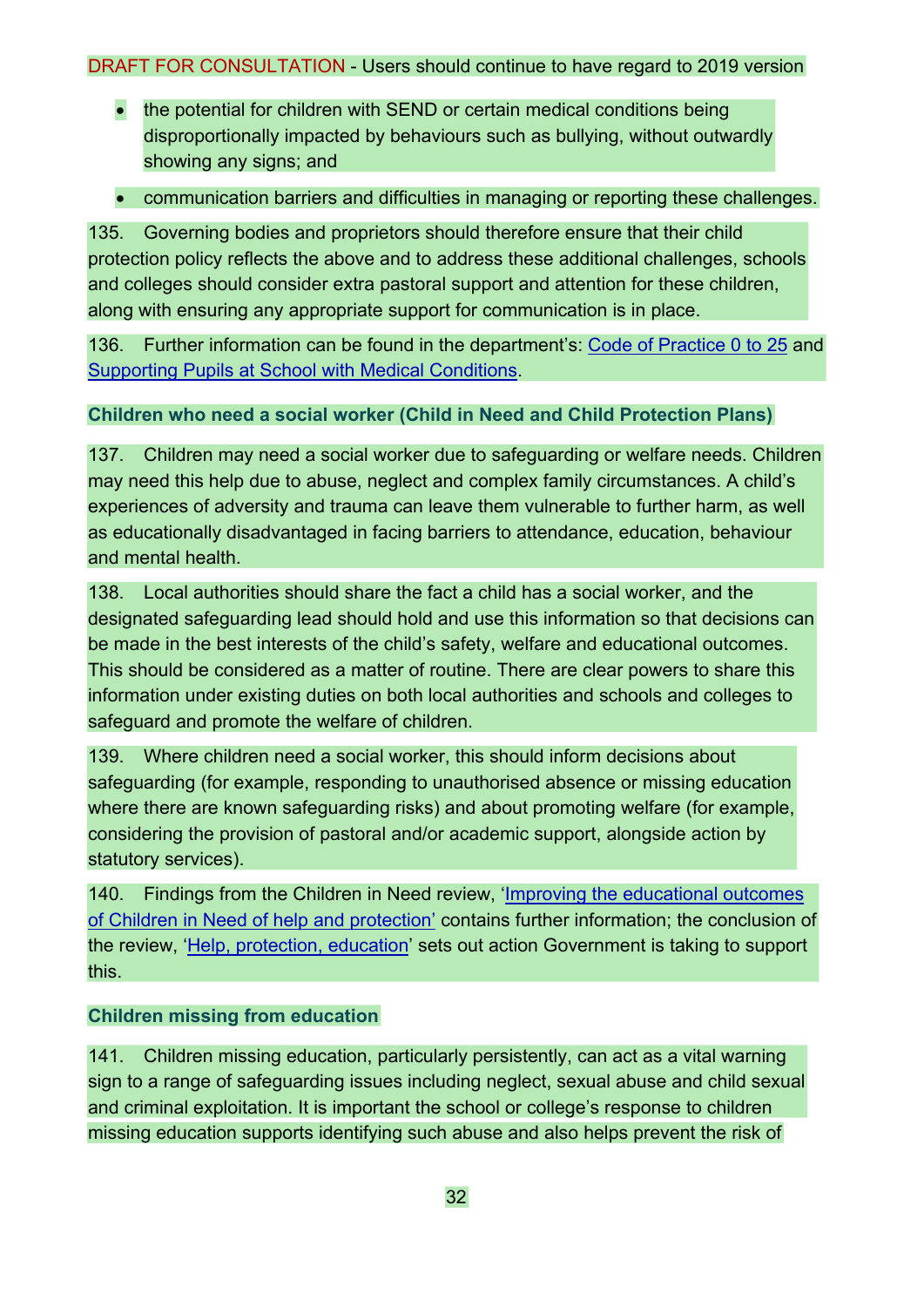them going missing in future. This includes when problems are first emerging but also where children are already known to local authority children's social care and need a social worker (such as on a child in need or child protection plan, or as a looked after child), where going missing from education may increase known safeguarding risks within the family or in the community. Further information and support, includes:

- schools' duties regarding children missing education, including information schools **must** provide to the local authority when removing a child from the school roll at standard and non-standard transition points can be found in the department's statutory guidance: [Children Missing Education.](https://www.gov.uk/government/publications/children-missing-education)
- further information for colleges providing education for a child of compulsory school age can be found in: [Full-time-Enrolment of 14 to 16 year olds in Further](https://www.gov.uk/guidance/full-time-enrolment-of-14-to-16-year-olds-in-further-education-and-sixth-form-colleges)  [Education and Sixth Form Colleges.](https://www.gov.uk/guidance/full-time-enrolment-of-14-to-16-year-olds-in-further-education-and-sixth-form-colleges)
- general information and advice for schools and colleges can be found in the Government's [Missing Children and Adults Strategy.](https://www.gov.uk/government/publications/missing-children-and-adults-strategy)

#### **Children requiring mental health support**

142. Schools and colleges have an important role to play in supporting the mental health and wellbeing of their pupils.

143. Mental health problems can, in some cases, be an indicator that a child has suffered or is at risk of suffering abuse, neglect or exploitation. Governing bodies and proprietors should ensure they have clear systems and processes in place for identifying possible mental health problems, including routes to escalate and clear referral and accountability systems.

144. Schools and colleges can access a range of advice to help them identify children in need of extra mental health support, this includes working with external agencies. More information can be found in the [mental health and behaviour in schools guidance,](https://www.gov.uk/government/publications/mental-health-and-behaviour-in-schools--2) colleges may also wish to follow this guidance as best practice.

145. The department is providing funding to support costs of a significant training programme for senior mental health leads and the national rollout of the Link Programme. Training for senior mental health leads, will be available (subject to contract) from June 2020 and available to all state-funded schools and colleges by 2025, to help introduce or develop their whole school or college approach to mental health and support embedding it alongside their safeguarding approach.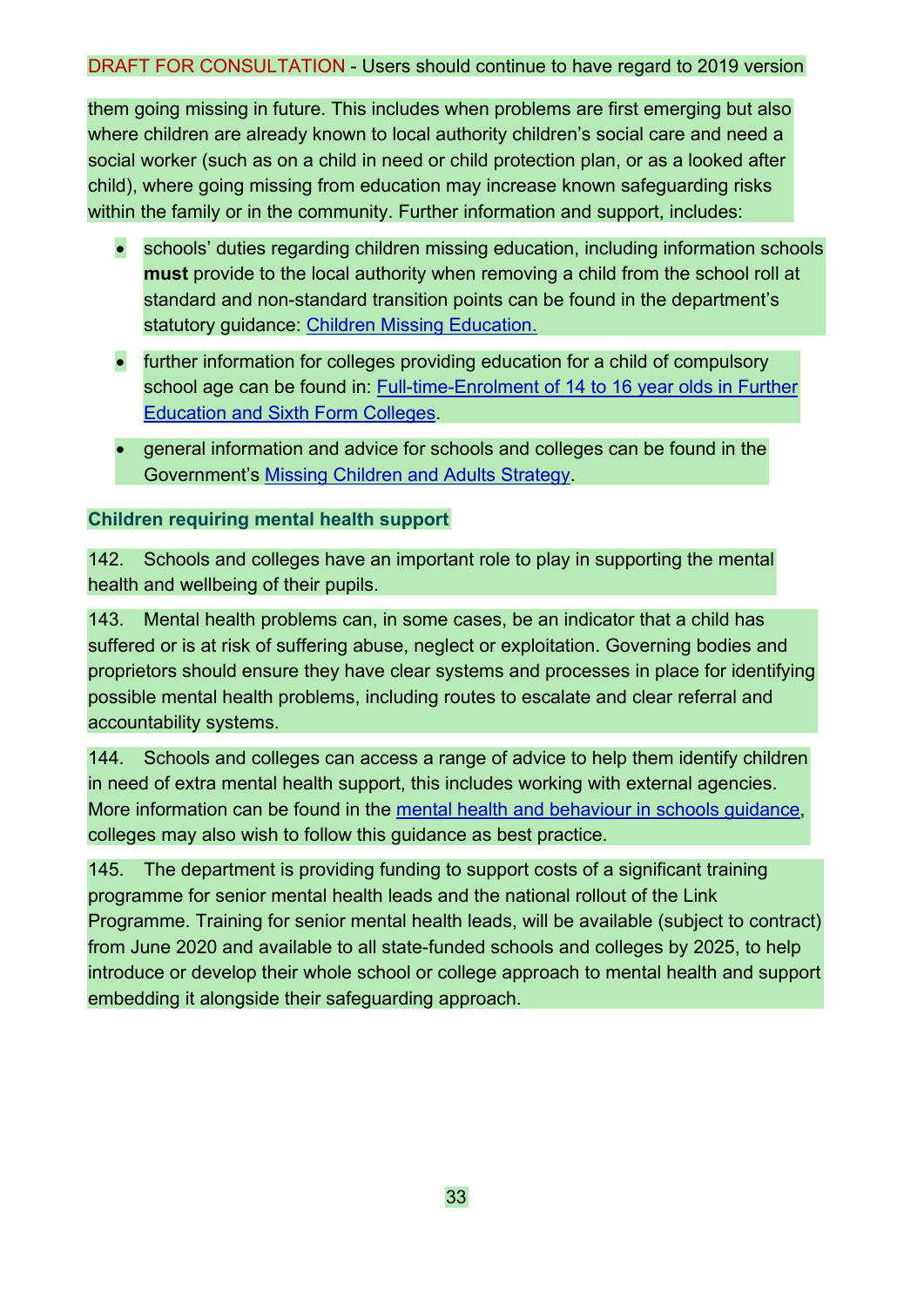## **Looked-after children and previously looked-after children**

146. The most common reason for children becoming looked-after<sup>[31](#page-33-0)</sup> is as a result of abuse and/or neglect. As with other children who need a social worker, previous experiences of adversity and trauma can leave looked after children vulnerable to further harm. Governing bodies and proprietors should ensure that staff have the skills, knowledge and understanding to keep looked-after children safe and to promote their welfare, including educational outcomes.

147. In particular, they should ensure that appropriate staff have the information they need in relation to a child's looked-after legal status (whether they are looked-after under voluntary arrangements with consent of parents, or on an interim or full care order) and the child's contact arrangements with birth parents or those with parental responsibility. They should also have information about the child's care arrangements and the levels of authority delegated to the carer by the authority looking after him/her. The designated safeguarding lead<sup>[32](#page-33-1)</sup> should have details of the child's social worker and the name of the virtual school head in the **local** authority that looks after the child.

148. It is important that school and college staff are aware of how these children's experiences, and their high prevalence of special educational needs and mental health needs, can impact on their behaviour and education. A previously looked-after child potentially remains vulnerable and all staff should have the skills, knowledge and understanding to keep previously looked-after children safe. When dealing with lookedafter children and previously looked-after children, it is important that all agencies work together and prompt action is taken when necessary to safeguard these children, who are a particularly vulnerable group.

#### **The designated teacher**

149. Governing bodies of maintained schools and proprietors of academies **must** appoint a designated teacher $33$  and should work with local authorities to promote the educational achievement of registered pupils who are looked-after. With the commencement of sections 4 to 6 of the Children and Social Work Act 2017, designated teachers have responsibility for promoting the educational achievement of children who have left care through adoption, special guardianship or child arrangement orders or who

<span id="page-33-0"></span> $31$  A child who is looked after by a local authority (referred to as a looked-after-child) as defined in section 22 Children Act 1989, means a child who is subject to a care order (interim or full care order) or who is voluntarily accommodated by the local authority.

<span id="page-33-1"></span><sup>&</sup>lt;sup>32</sup> In maintained schools and academies the designated safeguarding lead should work closely with the designated teacher.

<span id="page-33-2"></span><sup>33</sup> Section 20 of the Children and Young Persons Act 2008 sets this requirement for maintained schools. This legislation and accompanying statutory guidance on [the role of designated teacher](https://www.gov.uk/government/publications/designated-teacher-for-looked-after-children) applies to academies through their funding agreements.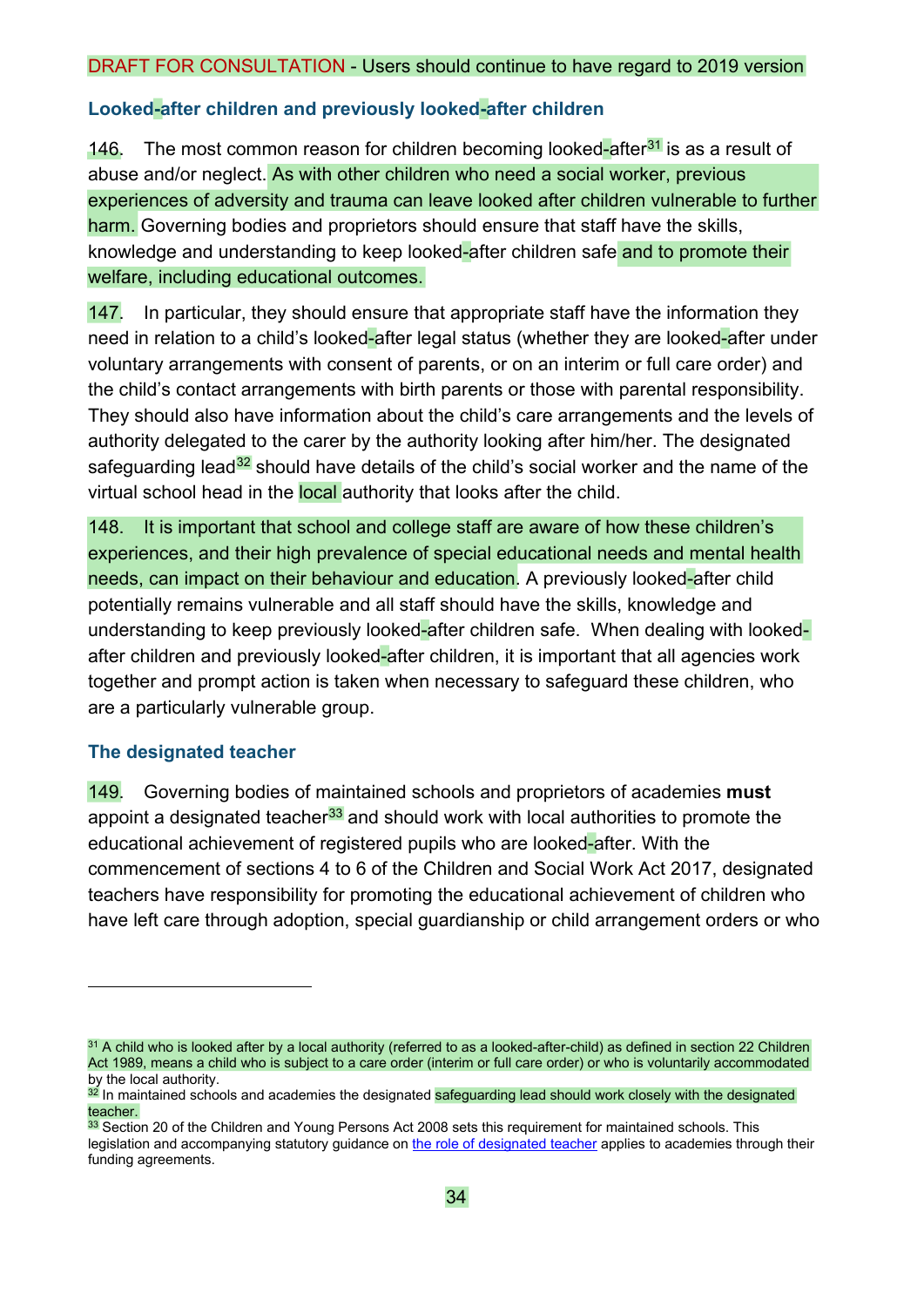were adopted from state care outside England and Wales.<sup>[34](#page-34-0)</sup> The designated teacher **must** have appropriate training and the relevant qualifications and experience.<sup>[35](#page-34-1)</sup> In other schools and colleges, an appropriately trained teacher should take the lead.

150. Statutory guidance contains further information on [The Role and Responsibilities](https://www.gov.uk/government/publications/designated-teacher-for-looked-after-children)  [of the Designated Teacher.](https://www.gov.uk/government/publications/designated-teacher-for-looked-after-children)

#### **Virtual school heads**

151. The Virtual School Head<sup>[36](#page-34-2)</sup> is the lead responsible officer for ensuring that arrangements are in place to improve the educational experiences and outcomes of a local authority's looked-after children,  $37$  including those placed out-of-authority. The Virtual School Head should ensure the educational attainment and progress of children looked after by the local authority are monitored and evaluated as if those children attended a single school. The Virtual School Head is also responsible for managing pupil premium plus for looked-after children.

152. In maintained schools and academies the designated teacher should work with the Virtual School Head to promote the educational achievement of previously looked-after children, including discussing how funding can be best used to support the progress of looked after children in the school and meet the needs identified in the child's personal education plan.<sup>[38](#page-34-4)</sup> In other schools and colleges, an appropriately trained teacher should take the lead. Statutory guidance on [Promoting the Education of Looked After Children](https://www.gov.uk/government/publications/promoting-the-education-of-looked-after-children) contains further information on the roles and responsibilities of Virtual School Heads. Local authority commissioners should also be aware of the opportunities for placing looked-after children at boarding schools where appropriate. Further guidance is provided by [Boarding School Partnerships](https://www.boardingschoolpartnerships.org.uk/) which is supported by the Department.

153. As with designated teachers, following the commencement of sections 4 to 6 of the Children and Social Work Act 2017, Virtual School Heads have responsibilities towards children who have left care through adoption, special guardianship or child arrangement orders or who were adopted from state care outside England or Wales.

<span id="page-34-0"></span><sup>34</sup> For the purposes of the role of the virtual school head and designated teacher, under the Children and Social Work Act 2017, previously looked-after children are those who: are no longer looked after by a local authority in England and Wales (as defined by the Children Act 1989 or Part 6 of the Social Services and Well-being (Wales) Act 2014) because they are the subject of an adoption, special guardianship or child arrangements order; or were adopted from 'state care' outside England and Wales.

<span id="page-34-1"></span><sup>35</sup> Section 20(3) of the Children and Young Persons Act 2008 and regulation 3 of the Designated Teacher (Looked-After Pupils etc) (England) Regulations 2009.

<span id="page-34-2"></span><sup>36</sup> Section 22(3B) of the Children Act 1989 requires local authorities in England to appoint at least one person for the purpose of discharging the local authority's duty to promote the educational achievement of its looked-after children. That person (known as the virtual school head) must be an officer employed by the authority or another local authority in England.

<span id="page-34-3"></span><sup>&</sup>lt;sup>37</sup> Pupil premium plus for previously looked-after children is managed by their school.

<span id="page-34-4"></span><sup>38</sup> All looked-after children must have a personal education plan (PEP). This is part of the care plan that the local authority looking after the child must have in place and review regularly.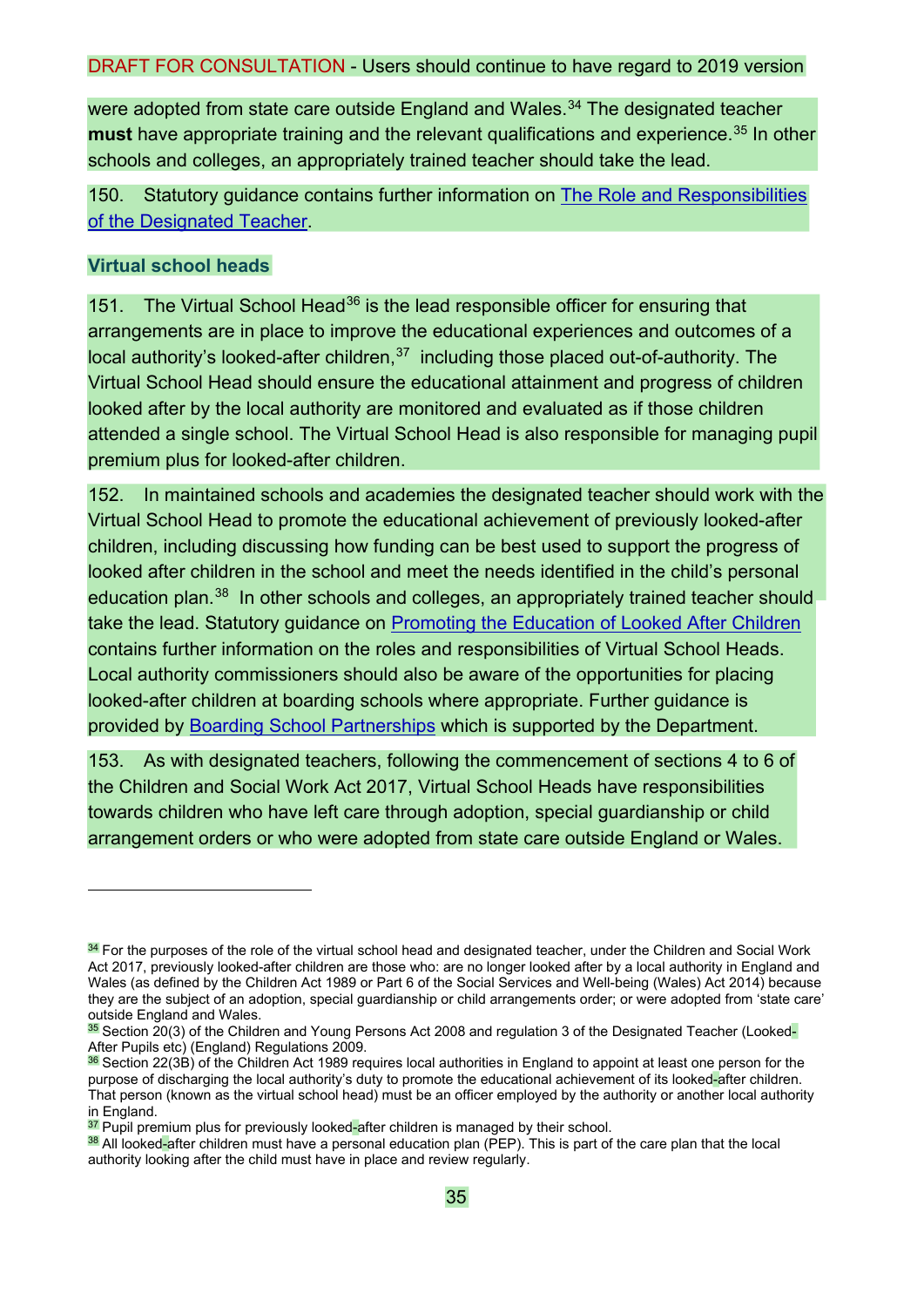Their primary role for this group will be the provision of information and advice to relevant parties.<sup>[39](#page-35-0)</sup>

#### **Care leavers**

154. Local authorities have on-going responsibilities to the young people who cease to be looked after and become care leavers.<sup>[40](#page-35-1)</sup> That includes keeping in touch with them, preparing an assessment of their needs and appointing a personal adviser who develops a pathway plan with the young person. This plan describes how the local authority will support the care leaver to participate in education or training. Designated safeguarding leads should therefore have details of the local authority Personal Advisor appointed to guide and support the care leaver and should liaise with them as necessary regarding any issues of concern affecting the care leaver.

## **The use of 'reasonable force' in schools and colleges**

155. There are circumstances when it is appropriate for staff in schools and colleges to use reasonable force to safeguard children and young people. The term 'reasonable force' covers the broad range of actions used by staff that involve a degree of physical contact to control or restrain children. This can range from guiding a child to safety by the arm, to more extreme circumstances such as breaking up a fight or where a young person needs to be restrained to prevent violence or injury. 'Reasonable' in these circumstances means 'using no more force than is needed'. The use of force may involve either passive physical contact, such as standing between pupils or blocking a pupil's path, or active physical contact such as leading a pupil by the arm out of the classroom.

156. The department believes that the adoption of a 'no contact' policy at a school or college can leave staff unable to fully support and protect their pupils and students. It encourages headteachers, principals, governing bodies and proprietors to adopt sensible policies, which allow and support their staff to make appropriate physical contact. The decision on whether or not to use reasonable force to control or restrain a child is down to the professional judgement of the staff concerned and should always depend on individual circumstances.

157. When using reasonable force in response to risks presented by incidents involving children with SEN or disabilities, mental health or with medical conditions, schools and colleges should in considering the risks carefully recognise the additional vulnerability of

<span id="page-35-0"></span><sup>&</sup>lt;sup>39</sup> Any person that has parental responsibility for the child; providers of funded early years education, designated teachers for previously looked-after children in maintained schools and academies, and any other person the authority considers appropriate for promoting the educational achievement of relevant children.

<span id="page-35-1"></span> $40$  A care leaver who is 16 or 17 (referred to in legislation as a 'relevant child' is defined in section 23A(2) of the Children Act 1989 as a child who is (a) not looked after (b) aged 16 or 17, and (c) was, before ceasing to be looked after by a local authority, looked after for a period of 13 weeks, or periods amounting in total to 13 weeks, beginning after s/he reached the age of 14 and ended after s/he reached the age of 16.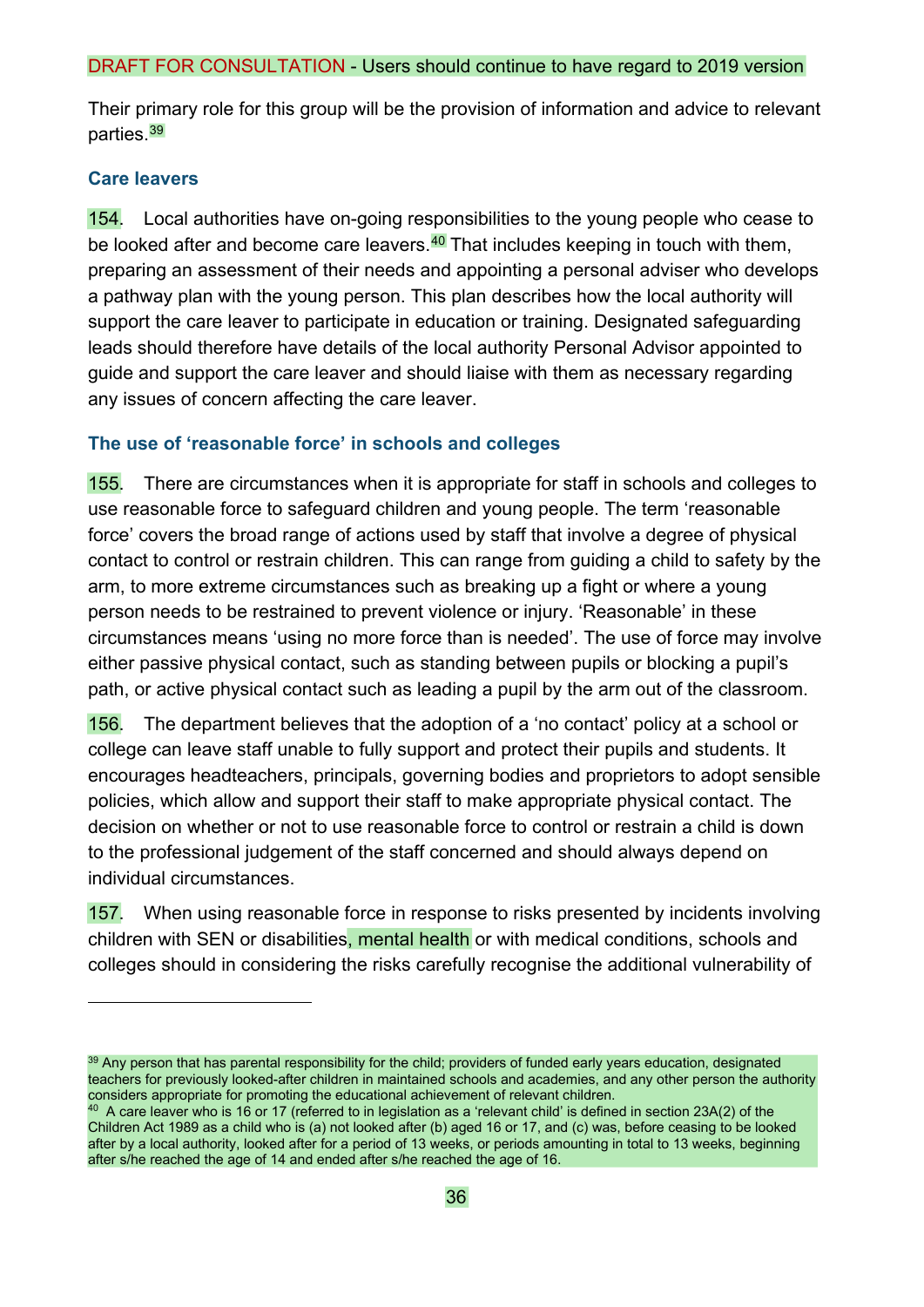these groups. They should also comply with their duties under the Equality Act 2010<sup>[41](#page-36-0)</sup> in relation to making reasonable adjustments, non-discrimination and their Public Sector Equality Duty.[42](#page-36-1) By planning positive and proactive behaviour support, for instance through drawing up individual behaviour plans for more vulnerable children, and agreeing them with parents and carers, schools and colleges can reduce the occurrence of challenging behaviour and the need to use reasonable force.

158. Departmental advice for schools is available at [Use of Reasonable Force in](https://www.gov.uk/government/publications/use-of-reasonable-force-in-schools)  [Schools.](https://www.gov.uk/government/publications/use-of-reasonable-force-in-schools)

159. For information about how to support children and young people with learning disabilities, autistic spectrum conditions and mental health difficulties who are at risk of restrictive intervention can be found at [Reducing the need for restraint and restrictive](https://www.gov.uk/government/publications/reducing-the-need-for-restraint-and-restrictive-intervention)  [intervention.](https://www.gov.uk/government/publications/reducing-the-need-for-restraint-and-restrictive-intervention)

### **Use of school or college premises for non-school/college activities**

160. Where governing bodies or proprietors hire or rent out school or college facilities/premises to organisations or individuals (for example to community groups, sports associations and service providers to run community or extra-curricular activities) they should ensure that appropriate arrangements are in place to keep children safe.

161. When services or activities are provided by the governing body or proprietor, under the direct supervision or management of their school or college staff, their arrangements for child protection will apply. However, where services or activities are provided separately by another body this is not necessarily the case. The governing body or proprietor should therefore seek assurance that the body concerned has appropriate safeguarding and child protection policies and procedures in place (including inspecting these as needed); and ensure that there are arrangements in place to liaise with the school or college on these matters where appropriate. The governing body or proprietor should also ensure safeguarding requirements are included in any transfer of control agreement (i.e. lease or hire agreement), as a condition of use and occupation of the premises; and that failure to comply with this would lead to termination of the agreement.

<span id="page-36-0"></span><sup>41</sup> [Advice for Schools](https://www.gov.uk/government/publications/equality-act-2010-advice-for-schools) and [Advice for Further and Higher Education.](https://www.equalityhumanrights.com/en/publication-download/what-equality-law-means-you-education-provider-%E2%80%93-further-and-higher-education)

<span id="page-36-1"></span> $42$  Compliance with the Public Sector Equality Duty (PSED) is a legal requirement for schools and colleges that are public bodies. The Equality and Human Rights Commission provides the following general guidance for schools that are subject to the [PSED.](https://www.equalityhumanrights.com/en/publication-download/public-sector-equality-duty-guidance-schools-england)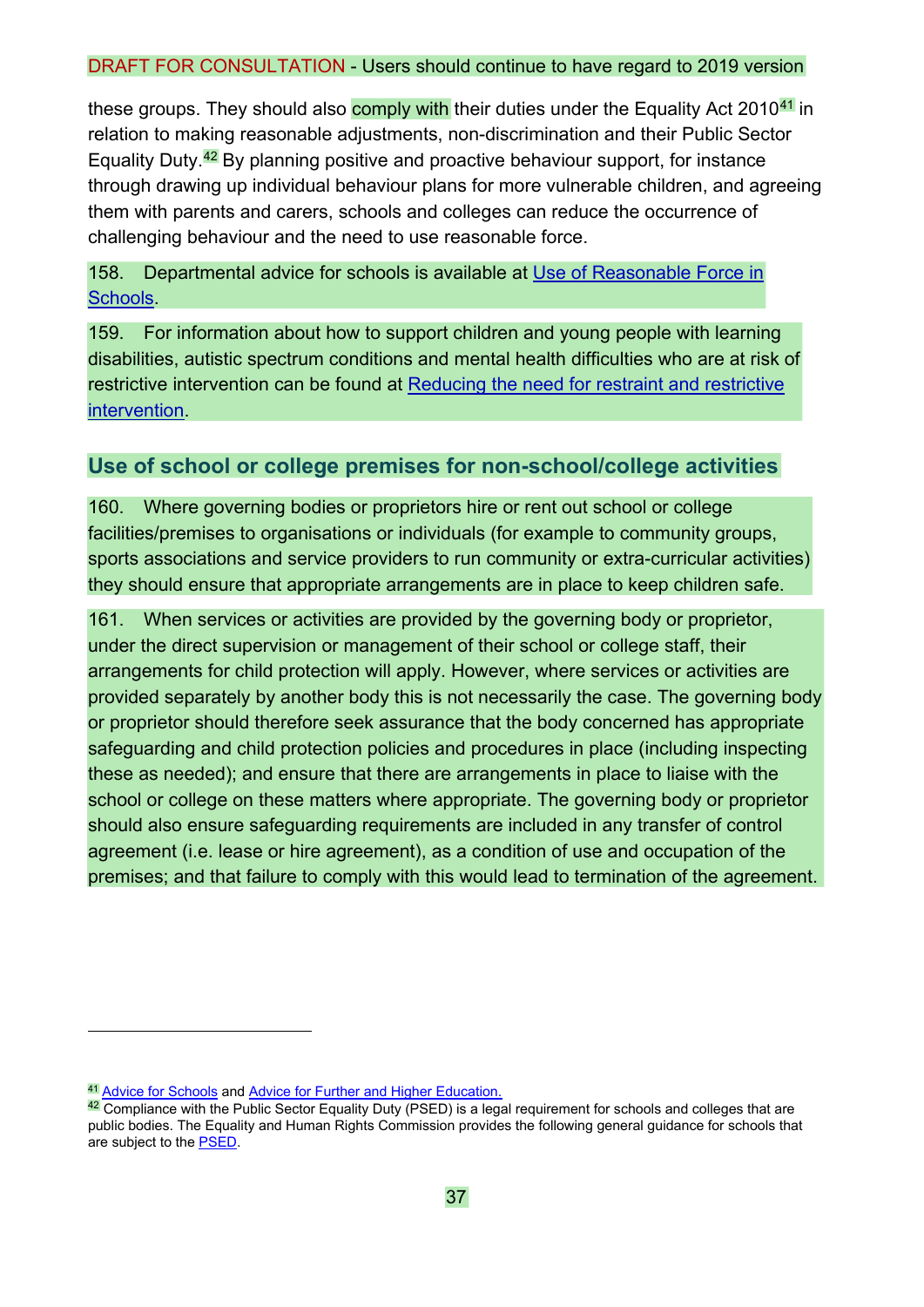### **Boarding schools, residential special schools, residential colleges and children's homes**

162. Boarding schools, residential special schools, residential colleges and children's homes have additional factors to consider with regard to safeguarding. Schools and colleges that provide such residential accommodation and/or are registered as children's homes should be alert to signs of abuse in such settings (for example, inappropriate pupil or student relationships and the potential for peer on peer abuse, particularly in schools and colleges with a significant gender imbalance) and work closely with the host local authority and, where relevant, any local authorities that have placed their children there.

163. Boarding schools, residential special schools, residential colleges and children's homes have additional requirements in regard to safeguarding. These relate to National Minimum Standards and regulations for the relevant setting and all schools and colleges with residential provision for children **must** comply with their obligations relating to them.

164. The relevant standards and guidance for each sector are on GOV.UK and the relevant links are listed below:

- [The National Minimum Standards for Boarding Schools](https://www.gov.uk/government/publications/boarding-schools-national-minimum-standards)
- [The National Minimum Standards for Residential Special Schools](https://www.gov.uk/government/publications/residential-special-schools-national-minimum-standards)
- [Further Education residential accommodation: National Minimum Standards](https://www.gov.uk/government/publications/further-education-residential-accommodation-national-minimum-standards)
- [Guide to the Children's Homes Regulations](https://www.gov.uk/government/publications/childrens-homes-regulations-including-quality-standards-guide)

165. In addition, the Visits to Children in Long-Term Residential Care Regulations 2011<sup>[43](#page-37-0)</sup> apply to children and young people living away from home in residential settings for periods of 3 months or more (including those placed in residential schools and colleges). An appropriate representative from the accommodating local authority **must** visit these settings to ensure the welfare of these children.

<span id="page-37-0"></span><sup>43</sup> [www.legislation.gov.uk](http://www.legislation.gov.uk/uksi/2011/1010/contents/made)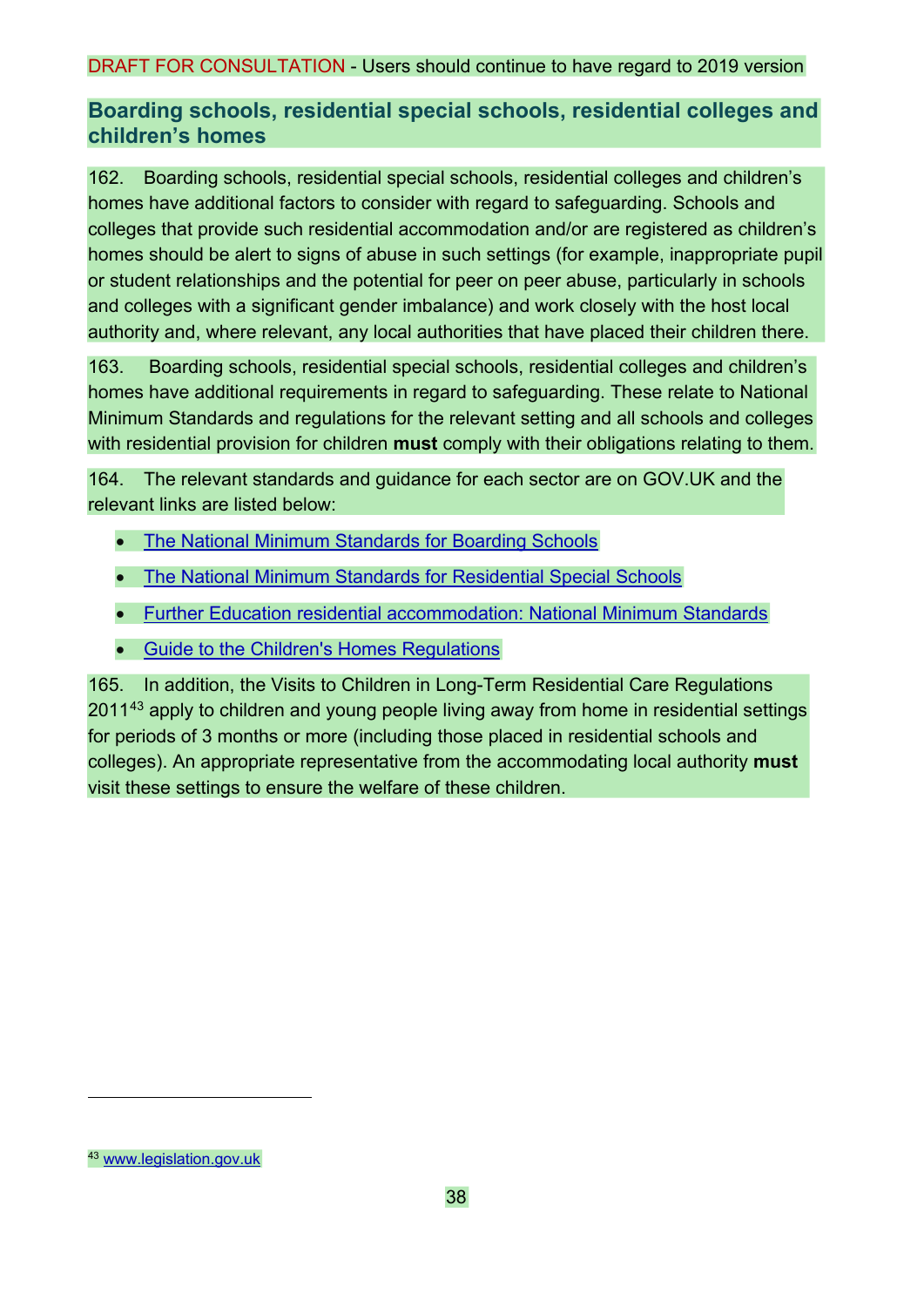# **Part three: Safer recruitment**

166. This part of the guidance follows the recruitment process.

167. There are four sections providing schools and colleges with the legal requirements and important information about:

- i. [the recruitment and selection process;](#page-38-0)
- ii. [pre-appointment and vetting checks, regulated activity and recording of](#page-42-0)  [information;](#page-42-0)
- iii. other checks that may be necessary for staff, volunteers and others, [including the responsibilities on schools and colleges for children in other](#page-56-0)  [settings; and](#page-56-0)
- i.v. [how to ensure the ongoing safeguarding of children and the legal reporting](#page-65-0)  [duties on employers.](#page-65-0)

# <span id="page-38-0"></span>**i. Recruitment and selection process**

168. This section focuses on ensuring potential applicants are given the right messages about the school and college's commitment to recruit suitable people.

169. It is vital that governing bodies and proprietors create a culture that safeguards and promotes the welfare of children in their school or college. As part of this culture, it is important that they adopt robust recruitment procedures that deter and prevent people who are unsuitable to work with children from applying for or securing employment, or volunteering opportunities in schools and colleges.

170. Governing bodies and proprietors should ensure that those involved with the recruitment and employment of staff to work with children have received appropriate safer recruitment training, the substance of which should at a minimum cover the content of Part three of this guidance.

171. The School Staffing (England) Regulations 2009 and the Education (Pupil Referral Units) (Application of Enactments) (England) Regulations 2007 require governing bodies of maintained schools and management committees of pupil referral units (PRUs) to ensure that at least one of the persons who conducts an interview has completed safer recruitment training.[44](#page-38-1) Governing bodies of maintained schools and management committees of PRUs may choose appropriate training and may take advice from the local three safeguarding partners in doing so.

<span id="page-38-1"></span><sup>44</sup> [http://www.legislation.gov.uk/.](http://www.legislation.gov.uk/)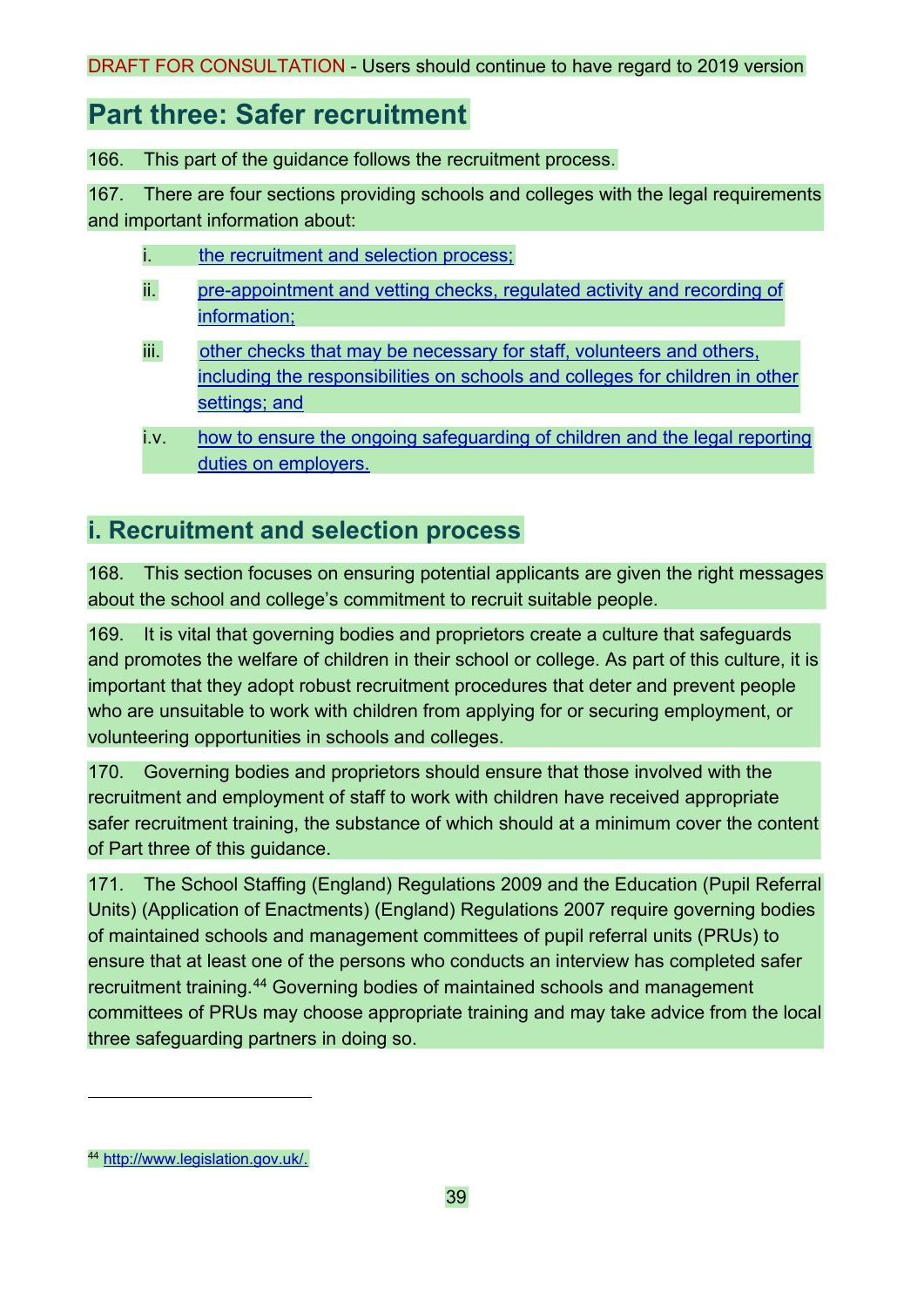### **Advert**

172. Schools and colleges should think about including the following information when defining the role (through the job or role description and person specification):

- the skills, abilities, experience, attitude and behaviours required for the post; and
- what are the safeguarding requirements, i.e. to what extent will the role involve contact with children and will they be engaging in regulated activity relevant to children. See page 47 for further information about regulated activity.
- 173. The advert should include:
	- the school's or college's commitment to safeguarding and promoting the welfare of children and make clear that safeguarding checks will be undertaken;
	- the safeguarding responsibilities of the post as per the job description and person specification; and
	- whether the post is exempt from the Rehabilitation of Offenders Act 1974 and therefore that the amendments to the Exceptions Order 1975 (2013) provide that certain spent convictions and cautions are 'protected' and are not subject to disclosure and cannot be taken into account. Further information about filtering offences can be found at [DBS filtering guide.](https://www.gov.uk/government/publications/dbs-filtering-guidance)

## **Application forms**

174. Where a role involves engaging in regulated activity relevant to children, schools and colleges should include a statement in the application form or elsewhere in the information provided to applicants that it is an offence to apply for the role if the applicant is barred from engaging in regulated activity relevant to children.<sup>[45](#page-39-0)</sup>

175. Schools and colleges should also provide a copy of the school's or college's child protection policy and practices and policy on employment of ex-offenders in the application pack or refer to a link on its website.

176. Schools and colleges should require applicants to provide:

- personal details, current and former names, current address and NI number;
- information about any criminal offences committed in any country in line with the law as applicable in England and Wales, not the law in their country of origin or where they were convicted;
- details of their present (or last) employment and reason for leaving;

<span id="page-39-0"></span> $45$  section  $7(1)(a)$  of the SVGA 2006.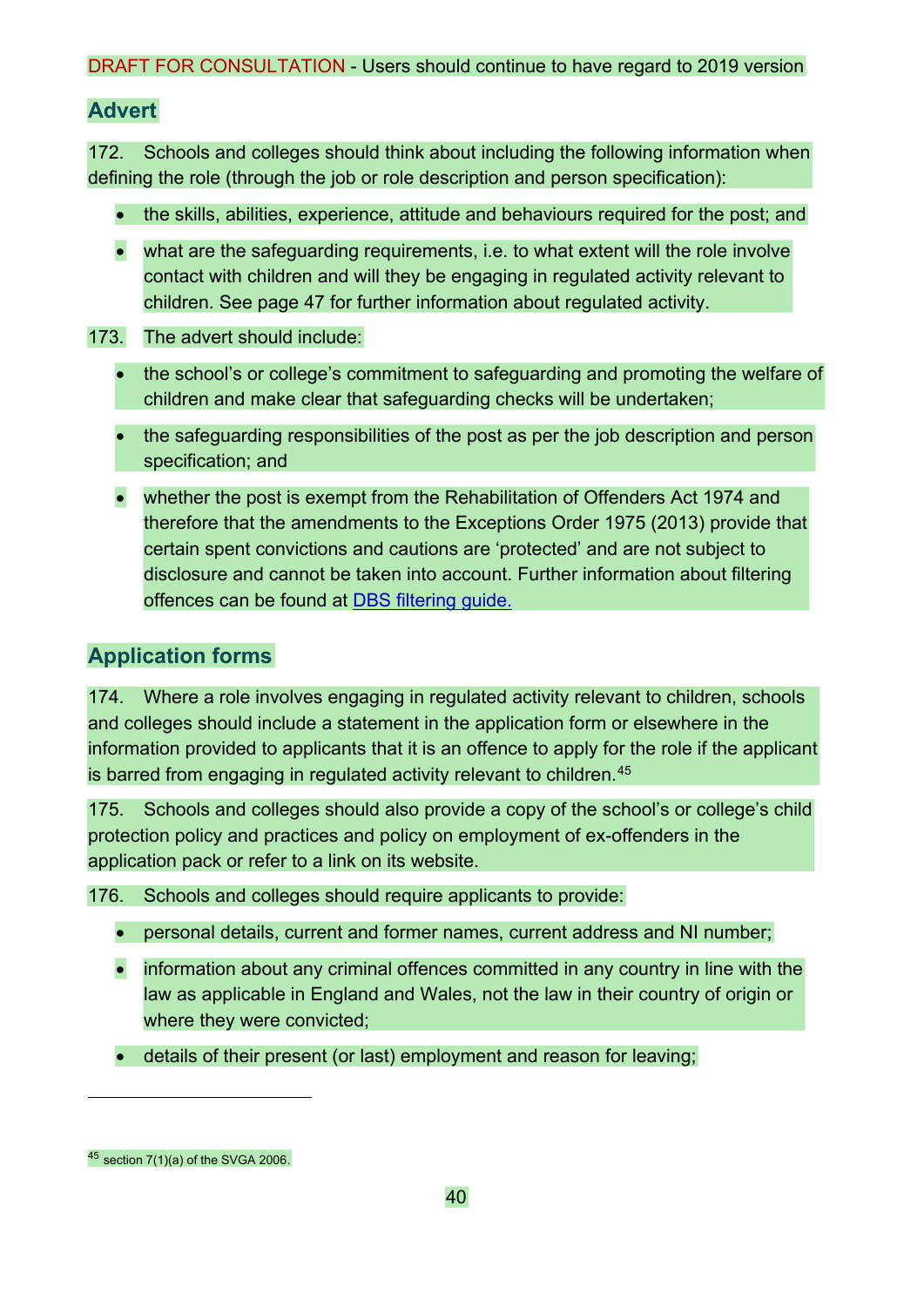- full employment history, (since leaving school, including education, employment and voluntary work) including reasons for any gaps in employment;
- qualifications, the awarding body and date of award;
- details of referees/references (see below for further information); and
- a statement of the personal qualities and experience that the applicant believes are relevant to their suitability for the post advertised and how they meet the person specification.

177. Schools and colleges should not accept copies of curriculum vitae in place of an application form.

## **Shortlisting**

178. Shortlisted candidates should be asked to complete a self-declaration of their criminal record or information that would make them unsuitable to work with children. For example:

- criminal history;
- being known to the police and children's services;
- prohibition from teaching or management of an independent school;
- childcare disqualification; and
- relevant overseas information.

179. This information should only be requested from applicants who have been shortlisted. The information should not be requested in the application form to decide who should be shortlisted.

180. In addition, the applicant should be asked to confirm that they are not on the children's barred list, or prohibited from carrying out teaching work in schools and colleges, and that all information provided is true and that where there is an electronic signature the shortlisted candidate physically signs a hard copy of the application at point of interview.

181. The purpose of a self-declaration is so that candidates will have the opportunity to share relevant information and allow this to be discussed and considered at interview, before the DBS certificate is received.

182. Schools and colleges should:

• ensure that at least two people carry out the shortlisting exercise (it is recommended that those who shortlist carry out the interview for a consistent approach);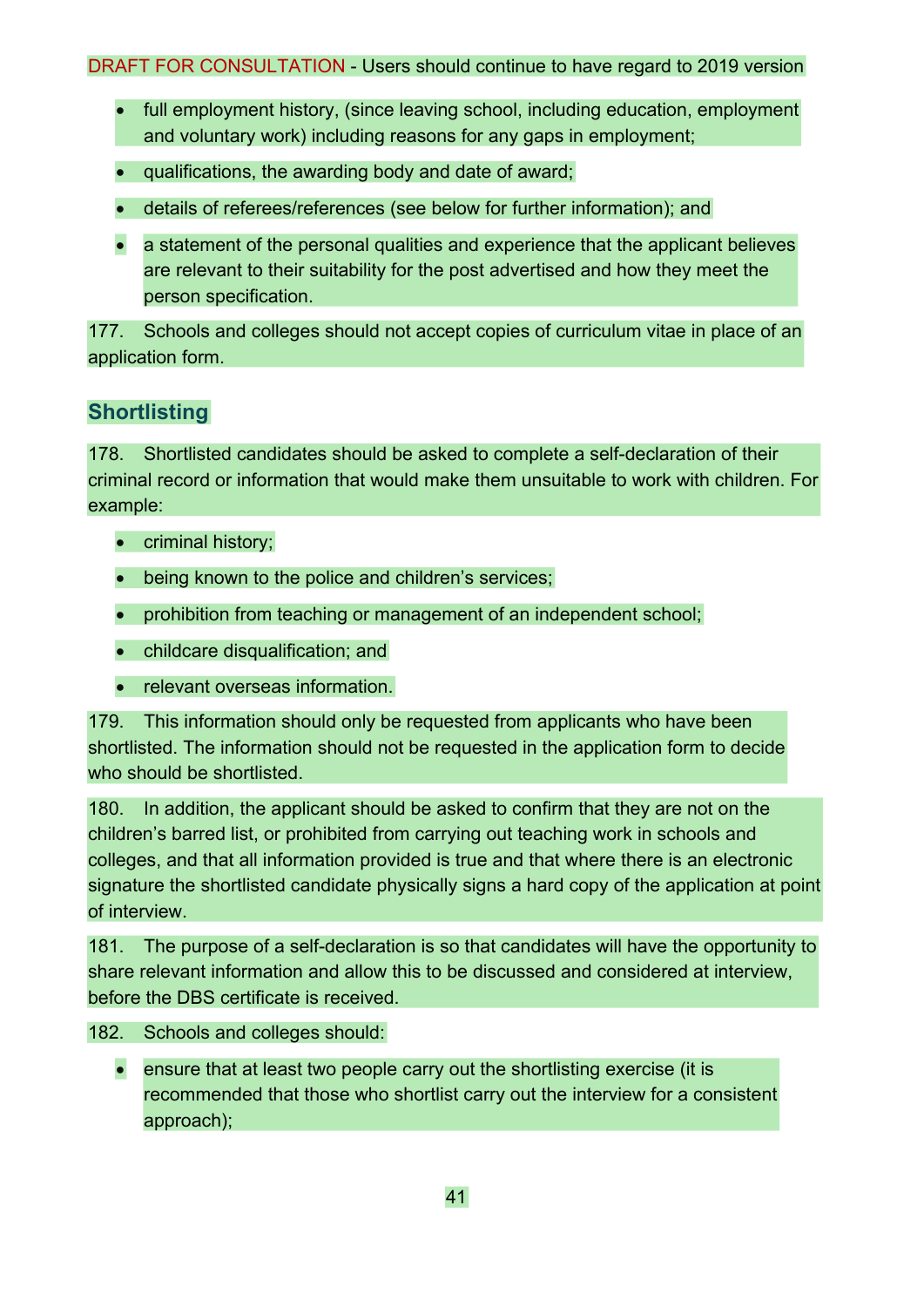- consider any inconsistencies and look for gaps in employment and reasons given for them; and
- explore all potential concerns.

### **Employment history and references**

183. The purpose of seeking references is to allow employers to obtain factual information to support appointment decisions. Schools and colleges should obtain references before interview, this allows any concerns raised to be explored further with the referee and taken up with the candidate at interview.

184. Schools and colleges should:

- not accept open references e.g. to whom it may concern;
- not rely on applicants to obtain their reference;
- ensure any references are from the candidate's current employer and have been completed by a senior person with appropriate authority (if the referee is school or college based the reference should be confirmed by the headteacher/principal as accurate in respect to disciplinary investigations);
- secure a reference from the relevant employer from the last time the applicant worked with children (if not currently working with children);
- always verify any information with the person who provided the reference;
- ensure electronic references originate from a legitimate source;
- contact referees to clarify content where information is vague or insufficient information is provided;
- compare information on the application form with that in the reference and take up any discrepancies with the candidate;
- establish the reason for the candidate leaving their current or most recent post;
- obtain verification of the individual's most recent relevant period of employment where the applicant is not currently employed; and
- ensure any concerns are resolved satisfactorily before appointment is confirmed.

185. When asked to provide references schools and colleges should ensure the information confirms whether they are satisfied with the applicant's suitability to work with children and provide the facts (not opinions) of any substantiated safeguarding allegations but should not include information about allegations which are unsubstantiated, unfounded, false or malicious.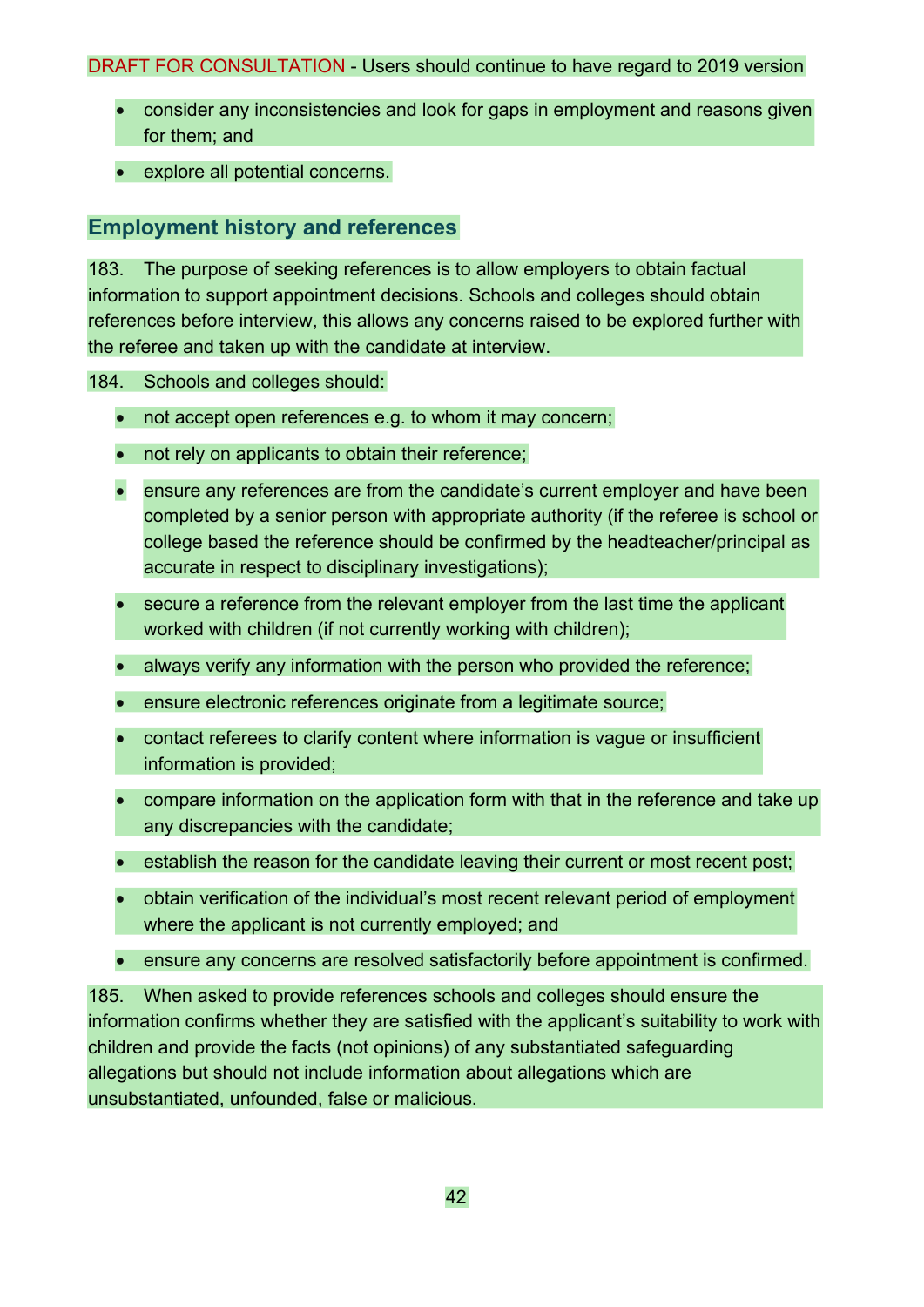### **Selection**

186. Schools and colleges should use a range of selection techniques to identify the most suitable person for the post. Those interviewing should agree structured questions.

These should include:

- finding out what attracted the candidate to the post being applied for and their motivation for working with children;
- exploring skills and asking for examples of experience of working with children which are relevant to the role; and
- probing any gaps in employment or where the candidate has changed employment or location frequently, asking about the reasons for this.

187. The interviews should be used to explore potential areas of concern to determine the applicant's suitability to work with children. Areas that may be concerning and lead to further probing include:

- implication that adults and children are equal;
- lack of recognition and/or understanding of the vulnerability of children;
- inappropriate idealisation of children;
- inadequate understanding of appropriate boundaries between adults and children; and
- indicators of negative safeguarding behaviours.

188. Any information about past disciplinary action or allegations should be considered in the circumstances of the individual case.

189. Pupils/students should be involved in the recruitment process in a meaningful way. Observing short listed candidates and appropriately supervised interaction with pupils/students is common and recognised as good practice.

190. All information considered in decision making should be clearly recorded along with decisions made.

## <span id="page-42-0"></span>**ii. Pre-appointment vetting checks, regulated activity and recording information**

191. This section provides the legal requirements that governing bodies and proprietors need to understand (and which **must** be carried out) when appointing individuals to engage in regulated activity relating to children. It covers the importance of ensuring the correct pre-appointment checks are carried out. These checks will help identify whether a person may be unsuitable to work with children. They should be seen as the **first part** of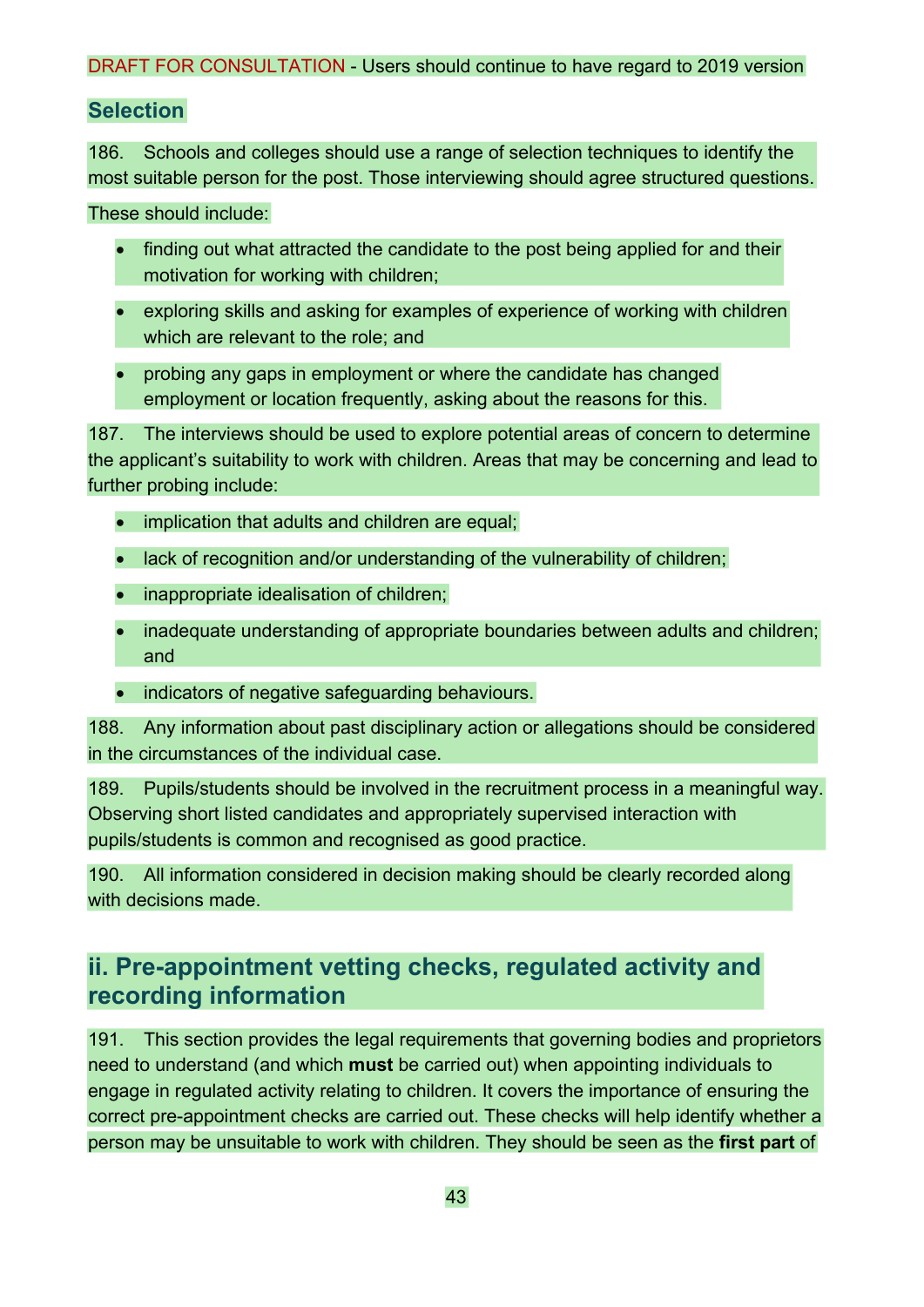a wider safeguarding regime which will carry on following appointment. This section also explains what information schools and colleges **must** record on the single central record.

192. All offers of appointment should be conditional until satisfactory completion of the mandatory pre-employment checks. Schools and colleges **must**:

- verify a candidate's identity. Identification checking guidelines can be found on the [GOV.UK](https://www.gov.uk/government/publications/identity-proofing-and-verification-of-an-individual/identity-proofing-and-verification-of-an-individual) website - it is important to be sure that the person is who they claim to be;
- obtain (via the applicant) an enhanced DBS check (including children's barred list information, for those who will be engaging in regulated activity with children);  $46\frac{47}{10}$  $46\frac{47}{10}$  $46\frac{47}{10}$  $46\frac{47}{10}$ [48](#page-43-2)
- obtain a separate children's barred list check if an individual will start work in regulated activity with children before the DBS certificate is available;
- verify the candidate's mental and physical fitness to carry out their work responsibilities.[49](#page-43-3) A job applicant can be asked relevant questions about disability and health in order to establish whether they have the physical and mental capacity for the specific role;  $50$
- verify the person's right to work in the UK, including EU nationals. If there is uncertainty about whether an individual needs permission to work in the UK, then schools and colleges should follow advice on the [GOV.UK](https://www.gov.uk/check-job-applicant-right-to-work) website;
- if the person has lived or worked outside the UK, make any further checks the school or college consider appropriate (see 239-244); and
- verify professional qualifications, as appropriate. The Teacher Regulation Agency's (TRA) Teacher Services' system should be used to verify any award of qualified teacher status (QTS), and the completion of teacher induction or probation.

<span id="page-43-0"></span> $46$  Where the individual will be or is engaging in regulated activity, schools and colleges will need to ensure that they confirm on the DBS application that they have the right to barred list information.

<span id="page-43-1"></span><sup>&</sup>lt;sup>47</sup> Regulations 12 and 24 of the School Staffing (England) Regulations 2009 for maintained schools also apply to the management committee of pupil referral units through the Education (Pupil Referral Units) (Application of Enactments) (England) Regulations 2007. Part 4 of the Schedule to The Education (Independent School Standards) Regulations 2014 applies to independent schools, including free schools and academies. The Schedule to the Non-Maintained Special Schools (England) Regulations 2015 applies to non-maintained special schools.

<span id="page-43-2"></span><sup>48</sup> Regulation 5 of the Further Education (Providers of Education) (England) Regulations 2006 applies to further education institutions. Further Education providers should also note Regulation 10 of the Further Education (Providers of Education) (England) Regulations 2006, which requires that members of staff (other than agency staff) who move from positions not involving the provision of education into a position involving the provision of education are to be treated as new staff members.

<span id="page-43-3"></span> $49$  Education (Health Standards) (England) Regulations 2003 - see also [fitness to teach circular.](https://www.epm.co.uk/wp-content/uploads/2016/06/239_Physical-and-Mental-Fitness-to-Teach-Circ499.pdf)  $50$  Section 60 of the Equality Act 2010.

<span id="page-43-4"></span>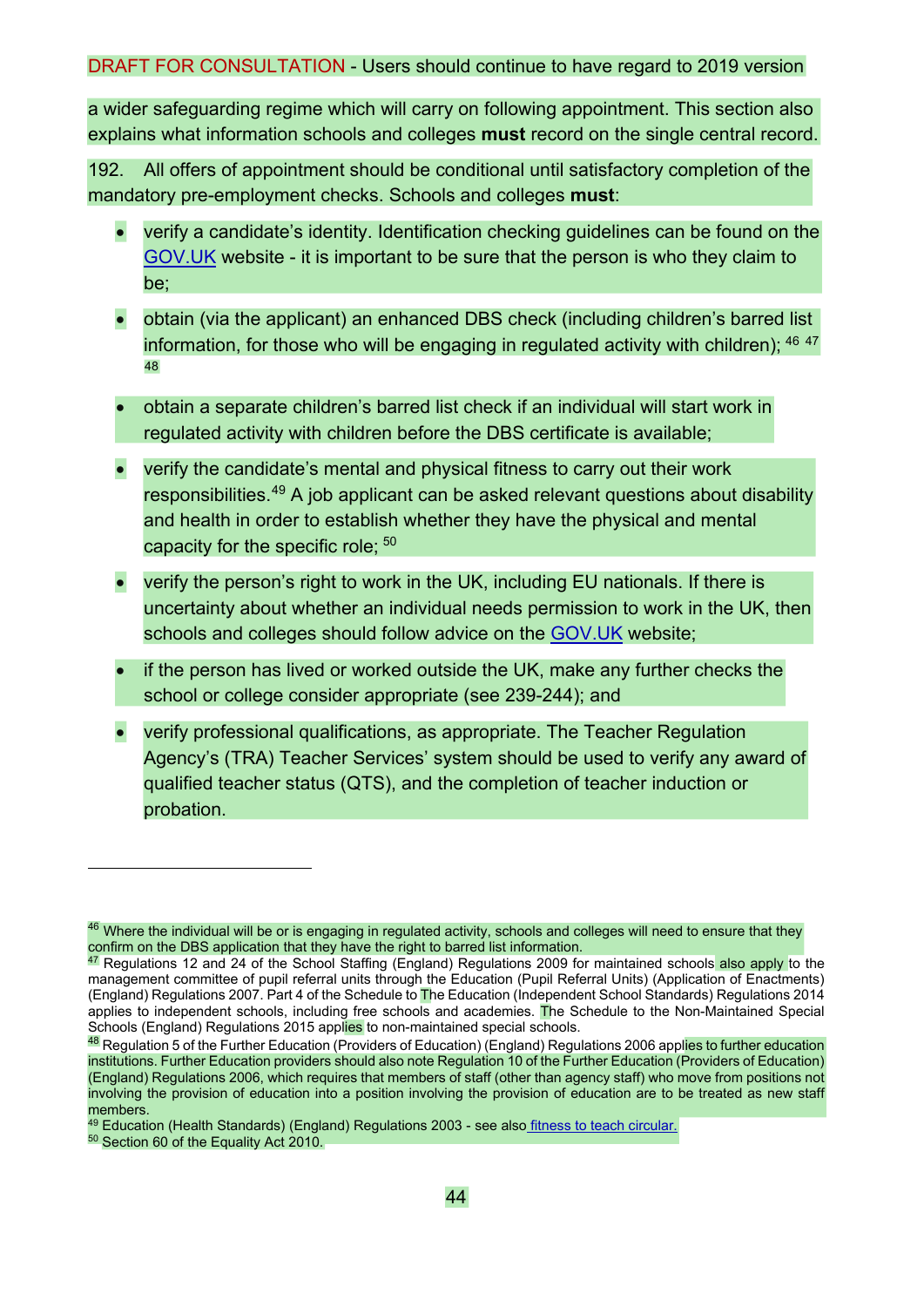#### In addition:

- independent schools, including academies and free schools, **must** check that a person taking up a management position as described at paragraph 216 is not subject to a section 128 direction made by the Secretary of State see paragraphs 216-220 for further information about section 128 directions;
- all schools **must** ensure that an applicant to be employed to carry out teaching work<sup>[51](#page-44-0)</sup> is not subiect to a prohibition order issued by the Secretary of State (see paragraph 212 for prohibition checks and 226 for GTCE), or any sanction or restriction imposed (that remains current) by the GTCE before its abolition in March 2012;
- before employing a person to carry out teaching work in relation to children, colleges **must** take reasonable steps to establish whether that person is subject to a prohibition order **issued by the Secretary of State; and**
- All schools and colleges providing childcare[52](#page-44-1) **must** ensure that appropriate checks are carried out to ensure that individuals employed to work in reception classes, or in wraparound care for children up to the age of 8, are not disqualified from working in these settings under the 2018 Childcare Disqualification Regulations. Further details about the application of these arrangements are provided at paragraphs 221-225.

### **Applicant moving from previous post**

193. There is no requirement for a school to obtain an enhanced DBS certificate or carry out checks for events that may have occurred outside the UK if, during a period which ended not more than three months before the person's appointment, the applicant has worked, in a school in England, in a post:

- which brought the person regularly into contact with children or young persons; or
- to which the person was appointed on or after  $12<sup>th</sup>$  May 2006 and which did not bring the person regularly into contact with children or young persons; or
- in another institution within the further education sector in England, or in a 16-19 academy, in a post which involved the provision of education which brought the person regularly into contact with children or young persons.

<span id="page-44-1"></span><sup>52</sup> Childcare Act section 76(2).

<span id="page-44-0"></span><sup>&</sup>lt;sup>51</sup> The Teachers' Disciplinary (England) Regulations 2012 define teaching work as: planned and preparing lessons and courses for pupils; delivering lessons to pupils; assessing the development, progress and attainment of pupils; and reporting on the development, progress and attainment of pupils.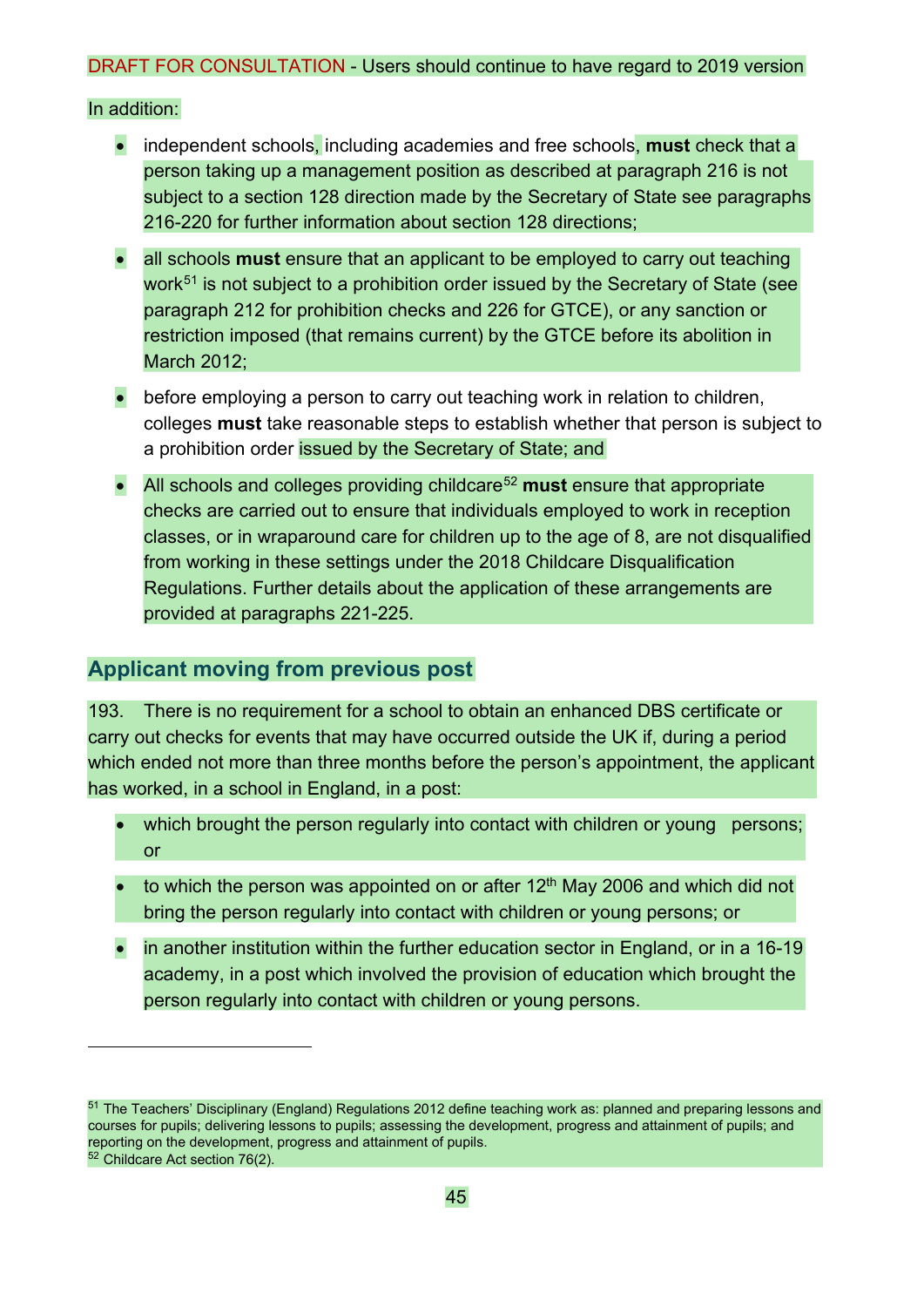194. For a college there is no requirement to obtain an enhanced DBS certificate or carry out checks for events that may have occurred outside the UK if, during a period which ended not more than three months before the person's appointment, the applicant has worked in:

- a school in England in a position which brought him or her regularly into contact with persons aged under 18; or
- another institution within the further education sector in England, or in a 16 to 19 academy, in a position which involved the provision of education and caring for, training, supervising or being solely in charge of persons aged under 18.

195. Whilst there is no requirement to carry out an enhanced DBS check in the circumstances described above, schools or colleges may still choose to request one if they wish. However, schools and colleges **must** still carry out all other pre-appointment checks (as listed at 192), including where the individual is engaging in regulated activity with children, a children's barred list check.

### **Regulated activity**

196. In summary, a person will be engaging in regulated activity with children if, as a result of their work, they:

- will be responsible, on a regular basis in a school or college, for teaching, training instructing, caring for or supervising children;
- will be working on a regular basis in a specified establishment, such as a school, for or in connection with the purposes of the establishment, where the work gives opportunity for contact with children; or
- engage in intimate or personal care or healthcare or any overnight activity, even if this happens only once.

Further details on regulated activity below.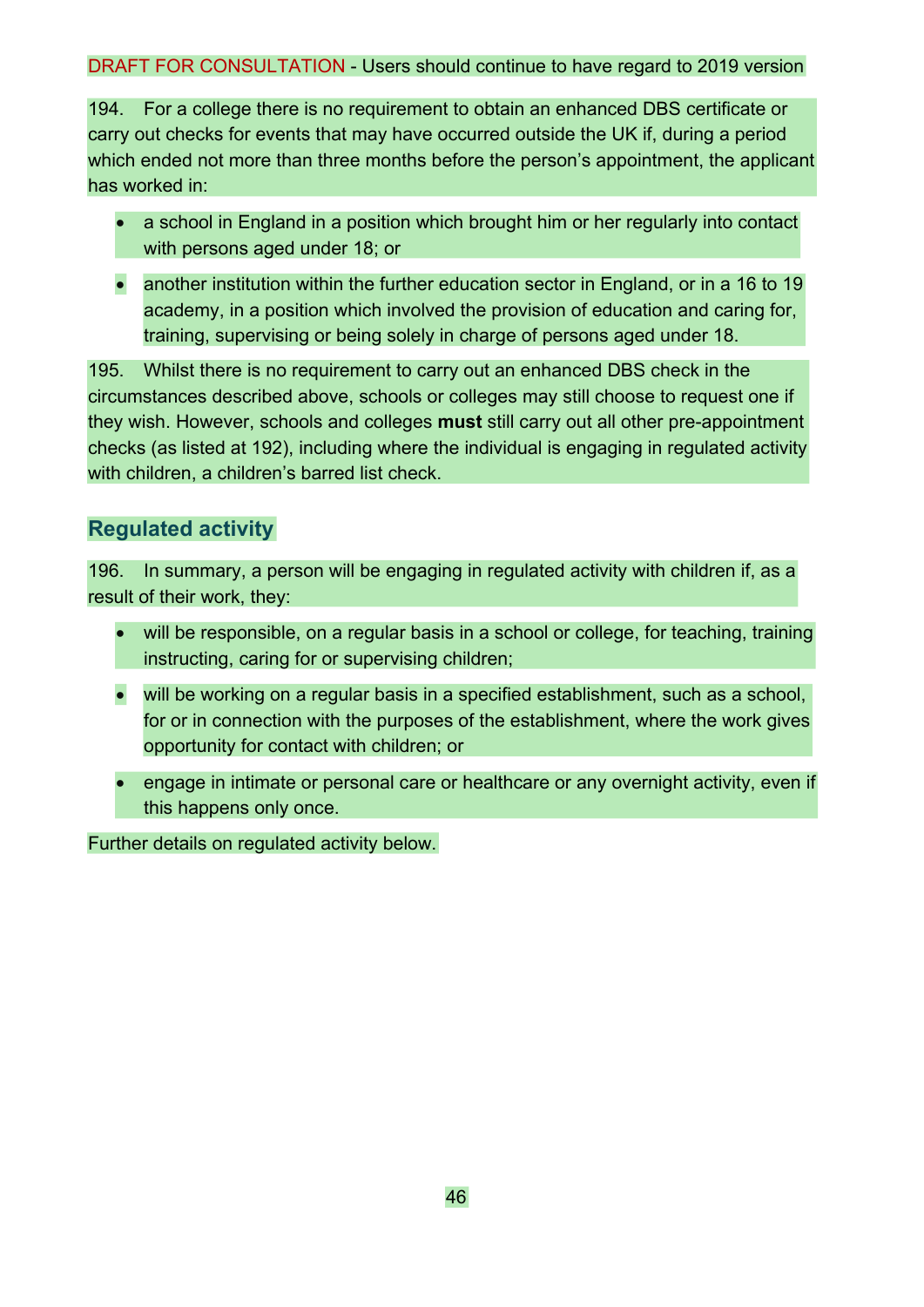## **Regulated activity**

The full legal definition of regulated activity is set out in Schedule 4 of the Safeguarding Vulnerable Groups Act 2006 as amended by the Protection of Freedoms Act 2012. HM Government has produced [Factual note on regulated activity in relation to children:](https://assets.publishing.service.gov.uk/government/uploads/system/uploads/attachment_data/file/550197/Regulated_activity_in_relation_to_children.pdf)  [scope.](https://assets.publishing.service.gov.uk/government/uploads/system/uploads/attachment_data/file/550197/Regulated_activity_in_relation_to_children.pdf)

Regulated activity includes:

- a) teaching, training, instructing, caring for (see (c) below) or supervising children if the person is unsupervised, or providing advice or guidance on physical, emotional or educational well-being, or driving a vehicle only for children;
- b) work for a limited range of establishments (known as 'specified places', which include schools and colleges), with the opportunity for contact with children, but not including work done by supervised volunteers.

Work under (a) or (b) is regulated activity only if done regularly.<sup>[53](#page-46-0)</sup> Some activities are always regulated activities, regardless of frequency or whether they are supervised or not. This includes:

- c) relevant personal care, or health care provided by or provided under the supervision of a health care professional:
	- o personal care includes helping a child with eating and drinking for reasons of illness or disability or in connection with toileting, washing, bathing and dressing for reasons of age, illness of disability;<sup>[54](#page-46-1)</sup>
	- o health care means care for children provided by, or under the direction or supervision of, a regulated health care professional.

### Regulated activity will not be:

- paid work in specified places which is occasional and temporary and does not involve teaching, training; and
- <span id="page-46-1"></span>• supervised activity which is paid in non-specified settings such as youth clubs, sports clubs etc.

<span id="page-46-0"></span><sup>53</sup> The Safeguarding Vulnerable Groups Act 2006 provides that the type of work referred to at (a) or (b) will be regulated activity if "it is carried out frequently by the same person" or if "the period condition is satisfied". Paragraph 10 of Schedule 4 to this Act says the period condition is satisfied if the person carrying out the activity does so at any time on more than three days in any period of 30 days and, for the purposes of the work referred to at (a), apart from driving a vehicle only for children, it is also satisfied if it is done at any time between 2am and 6am and it gives the person the opportunity to have face to face contact with children.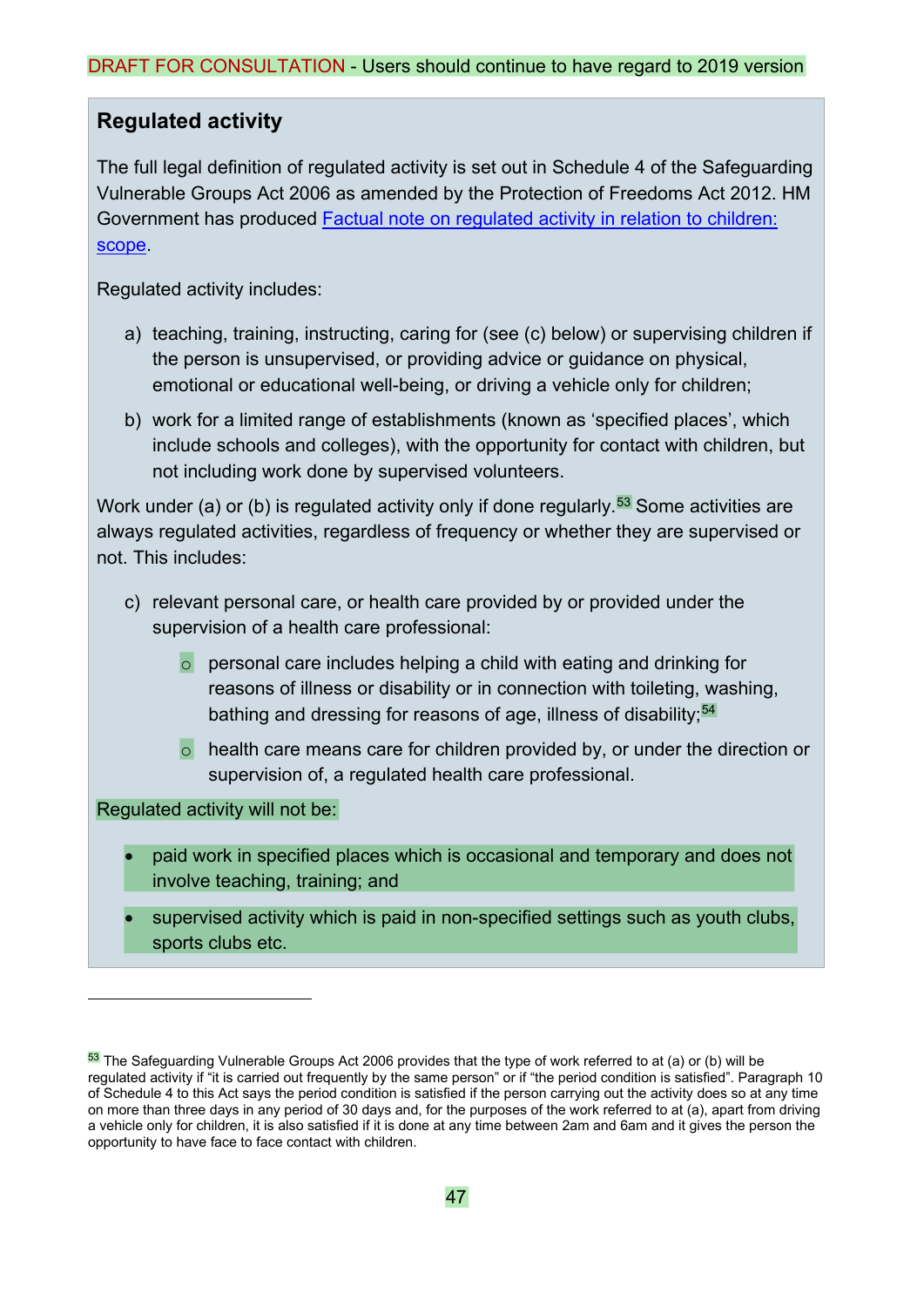### **Types of DBS checks**

- 197. These are the types of checks available.
	- **Basic DBS check** this provides details of convictions and cautions considered to be 'unspent' under the terms of the Rehabilitation of Offenders Act 1974.
	- **Standard DBS check** –this provides information about convictions, cautions, reprimands and warnings held on the Police National Computer (PNC), regardless or not of whether they are spent under the Rehabilitation of Offenders Act 1974. The law allows for certain old and minor matters to be filtered out.
	- **Enhanced DBS check** this provides the same information about convictions, cautions, reprimands and warnings held on the Police National Computer (PNC) as a Standard DBS check, plus additional information held by police such as interviews and allegations. Additional information will only be disclosed where a chief police officer reasonably believes it to be relevant and considers that it ought to be disclosed. The position being applied for **must** be covered by an exempted question in the Rehabilitation of Offenders Act 1974 (Exceptions) Order 1975 and by provisions in the Police Act 1997 (Criminal Records) Regulations 2002.<sup>[55](#page-47-0)</sup>
	- **Enhanced DBS check with children's barred list information** where people are working or seeking to work in regulated activity relating to children, this allows an additional check, to be made, about whether the person appears on the children's barred list, along with a check of the Police National Computer records plus additional information held by police as above. The position **must** be eligible for an enhanced DBS check as above and be for a purpose listed in the Police Act 1997 (Criminal Records) (No2) Regulations 2009 as qualifying for a barred list(s) check. In addition, this check can also include information as to whether an individual is subject to a s.128 direction. However, they have to use specific wording in the position applied for field (see paragraph 219).

<sup>&</sup>lt;sup>54</sup> It is not intended that personal care includes such activities as, for example, parent volunteers helping with costumes for school plays or helping a child lace up football boots.

<span id="page-47-0"></span> $55$  This legislation does not provide a list of job roles that are eligible for this check – such a list does not exist. Instead, the Rehabilitation of Offenders Act 1974 (Exceptions) Order 1975 sets out the 'exempted questions' for which a Standard DBS check can be obtained. Similarly, the Police Act 1997 (Criminal Records) Regulations 2002 set out the purposes for which an Enhanced DBS check can be obtained, and the Police Act 1997 (Criminal Records) (No 2) Regulations 2009) list the circumstances in which an application for an Enhanced DBS check can also include suitability information relating to children (a children's barred list check and confirmation as to whether an individual is subject to a s.128 direction). It is important to note that the Regulations can also remove roles, duties or activities through the removal of an exempted question or of a particular purpose. Any individual (including an applicant for a job which does not involve working with children) can be asked to apply for a Basic criminal record check. This will show only unspent convictions and cautions. Further details can be found o[n gov.uk.](https://www.gov.uk/request-copy-criminal-record)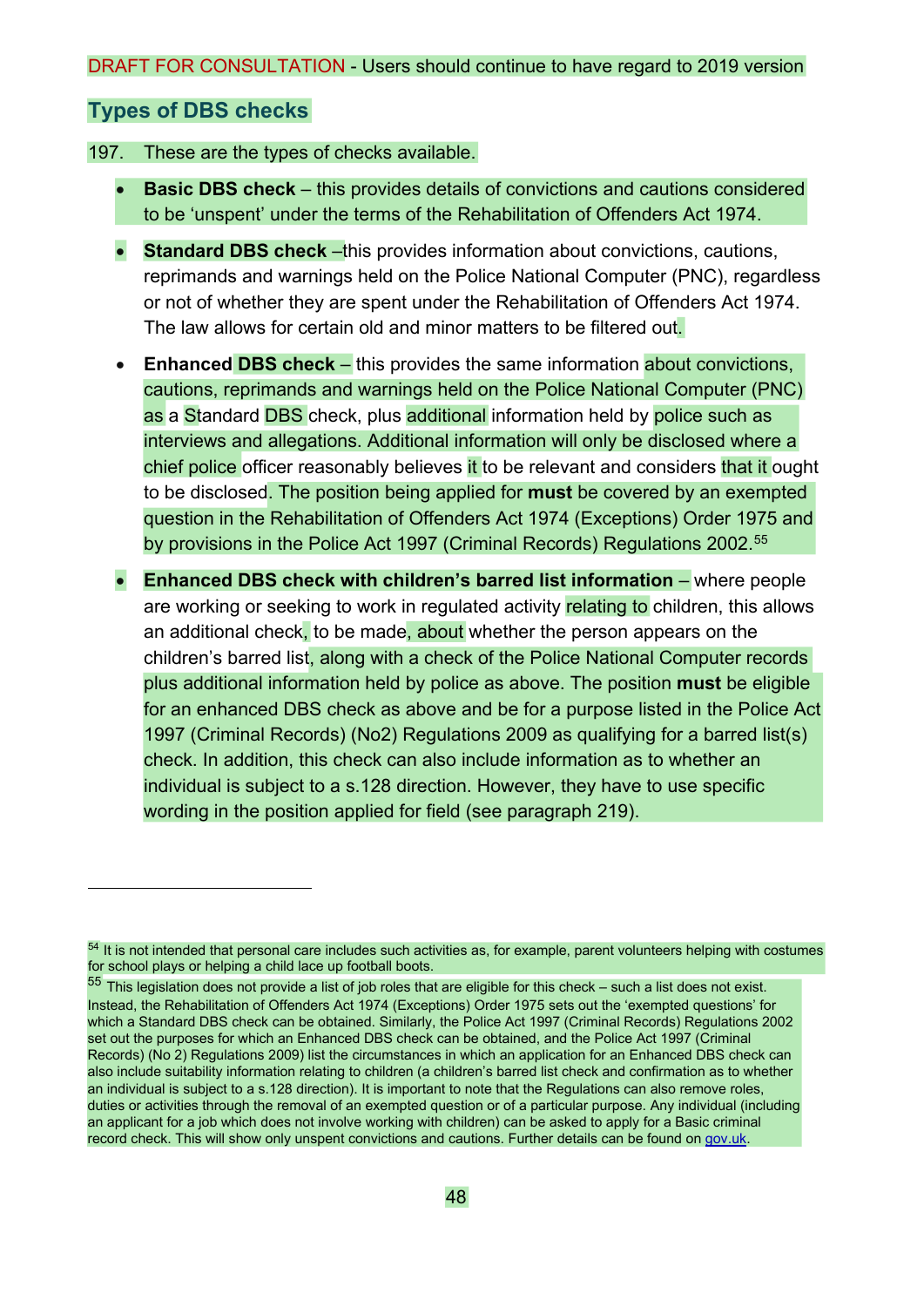### **Considering which type of check is required**

198. Most staff in a school and those in colleges working with children will be engaging in regulated activity relating to children, in which case an enhanced DBS check which includes children's barred list information, will be required.

199. For all other staff (e.g. contractors) who have an opportunity for regular contact with children who are not engaging in regulated activity, an enhanced DBS certificate, which does not include a barred list check, will be appropriate.

200. Barred list information **must not** be requested on any person who is not engaging in or seeking to engage in regulated activity.

201. The flowchart below provides more information on the decision making process.

202. Where a DBS certificate is required, it **must** be obtained from the candidate before, or as soon as practicable after, the person's appointment.

203. Once the checks are complete, the DBS will send a DBS certificate to the applicant. The applicant **must** show the original paper DBS certificate to their potential employer before they take up post, or as soon as practicable afterwards. Schools and colleges will be able to compare any information disclosed on the certificate with any information shared by the applicant during the recruitment process. DBS guidance on how to check a DBS certificate can be found on [GOV.UK.](https://www.gov.uk/guidance/dbs-check-requests-guidance-for-employers)

204. Schools and colleges should assess cases fairly, on an individual basis. A decision not to appoint somebody because of their conviction(s) should be clearly documented, so if challenged the school or college can defend its decision, in line with its policy on recruitment of ex-offenders.

205. When assessing any disclosure information on a DBS certificate schools and colleges should take into consideration the explanation from the applicant, including for example:

- the seriousness and relevance to the post applied for;
- how long ago the offence occurred;
- whether it was a one-off incident or a history of incidents;
- the circumstances around the incident; and
- has the individual accepted responsibility for their actions?

206. The school or college should also consider the incident in the context of the [Teachers' Standards](https://www.gov.uk/government/publications/teachers-standards) and [Teacher misconduct guidance,](https://www.gov.uk/guidance/teacher-misconduct-regulating-the-teaching-profession) if the applicant is applying for a teaching post.

207. Where a school or college allows an individual to start work in regulated activity relating to children before the DBS certificate is available, it should ensure that the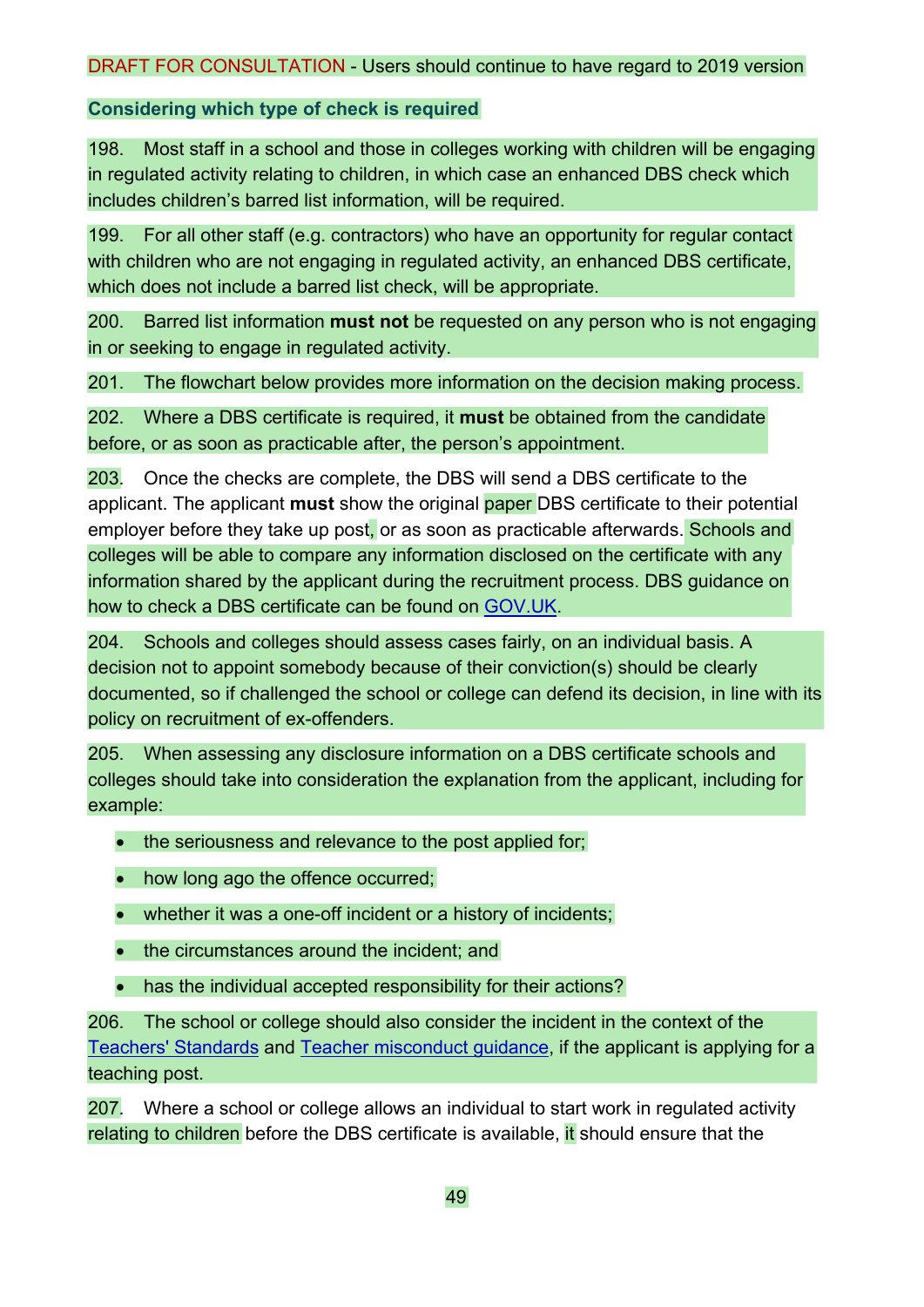individual is appropriately supervised and that **all other** checks, including a separate **children's barred list check**, have been completed.

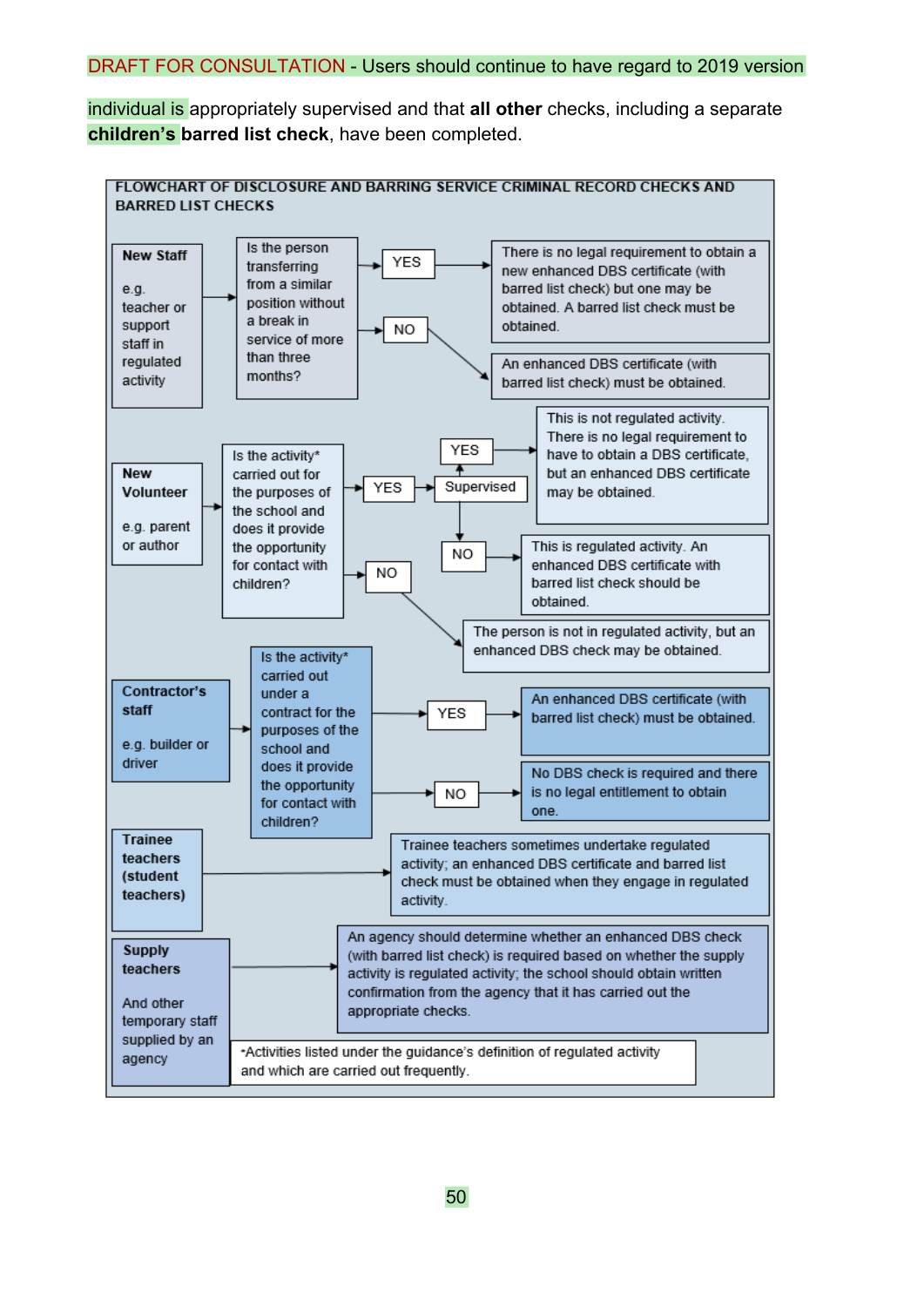### **DBS Update Service**

208. Individuals can join the DBS Update Service<sup>[56](#page-50-0)</sup> at the point that an application for a new DBS check is made. Subscription to the service enables future status checks to be carried out by employers to confirm that no new information has been added to the check since its issue.

209. As good practice, many schools and colleges require new staff to join the Update Service as part of their employment contract. The benefits of joining the Update Service are:

- portability of a DBS check across employers;
- free online checks to identify whether there has been any change to the information recorded, since the initial certificate was issued and advise whether the individual should apply for a new DBS check; and
- that individuals will be able to see a full list of those organisations that have carried out a status check on their account.

210. Before using the Update Service, schools and colleges should:

- obtain consent from the individual to carry out an online check to view the status of an existing standard or enhanced DBS check;
- confirm the DBS certificate matches the individual's identity;
- examine the original certificate to ensure that it is valid for the child workforce; and
- and that the level of the check is appropriate to the job they are applying for, e.g. enhanced DBS check/enhanced DBS check including suitability information.

211. Further information about the Update Service, including when updated information can be used, can be found on [GOV.UK.](https://www.gov.uk/dbs-update-service)

<span id="page-50-0"></span> $56$  There is an annual fee for applicants using the update service.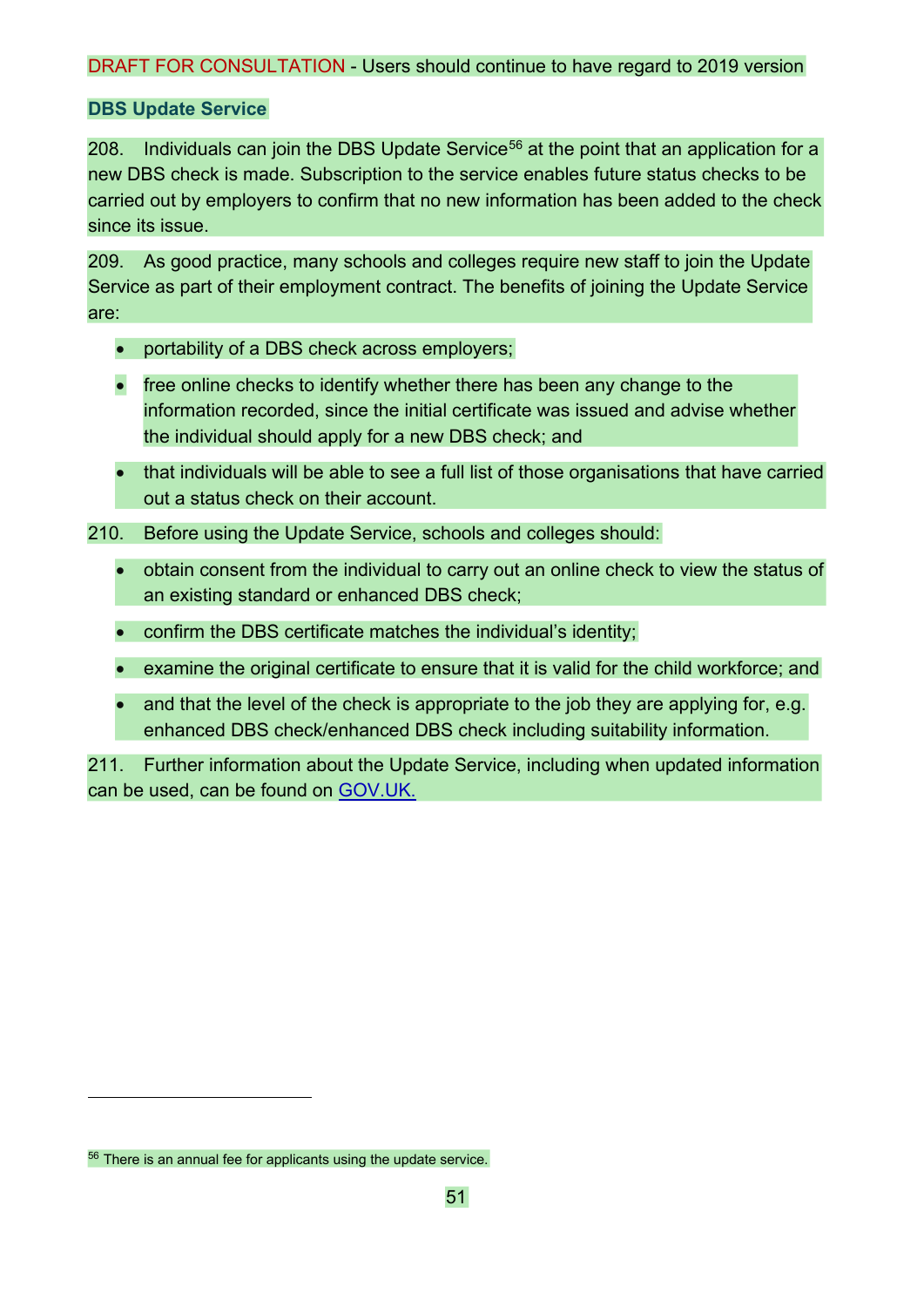## **Prohibitions, directions, sanctions and restrictions**

### **Secretary of State teacher prohibition, and interim prohibition orders[57](#page-51-0) [58](#page-51-1)**

212. Teacher prohibition and interim prohibition orders, prevent a person from carrying out teaching work as defined in the Teachers' Disciplinary (England) Regulations 2012) in schools, sixth form colleges, 16-19 academies, relevant youth accommodation and children's homes in England. Teacher prohibition orders are made by the Secretary of State following consideration by a professional conduct panel convened by the Teaching Regulation Agency (TRA). Pending such consideration, the Secretary of State may issue an interim prohibition order if it is considered to be in the public interest to do so. The TRA's role in making prohibition orders and the processes used to impose them are described in more detail in the publication ["Teacher misconduct: disciplinary procedures](https://assets.publishing.service.gov.uk/government/uploads/system/uploads/attachment_data/file/776859/Disciplinary_procedures_for_the_teaching__profession.pdf)  [for the teaching profession"](https://assets.publishing.service.gov.uk/government/uploads/system/uploads/attachment_data/file/776859/Disciplinary_procedures_for_the_teaching__profession.pdf) and ["Teacher misconduct: the prohibition of teachers:](https://www.gov.uk/government/publications/teacher-misconduct-the-prohibition-of-teachers--3) Advice [on factors relating to decisions leading to the prohibition of teachers from the teaching](https://www.gov.uk/government/publications/teacher-misconduct-the-prohibition-of-teachers--3)  [profession"](https://www.gov.uk/government/publications/teacher-misconduct-the-prohibition-of-teachers--3).

213. A person who is prohibited **must not** be appointed to a role that involves teaching work (as defined in the Teachers' Disciplinary (England) Regulations 2012 (see footnote 51).

## **How to check for prohibitions, directions, sanctions and restrictions – TRA, Teacher Services checking system**

214. Schools and colleges can log onto the Secure Access/DfE Sign-in Portal via the [Teacher Services' web page.](https://teacherservices.education.gov.uk/SelfService/Login) Secure Access/DfE Sign-in is a free service available to all schools and colleges. Registration is required for first time users and can be requested from Teacher Services.

215. Further information about using this system to carry out a range of 'teacher status checks'[59](#page-51-2) including verification of qualified teacher status (QTS) and the completion of

<span id="page-51-0"></span><sup>57</sup> Prohibition orders are made by the Secretary of State under section 141B of the Education Act 2002. The Teachers' Disciplinary (England) Regulations 2012 apply to schools and sixth form colleges and any person that is subject to a prohibition order is prohibited from carrying out teaching work in those establishments. By virtue of their Conditions of Funding in respect of funding received from the Education and Skills Funding Agency, colleges may not employ or engage a person who is subject to a prohibition order to carry out teaching work.

<span id="page-51-2"></span><span id="page-51-1"></span><sup>58</sup> The School Staffing (England) Regulations 2009, the Non-Maintained Special Schools (England) Regulations 2015 and the Education (Independent School Standards) Regulations 2014 require governing bodies or proprietors (of schools and sixth form colleges) to check that a person to be appointed is not subject to an interim prohibition order. By virtue of their Conditions of Funding in respect of funding received from the Education and Skills Funding Agency, before employing a person to carry out teaching work in relation to children, colleges must take reasonable steps to establish whether that person is subject to a prohibition order made under section 141B of the Education Act 2002. 59 The Teacher Services' system can also be used to check for the award of qualified teacher status (QTS) and the completion of teacher induction or prohibition.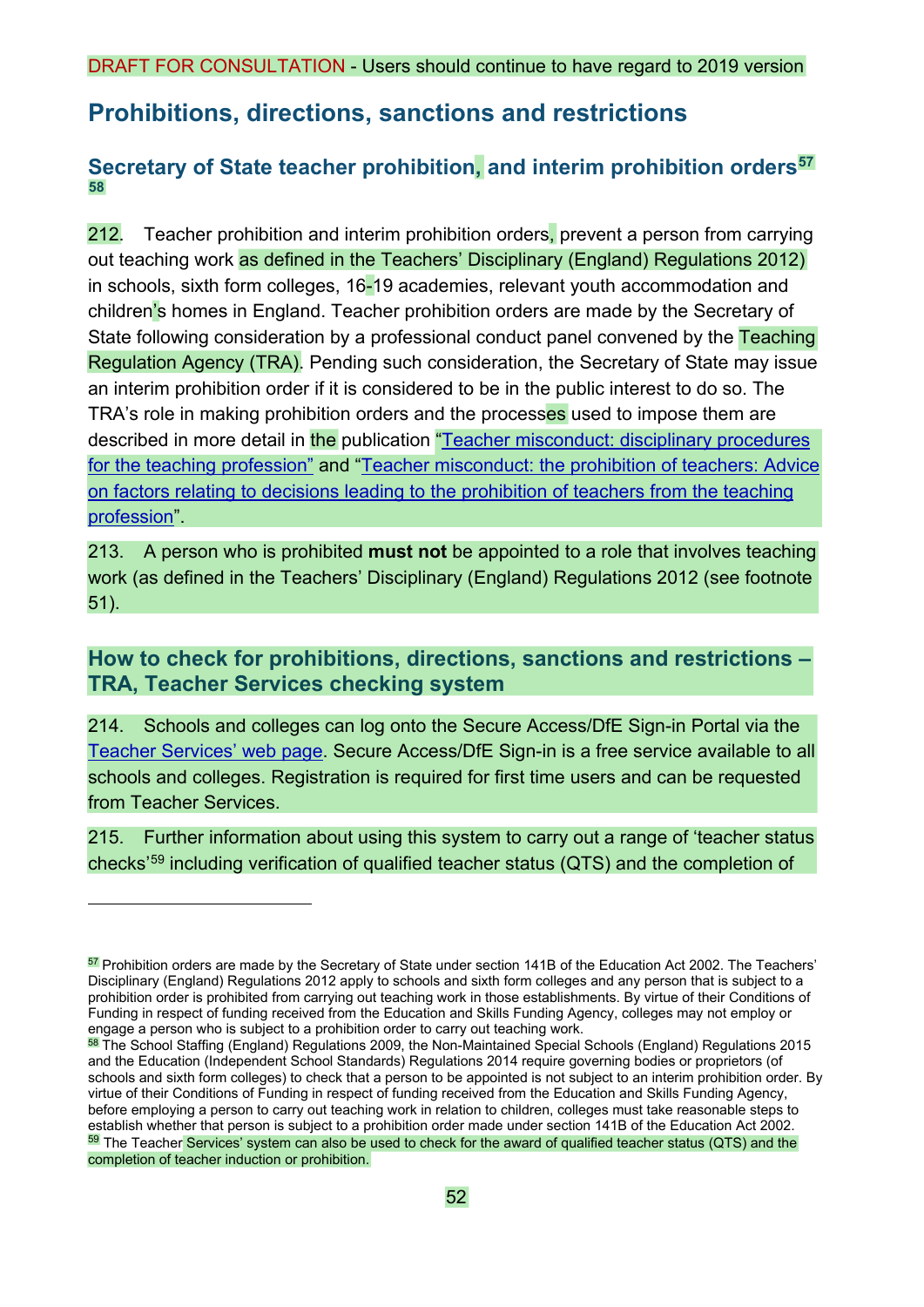teacher induction or teacher probation can be found at [GOV.UK.](https://teacherservices.education.gov.uk/SelfService/Login) Further information about the duty to consider referring to the TRA can be found at para 355.

## **Secretary of State section 128 direction**

216. A section 128 direction prohibits or restricts a person from taking part in the management of an independent school, including academies and free schools. A person who has a section 128 direction is unable to participate in any management of an independent school such as a:

- management position in an independent school, academy or free school as an employee;
- trustee of an academy or free school trust;
	- o member of a proprietor body for an independent school; or
- governor on any governing body in an independent school, academy or free school that retains or has been delegated any management responsibilities.

217. Individuals taking part in 'management' may include those who are members of proprietor bodies (including governors if the governing body is the proprietor body for the school), and such staff positions as follows: head teacher, any teaching positions which carry a departmental headship. Whether other individuals such as teachers with additional responsibilities could be **considered to be** 'taking part in management' depends on the facts of the case.<sup>[60](#page-52-0)</sup>

218. The grounds on which a section 128 direction may be made by the Secretary of State are set out in regulations made under section 128 of the Education and Skills Act 2008.

219. A section 128 direction will be disclosed where an enhanced DBS check with children's barred list information is requested, provided that 'child workforce independent schools' is specified on the application form as the position applied for. Where a person is not eligible for a children's barred list check but will be working in a management position in an independent school, a section 128 check should be carried out using the TRA's Teacher Services site.

220. A person prohibited under section 128 is also disqualified from holding or continuing to hold office as a governor of a maintained school.<sup>[61](#page-52-1)</sup>

<span id="page-52-1"></span><span id="page-52-0"></span><sup>60</sup> The Independent Educational Provision in England (Prohibition on Participation in Management) Regulations 2014.  $61$  As barred list information is required to be requested only for those school governors who are engaging in regulated activity, when proposing to recruit a governor who will not work in regulated activity, schools and colleges should use the Secure Access Portal to check whether the person is barred as a result of being prohibitied under s.128.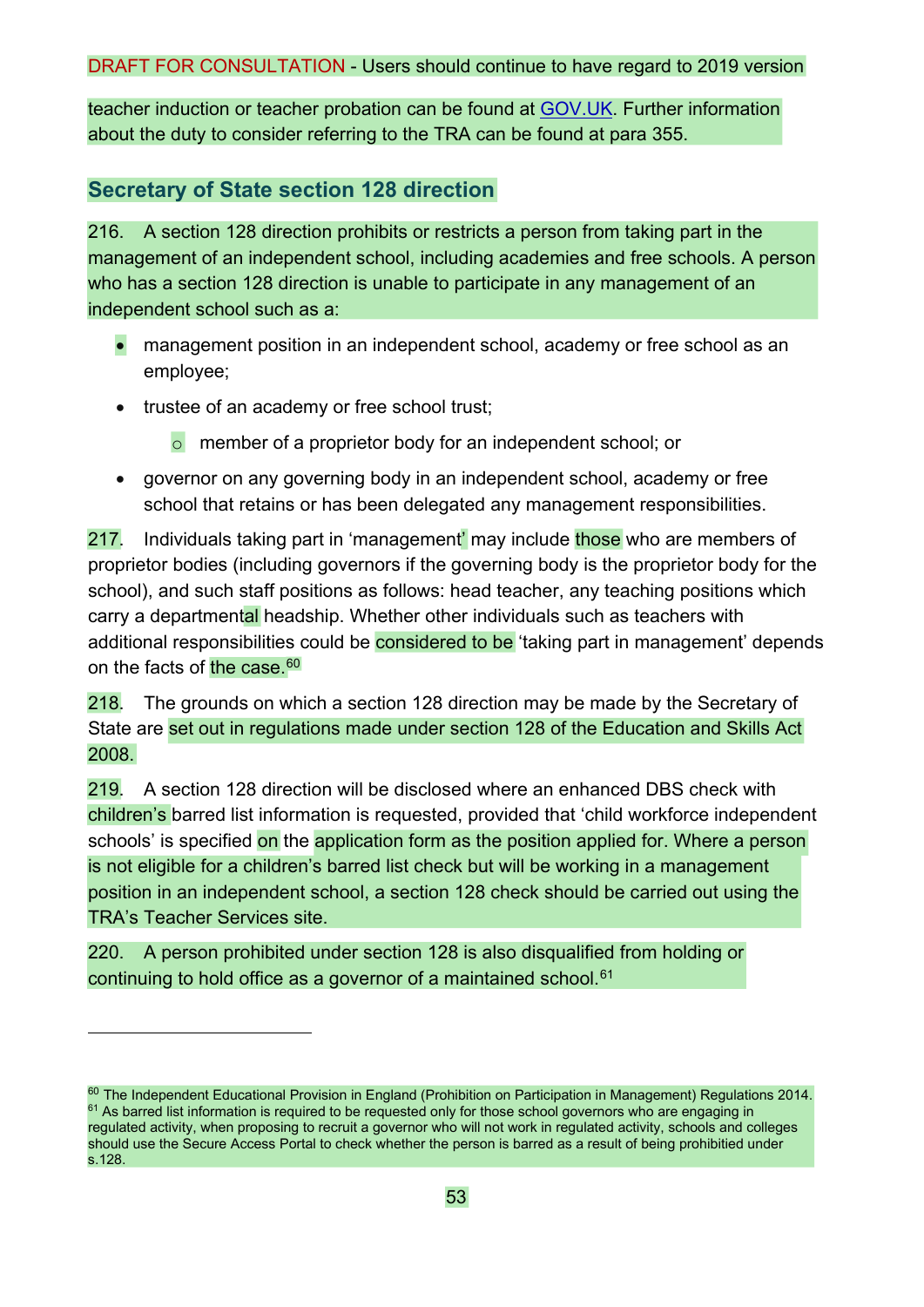## **Childcare disqualification**

221. Childcare disqualification is an additional requirement to the general child safeguarding arrangements provided under the Disclosure and Barring Service (DBS) regime, which apply to all children.

222. The childcare disqualification arrangements apply to staff working with young children in childcare settings, including primary schools, nurseries and other registered settings, such as childcare provision on college sites.

223. The arrangements predominantly apply to individuals working with children aged 5 and under, including reception classes, but also apply to those working in wraparound care for children up to the age of 8, such as breakfast clubs and after school care.

224. For staff who work in childcare provision, or who are directly concerned with the management of such provision, employers need to ensure that appropriate checks are carried out to ensure that individuals are not disqualified under the 2018 Childcare Disqualification Regulations.

225. Further information on the staff to whom these Regulations apply, the checks that should be carried out, and the recording of those checks can be found in Disqualification under the Childcare Act 2006 statutory guidance on [GOV.UK.](https://www.gov.uk/government/publications/disqualification-under-the-childcare-act-2006/disqualification-under-the-childcare-act-2006)

## **Historic General Teaching Council for England (GTCE) sanctions and restrictions**

226. There remain a number of individuals who are still subject to disciplinary sanctions, which were imposed by the GTCE (prior to its abolition in 2012). See paragraph 215 for login details to the TRA Secure Access system.

### **European Economic Area (EEA) regulating authority teacher sanctions or restrictions**

227. These sanctions and restrictions are imposed by EEA professional regulating authorities on or after 18 January 2016 and which have been notified to the TRA (see also paragraphs 240-244).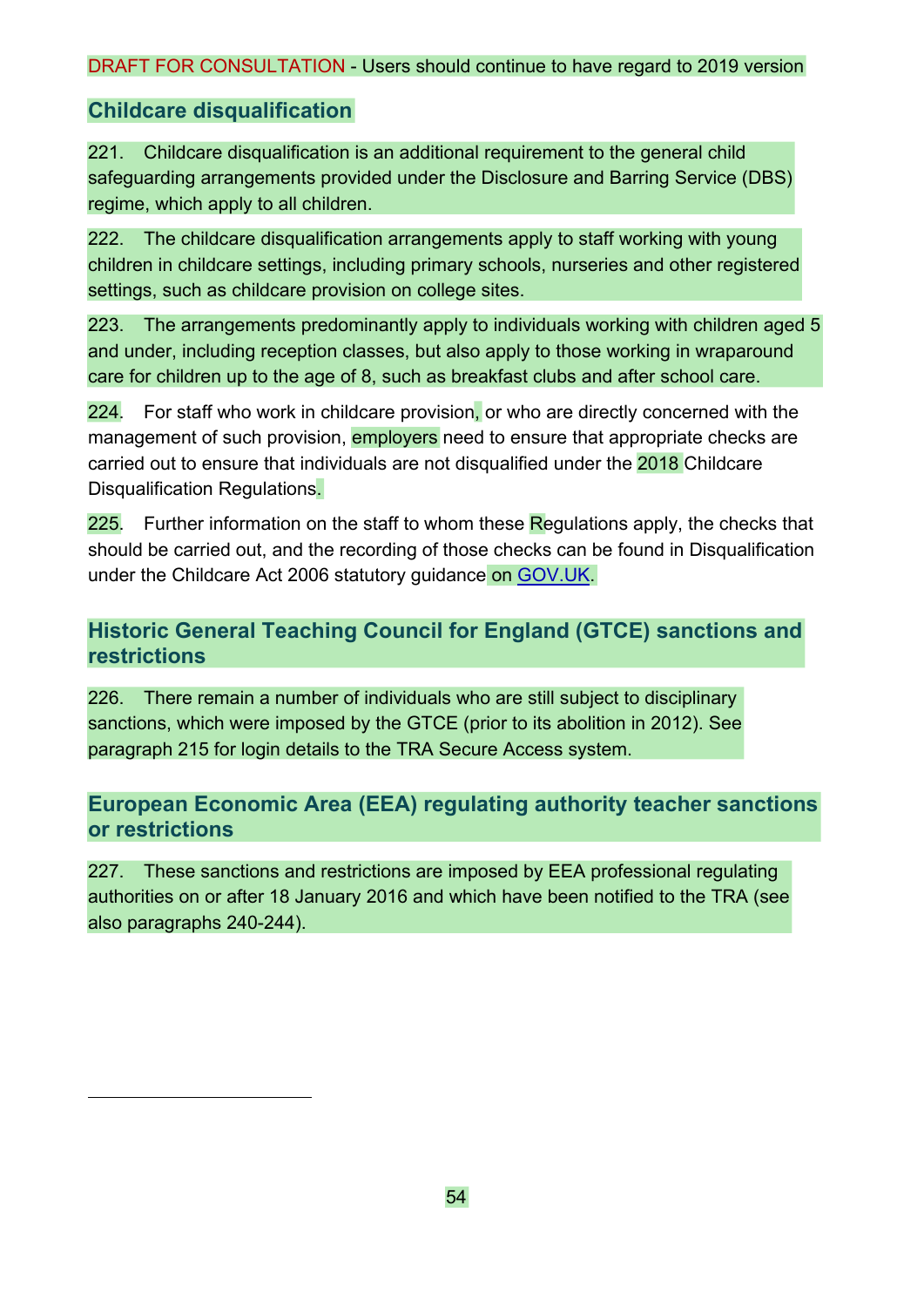## **Recording information**

### **Single central record**

228. Schools and colleges **must** maintain a single central record of pre-appointment checks, referred to in the Regulations $62$  as the register and more commonly known as the single central record.

229. The single central record **must** cover the following people:

- **all** staff, including teacher trainees on salaried routes (see paragraph 255). agency and third party supply staff, even if they work for one day, (see paragraph 245) at the school.
- for colleges, details of staff, including agency and supply staff providing education to children under the age of 18; and
- for independent schools, all members of the proprietor body. In the case of academies and free schools, this means the members and trustees of the academy trust.

230. Paragraph 231 below sets out the minimum information that **must** be recorded in respect of staff members (including teacher trainees on salaried routes). For agency and third party supply staff, schools and colleges **must** also include whether written confirmation has been received that the employment business supplying the member of supply staff has carried out the relevant checks and obtained the appropriate certificates, the date this confirmation was received and whether details of any enhanced DBS certificate have been provided in respect of the member of staff.<sup>[63](#page-54-1)</sup>

231. The single central record **must** indicate whether the following checks have been carried out or certificates obtained, and the date on which each check was completed or certificate obtained:

- an identity check *(identification checking quidelines can be found on the [GOV.UK](https://www.gov.uk/government/publications/identity-proofing-and-verification-of-an-individual)* website);
- a children's barred list check:
- an enhanced DBS check requested/certificate provided;

Part 4 of the Schedule to the Education (Independent School Standards) Regulations 2014;

<span id="page-54-0"></span> $62$  Regulations 12(7) and 24(7) and Schedule 2 to the School Staffing (England) Regulations 2009 and the School Staffing (England) (Amendment) Regulations 2013 (applied to pupil referral units through the Education (Pupil Referral Units) (Application of Enactments) (England) Regulations 2007);

Regulations 20-25 and the Schedule to the Further Education (Providers of Education) (England) Regulations 2006; and Regulation 3 and paragraph 7 of Part 1 and paragraph 18 of Part 2 of the Schedule to the Non-Maintained Special Schools (England) Regulations 2015.

<span id="page-54-1"></span> $63$  Independent schools and non-maintained special schools should also include the date on which any certificate was obtained.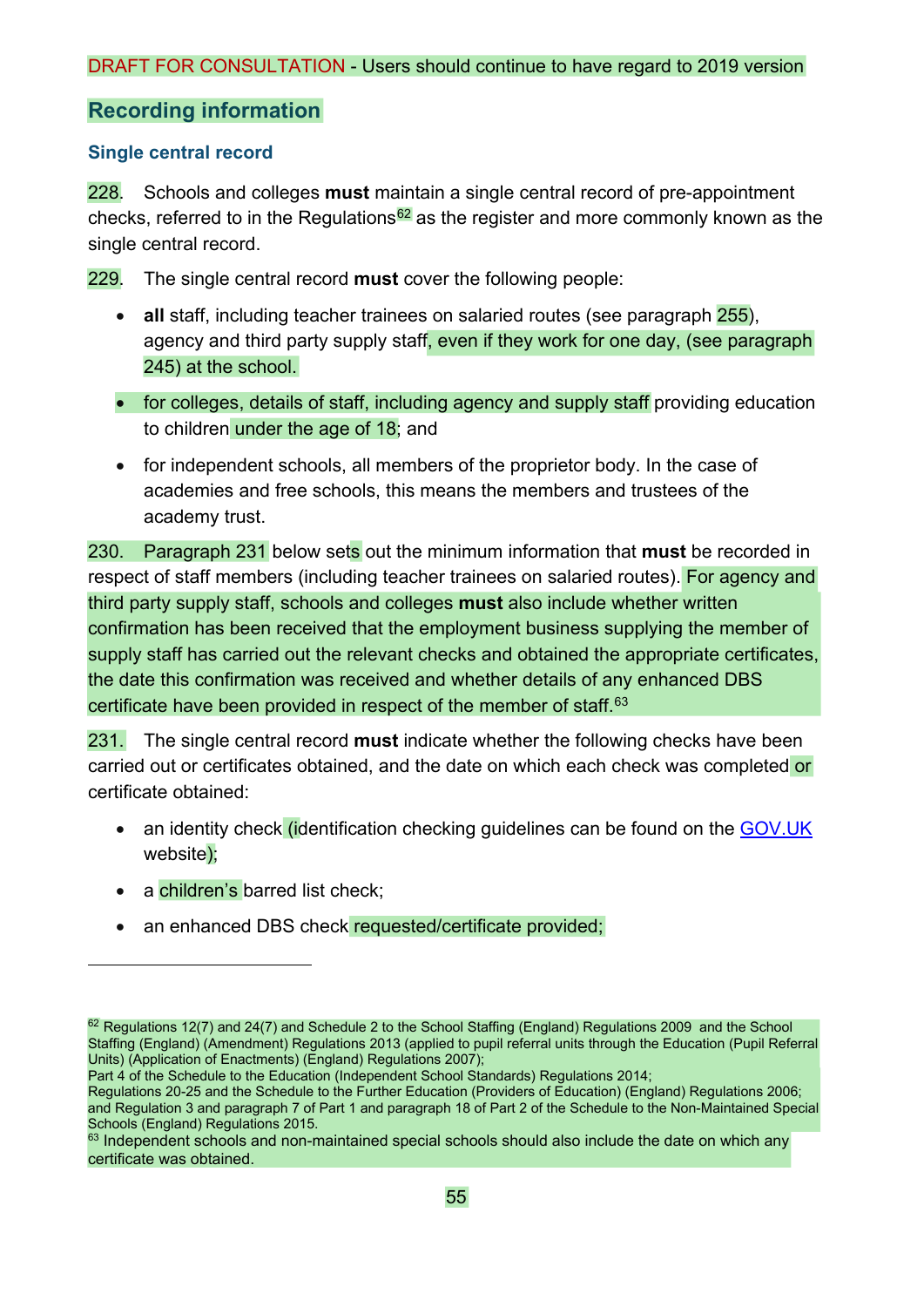- a prohibition from teaching check;<sup>[64](#page-55-0)</sup>
- further checks on people who have lived or worked outside the UK (see paragraphs 240-244);
- a check of professional qualifications, where required; and
- a check to establish the person's right to work in the United Kingdom.

In addition:

- colleges **must** record whether the person's position involves 'relevant activity', i.e. regularly caring for, training, supervising or being solely in charge of persons aged under 18;
- independent schools (including academies and free schools) **must** record details of the section 128 checks undertaken for those in management positions; and
- for agency and third party supply staff, schools and colleges **must** also include whether written confirmation has been received that the employment business supplying the member of supply staff has carried out the relevant checks and obtained the appropriate certificates.

232. The details of an individual should be removed from the single central record once they no longer work at the school or college.

### **Non statutory information**

233. Schools and colleges are free to record any other information they deem relevant. For example:

- whether relevant staff have been informed of their duty to disclose relevant information under the childcare disqualification arrangements;
- checks made on volunteers;
- checks made on governors, where required:
- dates on which safeguarding and safer recruitment training was undertaken; and
- the name of the person who carried out each check.
- 234. The single central record can be kept in paper or electronic form.

<span id="page-55-0"></span> $64$  There is no requirement for colleges to record this information, however, as part of the funding agreement colleges must have robust record keeping procedures in place.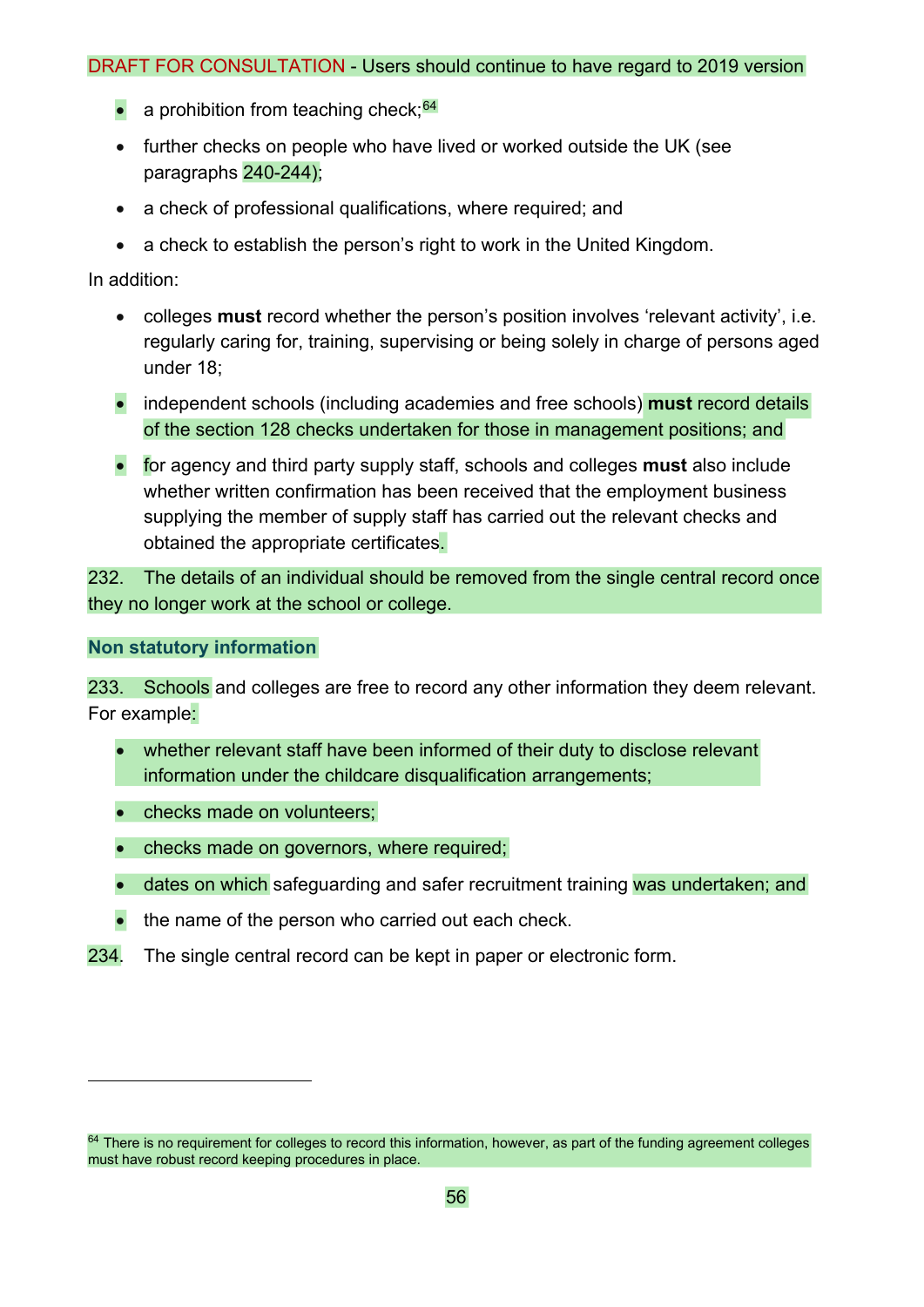### **Multi Academy Trusts (MATS)**

235. MATs **must** maintain the single central record detailing checks carried out in each academy within the MAT. Whilst there is no requirement for the MAT to maintain an individual record for each academy, the information should be recorded in such a way that allows for details for each individual academy to be provided separately, and without delay, to those entitled to inspect that information, including by inspectors.

### **Retention of documents**

236. Schools and colleges do not have to keep copies of DBS certificates in order to fulfil the duty of maintaining the single central record. To help schools and colleges comply with the requirements of the Data Protection Act 2018, when a school or college chooses to retain a copy, there should be a valid reason for doing so and it should not be kept for longer than six months.

237. Copies of DBS certificates and records of criminal information disclosed by the candidate are covered by GDPR/DPA 2018 Article 10.<sup>[65](#page-56-1)</sup> A copy of the other documents used to verify the successful candidate's identity, right to work and required qualifications should be kept on their personnel file.

238. Further information on handling DBS information can be found on [GOV.UK.](https://www.gov.uk/government/publications/handling-of-dbs-certificate-information)

## <span id="page-56-0"></span>**iii. Other checks that may be necessary for staff, volunteers and others, including the responsibilities on schools and colleges for children in other settings**

239. This section sets out the checks that are necessary for individuals who have lived or worked outside the UK; agency and third party staff; contractors; trainee teachers; volunteers; governors and proprietors. It also sets out responsibilities placed on schools and colleges in relation to other settings, including alternative provision, work experience and host families.

## **Individuals who have lived or worked outside the UK**

<span id="page-56-1"></span>240. Individuals who have lived or worked outside the UK **must** undergo the same checks as all other staff in schools or colleges (see paragraph 192). Additionally, employers **must** make any further checks they think appropriate. It is good practice to carry out checks for individuals who have lived or worked abroad for more than three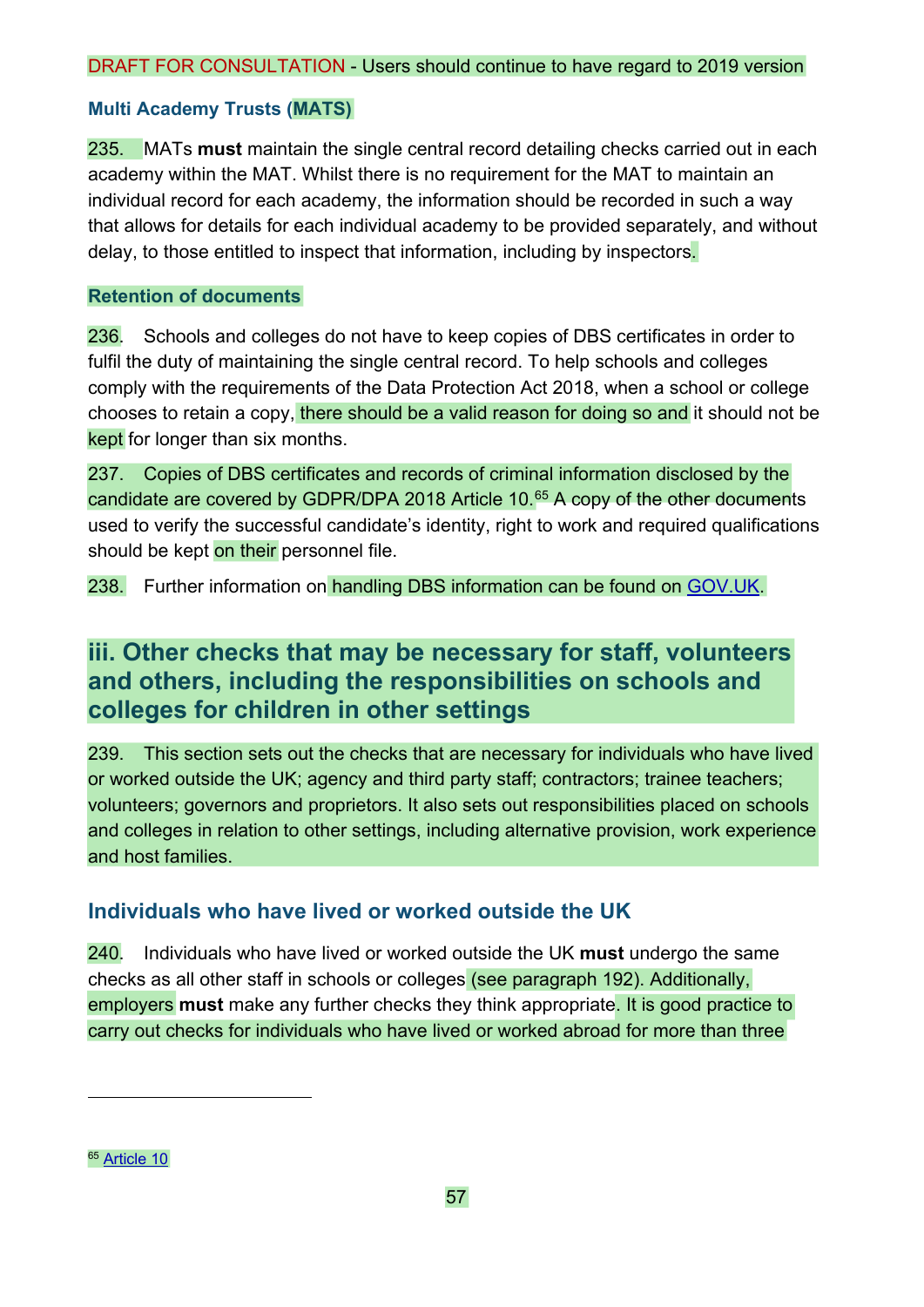months during their adult life. This allows any relevant events that occurred outside the UK to be considered as part of the recruitment process.

241. Where practical schools and colleges should check whether the applicant has a criminal record from the relevant authority in that country. Where this information is not available schools and colleges should seek alternative methods of checking suitability and or undertake a risk assessment that supports informed decision making on whether to proceed with the appointment.

242. Not all countries provide criminal record information, and where they do, the nature and detail of the information provided varies from country to country. Schools and colleges should also be mindful that the criteria for disclosing offences in other countries often have a different threshold than those in the UK. The Home Office provides guidance on criminal records checks for overseas applicants which can be found on [GOV.UK.](https://www.gov.uk/government/publications/criminal-records-checks-for-overseas-applicants)

243. Applicants for a teaching position may be able to provide a certificate of professional competence issued by the professional regulating authority in the country in which the applicant qualified as a teacher and or has worked, and this can be used to help assess the suitability of an applicant who has worked overseas. Although restrictions imposed by another regulating authority do not prevent a person from taking up teaching positions in England, schools and colleges should consider the circumstances that led to the restriction or sanction being imposed when considering a candidate's suitability for employment.

244. Some overseas qualified teachers can apply to the TRA for the award of qualified teacher status (QTS) in England. More information about this is available [here.](https://www.gov.uk/guidance/qualified-teacher-status-qts)

## **Agency and third party staff (supply staff)**

245. Schools and colleges **must** obtain written notification from any agency, or third party organisation, that they have carried out the checks on an individual who will be working at the school or college that the school or college would otherwise perform.<sup>[66](#page-57-0)</sup> In respect of the enhanced DBS check, schools and colleges **must** ensure that written notification confirms the certificate has been obtained by either the employment business or another such business.

<span id="page-57-0"></span><sup>66</sup> Colleges must comply with regulations 11 to 19 of The Further Education (Providers of Education) (England) Regulations 2006 in respect of agency workers; maintained schools must comply with regulations 18 and 30 of the School Staffing (England) Regulations 2009; non-maintained special schools must comply with paragraphs 5 and 16 of the Schedule to The Non-Maintained Special Schools (England) Regulations 2015; and independent schools (including academies and free schools) must comply with paragraph 19 of the Schedule to The Education (Independent School Standards) Regulation 2014.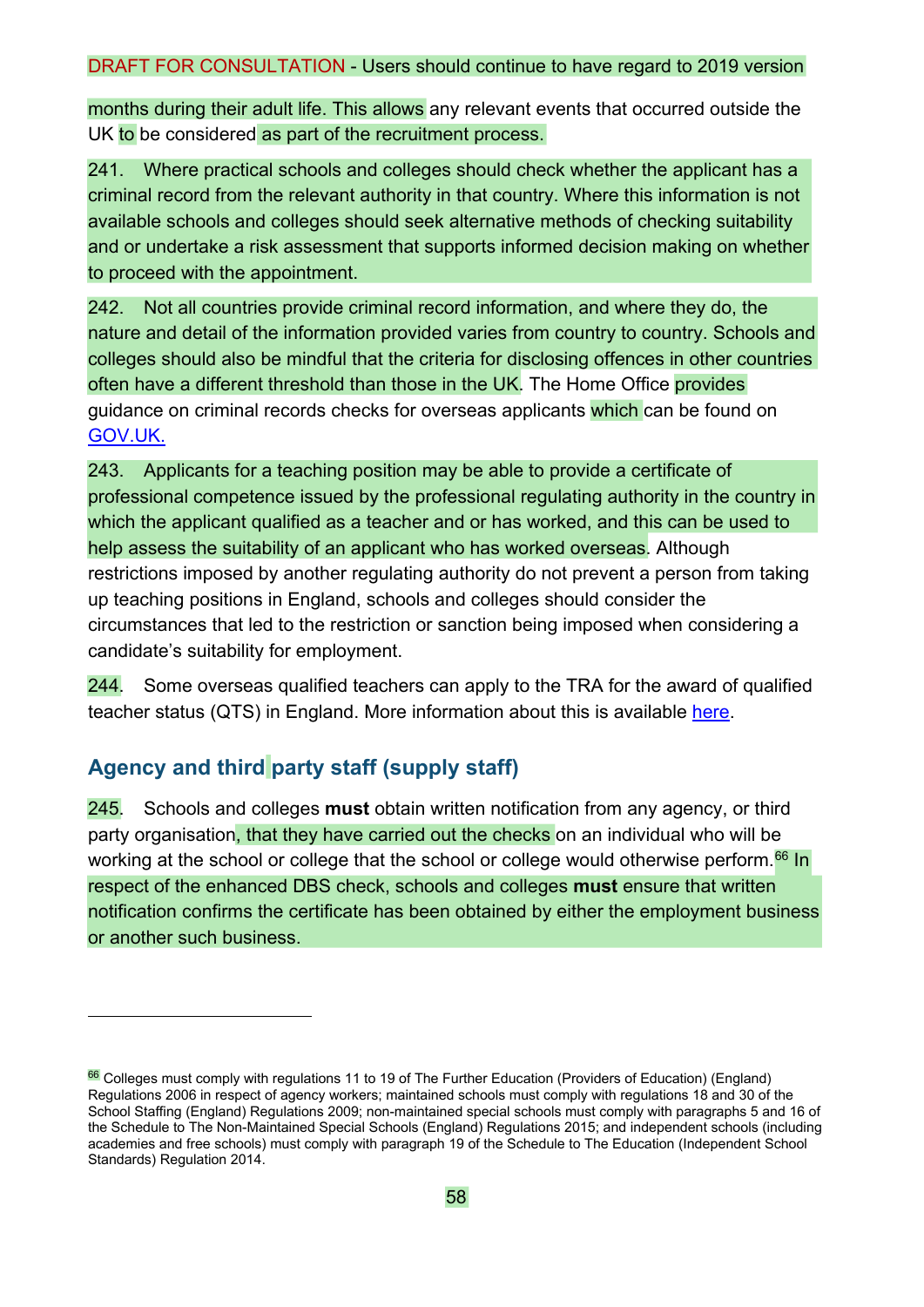246. Where the agency or organisation has obtained an enhanced DBS certificate before the person is due to begin work at the school, which has disclosed any matter or information, or any information was provided to the employment business, the school or college **must** obtain a copy of the certificate from the agency.

247. Where the position requires a children's barred list check, this **must** be obtained by the agency or third party prior to appointing the individual.

248. The school or college should also check that the person presenting themselves for work is the same person on whom the checks have been made.

### **Contractors**

249. Where schools and colleges use contractors to provide services, they should set out their safeguarding requirements in the contract between the organisation and the school or college.

250. Schools and colleges should ensure that any contractor, or any employee of the contractor, who is to work at the school or college, has been subject to the appropriate level of DBS check. Contractors engaging in regulated activity relating to children will require an enhanced DBS check (including children's barred list information).

251. For all other contractors who are not engaging in regulated activity relating to children, but whose work provides them with an opportunity for regular contact with children, an enhanced DBS check (not including children's barred list information) will be required.<sup>[67](#page-58-0)</sup> In considering whether the contact is regular, it is irrelevant whether the contractor works on a single site or across several sites. In cases where the contractor does not have opportunity for regular contact with children, schools and colleges should decide on whether a standard DBS disclosure would be appropriate.

252. Under no circumstances should a contractor on whom no checks have been obtained be allowed to work unsupervised or engage in regulated activity relating to children. Schools and colleges are responsible for determining the appropriate level of supervision depending on the circumstances.

253. If an individual working at a school or college is self-employed, the school or college should consider obtaining the DBS check, as self-employed people are not able to make an application directly to the DBS on their own account.

254. Schools and colleges should always check the identity of contractors on arrival at the school or college.

<span id="page-58-0"></span> $67$  It will only be possible to obtain an enhanced DBS certificate for contractors in colleges which are exclusively or mainly for the provision of full-time education to children.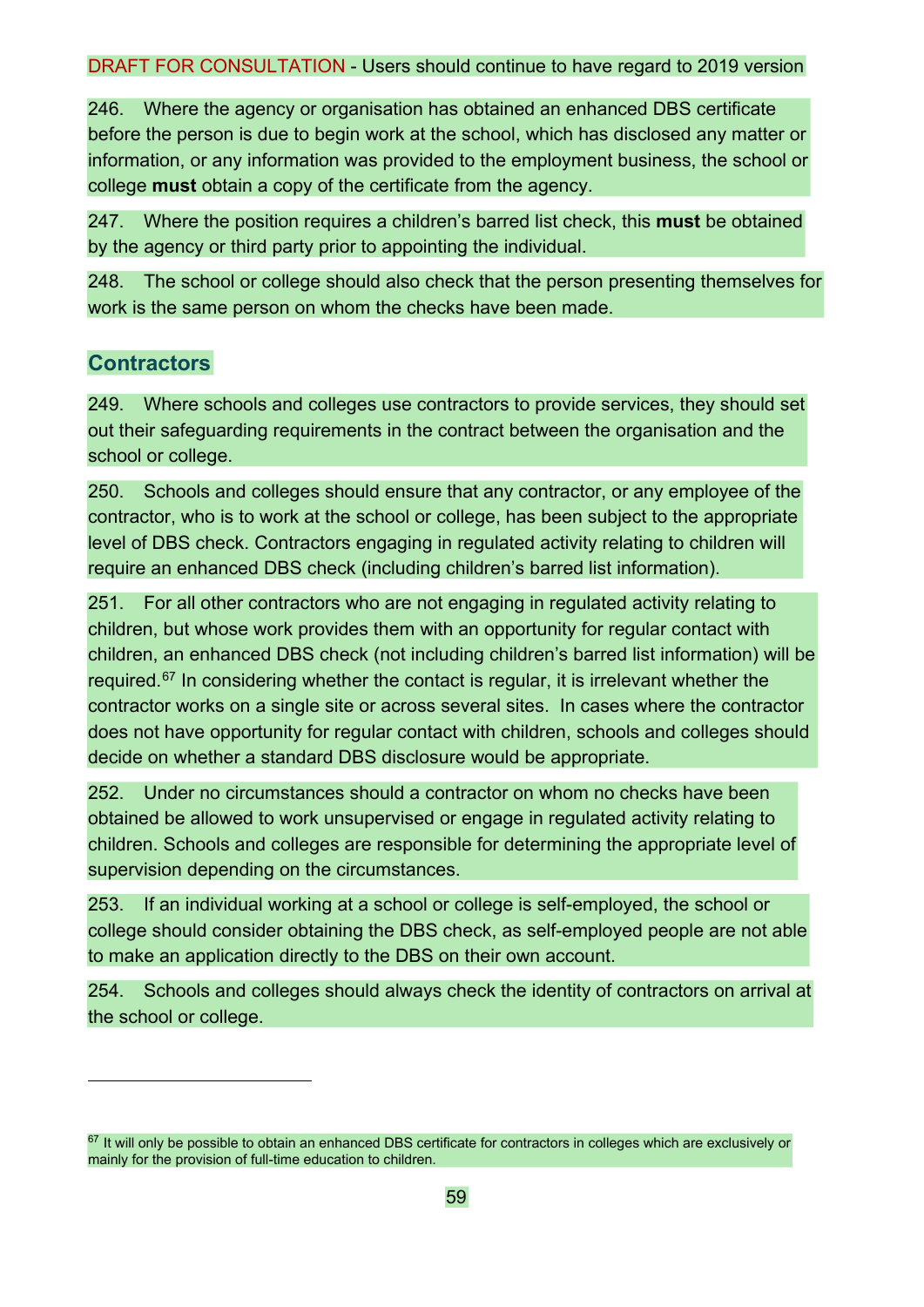## **Trainee/student teachers**

255. Where applicants for initial teacher training are salaried by the school or college, the school or college **must** ensure that all necessary checks are carried out. If these trainee teachers are engaging in regulated activity relating to children (which in most cases by the nature of the work, they will be), an enhanced DBS check (including children's barred list information) **must** be obtained.

256. Where trainee teachers are fee-funded, it is the responsibility of the initial teacher training provider to carry out the necessary checks. Schools and colleges should obtain written confirmation from the provider that it has carried out all pre-appointment checks that the school or college would otherwise be required to perform, and that the trainee has been judged by the provider to be suitable to work with children.

257. There is no requirement for the school or college to record details of fee-funded trainees on the single central record. $68$ 

## **Visitors**

258. Schools and colleges should not request DBS checks or barred list checks, or ask to see existing DBS certificates, for visitors such as children's relatives or other visitors attending a sports day.

259. Headteachers and principals should use their professional judgment about the need to escort or supervise such visitors.

260. Whilst external organisations can provide a varied and useful range of information, resources and speakers that can help schools and colleges enrich children's education, careful consideration **must** be given to the suitability of any external organisations.

261. School and college safeguarding policies should set out the arrangements for individuals coming onto its premises, which may include an assessment of the education value, the age appropriateness of what is going to be delivered and whether relevant checks will be required.

## **Volunteers**

262. Volunteers play an important role and are often seen by children as being safe and trustworthy adults. The nature of voluntary roles varies, so schools and colleges should undertake a written risk assessment and use their professional judgement and experience when deciding what checks, if any, are required.

<span id="page-59-0"></span><sup>68</sup> Teaching Regulations Agency (TRA) [https://www.gov.uk/government/publications/initial-teacher-training-criteria.](https://www.gov.uk/government/publications/initial-teacher-training-criteria)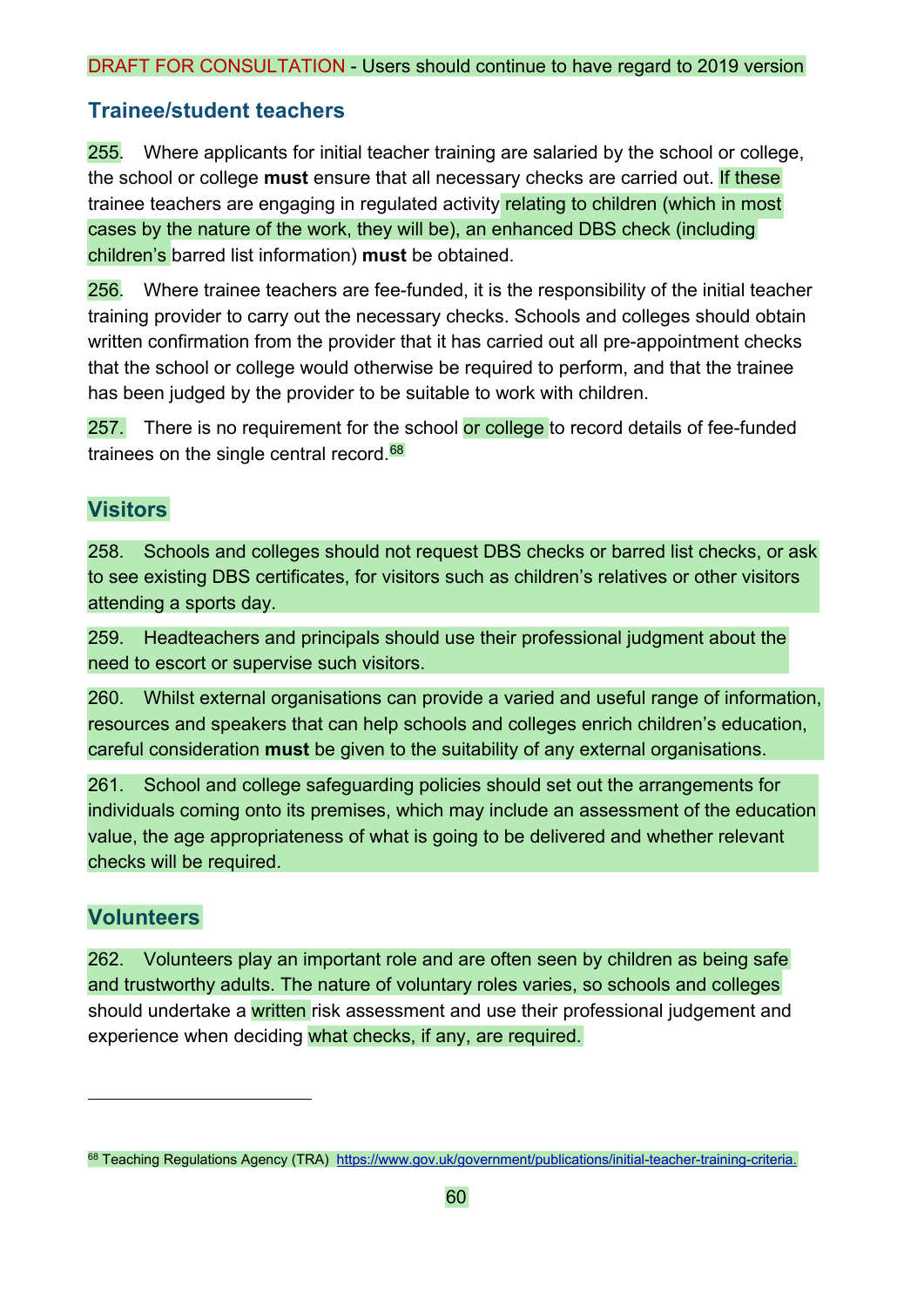### 263. The risk assessment should consider:

- the nature of the work with children, especially if it will constitute regulated activity, including the level of supervision;
- what the establishment knows about the volunteer, including formal or informal information offered by staff, parents and other volunteers;
- whether the volunteer has other employment or undertakes voluntary activities where referees can advise on suitability; and
- whether the role is eligible for a DBS check and if it is, what level is appropriate.

Details of the risk assessment should be recorded.<sup>[69](#page-60-0)</sup>

264. Under no circumstances should a volunteer on whom no checks have been obtained be left unsupervised or allowed to work in regulated activity.

265. There are certain circumstances where schools and colleges may obtain an enhanced DBS certificate (not including barred list information) for volunteers who are not engaging in regulated activity.

### **Existing volunteers**

266. Volunteers engaging in regulated activity do not have to be re-checked if they have already had a DBS check (which includes barred list information), unless the school or college have any concerns.

## **When should a DBS with barred list be obtained for volunteers?**

267. Schools or colleges should obtain an enhanced DBS check (which should include children's barred list information) for all volunteers who are new to working in regulated activity with children, i.e. where they are unsupervised and teach or look after children regularly, or provide personal care on a one-off basis in schools and colleges. See Annex F for statutory supervision guidance.

268. Employers are not legally permitted to request barred list information on a supervised volunteer, as they are not considered to be engaging in regulated activity.

## **Supervision of volunteers**

269. It is for schools and colleges to determine whether a volunteer is considered to be supervised. Where an individual is supervised, to help determine the appropriate level of

<span id="page-60-0"></span> $69$  Schools and colleges are free to determine where to store this information.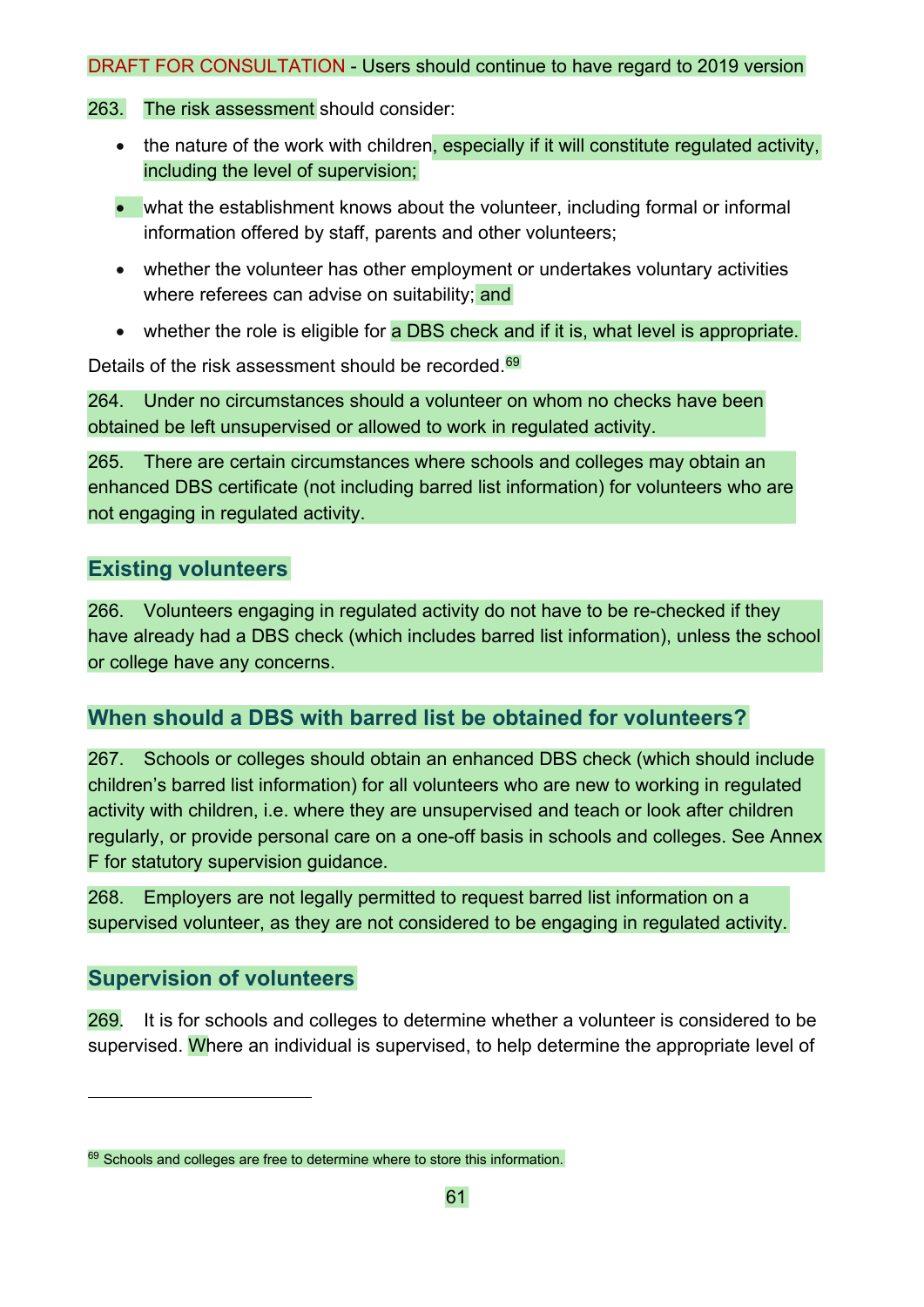supervision, schools and colleges **must** have regard to the statutory guidance issued by the Secretary of State (replicated at Annex F).

270. This quidance requires that, for a person to be considered supervised, the supervision **must** be:

- by a person who is in regulated activity relating to children; $\frac{70}{2}$  $\frac{70}{2}$  $\frac{70}{2}$
- regular and day to day; and
- reasonable in all the circumstances to ensure the protection of children.

## **Maintained school governors**

2[71](#page-61-1). Governors in maintained schools are required to have an enhanced DBS check.<sup>71</sup> It is the responsibility of the governing body to apply for the certificate for any governors who do not already have one.

272. Governance is not a regulated activity relating to children, so governors do not need a children's barred list check unless, in addition to their governance duties, they also engage in regulated activity.

273. Schools should also carry out a section 128 check for school governors, because a person subject to one is disqualified from being a governor in a maintained school. Using the free Employer Secure Access sign-in portal via the Teaching Regulation Authority (TRA) Teacher Services web page, schools can check if a person they propose to recruit as a governor is barred as a result of being subject to a section 128 direction. There is no requirement for schools to record this information on the single central record, see paragraph 233 on recording non-statutory information.

274. Associate members are appointed by the governing body to serve on one or more governing body committees. The School Governance (Constitution and Federations) (England) (Amendment) Regulations 2016 which make enhanced DBS checks mandatory for maintained school governors do not apply to associate members who are not covered under these regulations.

<span id="page-61-0"></span> $70$  It should be noted that if the work is in a specified place such as a school, paid workers remain in regulated activity even if supervised.

<span id="page-61-1"></span> $^{71}$  The School Governance (Constitution) (England) Regulations 2012 were amended by the School Governance (Constitution and Federations) (England) (Amendment) Regulations 2016 to include this requirement.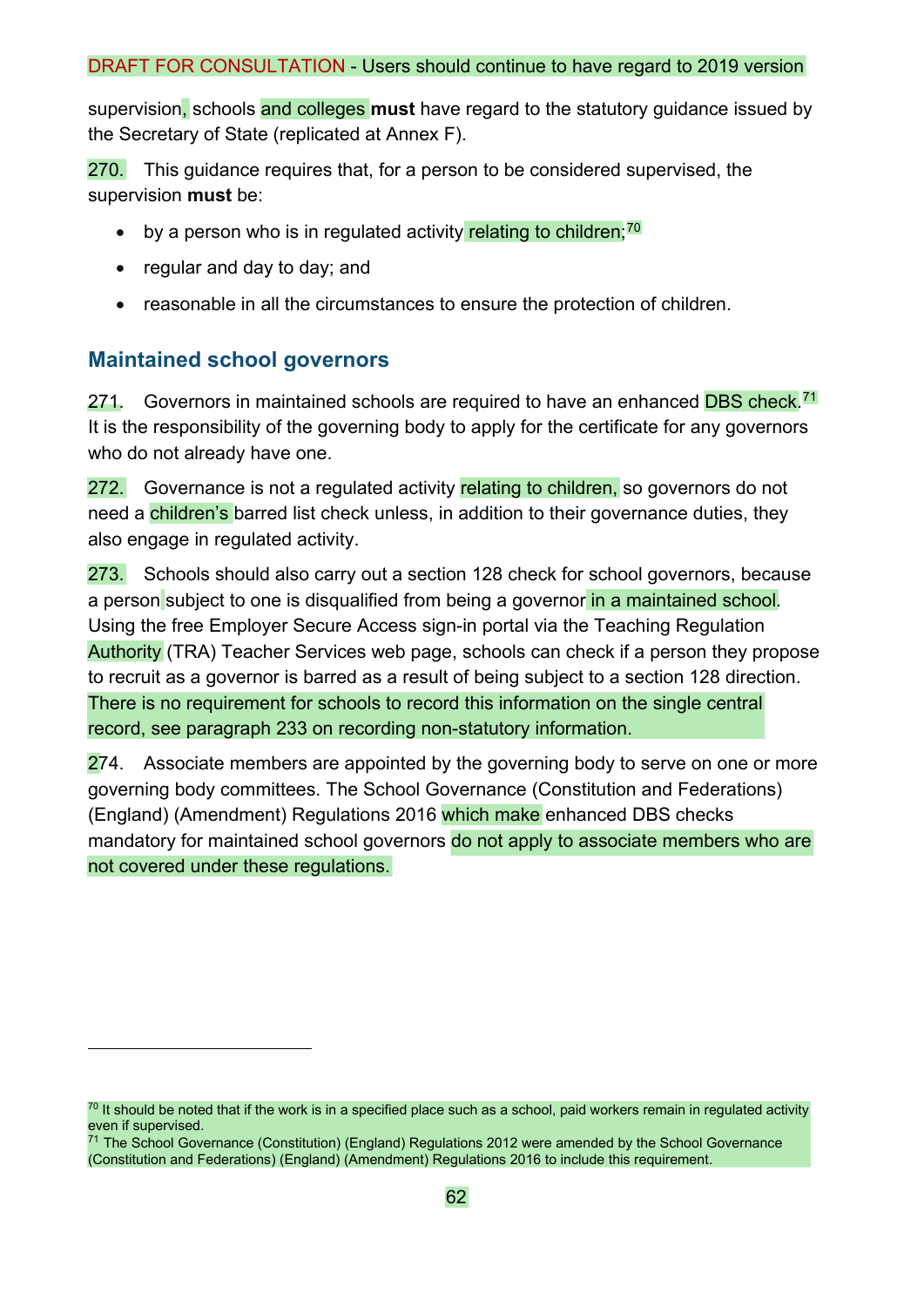## **Sixth form college governors**

275. Governing bodies in sixth form colleges can request an enhanced DBS check without a children's barred list check on an individual as part of the appointment process for governors.

276. An enhanced DBS check with children's barred list information should only be requested if the governor will be engaging in regulated activity relating to children. This applies equally to volunteer governors who will be engaging in regulated activity, who should be treated on the same basis as other volunteers in this respect.

## **Proprietors of independent schools, including academies and free schools and proprietors of alternative provision academies[72](#page-62-0)**

277. Before an individual becomes either the proprietor of an independent school or the chair of a body of people which is the proprietor of an independent school, the Secretary of State will: [73](#page-62-1) [74](#page-62-2)

- carry out an enhanced DBS check; and where such a check is made, obtain an enhanced DBS certificate (either including or not including children's barred list information as appropriate); $\frac{75}{6}$  $\frac{75}{6}$  $\frac{75}{6}$
- confirm the individual's identity; and
- if the individual lives or has lived outside of the UK, where applying for an enhanced check is insufficient, such other checks as the Secretary of State considers appropriate.

278. The Secretary of State also undertakes these checks in respect of the chair of governing bodies of non-maintained special schools.<sup>[76](#page-62-4)</sup>

279. The requirement for an enhanced DBS check and certificate is disapplied for the chair of an academy trust if the academy is converting from a maintained school and the person has already been subject to a check carried out by the local authority.<sup>[77](#page-62-5)</sup>

280. Where the proprietor is a body of people (including a governing body in an academy or free school), the chair **must** ensure that enhanced DBS checks are undertaken, for the other members of the body, and that where such a check has been undertaken, an enhanced DBS certificate is obtained, and the chair **must** ensure that

<span id="page-62-0"></span> $^{72}$  The proprietor of an academy or free school or alternative provision academy or free school is the academy trust. <sup>73</sup> Paragraph 20 of the Schedule to the Education (Independent Schools Standards) Regulation 2014.

<span id="page-62-1"></span> $74$  This will include an academy trust of any academy or free school, other than for  $16-19$  academies or free schools.

<span id="page-62-3"></span><span id="page-62-2"></span> $75$  Regulation 2(5) of the Education (Independent School Standards) Regulations 2014 sets out when such checks are considered relevant.

<span id="page-62-4"></span> $76$  Paragraphs 6 and 17 of the Schedule to The Non-Maintained Special Schools (England) Regulations 2015.

<span id="page-62-5"></span><sup>77</sup> Paragraph 20(7) of the Schedule to the Education (Independent School Standards) Regulations 2014.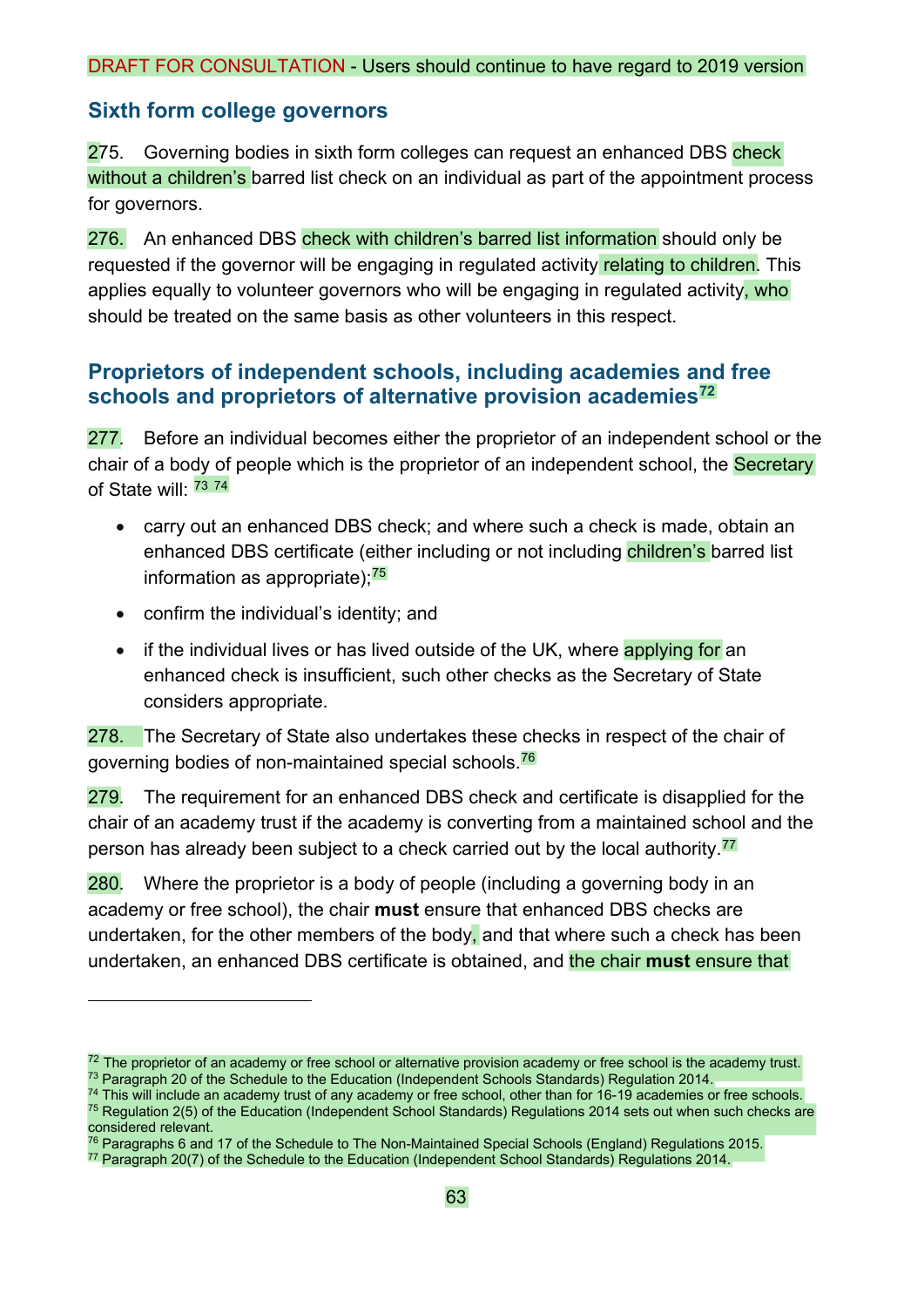identity checks are completed before, or as soon as practicable after, any individual takes up their position.

281. The chair **must** also ensure that other members are not subject to a section 128 direction that would prevent them from taking part in the management of an independent school (including academies and free schools).

282. Further checks, as the chair considers appropriate, should be undertaken where, by reason of the individual's living or having lived overseas, obtaining an enhanced DBS check is not sufficient to establish an individual's suitability to work in a school.

283. In the case of an academy trust, including those established to operate a free school, the trust **must** require enhanced DBS checks on all members of the academy trust, individual charity trustees, and the chair of the board of charity trustees.<sup>[78](#page-63-0)</sup> Academy trusts, including those established to run a free school, have the same responsibilities as all independent schools in relation to requesting enhanced DBS checks for permanent and supply staff.<sup>[79](#page-63-1)</sup>

284. Where an academy trust delegates responsibilities to any delegate or committee (including a local governing body), the trust **must** require DBS checks on all delegates and all members of such committees.<sup>[80](#page-63-2)</sup> Academy trusts **must** also check that members are not barred from taking part in the management of the school as a result of a section 128 direction (see paragraph 216).

## **Alternative provision**

285. Where a school places a pupil with an alternative provision provider, the school continues to be responsible for the safeguarding of that pupil and should be satisfied that the provider meets the needs of the pupil.

286. Schools should obtain written confirmation from the alternative provider that appropriate safeguarding checks have been carried out on individuals working at the establishment, i.e. those checks that the school would otherwise perform in respect of its own staff.

<span id="page-63-0"></span> $78$  As required in the funding agreement.

<span id="page-63-1"></span><sup>&</sup>lt;sup>79</sup> The Education (Independent School Standards) Regulations 2014. The regulations do not apply to 16-19 free schools and academies.

<span id="page-63-2"></span><sup>80</sup> As required in an academy trust's articles of association.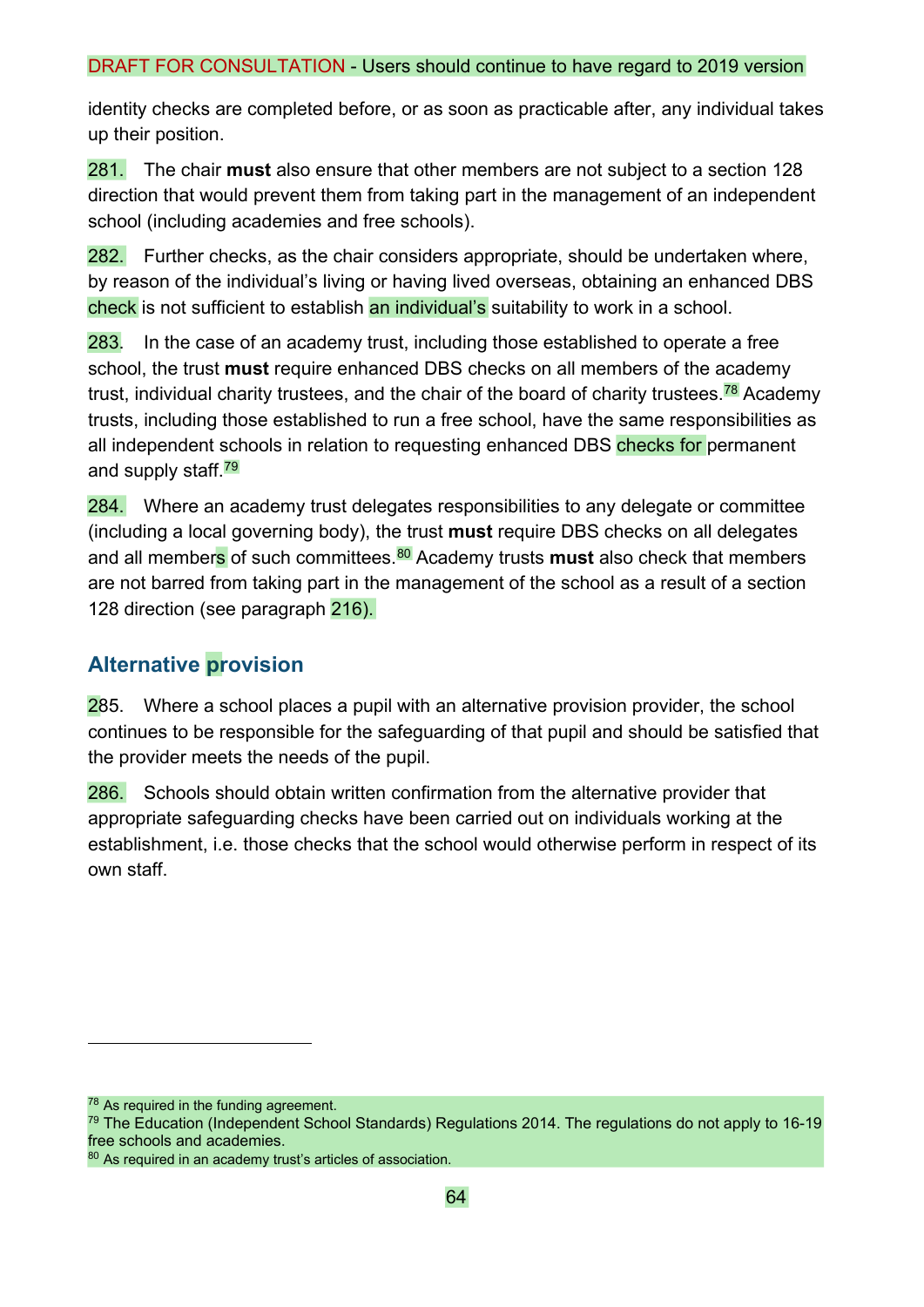### **Adults who supervise children on work experience**

287. Schools and colleges organising work experience placements should ensure that the placement provider has policies and procedures in place to protect children from harm<sup>[81](#page-64-0)</sup>

288. Children's barred list checks via the DBS might be required on some people who supervise a child under the age of 16 on a work experience placement. $82$  The school or college should consider the specific circumstances of the work experience. Consideration **must** be given in particular to the nature of the supervision and the frequency of the activity being supervised, to determine what, if any, checks are necessary.

289. These considerations would include whether the person providing the teaching/training/instruction/supervision to the child on work experience will be:

- unsupervised themselves; and
- providing the teaching/training/instruction frequently (more than three days in a 30 day period, or overnight).

290. If the person working with the child is unsupervised and the same person is in frequent contact with the child, the work is likely to be regulated activity relating to children. If so, the school or college could ask the employer providing the work experience to ensure that the person providing the instruction or training is not a barred person.

291. Schools and colleges are not able to request that an employer obtains an enhanced DBS check with children's barred list information for staff supervising children aged 16 to 17 on work experience.<sup>[83](#page-64-2)</sup>

292. If the activity undertaken by the child on work experience takes place in a 'specified place', such as a school or sixth form college, and gives the opportunity for contact with children, this may itself be considered to be regulated activity relating to children. In these cases, and where the child is 16 years of age or over, the work experience provider should consider whether a DBS enhanced check should be requested for the child/young person in question. DBS checks cannot be requested for children/young people under the age of  $16^{84}$  $16^{84}$  $16^{84}$ 

<span id="page-64-0"></span><sup>81</sup> [Guidance on work experience.](https://www.gov.uk/government/publications/16-to-19-study-programmes-guide-for-providers)

<span id="page-64-1"></span><sup>82</sup> Safeguarding Vulnerable Groups Act 2006, as amended by the Protection of Freedoms Act 2012, which came into force on 10 September 2012.

<span id="page-64-2"></span><sup>83</sup> The Rehabilitation of Offenders Act 1974 (Exceptions) Order 1975 was amended by the Rehabilitation of Offenders Act 1974 (Exceptions) (Amendment) (England and Wales) Order 2012 so that employers may no longer request checks in these circumstances.

<span id="page-64-3"></span><sup>84</sup> Under the Police Act 1997, an individual must be 16 or over to be able to make an application for a DBS check.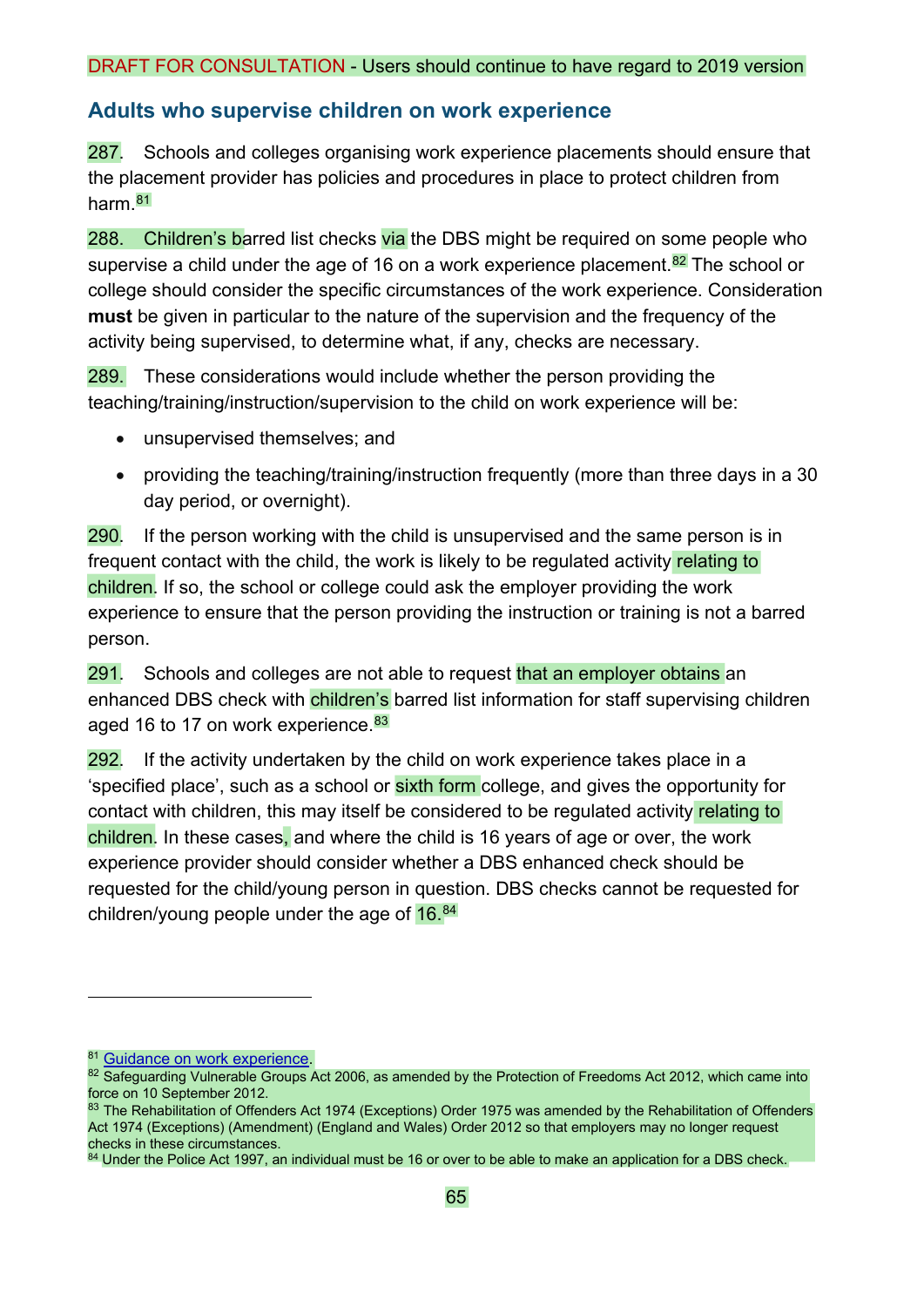## **Children staying with host families (homestay)**

293. Schools and colleges quite often make arrangements for their children receiving education at their institution to have learning experiences where, for short periods, the children may be provided with care and accommodation by a host family to whom they are not related. This might happen, for example, as part of a foreign exchange visit or sports tour, often described as 'homestay' arrangements (see Annex E for further details).

294. In some circumstances the arrangement where children stay with UK families could amount to "private fostering" under the Children Act 1989.

## **Private fostering - LA notification when identified**

295. Private fostering<sup>[85](#page-65-1)</sup> occurs when a child under the age of 16 (under 18 for young people with a disability) is provided with care and accommodation by a person who is not a parent, person with parental responsibility for them or a relative in their own home.

296. A child is not privately fostered if the person caring for and accommodating them has done so for less than 28 days and does not intend to do so for longer. Such arrangements may come to the attention of school staff through the normal course of their interaction, and promotion of learning activities, with children.

297. Where the arrangements come to the attention of the school or college (and the school or college is not involved in the arrangements), they should then notify the local authority to allow the local authority to check the arrangement is suitable and safe for the child. Schools and colleges who are involved (whether or not directly) in arranging for a child to be fostered privately **must** notify local authorities of the arrangement as soon as possible after the arrangement has been made. Notifications **must** contain the information specified in Schedule 1 of The Children (Private Arrangements for Fostering) Regulations 2005 and **must** be made in writing.

298. Comprehensive guidance on private fostering can be found here: Private fostering: [local authorities.](https://www.gov.uk/government/publications/children-act-1989-private-fostering)

## <span id="page-65-0"></span>**iv. How to ensure the ongoing safeguarding of children and the legal reporting duties on employers**

299. This sections explains the importance of safeguarding vigilance beyond the recruitment process.

<span id="page-65-1"></span>85 Part 9 of the Children Act 1989.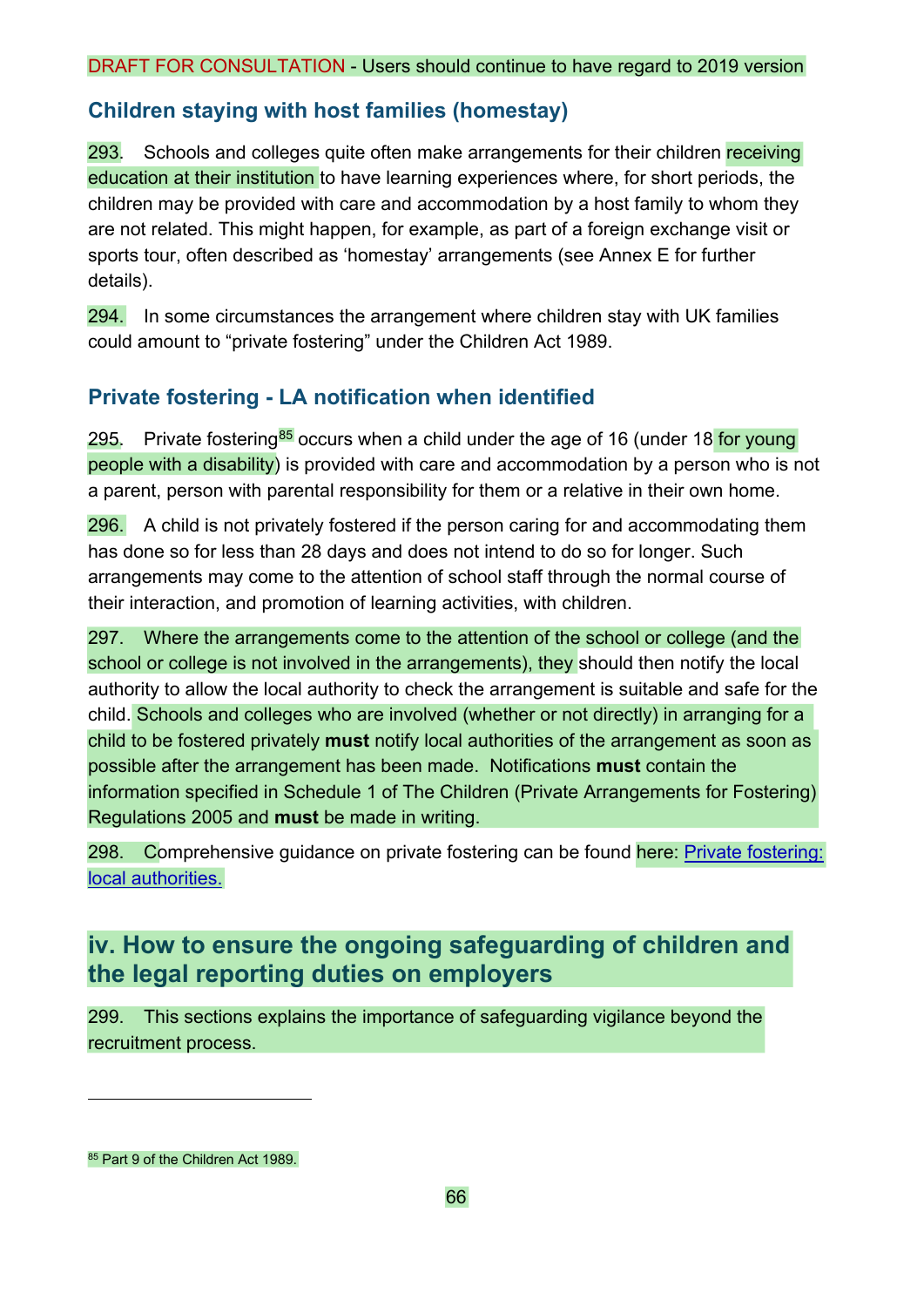300. Safer recruitment is not just about carrying out the right DBS checks. Similarly safeguarding should not to be limited to recruitment procedures. Good safeguarding requires a continuing commitment from all staff to ensure the safety and welfare of children is embedded in all of the organisation's processes and procedures, and consequentially enshrined in its ethos. See Parts one and two of this guidance for information about providing a coordinated whole school and college approach to safeguarding.

## **Ongoing vigilance**

301. Governing bodies and proprietors should ensure they have processes in place for continuous vigilance, maintaining an environment that deters and prevents abuse and challenges inappropriate behaviour.

302. To support this, it is important that school and college leaders create the right culture and environment so that staff feel comfortable to discuss matters both within, and where it is appropriate, outside of the workplace, which may have implications for the safeguarding of children. This can assist employers to support staff, where there is a need, and help them manage children's safety and welfare, potentially providing them with information that will help them consider whether there are further measures or changes to procedures that need to be put in place to safeguard children in their care.

## **Existing staff**

303. There are limited circumstances where schools and colleges will need to carry out new checks on existing staff. These are when:

- an individual working at the school or college moves from a post that was not regulated activity with children into work which is considered to be regulated activity with children. In such circumstances, the relevant checks for that regulated activity **must** be carried out;
- there has been a break in service of 12 weeks or more; or
- there are concerns about an individual's suitability to work with children.

304. For colleges, an individual moving from a position that did not involve the provision of education to one that does, **must** be treated as if that individual were a new member of staff and all required pre-appointment checks **must** be carried out (see paragraph 192).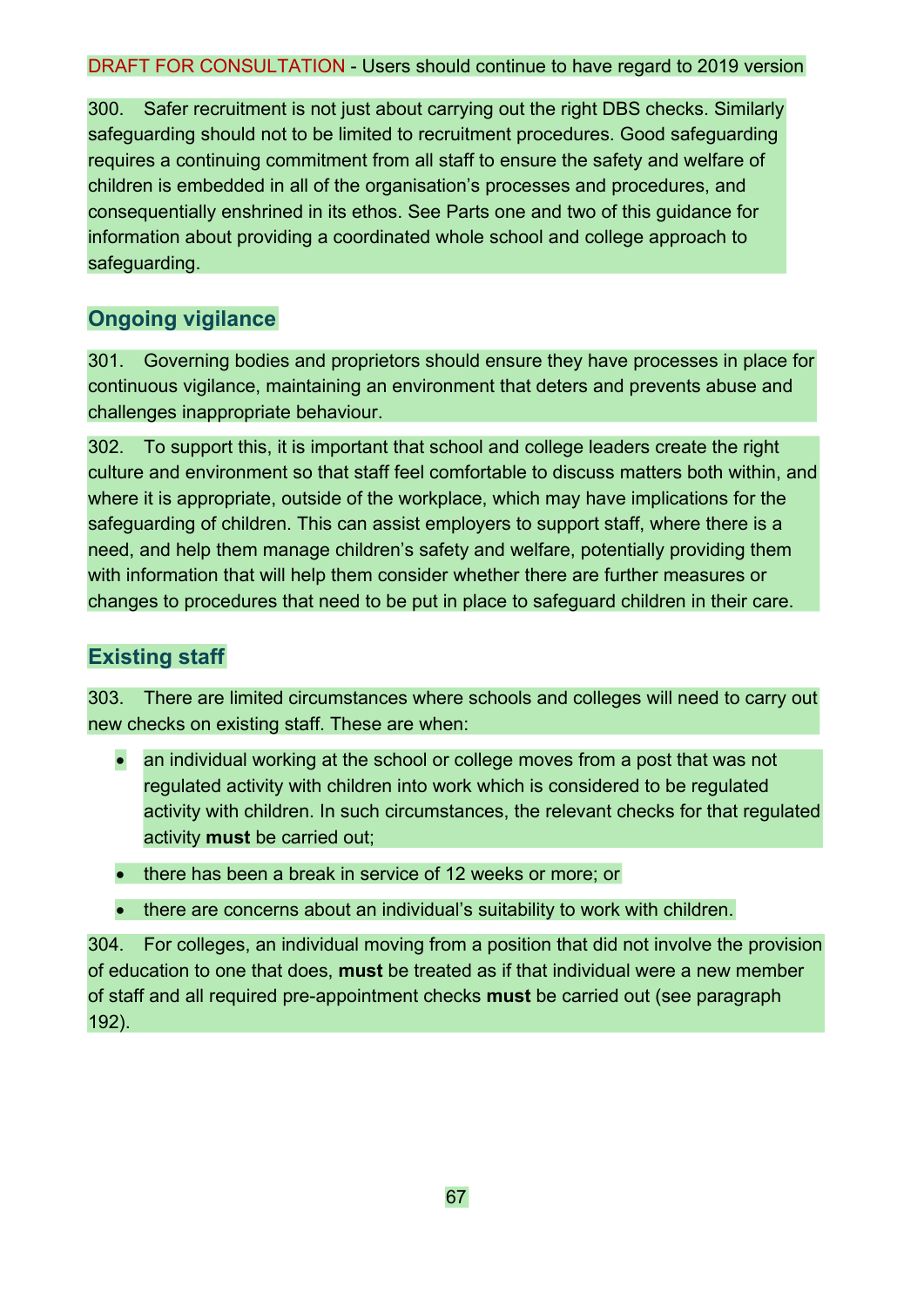## **Duty to refer to the Disclosure and Barring Service**

305. Schools and colleges have a **legal duty** to refer to the DBS anyone who is removed from working (paid of unpaid) in regulated activity or would have been removed had they not left, and it is thought:

- the harm test is satisfied in respect of that individual;
- the individual has received a caution or conviction for a relevant offence; or
- $\bullet$  the individual has engaged in relevant conduct.  $86$

306. The DBS will consider whether to bar the person. Detailed guidance on when to refer to the DBS (including what is the harm test and relevant conduct), and what information **must** be provided, can be found on GOV.UK.

307. Referrals should be made as soon as possible, and ordinarily on conclusion of an investigation, when an individual is removed from regulated activity. This could include when an individual is suspended, redeployed to work that is not regulated activity, dismissed or when they have resigned.

308. When an allegation is made, an investigation should be carried out to gather enough evidence to establish if it has foundation, and employers should ensure they have sufficient information to meet the referral duty criteria explained in the DBS referral guidance, which can be found on [GOV.UK.](https://www.gov.uk/government/collections/dbs-referrals-guidance--2)

## **Duty to consider referral to the Teaching Regulation Agency**

309. Where a school teacher's employer, including an agency, dismisses or ceases to use the services of a teacher because of serious misconduct, or might have dismissed them or ceased to use their services had they not left first, they **must** consider whether to refer the case to the Secretary of State, as required by sections 141D and 141E of the Education Act 2002.

310. The Secretary of State may investigate the case, and if s/he finds there is a case to answer, **must** then decide whether to make a prohibition order in respect of the person.<sup>[87](#page-67-1)</sup> Details about how to make a referral to the TRA can be found on [GOV.UK.](https://www.gov.uk/guidance/teacher-misconduct-referring-a-case)

<span id="page-67-0"></span><sup>86</sup> The list of offences is set out in the Safeguarding Vulnerable Groups Act 2006 (Prescribed Criteria and Miscellaneous Provisions) Regulations 2009 (SI 2009 No. 37) (amended).

<span id="page-67-1"></span><sup>87</sup> Sections 141D and 141E of the Education Act 2002 do not apply to colleges (other than sixth form colleges).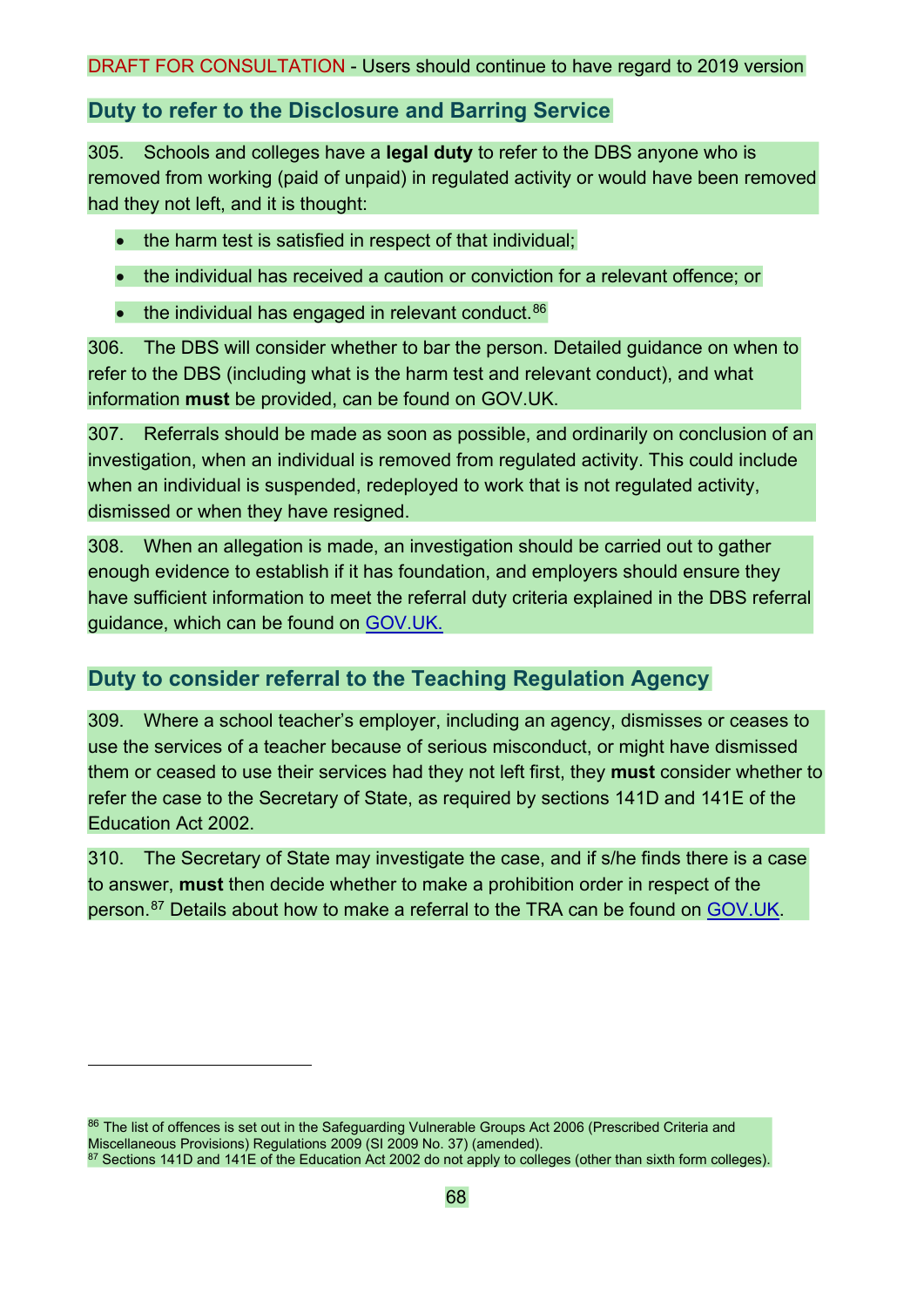# **Part four: Allegations made against teachers, including supply teachers, other staff, volunteers and contractors**

310. This part of the guidance is about managing cases of allegations that might indicate a person would pose a risk of harm $^{88}$  $^{88}$  $^{88}$  if they continue to work in their present position, or in any capacity with children in a school or college. This guidance should be followed where it is alleged that anyone working in the school or college that provides education for children under 18 years of age, including supply teachers, volunteers and contractors has:

- behaved in a way that has harmed a child, or may have harmed a child;
- possibly committed a criminal offence against or related to a child;
- behaved towards a child or children in a way that indicates he or she may pose a risk of harm to children; or
- behaved or may have behaved in a way that indicates they may not be suitable to work with children.

## **The initial response to allegation**

311. Where the school or college identify a child has been harmed, that there may be an immediate risk of harm to a child or if the situation is an emergency, they should contact children's social care services and as appropriate the police immediately as per the processes explained in Part one of this guidance.

312. Schools and colleges should have their own procedures for dealing with allegations against a member of staff, supply teacher, volunteer or contractor. These procedures should be consistent with local safeguarding procedures and practice guidance and have regard to this guidance. This includes ensuring staff know who the case manager is. This will be either the headteacher or principal, or, where the headteacher is the subject of an allegation, the chair of governors or chair of the management committee and in an independent school it will be the proprietor.

### 313. There are two aspects to consider when an allegation is made:

<span id="page-68-0"></span><sup>88</sup> The harm test is explained on the Disclosure and Barring service website on [GOV.UK.](https://www.gov.uk/guidance/making-barring-referrals-to-the-dbs) Section 31(9) of the Children Act 1989 as amended by the Adoption and Children Act 2002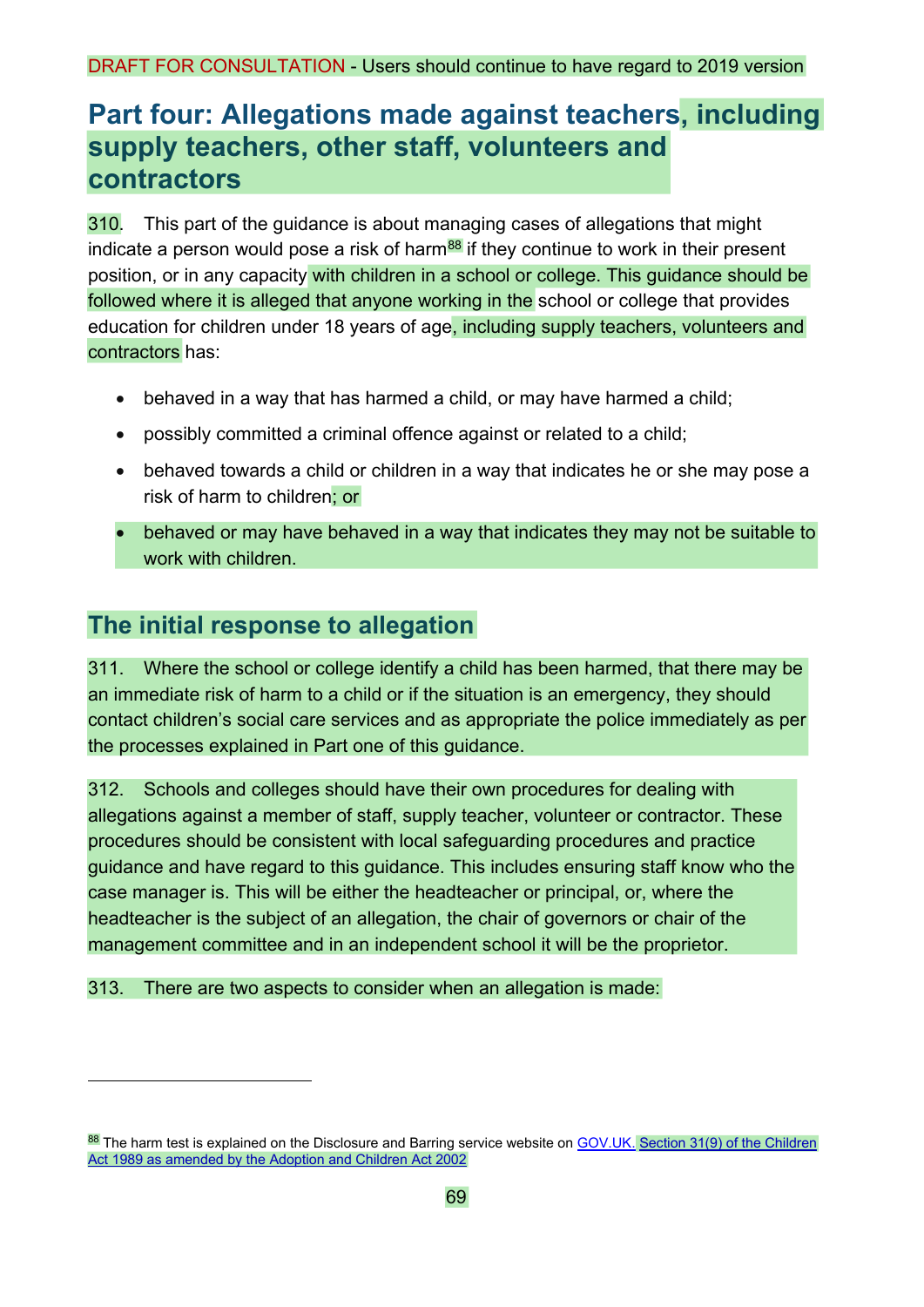1. **Looking after the welfare of the child** - the designated safeguarding lead is responsible for ensuring that the child is not at risk, referring cases of suspected abuse to the local authority children's social care as described in Part one of this guidance.

2. **Investigating and supporting the person subject to the allegation** - the case manager should discuss with the Local Authority Designated Officer (LADO), the nature, content and context of the allegation, and agree a course of action.

314. When dealing with allegations, schools and colleges should:

- apply common sense and judgement;
- deal with allegations quickly, fairly and consistently;
- provide effective protection for the child and support the person subject to the allegation;
- make clear in school and college policies to whom allegations should be reported and that this should be done without delay.

315. Schools and colleges should ensure they understand the local authority arrangements for managing allegations, including the contact details and what information the LADO will require when an allegation is made. Before contacting the LADO, schools and colleges should conduct basic enquiries in line with local procedures to establish the facts to help them determine whether there is any foundation to the allegation, being careful not to jeopardise any future police investigation. For example:

- was the individual in the school or college at the time of the allegations?
- did the individual, or could they have, come into contact with the child?
- are there any witnesses?
- was there any CCTV footage?

316. These are just a sample of example questions. Schools and colleges should be familiar with what initial information the LADO will require. This information can be found in local policy and procedural guidance provided by the LADO service.

317. When to inform the individual of the allegation should be considered carefully on a case by case basis, with guidance as required from the LADO, and if appropriate children social care and the police.

318. If there is cause to suspect a child is suffering, or is likely to suffer significant harm, a strategy discussion involving the police and/or children's social care services will be convened in accordance with the statutory guidance Working Together to Safeguard [Children.](https://www.gov.uk/government/publications/working-together-to-safeguard-children--2) If the allegation is about physical contact, for example restraint, the strategy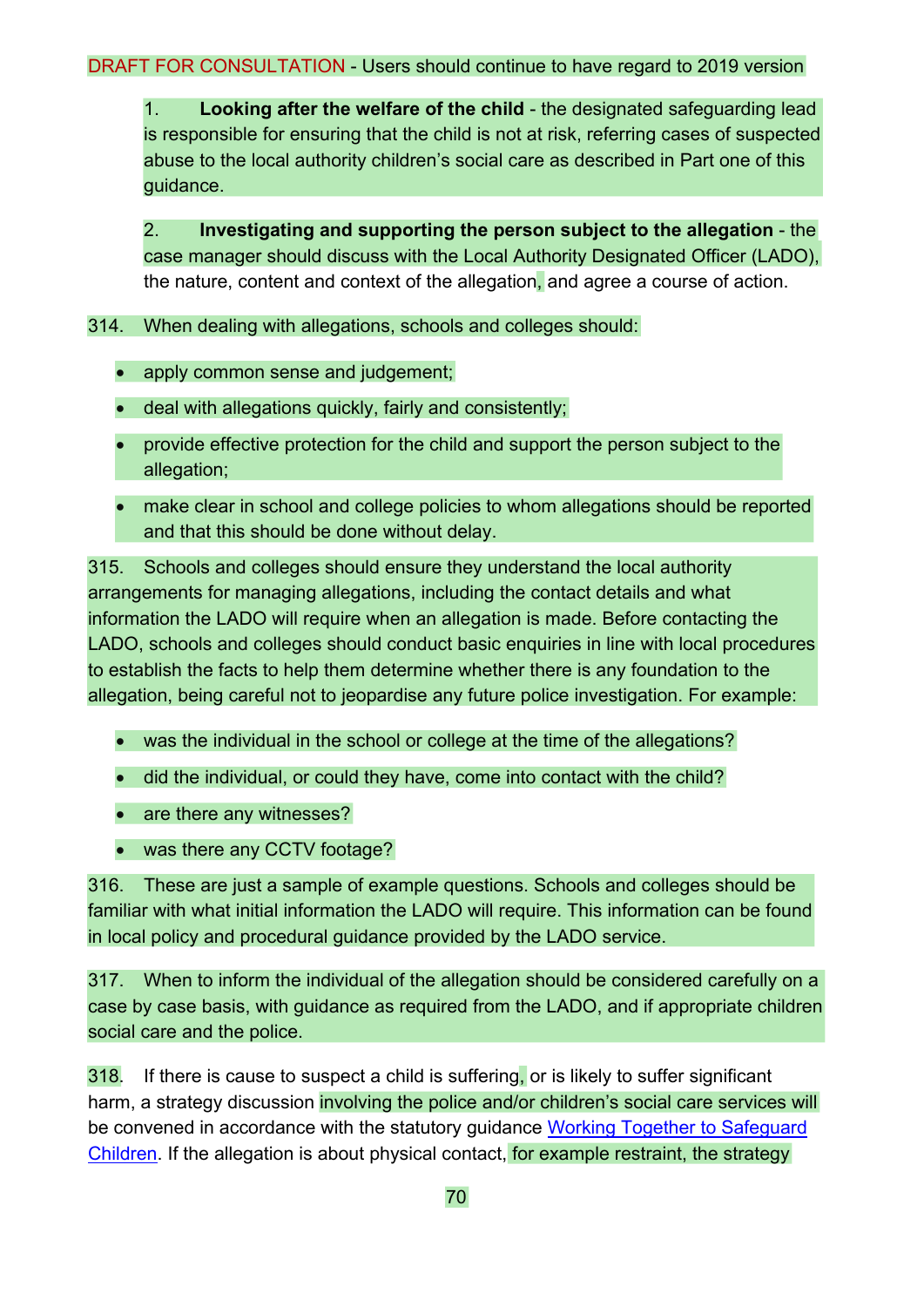discussion<sup>[89](#page-70-0)</sup> or initial evaluation with the LADO should take into account that teachers and other school and college staff are entitled to use reasonable force to control or restrain children in certain circumstances, including dealing with disruptive behaviour. Further information about the use of reasonable force can be found on [GOV.UK.](https://educationgovuk-my.sharepoint.com/personal/bev-mh_smith_education_gov_uk/Documents/Documents/KCSIE%202020/January/clean/ov.uk/government/publications/use-of-reasonable-force-in-schools)

319. Where it is clear that an investigation by the police or children's social care services is unnecessary, or the strategy discussion or initial evaluation decides that is the case, the LADO should discuss the next steps with the case manager.

### **No further action**

320. Where the initial discussion leads to no further action, the case manager and the LADO should:

- record the decision and justification for it: and.
- agree on what information should be put in writing to the individual concerned and by whom.

### **Allegations/concerns that do not meet the harm threshold**

321. Governing bodies and proprietors should have policies to deal with concerns and allegations which do not meet the harm threshold set out above. Concerns and allegations may arise in several ways from a number of sources. For example: suspicion; complaint; or disclosure made by a child, parent or other adult within or outside of the organisation; or as a result of vetting checks undertaken. It is important that schools and colleges have appropriate polices and processes in place to manage this information and take appropriate action to safeguard children.

#### **Further enquiries**

322. Where further enquiries are required to enable a decision about how to proceed, the LADO and case manager should discuss how and by whom the investigation will be undertaken. In straightforward cases, the investigation should normally be undertaken by a senior member of the school's or college's staff.

323. Where there is a lack of appropriate resource within the school or college, or the nature or complexity of the allegation requires it, the allegation will require an independent investigator. Many local authorities provide for an independent investigation of allegations for schools that are maintained by the local authority, often as part of the HR/personnel services that schools and colleges can buy in from the authority. It is

<span id="page-70-0"></span><sup>89</sup> The purpose of a strategy discussion and those likely to be involved is described in Working Together to Safeguard Children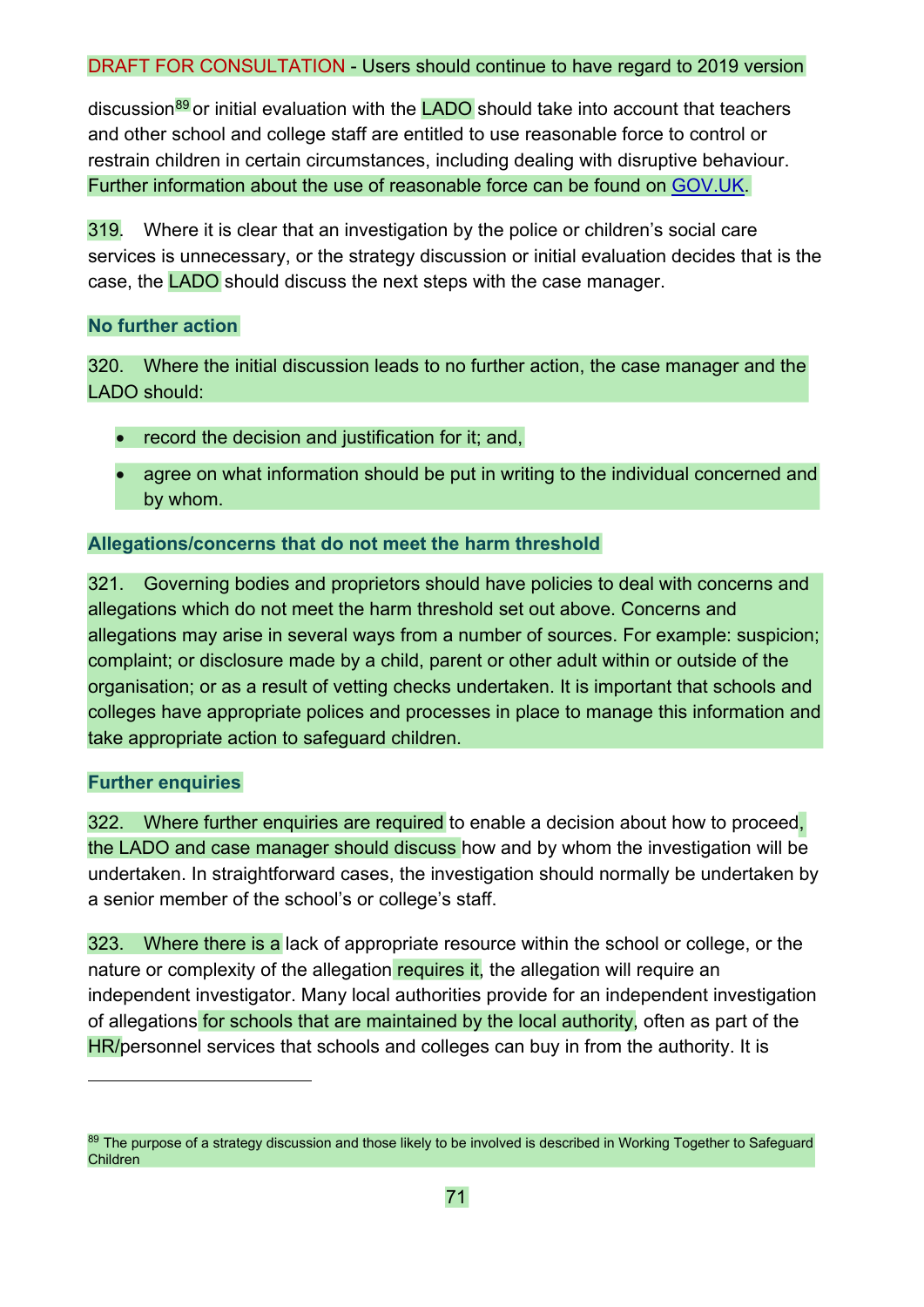important that local authorities ensure that schools and colleges in that area have access to an affordable facility for independent investigation where that is appropriate. Academies and independent schools should ensure they secure the services of a person who is independent of the school.

324. The case manager should monitor the progress of cases to ensure that they are dealt with as quickly as possible in a thorough and fair process. Reviews should be conducted at fortnightly or monthly intervals, depending on the complexity of the case.

325. Wherever possible, the first review should take place no later than four weeks after the initial **assessment**. Dates for subsequent reviews, ideally at fortnightly intervals, should be set at the review meeting if the investigation continues. The LADO will provide advice and guidance to schools and colleges when considering allegations against adults working with children. The LADO role is not to investigate the allegation, but to ensure that an appropriate investigation is carried out, whether that is by the police, children's social care, the school or college, or a combination of these.

#### **Supply teachers**

326. In some circumstances schools and colleges will have to consider an allegation against an individual not directly employed by them, where its disciplinary procedures do not fully apply; for example, supply teachers provided by an employment agency or business.

327. Whilst schools and colleges are not the employer of supply teachers, they should ensure allegations are dealt with properly. In no circumstances should a school or college decide to cease to use a supply teacher due to safeguarding concerns, without finding out the facts and liaising with the LADO to determine a suitable outcome. Governing bodies and proprietors should discuss with the supply agency whether it is appropriate to suspend the supply teacher, or redeploy them to another part of the school, whilst they carry out their investigation.

328. Agencies should be fully involved and co-operate with any enquiries from the LADO, police and/or children's social services. The school or college will usually take the lead because agencies do not have direct access to children or other school staff, so they will not be able to collect the facts when an allegation is made, nor do they have all the relevant information required by the LADO as part of the referral process. Supply teachers, whilst not employed by the school or college, are under the supervision, direction and control of the governing body or proprietor when working in the school or college. They should be advised to contact their trade union representative if they have one, or a colleague for support. The allegations management meeting which is often arranged by the LADO should address issues such as information sharing, to ensure that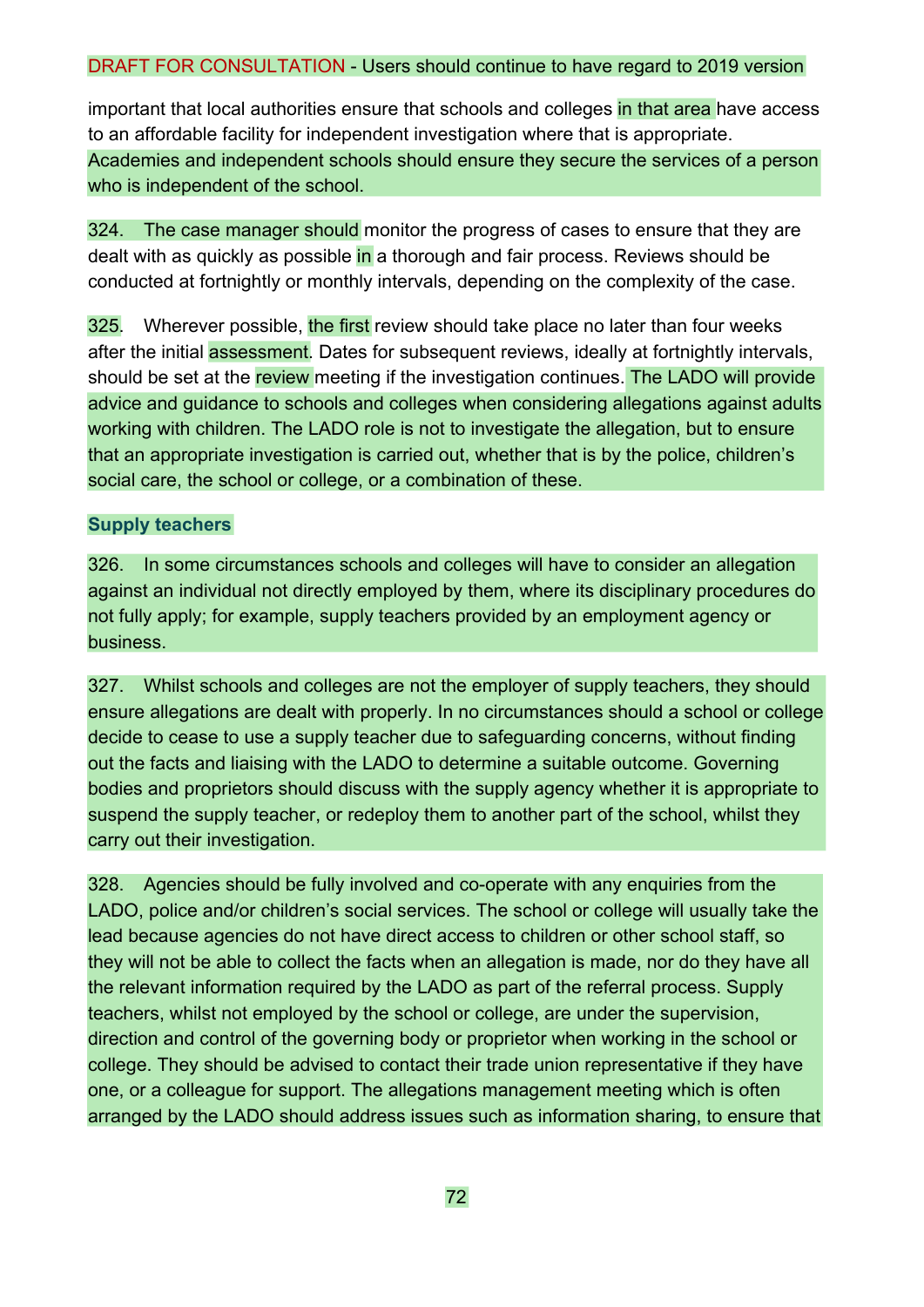any previous concerns or allegations known to the agency are taken into account by the school during the investigation.

329. When using a supply agency, schools and colleges should inform the agency of its process for managing allegations. This should include inviting the agency's human resource manager or equivalent to meetings and keeping them up to date with information about its policies.

### **Governors**

330. If an allegation is made against a governor, schools and college should follow their own local procedures. Where an allegation is substantiated they should follow the procedures to consider removing them from office.

### **Suspension**

331. Suspension should not be an automatic response when an allegation is reported. All options to avoid suspension should be considered prior to taking that step. The case manager **must** consider carefully whether the circumstances warrant suspension from contact with children at the school or college, or until the allegation is resolved. It should be considered only in cases where there is cause to suspect a child or other children at the school or college is/are at risk of harm, or the case is so serious that it might be grounds for dismissal. If in doubt, the case manager should seek views from their personnel adviser and the LADO, as well as the police and children's social care where they have been involved.

332. Where the case manager is concerned about the welfare of other children in the community or the member of staff's 's family, they should discuss these concerns with the designated safeguarding lead and make a risk assessment of the situation. It may be necessary for the designated safeguarding lead to make a referral the children to children's social services in the area in which they live.

333. Where the school or sixth form college is made aware that the Secretary of State has made an interim prohibition order, in respect of an individual who works at the school or sixth form college, they should take immediate action to ensure the individual does not carry out work in contravention of the order. This means that pending the findings of the TRA investigation, the individual **must not** carry out teaching work. School and sixth form colleges should have clear policies on pay arrangements whilst the person is suspended or where there is an interim prohibition order in place.

334. In many cases, an inquiry can be resolved quickly and without the need for suspension. The employer will decide on whether the individual should continue to work at the school, based on consultation with the LADO who will provide relevant information they have received from the police or children's social care on whether they have any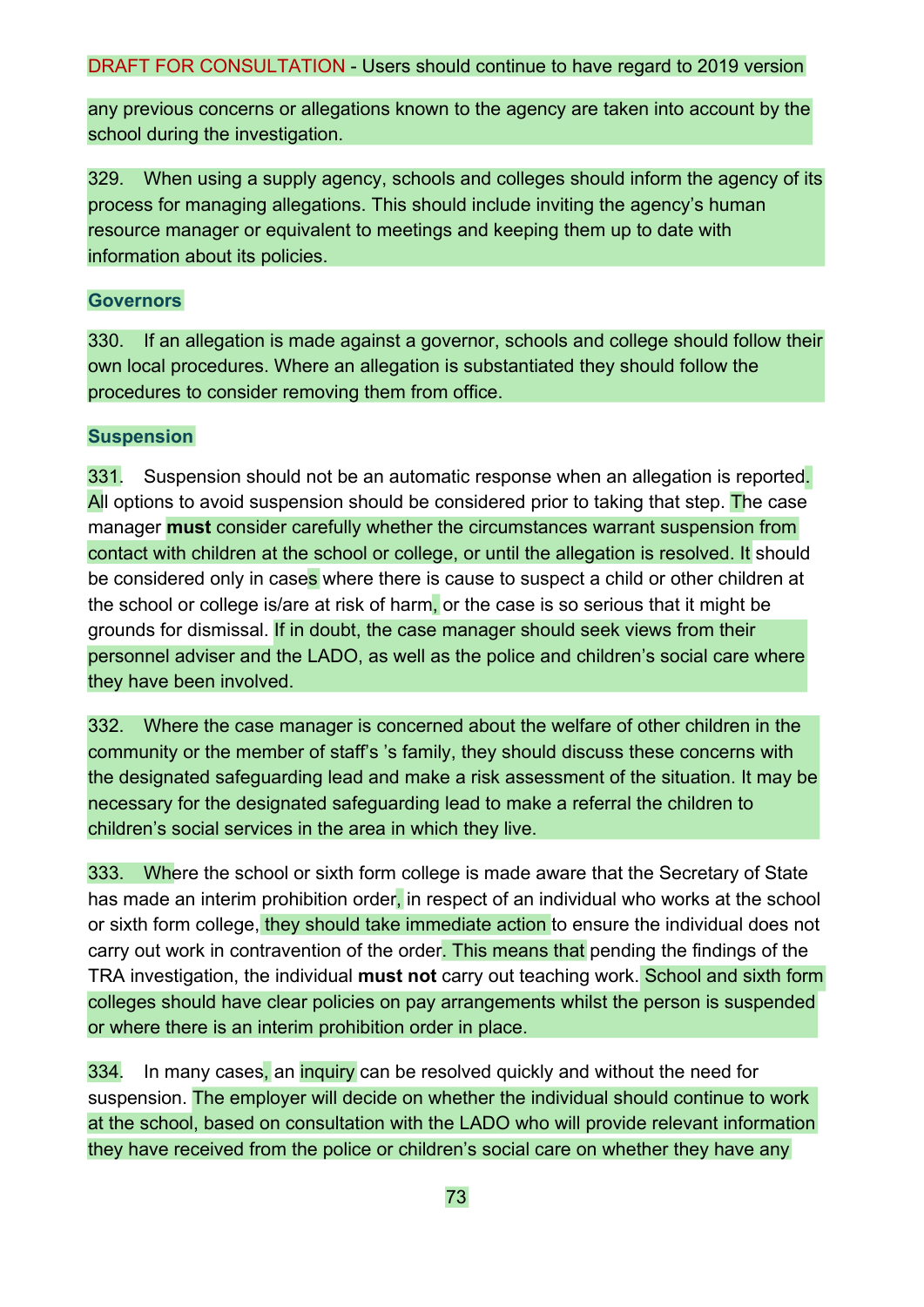objections to the member of staff continuing to work during the investigation of the case. The case manager should be as inventive as possible to avoid suspension.

335. Based on advice from the school or college's HR provider and/or a risk analysis drawn up with the LADO, the following alternatives should be considered by the case manager before suspending a member of staff:

- redeployment within the school or college so that the individual does not have direct contact with the child or children concerned;
- providing an assistant to be present when the individual has contact with children;
- redeploying to alternative work in the school or college so the individual does not have unsupervised access to children;
- moving the child or children to classes where they will not come into contact with the member of staff, making it clear that this is not a punishment and parents have been consulted; or
- temporarily redeploying the member of staff to another role in a different location, for example to an alternative school or college or where available, work for the local authority or academy trust.

336. These alternatives allow time for an informed decision regarding the suspension and possibly reduce the initial impact of the allegation. This will, however, depend upon the nature of the allegation. The case manager should consider the potential permanent professional reputational damage to employees that can result from suspension where an allegation is later found to be unfounded, unsubstantiated, malicious or false.

337. If immediate suspension is considered necessary, the case manager should record the rationale and justification for such a course of action. This should also include what alternatives to suspension have been considered and why they were rejected.

**338.** Where it has been deemed appropriate to suspend the person, written confirmation should be given within one working day, giving as much detail as appropriate for the reasons for the suspension. It is not acceptable for an employer to leave a person who has been suspended without any support. The person should be informed at the point of their suspension who their named contact is within the organisation and provided with their contact details.

339. Children's social care services or the police may give their view to the LADO but they cannot require the case manager to suspend a member of staff or a volunteer, although the case manager should give appropriate weight to their advice. The power to suspend is vested in the governing body or proprietor who are the employers. However, where a strategy discussion, or initial **assessment**, concludes that there should be enquiries by the children's social care services, and/or an investigation by the police, the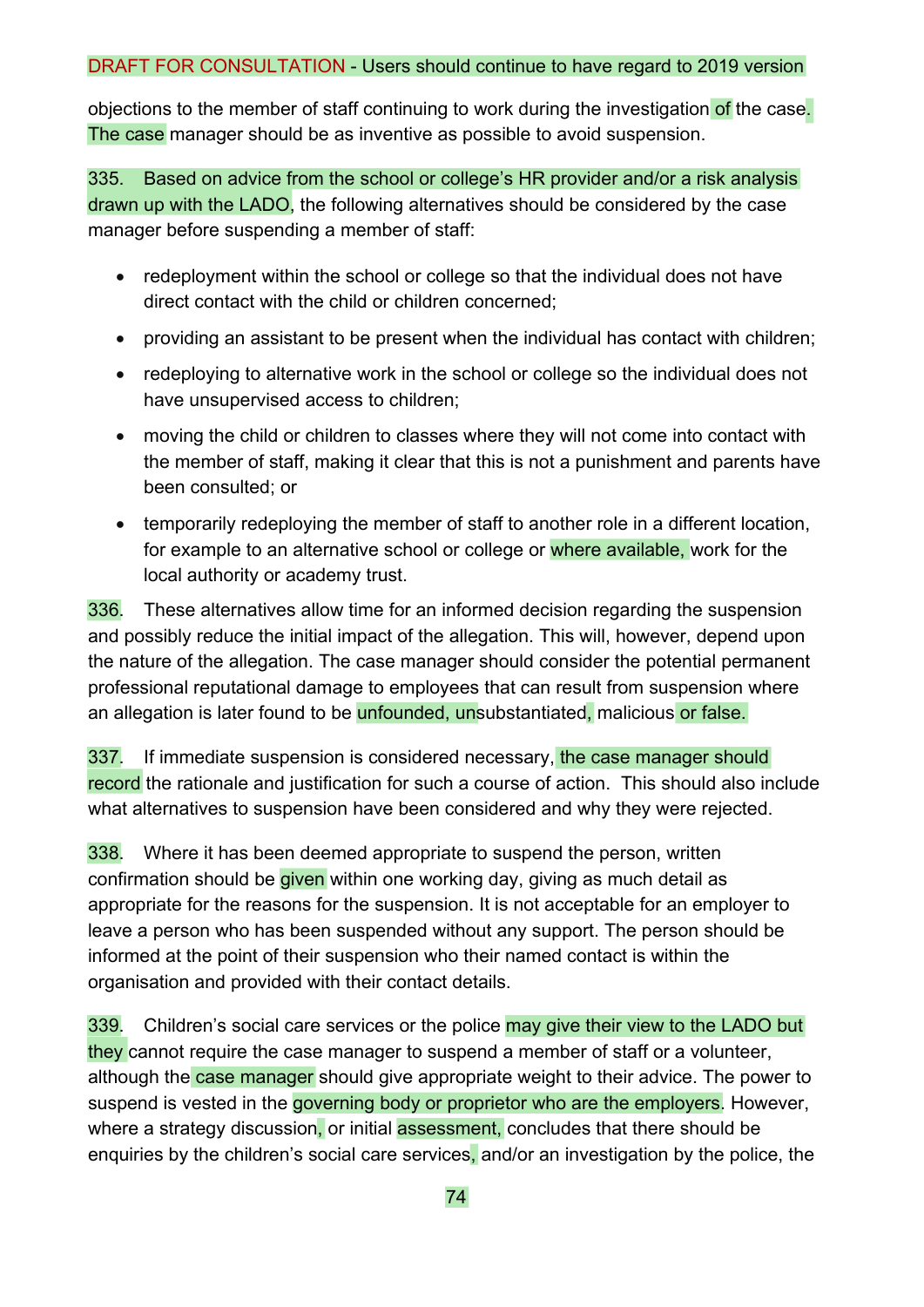LADO should canvass police and children's social care services for views about whether the accused member of staff should be suspended from contact with children. Police involvement does not make it mandatory to suspend a member of staff; this decision should be taken on a case-by-case basis having undertaken a risk assessment about whether the person poses a risk of harm to children.

### **Supporting those involved**

### **Duty of care**

340. The welfare of a child is paramount (how children should be protected and supported is set out throughout this guidance) and this will be the prime concern in terms of investigating an allegation against a person in a position of trust. However, when an allegation or safeguarding concern is being investigated it is likely to be a very stressful experience for the adult subject of the investigation, and potentially for their family members. It is important that an employer offers appropriate welfare support at such a time and recognises the sensitivity of the situation. Information is confidential and should not ordinarily be shared with other staff or with children or parents who are not directly involved in the investigation.

### 341. Employers have a duty of care to their employees. They should:

- manage and minimise the stress caused by the allegation;
- inform the individual as soon as possible, explaining the likely course of action, guided by the LADO, and the police where necessary;
- advise the individual to contact their trade union representative, or a colleague for support;
- appoint a named representative to keep the person informed about progress of the case;
- provide access to counselling or medical advice where appropriate. For staff in schools maintained by the local authority this may include support via the local authority's occupational health arrangements; and
- when staff are suspended, do not prevent social contact with work colleagues and friends, unless there is evidence to suggest this may prejudice the gathering of evidence.
- 342. Parents or carers of the child or children involved should be: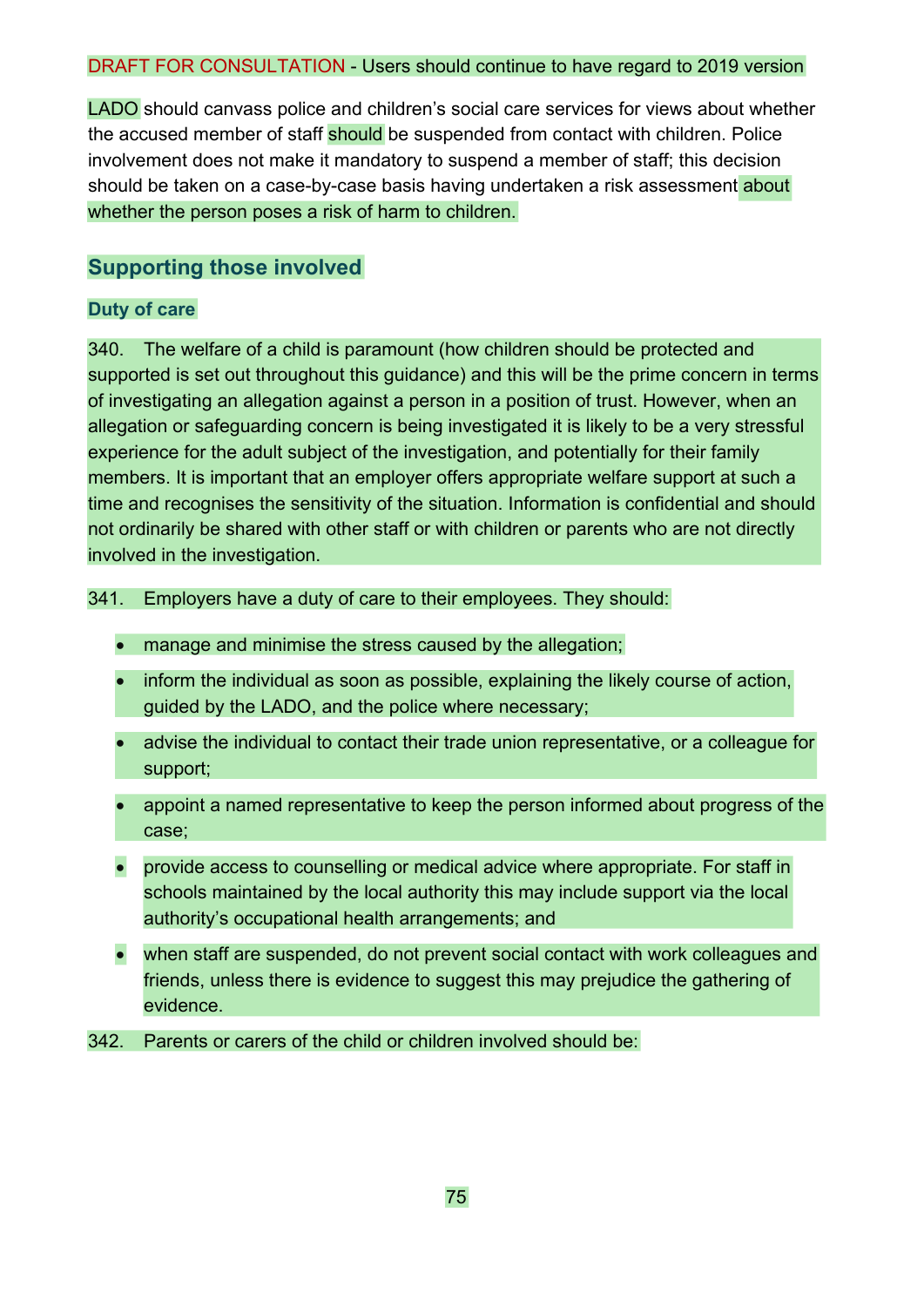- $\bullet$  formally told about the allegation as soon as possible.  $90$  The case manager should consult the LADO, police or children's services (where involved) on what information can be disclosed;
- kept informed about the progress of the case, only in relation to their child no information can be shared regarding the staff member; and
- made aware of the requirement to maintain confidentiality about any allegations made against teachers in schools whilst investigations are in progress as set out in section 141F of the Education Act 2002 (see paragraphs 343-351). If parents or carers wish to apply to the court to have reporting restrictions removed, they should be told to seek legal advice.

# **Confidentiality and Information sharing**

343. In an allegations management meeting or during the initial assessment of the case, the agencies involved should share all relevant information they have about the person who is the subject of the allegation, and about the alleged victim, see paragraphs 91-102 in Part two about information sharing.

344. Where the police are involved, wherever possible the **school or college** should ask the police to obtain consent from the individuals involved to share their statements and evidence for use in the employer's disciplinary process. This should be done as their investigation proceeds and will enable the police to share relevant information without delaying the conclusion of their investigation or any court case.

345. Children's social care services should adopt a similar procedure when making enquiries to determine whether the child or children named in the allegation are in need of protection or services, so that any information obtained in the course of those enquiries which is relevant to a disciplinary case can be passed to the employer without delay.

346. The school and college **must** make every effort to maintain confidentiality and guard against unwanted publicity while an allegation is being investigated or considered. The Education Act 2011 amended the Education Act 2002, to introduce reporting restrictions. These provisions made it an offence (except in the limited circumstance expressly permitted by the legislation), for any person to publish any material that may lead to the identification of a teacher in a school who has been accused by, or on behalf

<span id="page-75-0"></span><sup>90</sup> In deciding what information is disclosed, careful consideration should be given to the provisions of the Data Protection Act 2018, the law of confidence and, where relevant, the Human Rights Act 1998.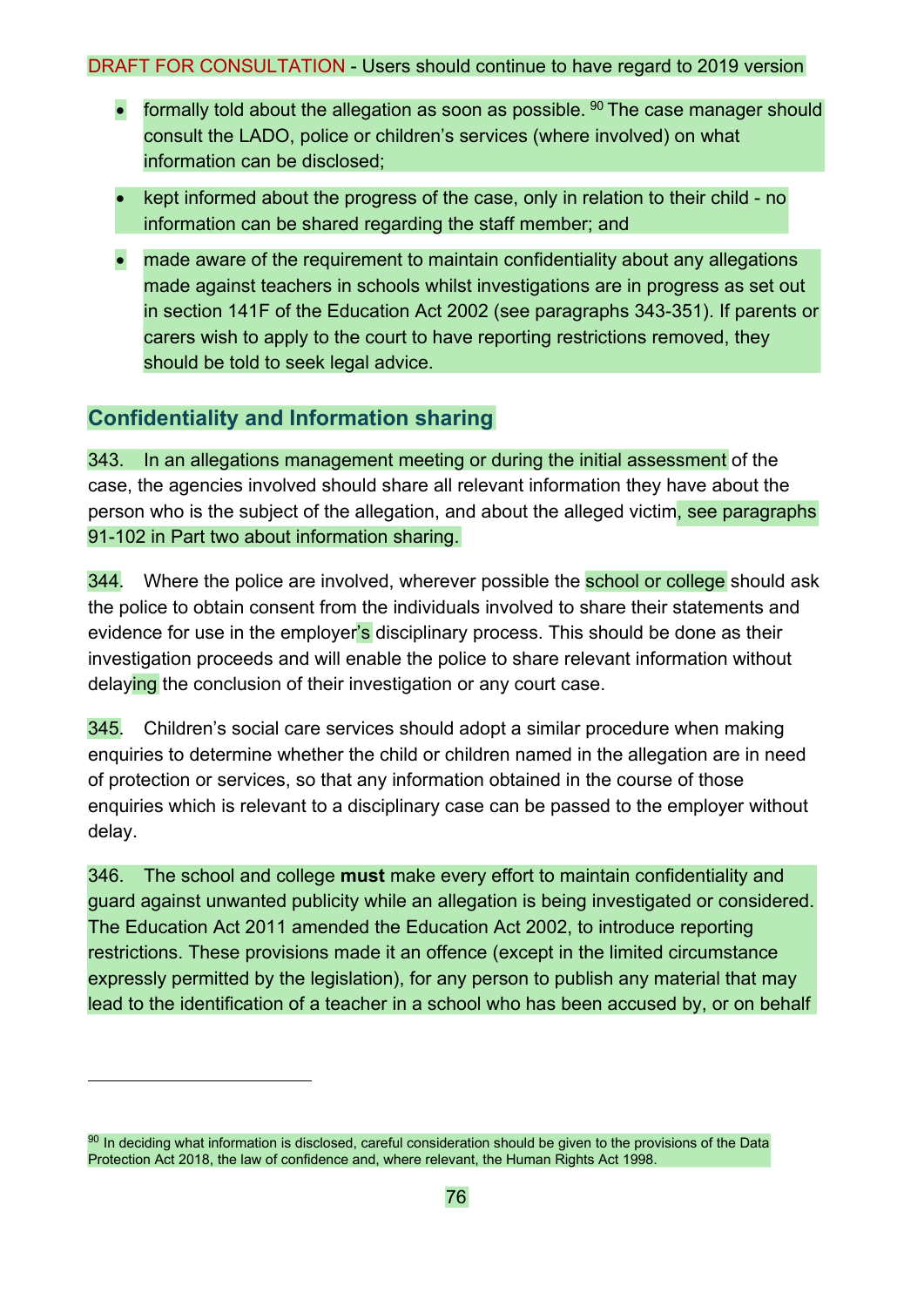of, a child from the same school (where that identification would identify the teacher as the subject of the allegation).

### 347. The reporting restrictions apply until:

- the point that the accused person is charged with a relevant offence; or
- the Secretary of State<sup>[91](#page-76-0)</sup> or the General Teaching Council for Wales publishes information about an investigation or decision in a disciplinary case arising from the allegation.

348. The reporting restrictions are disapplied if the individual to whom the restrictions apply effectively waives their right to anonymity by going public themselves or by giving their written consent for another to do so or if a court lifts the reporting restrictions in response to a request to do so.

349. The legislation prevents the "publication" of material by any person that may lead to the identification of the teacher who is the subject of the allegation. "Publication" includes "any speech, writing, relevant programme or other communication in whatever form, which is addressed to the public at large or any section of the public." This means that a parent who, for example, published details of the allegation on a social networking site would be in breach of the reporting restrictions (if what was published could lead to the identification of the teacher by members of the public). In circumstances where schools need to make parents aware about an allegation, they should make parents and others aware that there are restrictions on publishing information.

350. In accordance with the Authorised Professional Practice published by the College of Policing in May 2017, the police will not normally provide any information to the press or media that might identify an individual who is under investigation, unless and until the person is charged with a criminal offence. (In exceptional cases where the police wish to depart from that rule, for example an appeal to trace a suspect, they **must** apply to a magistrates' court to request that reporting restrictions be lifted).

351. The case manager should take advice from the LADO, police and children's social care services to agree the following:

- who needs to know and exactly what information can be shared;
- how to manage speculation, leaks and gossip;
- what, if any, information can be reasonably given to the wider community to reduce speculation; and

<span id="page-76-0"></span><sup>&</sup>lt;sup>91</sup> Carried out by the Teaching Regulation Agency.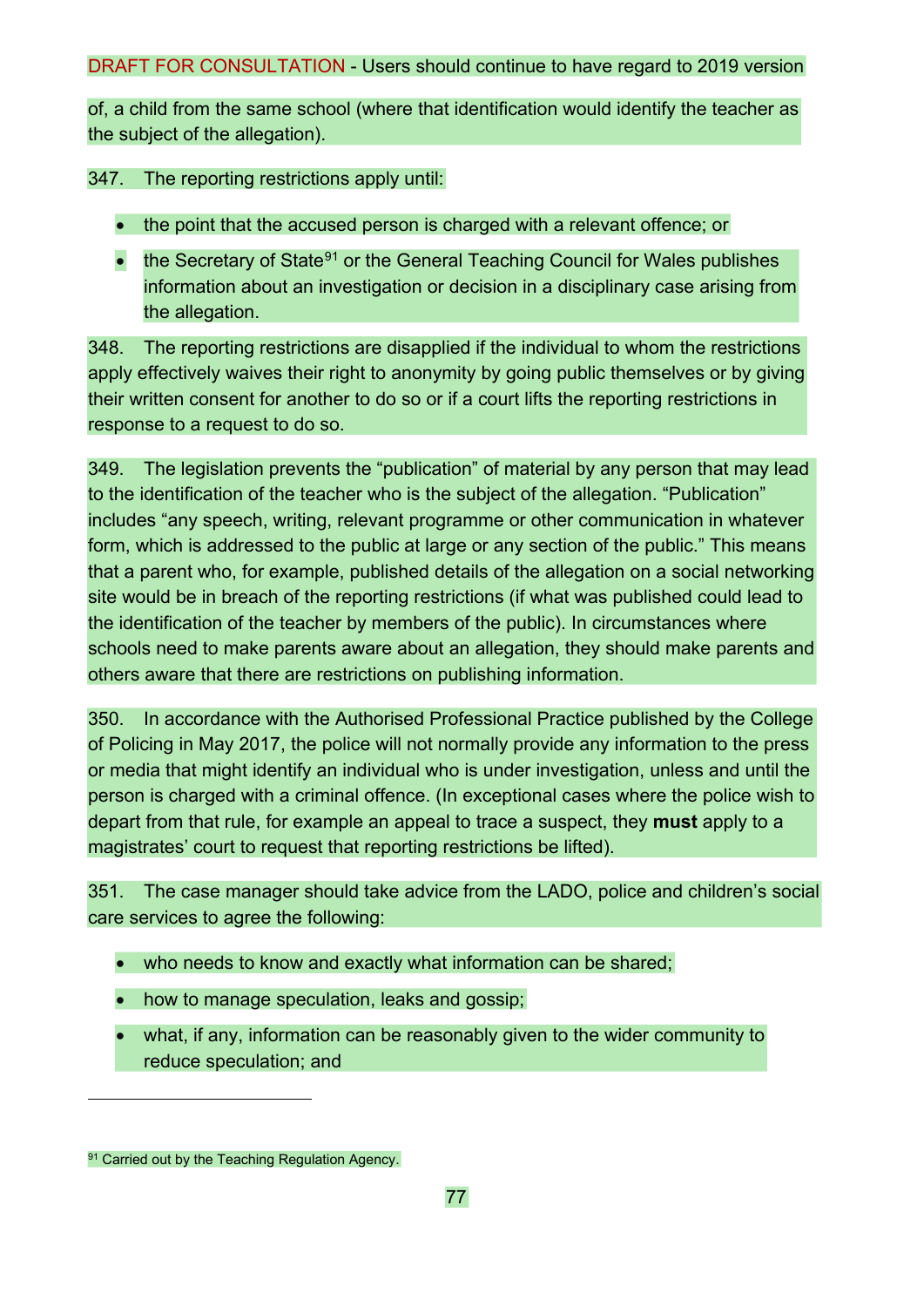• how to manage press interest if, and when, it should arise.

# **Allegation outcomes**

352. The definitions that should be used when determining the outcome of an allegation are set out below:

- **Substantiated**: there is sufficient evidence to prove the allegation;
- **Malicious**: there is sufficient evidence to disprove the allegation and there has been a deliberate act to deceive or cause harm to the person subject of the allegation;
- **False**: there is sufficient evidence to disprove the allegation;
- **Unsubstantiated**: there is insufficient evidence to either prove or disprove the allegation. The term, therefore, does not imply guilt or innocence;
- **Unfounded**: to reflect cases where there is no evidence or proper basis which supports the allegation being made.

353. Ultimately the options open to the school or college depend on the nature and circumstances of the allegations and the evidence and information available. This will range from taking no further action, to dismissal or a decision not to use the person's services in future. Suspension should not be the default position, an individual should be suspended only if there is no reasonable alternative (see paragraphs 331-339 on suspension).

### 354. If the allegation is substantiated and:

- the person is dismissed; resigns, or otherwise ceases to provide his or her services; or
- the employer ceases to use the person's services.

355. Then the case manager should discuss with the LADO, who should make a referral to the DBS for consideration of whether inclusion on the barred lists is required. <sup>[92](#page-77-0)</sup> In addition, in the case of a member of teaching staff at a school or sixth form college, the case manager **must** consider whether to refer the matter to the TRA to consider prohibiting the individual from teaching.

<span id="page-77-0"></span><sup>92</sup> Disclosure and Barring Service – guidance on [Referrals to the DBS.](https://www.gov.uk/government/publications/dbs-referrals-form-and-guidance)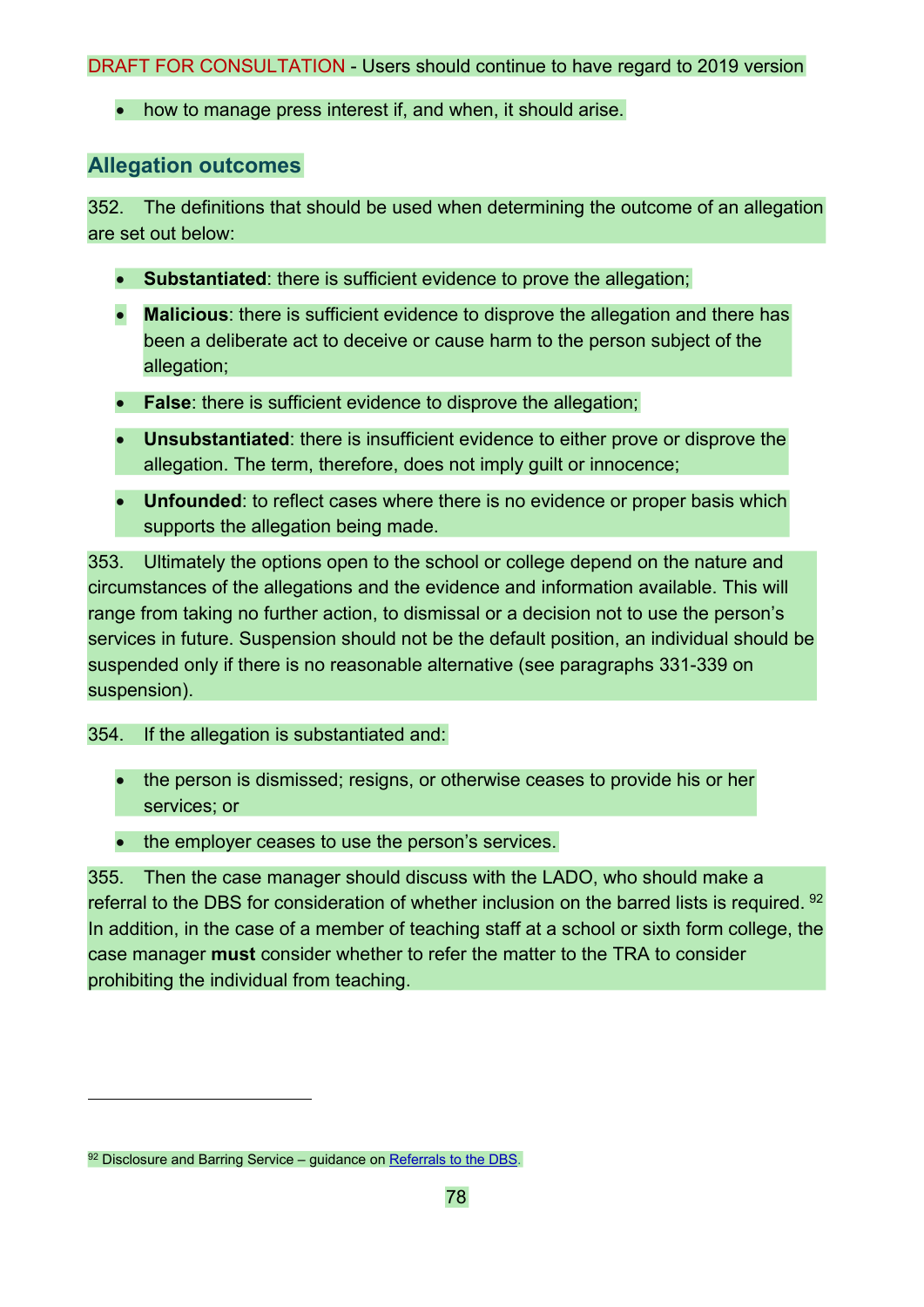356. **There is a legal requirement for employers to make a referral to the DBS where they consider an individual has engaged in conduct that harmed (or is likely to harm) a child; or if a person otherwise poses a risk of harm to a child.**

# **Following a criminal investigation or a prosecution**

357. The police should inform the LADO and the employer immediately when:

- a criminal investigation and any subsequent trial is complete,
- it is decided to close an investigation without charge, or
- it is decided not to continue to prosecute after the person has been charged.

358. In those circumstances, during the joint evaluation meeting the LADO should discuss with the case manager whether any further action, including disciplinary action, is appropriate and, if so, how to proceed. The information provided by the police and/or children's social care services should also inform that decision. The options will depend on the circumstances of the case and the consideration should take into account the result of the police investigation or the trial, as well as the different standard of proof required in disciplinary and criminal proceedings.

# **Unsubstantiated, unfounded, false or malicious allegations**

359. If an allegation is determined to be unsubstantiated, unfounded, false or malicious, the LADO and the case manager should consider whether the child and/or the person who has made the allegation is in need of help, or may have been abused by someone else and this is a cry for help. In such circumstances, a referral to children's social care services may be appropriate.

360. If an allegation is shown to be deliberately invented or malicious, the headteacher, principal, governing body or proprietor should consider whether any disciplinary action is appropriate against the individual who made it; or whether the police should be asked to consider if action might be appropriate against them.

# **Returning to work**

361. Where it is decided on the conclusion of a case that a person who has been suspended can return to work, the case manager should consider how best to facilitate that. Guidance and advice is usually provided via HR or the LADO. Most people will benefit from some help and support to return to work after a stressful experience. Depending on the individual's circumstances, a phased return and/or the provision of a mentor to provide assistance and support in the short term may be appropriate. The case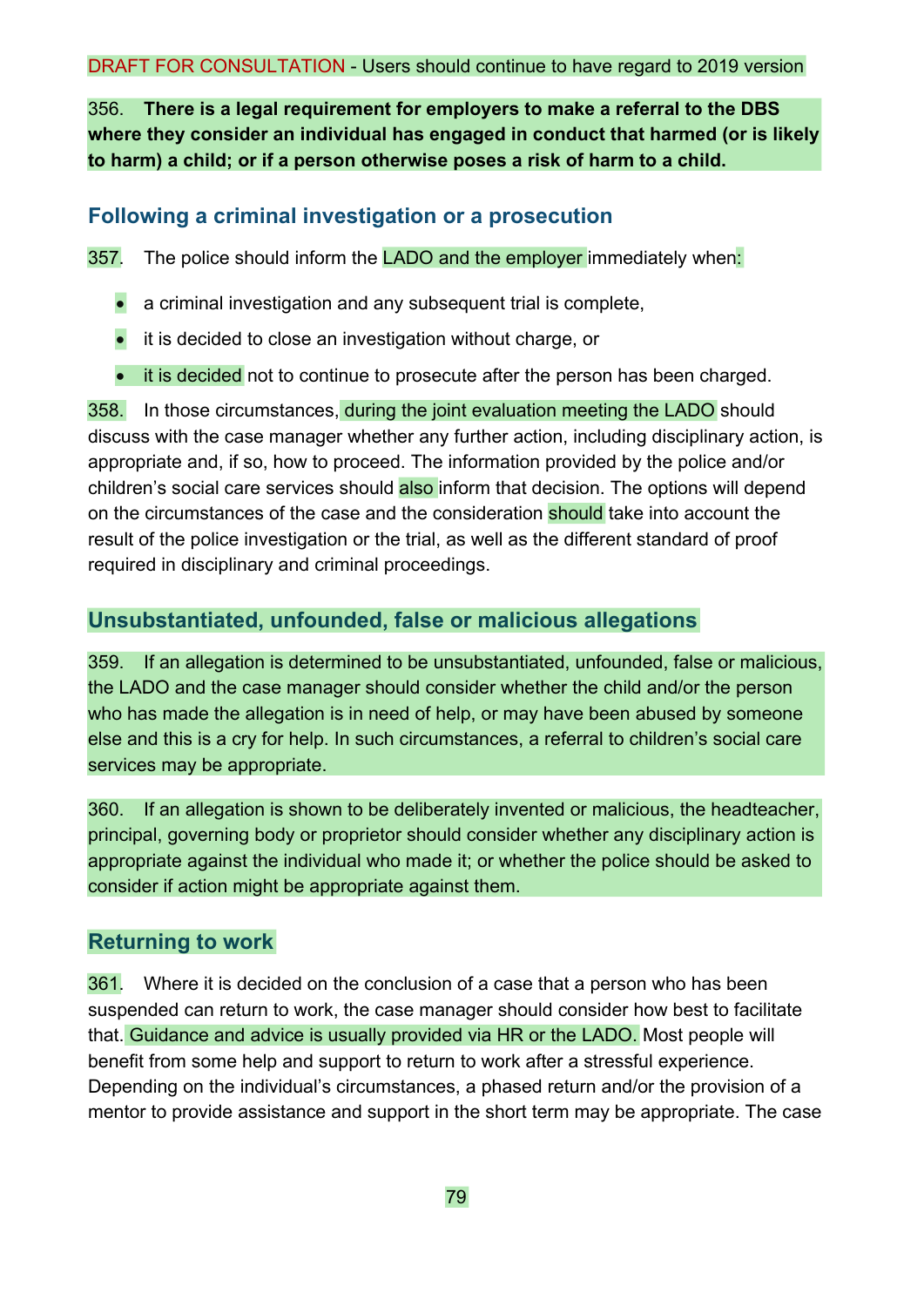manager should also consider how the person's contact with the child or children who made the allegation can best be managed if they are still attending the school or college.

## **Managing the situation and exit arrangements**

### **Resignations and 'settlement agreements'**

362. 'Settlement agreements' (sometimes referred to as compromise agreements), by which a person agrees to resign if the employer agrees not to pursue disciplinary action and both parties agree a form of words to be used in any future reference, should **not** be used, where there are allegations that indicate the person is a risk or poses a risk of harm to children. Such an agreement will not prevent a thorough police and/or school or college investigation where that is appropriate.

363. Schools and colleges should not cease their investigations if the person leaves, resigns or ceases to provide their services. It is important that every effort is made to reach a conclusion in all cases of allegations bearing on the safety or welfare of children, including any in which the person concerned refuses to cooperate.

364. Wherever possible, the accused should be given full opportunity to answer the allegation and make representations about it. The process of recording the allegation and any supporting evidence and reaching a judgement about whether it can be substantiated on the basis of all the information available, should continue even if the accused does not cooperate. It may be difficult to reach a conclusion in those circumstances, and it may not be possible to apply any disciplinary sanctions if a person's period of notice expires before the process is complete, but it is important to reach and record a conclusion wherever possible. The person concerned should be notified of the conclusion of the allegations and sanctions that might be posed.

365. Other than where allegations are false, malicious or unfounded, the outcome should be made clear when providing references to prospective employers. This is particularly important where the person moves into another position involving working with children.

366. It is not appropriate to reach a settlement/compromise agreement if the person subject to the allegation resigns or their services cease to be used. However, in limited circumstances schools and colleges sometimes use settlement agreements to end the employment relationship on agreed terms. Where a settlement/compromise agreement is used, schools and colleges should not let it prevent them from fulfilling their legal duty to refer cases to the DBS where the referral criteria are met – see paragraph 305. Noncompliance of this duty will result in a criminal offence.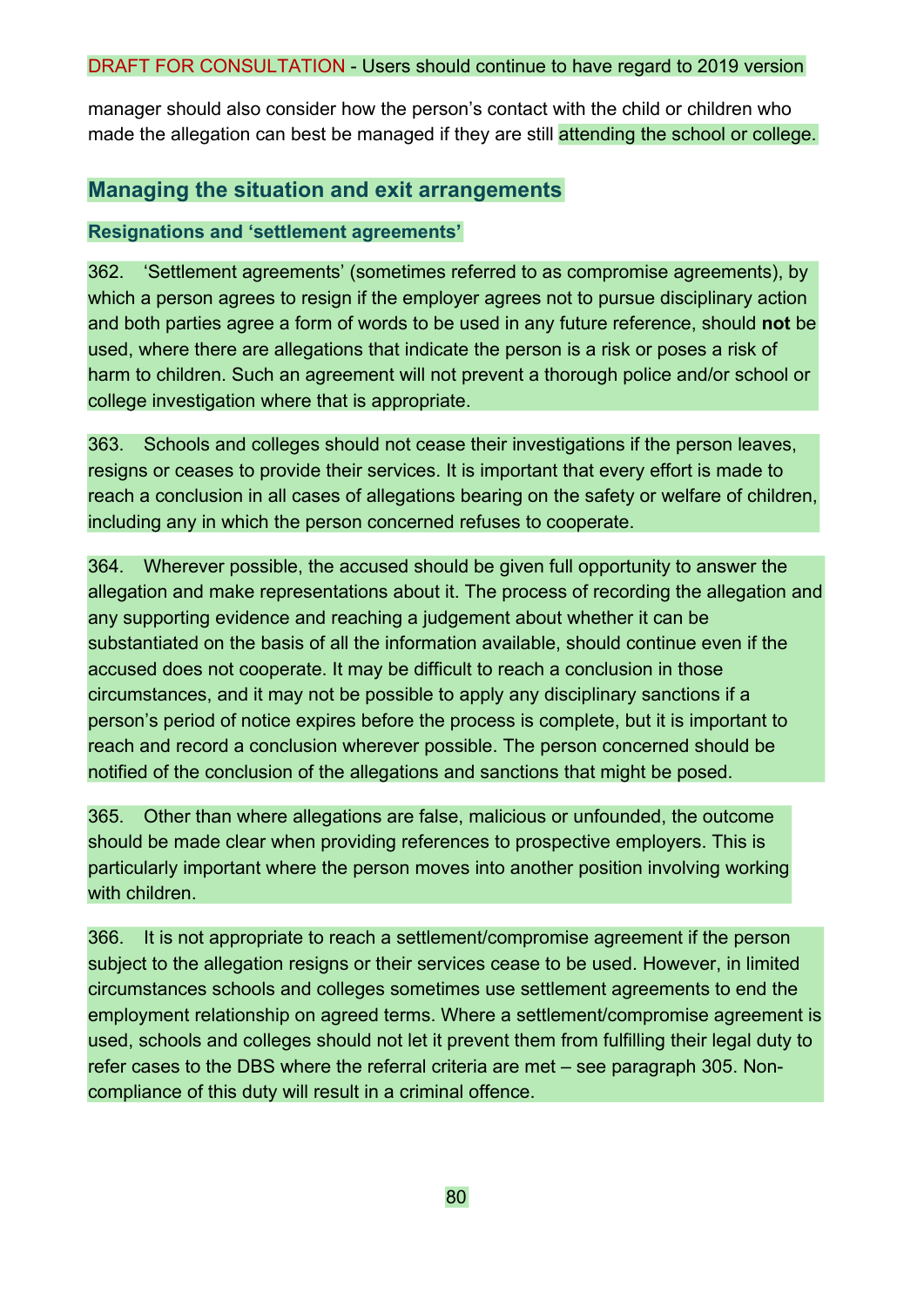367. In addition, schools and colleges **must** also consider whether a referral to the Secretary of State is appropriate - see paragraph 212 on teacher regulation prohibition.

# **Record keeping**

368. Details of allegations following an investigation that are found to have been malicious or false should be removed from personnel records, unless the individual gives their consent for retention of the information. However, for all other allegations, it is important that the following information is kept on the file of the person accused:

- a clear and comprehensive summary of the allegation;
- details of how the allegation was followed up and resolved;
- a note of any action taken, and decisions reached and the outcome as categorised above;
- a copy provided to the person concerned; and,
- a declaration on whether the information will be referred to in any future reference.

369. The purpose of the record is to enable accurate information to be given in response to any future request for a reference. It will provide clarification in cases where future DBS checks reveal information from the police about an allegation that did not result in a criminal conviction and it will help to prevent unnecessary re-investigation if, as sometimes happens, an allegation re-surfaces after a period of time.

370. Schools and colleges have an obligation to preserve records which contain information about allegations of sexual abuse for the Independent Inquiry into Child Sexual Abuse (IICSA), for the term of the inquiry (further information can be found on the [IICSA website\)](https://www.iicsa.org.uk/document/guidance-note-retention-instructions-and-data-protection-requirements). All other records should be retained at least until the accused has reached normal pension age or for a period of 10 years from the date of the allegation if that is longer.

371. The Information Commissioner has published guidance on employment records in its Employment Practices Code and supplementary guidance, which provides some practical advice on record retention. This can be found on the ICO website: [here.](https://ico.org.uk/media/for-organisations/documents/1064/the_employment_practices_code.pdf)

# **References**

372. Cases in which an allegation was found to be false, unsubstantiated or malicious should not be included in employer references. Any repeated concerns or allegations which have all been found to be false, unsubstantiated or malicious should also not be included in any reference. See paragraphs 183-185 for further information on references.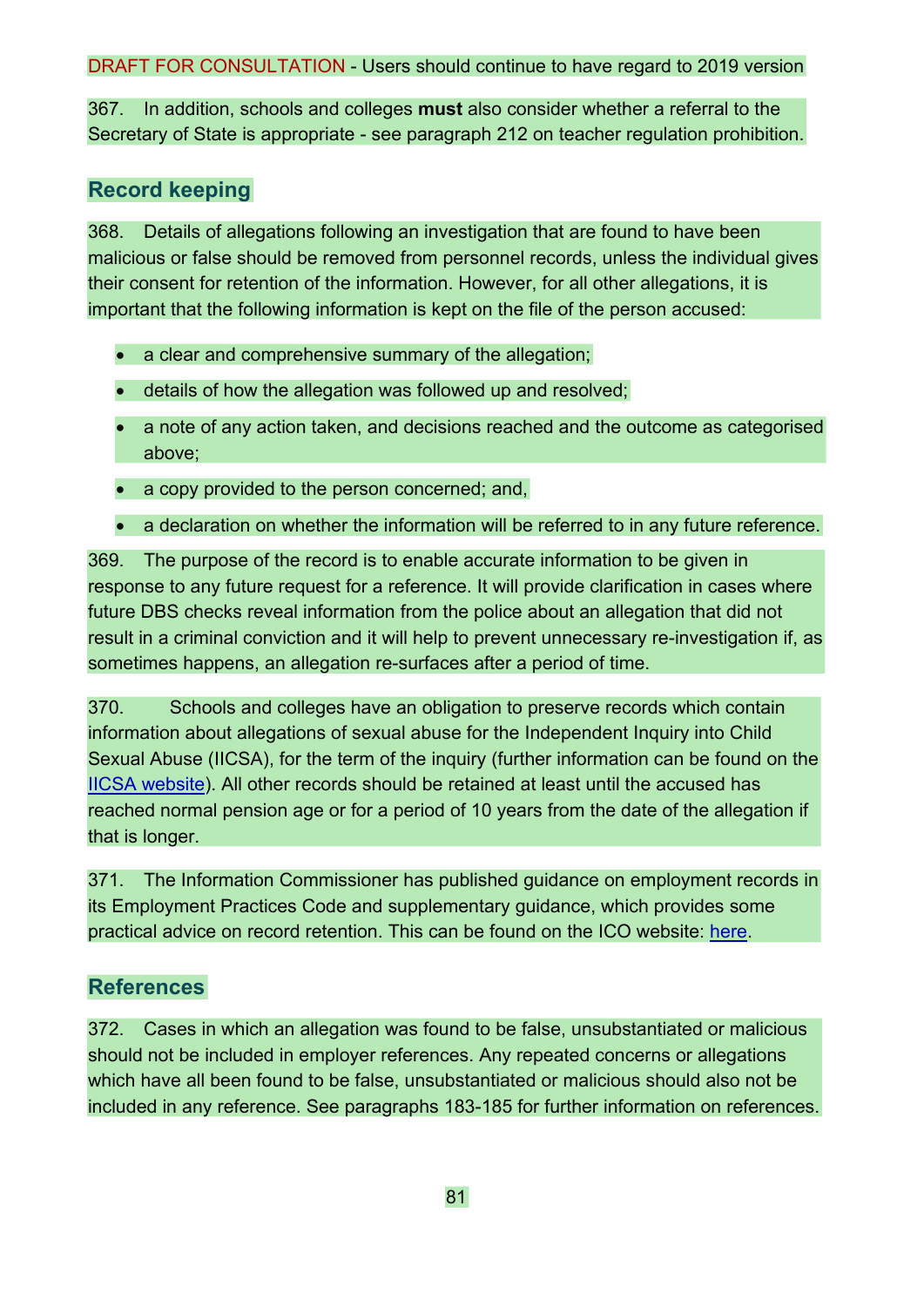### **Learning lessons**

373. Throughout the process in handling allegations and at conclusion of a case in which an allegation is substantiated, the **LADO** should review the circumstances of the case with the case manager to determine whether there are any improvements to be made to the school's or college's procedures to help prevent similar events in the future. This should include issues arising from any decision to suspend the member of staff, the duration of the suspension and whether or not suspension was justified. Lessons should also be learnt from the use of suspension when the individual is subsequently reinstated. The LADO and case manager should consider how future investigations of a similar nature could be carried out without suspending the individual.

374. For all other cases the case manager should consider the facts and determine whether any improvements can be made.

# **Non recent allegations**

375. Where an adult makes an allegation to a school or college that they were abused as a child, the individual should be advised to report the allegation to the police. Non recent allegations made by a child, should be reported to the LADO who will coordinate with children social care and the police. Abuse can be reported no matter how long ago it happened.

# **Further information**

376. See the [College of Policing: Engagement, Communication and Media relations.](https://www.app.college.police.uk/app-content/engagement-and-communication/media-relations/)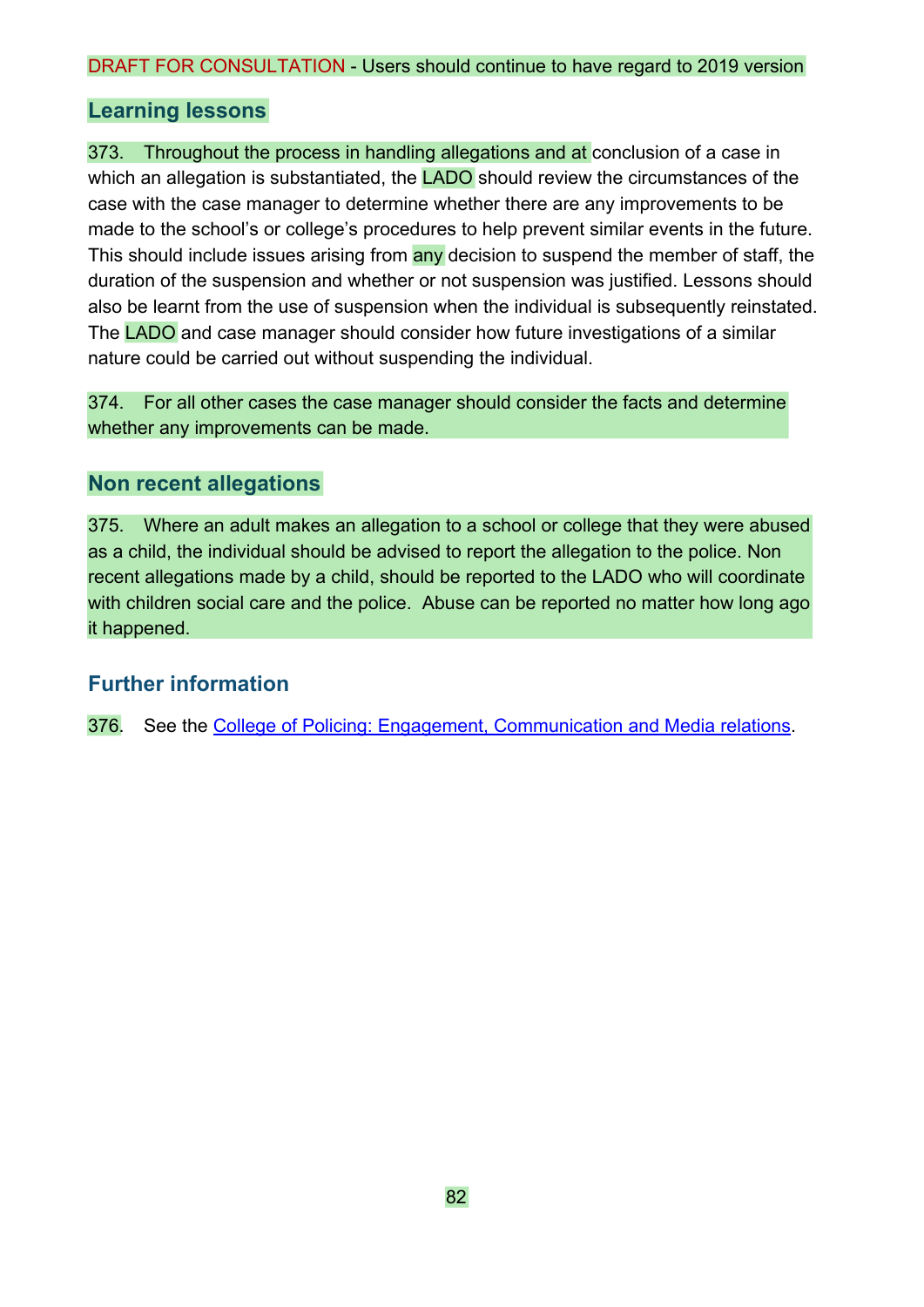# **Part five: Child on child sexual violence and sexual harassment**

377. Sexual violence and sexual harassment can occur between two children of any age and sex. It can also occur through a group of children sexually assaulting or sexually harassing a single child or group of children. Sexual violence and sexual harassment exist on a continuum and may overlap; they can occur online and face to face (both physically and verbally) and are never acceptable.

378. This part of the statutory guidance is about how schools and colleges should **respond to reports** of child on child sexual violence and sexual harassment.

379. For detailed information on what sexual violence and sexual harassment constitutes, important context to be aware of, related legal responsibilities for schools and colleges, advice on a whole school or college approach to preventing child on child sexual violence and sexual harassment and more detailed advice on responding to reports see departmental advice: [Sexual Violence and Sexual Harassment Between](https://www.gov.uk/government/publications/sexual-violence-and-sexual-harassment-between-children-in-schools-and-colleges)  [Children in Schools and Colleges.](https://www.gov.uk/government/publications/sexual-violence-and-sexual-harassment-between-children-in-schools-and-colleges)

# **Responding to reports of sexual violence and sexual harassment**

380. Reports of sexual violence and sexual harassment are likely to be complex and require difficult professional decisions to be made, often quickly and under pressure. Preplanning, effective training and effective policies will provide schools and colleges with the foundation for a calm, considered and appropriate response to any reports.

381. This part of the guidance does not attempt to provide (nor would it be possible to provide) detailed guidance on what to do in any or every particular case. The guidance provides effective safeguarding practice and principles for schools and colleges to consider in their decision making process.

382. Ultimately, any decisions are for the school or college to make on a case-by-case basis, with the designated safeguarding lead (or a deputy) taking a leading role and using their professional judgement, supported by other agencies, such as children's social care and the police as required.

383. There is support available for schools and colleges. Paragraph 44 and Annex A in the [Sexual Violence and Sexual Harassment Between Children in Schools and Colleges](https://www.gov.uk/government/publications/sexual-violence-and-sexual-harassment-between-children-in-schools-and-colleges) advice provides detailed information and links to resources.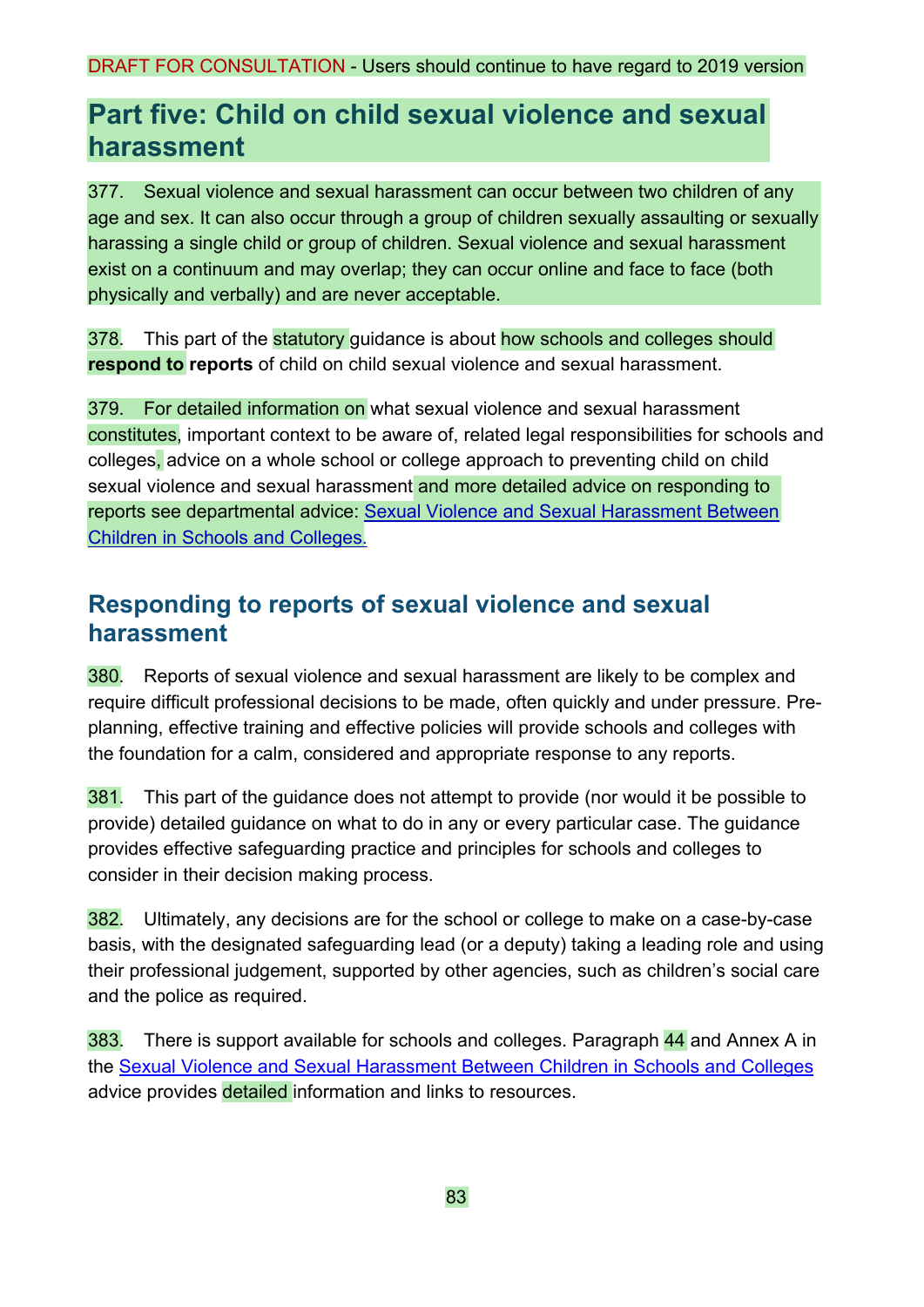# **The immediate response to a report**

# **Responding to the report**

384. The school's or college's initial response to a report from a child is important. How the school or college responds to a report can encourage or undermine the confidence of future victims of sexual violence and sexual harassment to report or come forward.

385. It is essential that **all** victims are reassured that they are being taken seriously, regardless of how long it has taken them to come forward and that they will be supported and kept safe. Abuse that occurs online should not be downplayed and should be treated seriously. A victim should never be given the impression that they are creating a problem by reporting sexual violence or sexual harassment. Nor should a victim ever be made to feel ashamed for making a report or their experience minimised.

386. It is important to note that children may not find it easy to tell staff about their abuse verbally. Children can show signs or act in ways that they hope adults will notice and react to. In some cases, the victim may not make a direct report. For example, a friend may make a report or a member of school or college staff may overhear a conversation that suggests a child has been harmed. As per Part one of this guidance, if staff have **any** concerns about a child's welfare, they should act on them immediately rather than wait to be told.

387. As per Part one of this guidance, all staff should be trained to manage a report. Local policies (and training) will dictate exactly how reports should be managed. However, effective safeguarding practice includes:

- if possible, managing reports with two members of staff present, (preferably one of them being the designated safeguarding lead or a deputy). However, this might not always be possible;
- not promising confidentiality at this initial stage as it is very likely a concern will have to be shared further (for example, with the designated safeguarding lead or children's social care) to discuss next steps. Staff should only share the report with those people who are necessary in order to progress it. It is important that the victim understands what the next steps will be and who the report will be passed to;
- recognising that a child is likely to disclose to someone they trust: this could be **anyone** on the school or college staff. It is important that the person to whom the child discloses recognises that the child has placed them in a position of trust. They should be supportive and respectful of the child;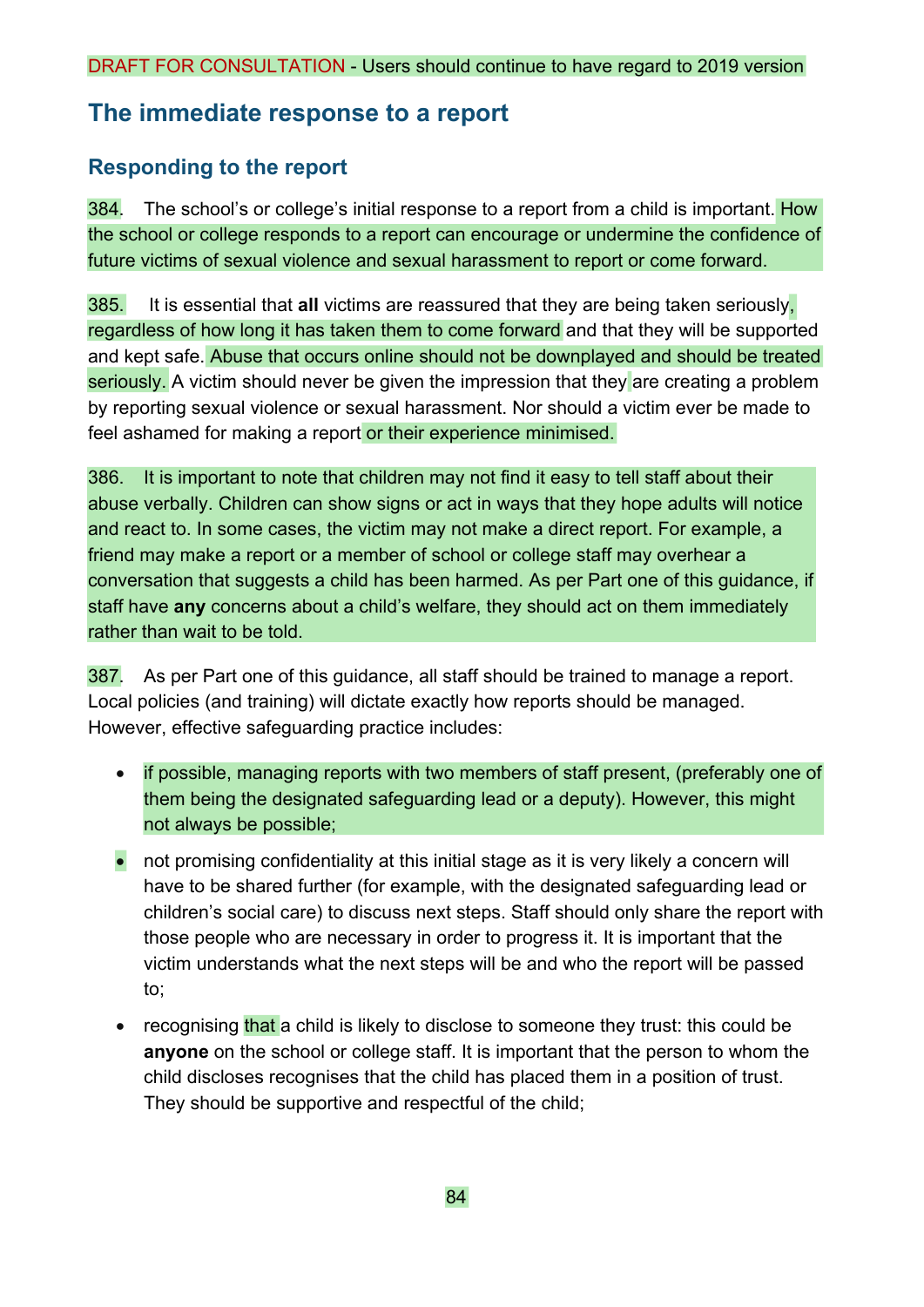- recognising that an initial disclosure to a trusted adult may only be the first incident reported, rather than representative of a singular incident and that trauma can impact memory and so children may not be able to recall all details or timeline of abuse;
- keeping in mind that certain children may face additional barriers to telling someone because of their disability, gender, ethnicity and/or sexual orientation;
- listening carefully to the child, reflecting back, using the child's language, being non-judgmental, being clear about boundaries and how the report will be progressed, not asking leading questions and only prompting the child where necessary with open questions – where, when, what, etc. It is important to note that whilst leading questions should be avoided, staff can ask children if they have been harmed and what the nature of that harm was;
- considering the best way to make a record of the report. Best practice is to wait until the end of the report and immediately write up a thorough summary. This allows the staff member to devote their full attention to the child and to listen to what they are saying. It may be appropriate to make notes during the report (especially if a second member of staff is present). However, if making notes, staff should be conscious of the need to remain engaged with the child and not appear distracted by the note taking. Either way, it is essential a written record is made;
- only recording the facts as the child presents them. The notes should not reflect the personal opinion of the note taker. Schools and colleges should be aware that notes of such reports could become part of a statutory assessment by children's social care and/or part of a criminal investigation;
- where the report includes an online element, being aware of searching screening [and confiscation](https://www.gov.uk/government/publications/searching-screening-and-confiscation) advice (for schools) and UKCIS sexting in schools and colleges [advice.](https://www.gov.uk/government/publications/sexting-in-schools-and-colleges) The key consideration is for staff not to view or forward illegal images of a child. The highlighted advice provides more details on what to do when viewing an image is unavoidable; and
- informing the designated safeguarding lead (or deputy), as soon as practically possible, if the designated safeguarding lead (or deputy) is not involved in the initial report.

# **Risk assessment**

388. When there has been a report of sexual violence, the designated safeguarding lead (or a deputy) should make an immediate risk and needs assessment. Where there has been a report of sexual harassment, the need for a risk assessment should be considered on a case-by-case basis. The risk and needs assessment should consider: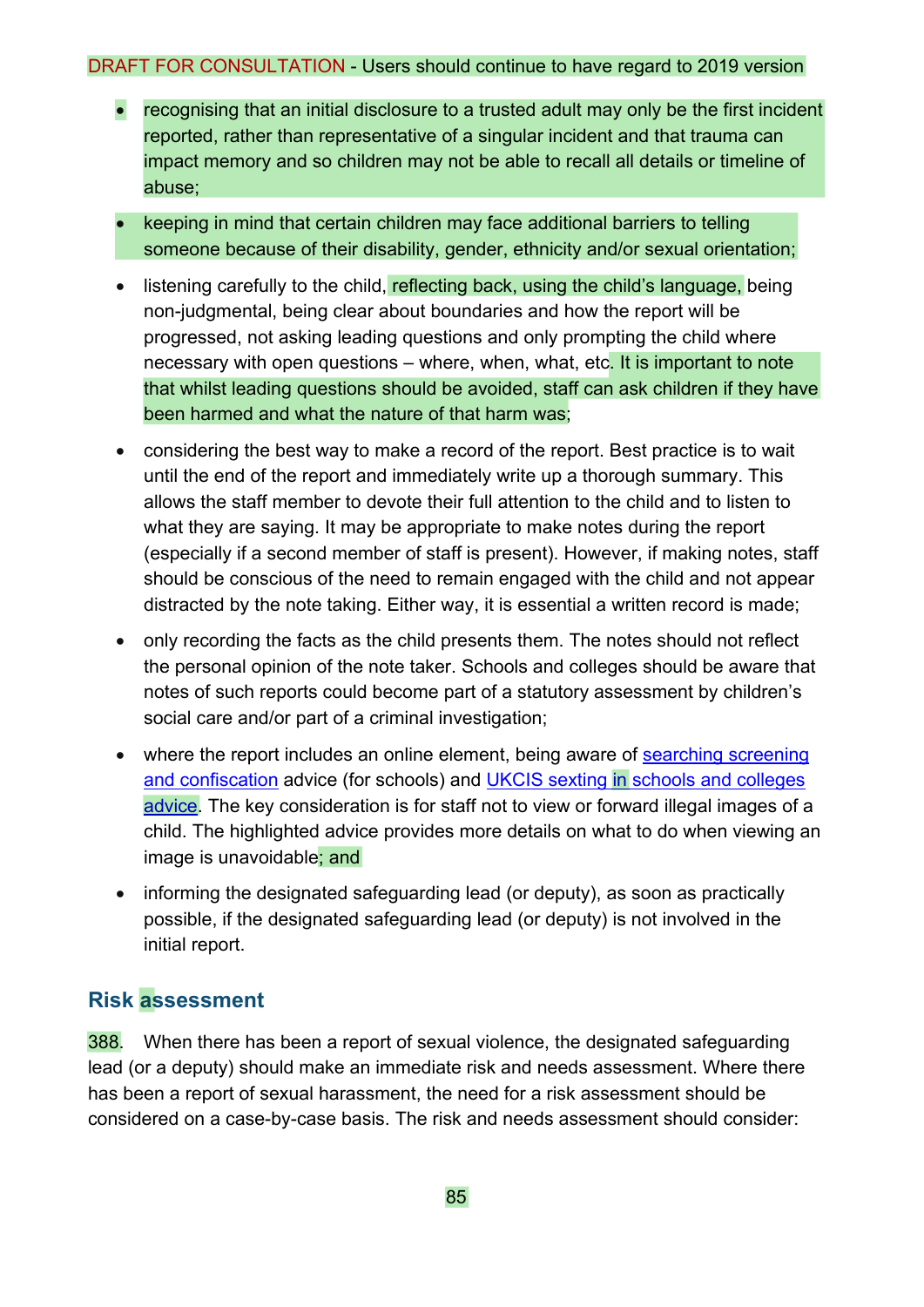- the victim, especially their protection and support;
- the alleged perpetrator $(s)$ ; and
- all the other children (and, if appropriate, adult students and staff) at the school or college, especially any actions that are appropriate to protect them.

389. Risk assessments should be recorded (written or electronic) and should be kept under review. At all times, the school or college should be actively considering the risks posed to all their pupils and students and put adequate measures in place to protect them and keep them safe.

390. The designated safeguarding lead (or a deputy) should ensure they are engaging with children's social care and specialist services as required. Where there has been a report of sexual violence, it is likely that professional risk assessments by social workers and or sexual violence specialists will be required. The risk assessment is not intended to replace the detailed assessments of expert professionals. Any such professional assessments should be used to inform the school's or college's approach to supporting and protecting their pupils and students and updating their own risk assessment.

# **Action following a report of sexual violence and/or sexual harassment**

### **What to consider**

391. Schools and colleges should carefully consider any report of sexual violence and/or sexual harassment. The designated safeguarding lead (or deputy) is likely to have a complete safeguarding picture and be the most appropriate person to advise on the school's or college's initial response. Important considerations will include:

- the wishes of the victim in terms of how they want to proceed. This is especially important in the context of sexual violence and sexual harassment. Victims should be given as much control as is reasonably possible over decisions regarding how any investigation will be progressed and any support that they will be offered. This will however need to be balanced with the school's or college's duty and responsibilities to protect other children;
- $\bullet$  the nature of the alleged incident(s), including whether a crime may have been committed and consideration of harmful sexual behaviour;
- the ages of the children involved;
- the developmental stages of the children involved;
- any power imbalance between the children. For example, is the alleged perpetrator(s) significantly older, more mature or more confident? Does the victim have a disability or learning difficulty?;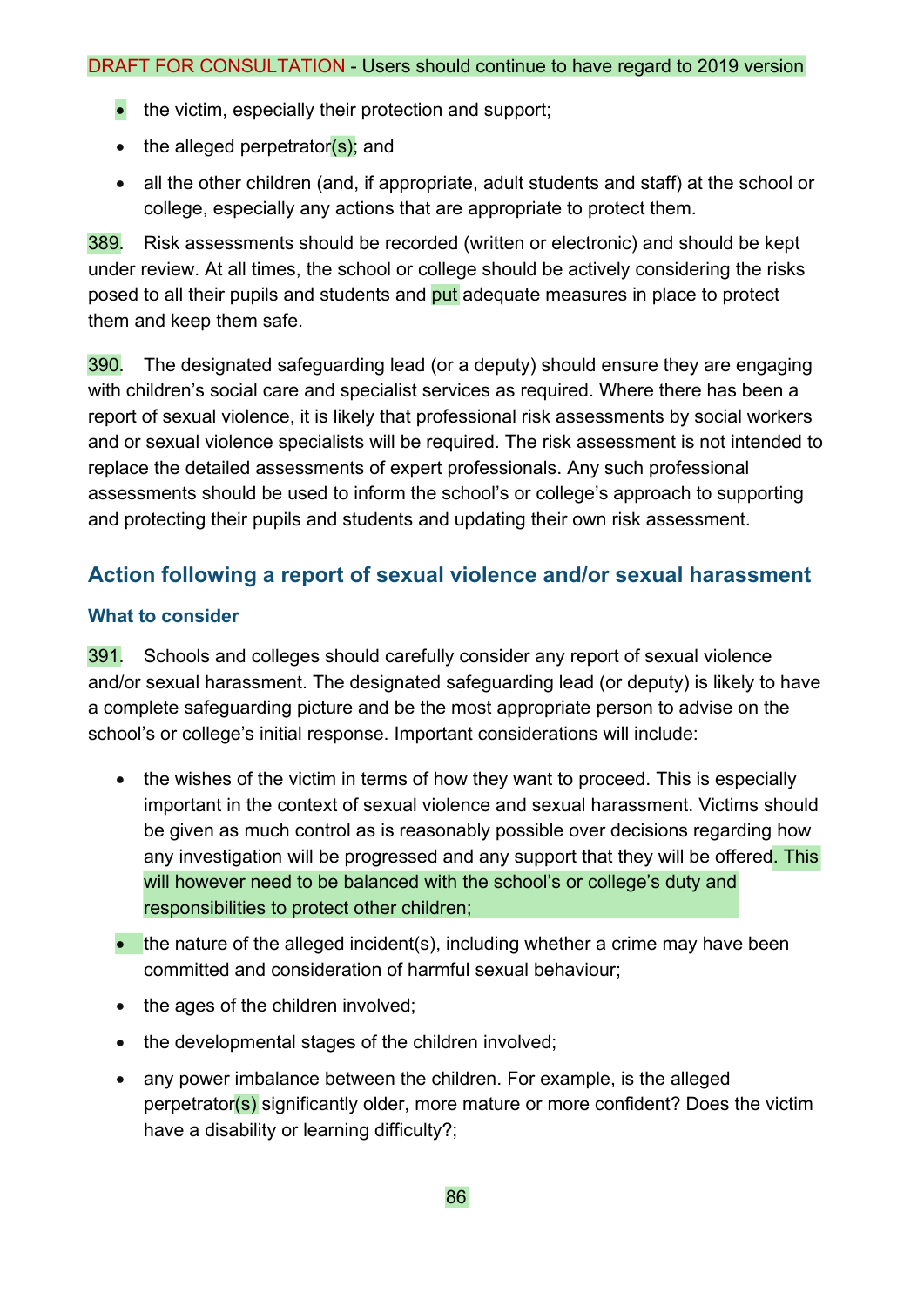- if the alleged incident is a one-off or a sustained pattern of abuse (sexual abuse can be accompanied by other forms of abuse and a sustained pattern may not just be of a sexual nature);
- that sexual violence and sexual harassment can take place within intimate personal relationships between peers;
- are there ongoing risks to the victim, other children, adult students or school or college staff; and
- other related issues and wider context, including any links to child sexual exploitation and child criminal exploitation.

392. As always when concerned about the welfare of a child, all staff should act in the best interests of the child. In all cases, schools and colleges should follow general safeguarding principles as set out throughout this guidance. **Immediate** consideration should be given as to how best to support and protect the victim and the alleged perpetrator(s) (and any other children involved/impacted).

393. The starting point regarding any report should always be that sexual violence and sexual harassment is not acceptable and will not be tolerated. Especially important is not to pass off any sexual violence or sexual harassment as 'banter', 'part of growing up' or 'having a laugh'.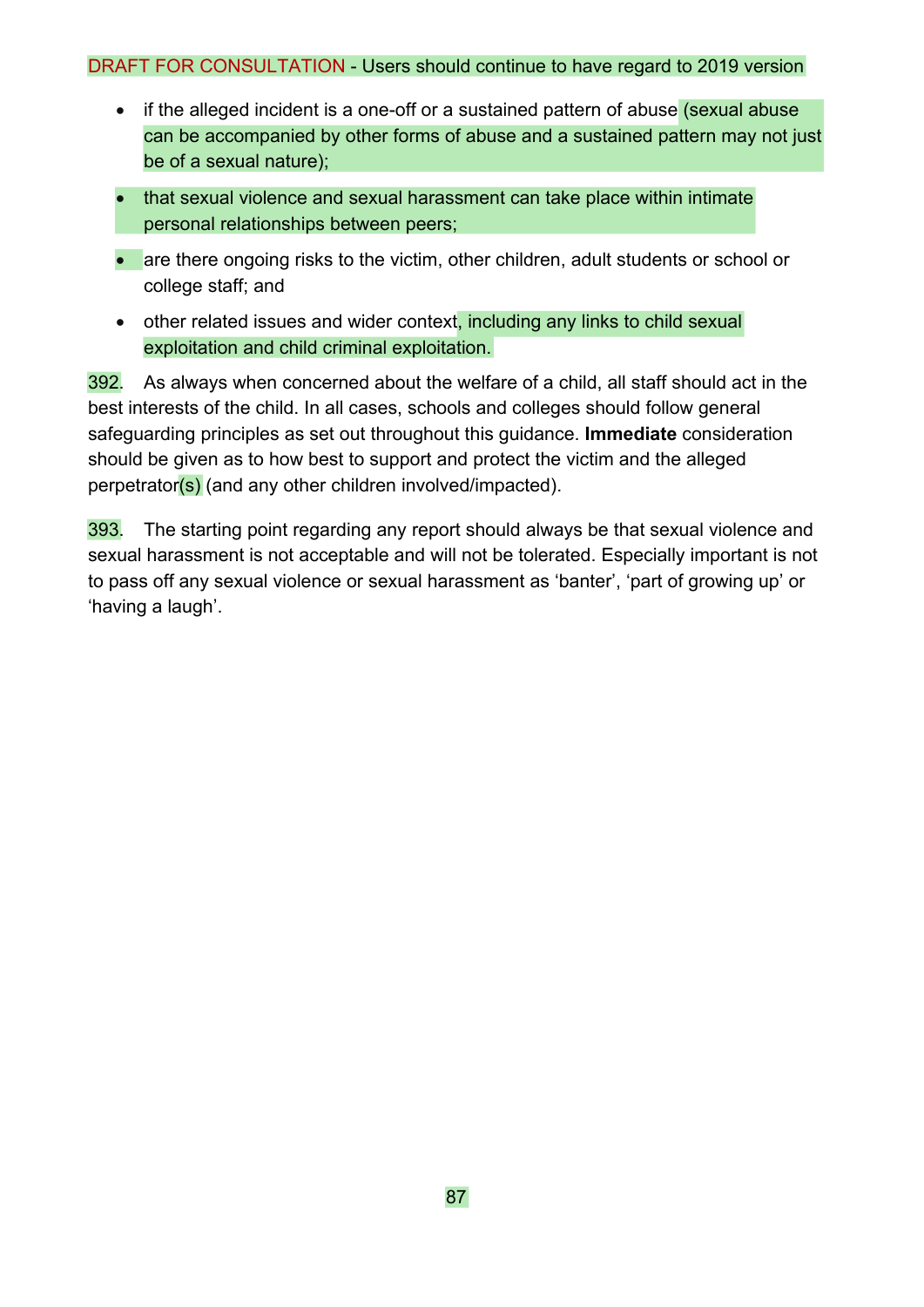# **Children sharing a classroom: Initial considerations when the report is made**

Any report of sexual violence is likely to be traumatic for the victim.

However, reports of rape and assault by penetration are likely to be especially difficult with regard to the victim, and close proximity with the alleged perpetrator(s) is likely to be especially distressing. Whilst the school or college establishes the facts of the case and starts the process of liaising with children's social care and the police, the alleged perpetrator(s) should be removed from any classes they share with the victim. The school or college should also consider how best to keep the victim and alleged perpetrator(s) a reasonable distance apart on school or college premises (including during any before or after school-based activities) and on transport to and from the school or college, where appropriate. These actions are in the best interests of both children and should not be perceived to be a judgment on the guilt of the alleged perpetrator(s).

For other reports of sexual violence and sexual harassment, the proximity of the victim and alleged perpetrator(s) and considerations regarding shared classes, sharing school or college premises and school or college transport, should be considered immediately.

In all cases, the initial report should be carefully evaluated, reflecting the considerations set out at paragraph 387. The wishes of the victim, the nature of the allegations and the protection of all children in the school or college will be especially important when considering any immediate actions.

# **Options to manage the report**

394. It is important that schools and colleges consider every report on a case-by-case basis as per paragraph 387. When to inform the alleged perpetrator(s) will be a decision that should be carefully considered. Where a report is going to be made to children's social care and/or the police, then, as a general rule, the school or college should speak to the relevant agency and discuss next steps and how the alleged perpetrator(s) will be informed of the allegations. However, as per general safeguarding principles, this does not and should not stop the school or college taking immediate action to safeguard their children, where required. There are four likely scenarios for schools and colleges to consider when managing any reports of sexual violence and/or sexual harassment.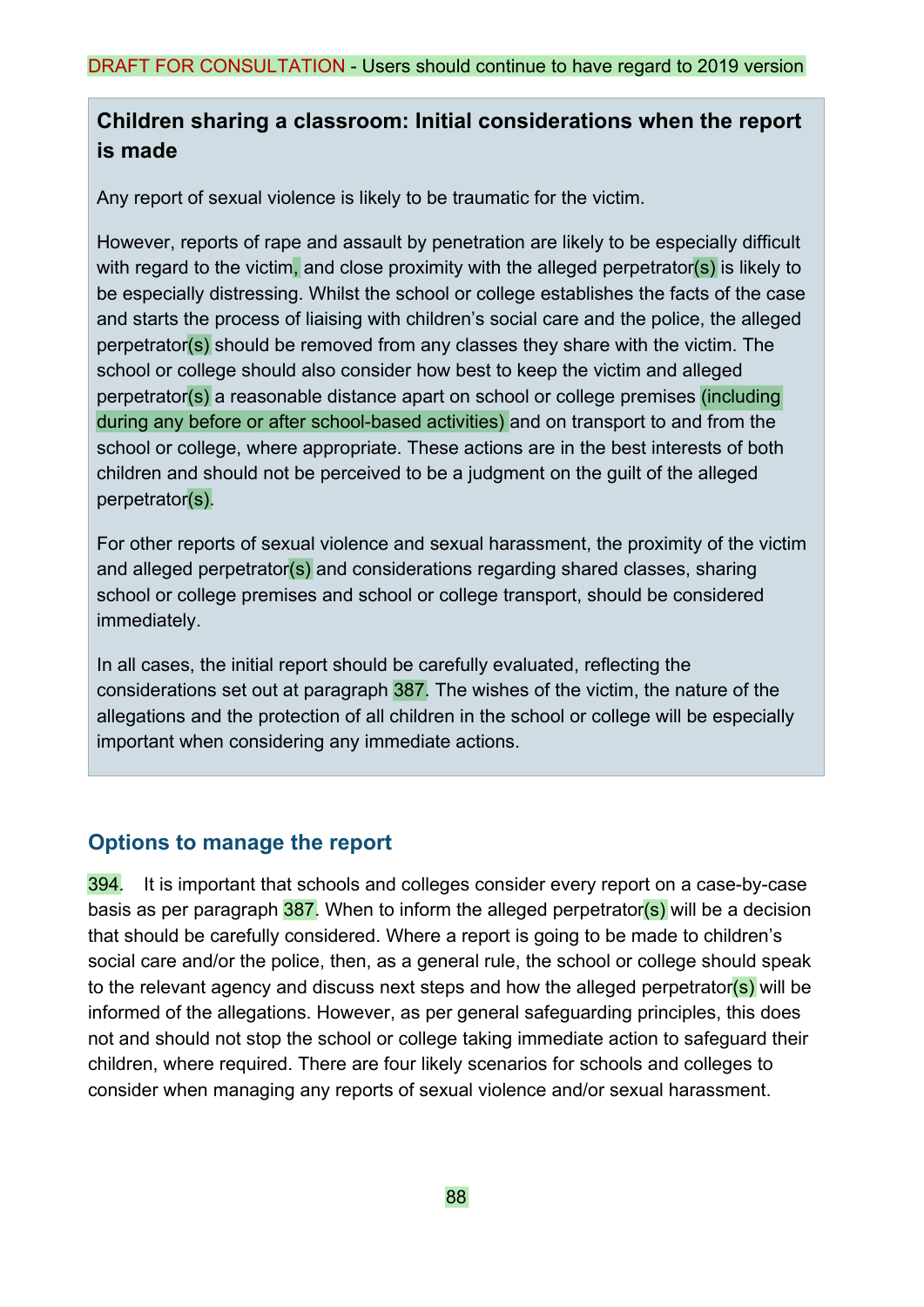### **1. Manage internally**

- In some cases of sexual harassment, for example, one-off incidents, the school or college may take the view that the children concerned are not in need of early help or referrals for statutory services and that it would be appropriate to handle the incident internally, perhaps through utilising their behaviour policy and by providing pastoral support.
- Whatever the school's or college's response, it should be underpinned by the principle that sexual violence and sexual harassment is never acceptable and will not be tolerated.
- All concerns, discussions, decisions and reasons for decisions should be recorded (written or electronic).

### **2. Early help**

- In line with 1 above, the school or college may decide that the children involved do not require referral to statutory services, but, may benefit from early help. Early help means providing support as soon as a problem emerges, at any point in a child's life. Providing early help is more effective in promoting the welfare of children than reacting later. Early help can be particularly useful to address nonviolent harmful sexual behaviour and may prevent escalation of sexual violence.
- Full details of the early help process are in Chapter one of [Working Together to](https://www.gov.uk/government/publications/working-together-to-safeguard-children--2)  [Safeguard Children.](https://www.gov.uk/government/publications/working-together-to-safeguard-children--2)
- Multi-agency early help will work best when placed alongside strong school or college policies, preventative education and engagement with parents and carers.
- Early help and the option to manage a report internally do not need to be mutually exclusive: a school could manage internally and seek early help for both the victim and perpetrator(s).
- Whatever the response, it should be under-pinned by the principle that sexual violence and sexual harassment is never acceptable and will not be tolerated.
- All concerns, discussions, decisions and reasons for decisions should be recorded (written or electronic).

### **3. Referrals to children's social care**

- Where a child has been harmed, is at risk of harm, or is in immediate danger, schools and colleges should make a referral to local children's social care.
- At the point of referral to children's social care, schools and colleges will generally inform parents or carers, unless there are compelling reasons not to (if informing a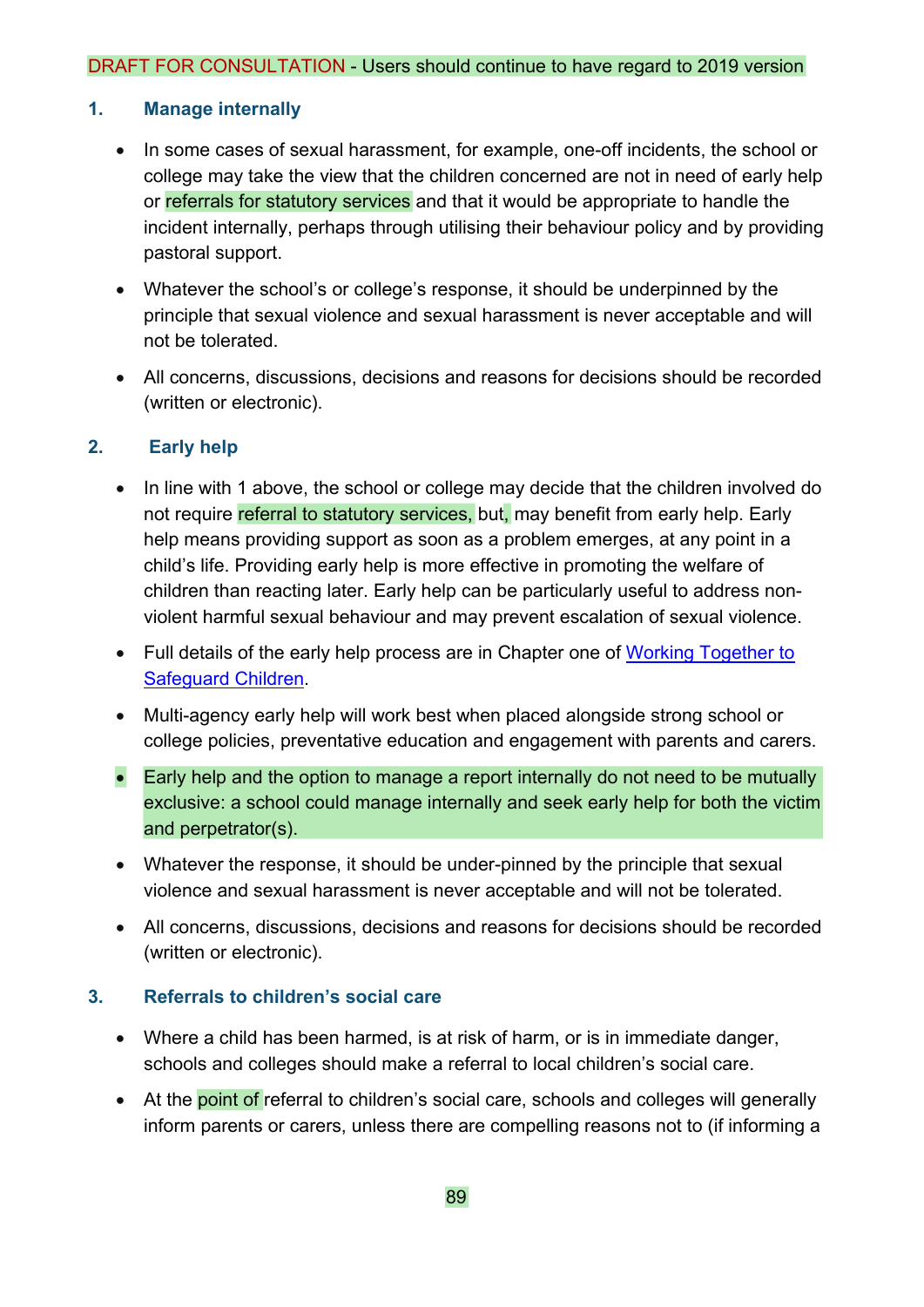parent or carer is going to put the child at additional risk). Any such decision should be made with the support of children's social care.

- If a referral is made, children's social care will then make enquiries to determine whether any of the children involved are in need of protection or other services.
- Where statutory assessments are appropriate, the school or college (especially the designated safeguarding lead or a deputy) should be working alongside, and cooperating with, the relevant lead social worker. Collaborative working will help ensure the best possible package of coordinated support is implemented for the victim and, where appropriate, the alleged perpetrator( $s$ ) and any other children that require support.
- Schools and colleges should not wait for the outcome (or even the start) of a children's social care investigation before protecting the victim and other children in the school or college. It will be important for the designated safeguarding lead (or a deputy) to work closely with children's social care (and other agencies as required) to ensure any actions the school or college takes do not jeopardise a statutory investigation. The risk assessment as per paragraph 388 will help inform any decision. Consideration of safeguarding the victim, alleged perpetrator(s), any other children directly involved in the safeguarding report and all children at the school or college should be **immediate**.
- In some cases, children's social care will review the evidence and decide a statutory intervention is not appropriate. The school or college (generally led by the designated safeguarding lead or a deputy) should be prepared to refer again if they believe the child remains in immediate danger or at risk of harm. If a statutory assessment is not appropriate, the designated safeguarding lead (or a deputy) should consider other support mechanisms such as early help, specialist support and pastoral support.
- Whatever the response, it should be under-pinned by the principle that sexual violence and sexual harassment is never acceptable and will not be tolerated.
- All concerns, discussions, decisions and reasons for decisions should be recorded (written or electronic).

### **4. Reporting to the Police**

- **Any report to the police will generally be in parallel with a referral to children's social care (as above).**
- It is important that the designated safeguarding lead (and their deputies) are clear about the local process for referrals and follow that process.
- Where a report of rape, assault by penetration or sexual assault is made, the starting point is that this should be passed on to the police. Whilst the age of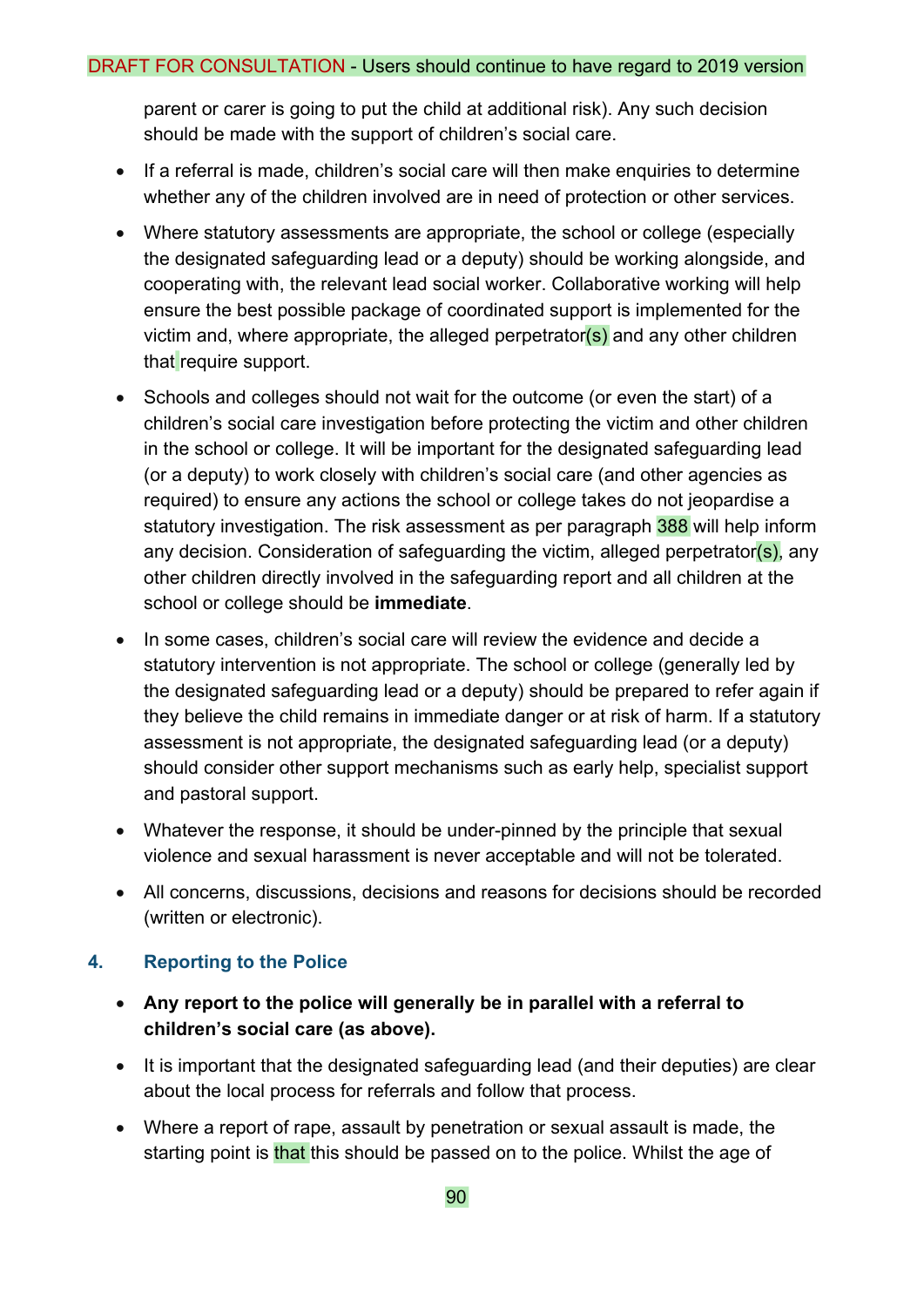criminal responsibility is ten, if the alleged perpetrator( $s$ ) is under ten, the starting principle of reporting to the police remains. The police will take a welfare, rather than a criminal justice, approach. The following advice may help schools and colleges decide when to engage the Police and what to expect of them when they do: [When to call the police.](https://scanmail.trustwave.com/?c=11436&d=puah3rU9TuvHOjm7Y6QQu5hCkiclTrT1ssGP1sXbFA&u=https%3a%2f%2fwww%2enpcc%2epolice%2euk%2fdocuments%2fChildren%20and%20Young%20people%2fWhen%20to%20call%20the%20police%20guidance%20for%20schools%20and%20colleges%2epdf)

- Where a report has been made to the police, the school or college should consult the police and agree what information can be disclosed to staff and others, in particular, the alleged perpetrator(s) and their parents or carers. They should also discuss the best way to protect the victim and their anonymity.
- At this stage, schools and colleges will generally inform parents or carers unless there are compelling reasons not to, for example, if informing a parent or carer is likely to put a child at additional risk. In circumstances where parents or carers have not been informed, it will be especially important that the school or college is supporting the child in any decision they take. This should be with the support of children's social care and any appropriate specialist agencies.
- All police forces in England have specialist units that investigate child abuse. The names and structures of these units are matters for local forces. It will be important that the designated safeguarding lead (and their deputies) are aware of their local arrangements.
- In some cases, it may become clear very quickly that the police (for whatever reason) will not take further action. In such circumstances, it is important that the school or college continue to engage with specialist support for the victim and alleged perpetrator(s) as required.
- Whilst protecting children and/or taking any disciplinary measures against the alleged perpetrator(s), it will be important for the designated safeguarding lead (or a deputy) to work closely with the police (and other agencies as required), to ensure any actions the school or college take do not jeopardise the police investigation.
- If schools or colleges have questions about the investigation, they should ask the police. The police will help and support the school or college as much as they can (within the constraints of any legal restrictions).
- Whatever the response, it should be under-pinned by the principle that sexual violence and sexual harassment is never acceptable and will not be tolerated.
- All concerns, discussions, decisions and reasons for decisions should be recorded (written or electronic).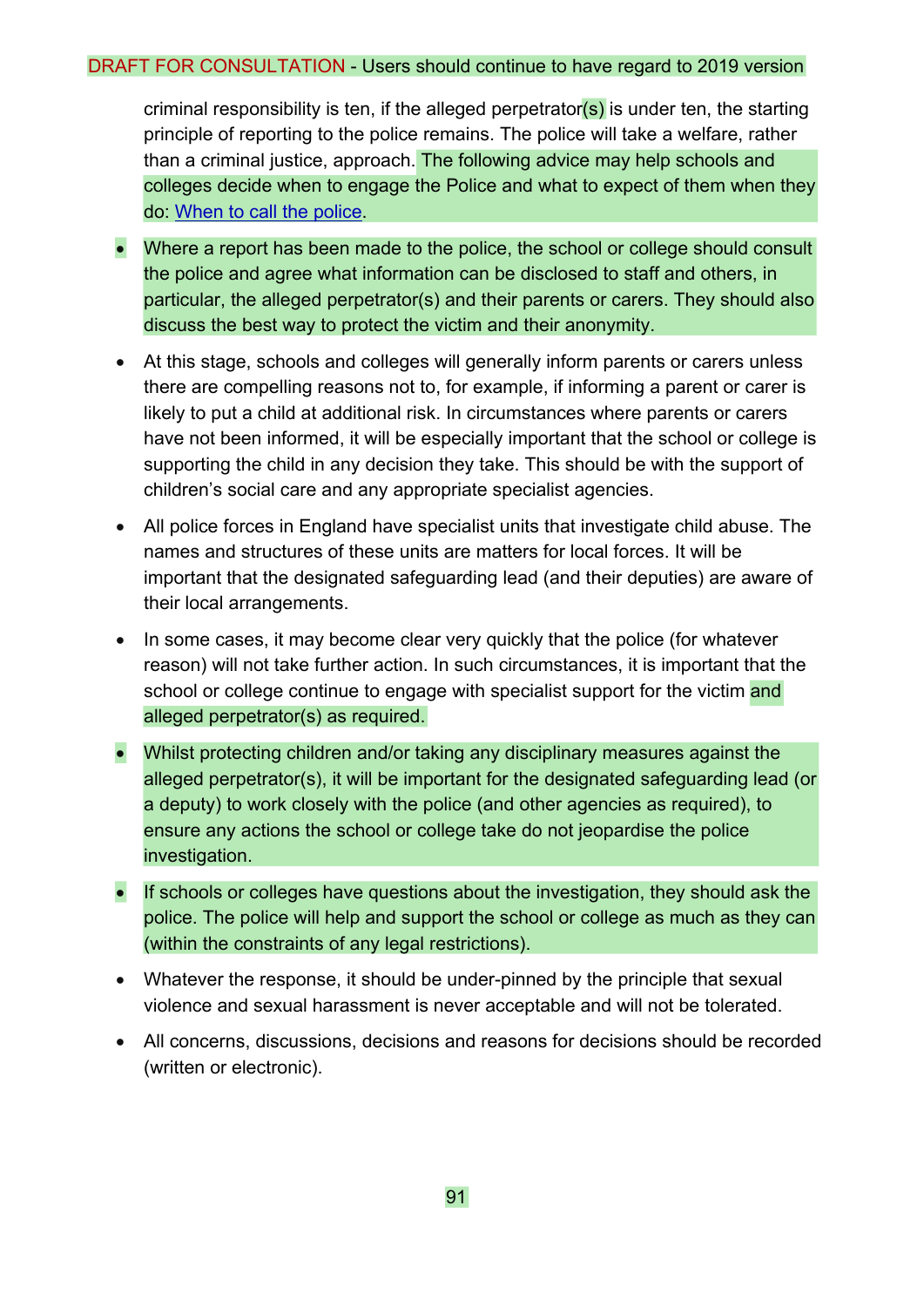### **Considering bail conditions**

- From April 2017, the use of police bail has been dramatically reduced and will only be used when deemed necessary and proportionate in exceptional circumstances. Consideration will be given to less invasive options to safeguard victims and witnesses and the administration of justice. Therefore, it is less likely that a child attending school or college will be on police bail with conditions attached if there are alternative measures to mitigate any risk.
- In the absence of bail conditions, when there is a criminal investigation, early engagement and joined up working between the school or college, children's social care and the police will be critical to support the victim, alleged perpetrator(s) and other children involved (especially potential witnesses). Where required, advice from the police should be sought in order to help the school or college manage their safeguarding responsibilities.
- The term 'released under investigation' or 'RUI' will replace those previously on bail for offences in circumstances that do not warrant the application of bail to either re-attend on a particular date or to include conditions preventing activity or in some cases ensuring compliance with an administrative process.
- Where bail is deemed proportionate and necessary, the school or college should work with children's social care and the police to manage any implications and safeguard their children. An important consideration will be to ensure that the victim can continue in their normal routine, including continuing to receive a suitable education.

### **Managing any delays in the criminal process**

• There may be delays in any case that is being progressed through the criminal justice system. Schools and colleges should not wait for the outcome (or even the start) of a police investigation before protecting the victim, alleged perpetrator(s) and other children in the school or college. The risk assessment as per paragraph 388 will help inform any decision.

### **The end of the criminal process**

• If a child is convicted or receives a caution for a sexual offence, the school or college should update its risk assessment, ensure relevant protections are in place for all the children at the school or college and, if it has not already, consider any suitable action in line with their behaviour policy. This process should include a review of the necessary actions to keep all parties safe and meet their needs. If the perpetrator( $s$ ) remains in the same school or college as the victim, the school or college should be very clear as to their expectations regarding the perpetrator(s) now they have been convicted or cautioned. This could include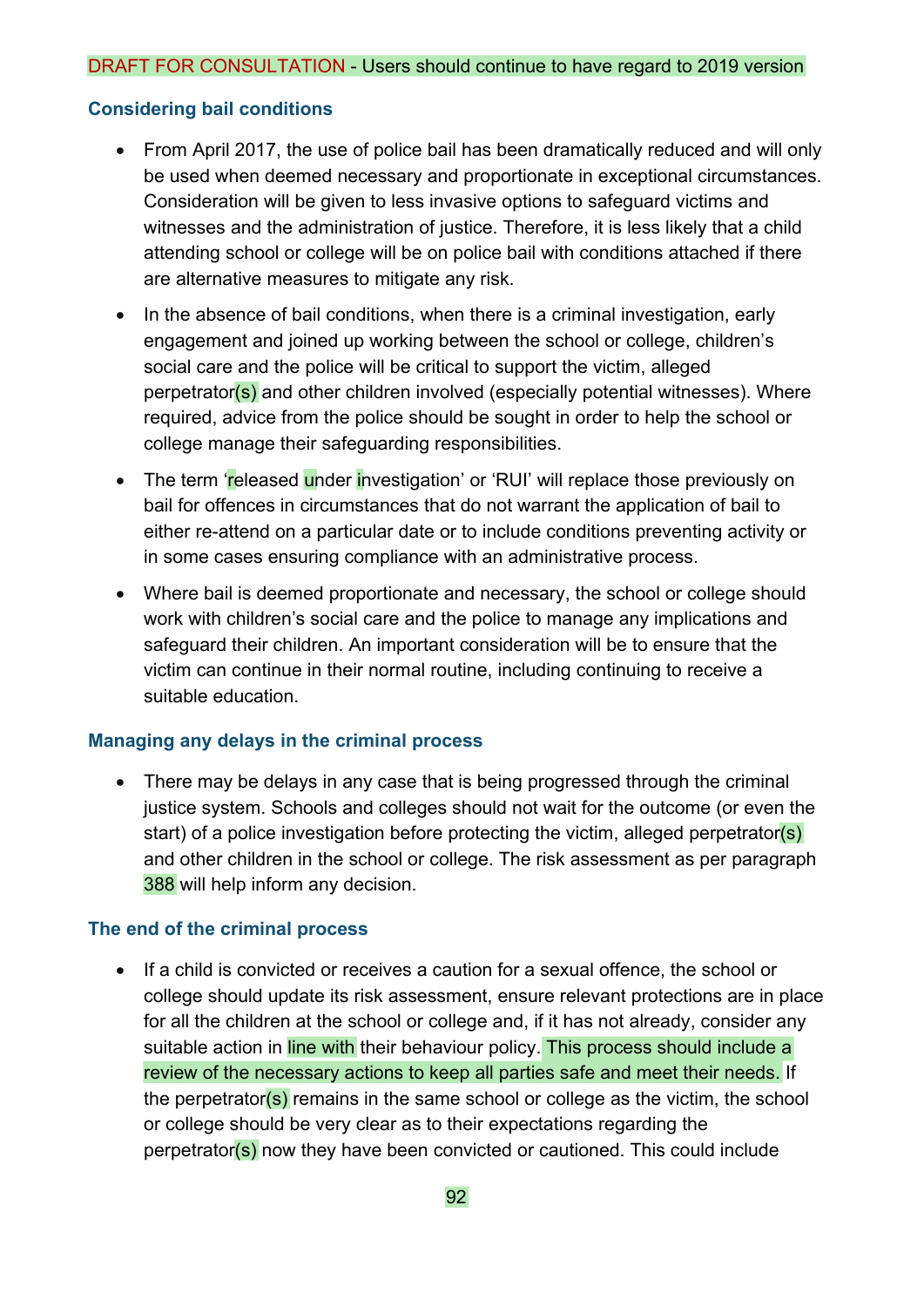expectations regarding their behaviour and any restrictions the school or college thinks are reasonable and proportionate with regard to the perpetrator(s)' timetable.

- Any conviction (even with legal anonymity reporting restrictions) is potentially going to generate interest among other pupils or students in the school or college. It will be important that the school or college ensure both the victim and perpetrator(s) remain protected, especially from any bullying or harassment (including online).
- Where cases are classified as "no further action" (NFA'd) by the police or Crown Prosecution Service, or where there is a not guilty verdict, the school or college should continue to offer support to the victim and the alleged perpetrator(s) for as long as is necessary. A not guilty verdict or a decision not to progress with their case will likely be traumatic for the victim. The fact that an allegation cannot be substantiated or was withdrawn does not necessarily mean that it was unfounded. Schools and colleges should discuss any decisions with the victim in this light and continue to offer support. The alleged perpetrator( $s$ ) is also likely to require ongoing support for what will have likely been a difficult experience.

# **Ongoing response**

# **Safeguarding and supporting the victim**

395. The following principles are based on effective safeguarding practice and should help shape any decisions regarding safeguarding and supporting the victim.

- The needs and wishes of the victim should be paramount (along with protecting the child) in any response. It is important they feel in as much control of the process as is reasonably possible. Wherever possible, the victim, if they wish, should be able to continue in their normal routine. Overall, the priority should be to make the victim's daily experience as normal as possible, so that the school or college is a safe space for them.
- Consider the age and the developmental stage of the victim, the nature of the allegations and the potential risk of further abuse. Schools and colleges should be aware that, by the very nature of sexual violence and sexual harassment, a power imbalance is likely to have been created between the victim and alleged perpetrator(s).
- The victim should never be made to feel they are the problem for making a report or made to feel ashamed for making a report.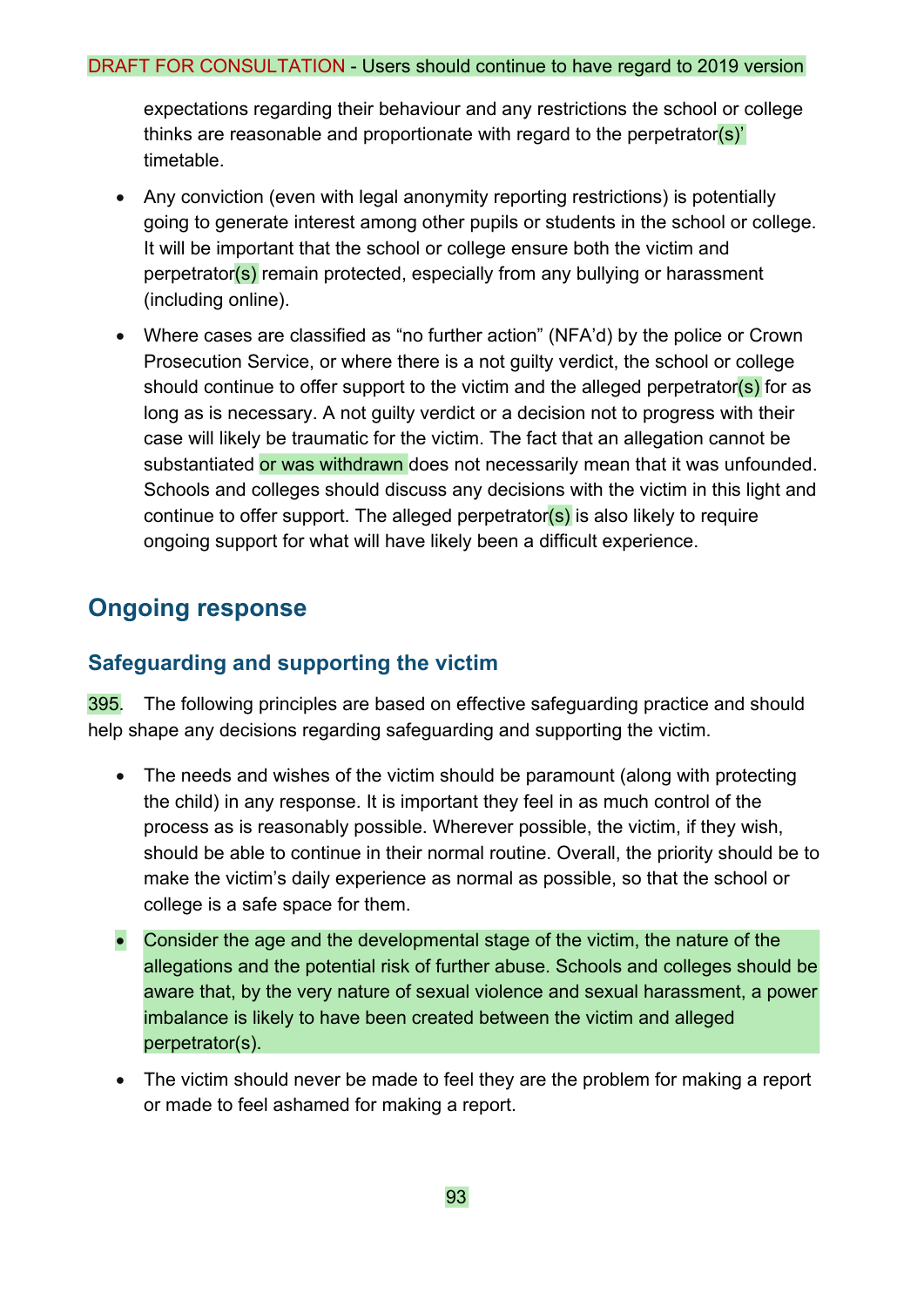- Consider the proportionality of the response. Support should be tailored on a case-by-case basis. The support required regarding a one-off incident of sexualised name-calling is likely to be vastly different from that for a report of rape. Support can include:
	- o Early help and children's social care as set out in Part one of this guidance.
	- o Children and Young People's Independent Sexual Violence Advisors (ChISVAs) provide emotional and practical support for victims of sexual violence. They are based within the specialist sexual violence sector and will help the victim understand what their options are and how the criminal justice process works if they have reported or are considering reporting to the police. ChISVAs will work in partnership with schools and colleges to ensure the best possible outcomes for the victim.
	- o Police and social care agencies can signpost to ChISVA services (where available) or referrals can be made directly to the ChISVA service by the young person or school or college. Contact details for ChISVAs can be found at [Rape Crisis](https://rapecrisis.org.uk/) and [The Survivors Trust.](http://thesurvivorstrust.org/)
	- o Child and adolescent mental health services [\(CAMHS\)](https://www.nhs.uk/NHSEngland/AboutNHSservices/mental-health-services-explained/Pages/about-childrens-mental-health-services.aspx) CAMHS is used as a term for all services that work with children and young people who have difficulties with their emotional or behavioural wellbeing. Services vary depending on local authority. Most CAHMS have their own website, which will have information about access, referrals and contact numbers.
	- o [Rape Crisis Centres](https://rapecrisis.org.uk/) can provide therapeutic support for children who have experienced sexual violence.
	- o [Internet Watch Foundation](https://www.iwf.org.uk/) works internationally to remove child sexual abuse online images and videos and offers a place for the public to report them anonymously.

396. Victims may not talk about the whole picture immediately. They may be more comfortable providing information on a piecemeal basis. It is essential that dialogue is kept open and encouraged. When it is clear that ongoing support will be required, schools and colleges should ask the victim if they would find it helpful to have a designated trusted adult (for example, their form tutor or designated safeguarding lead) to talk to about their needs. The choice of any such adult should be the victim's (as far as reasonably possible). Schools and colleges should respect and support this choice.

397. A victim of sexual violence is likely to be traumatised and, in some cases, may struggle in a normal classroom environment. While schools and colleges should avoid any action that would have the effect of isolating the victim, in particular from supportive peer groups, there may be times when the victim finds it difficult to maintain a full-time timetable and may express a wish to withdraw from lessons and activities. This should be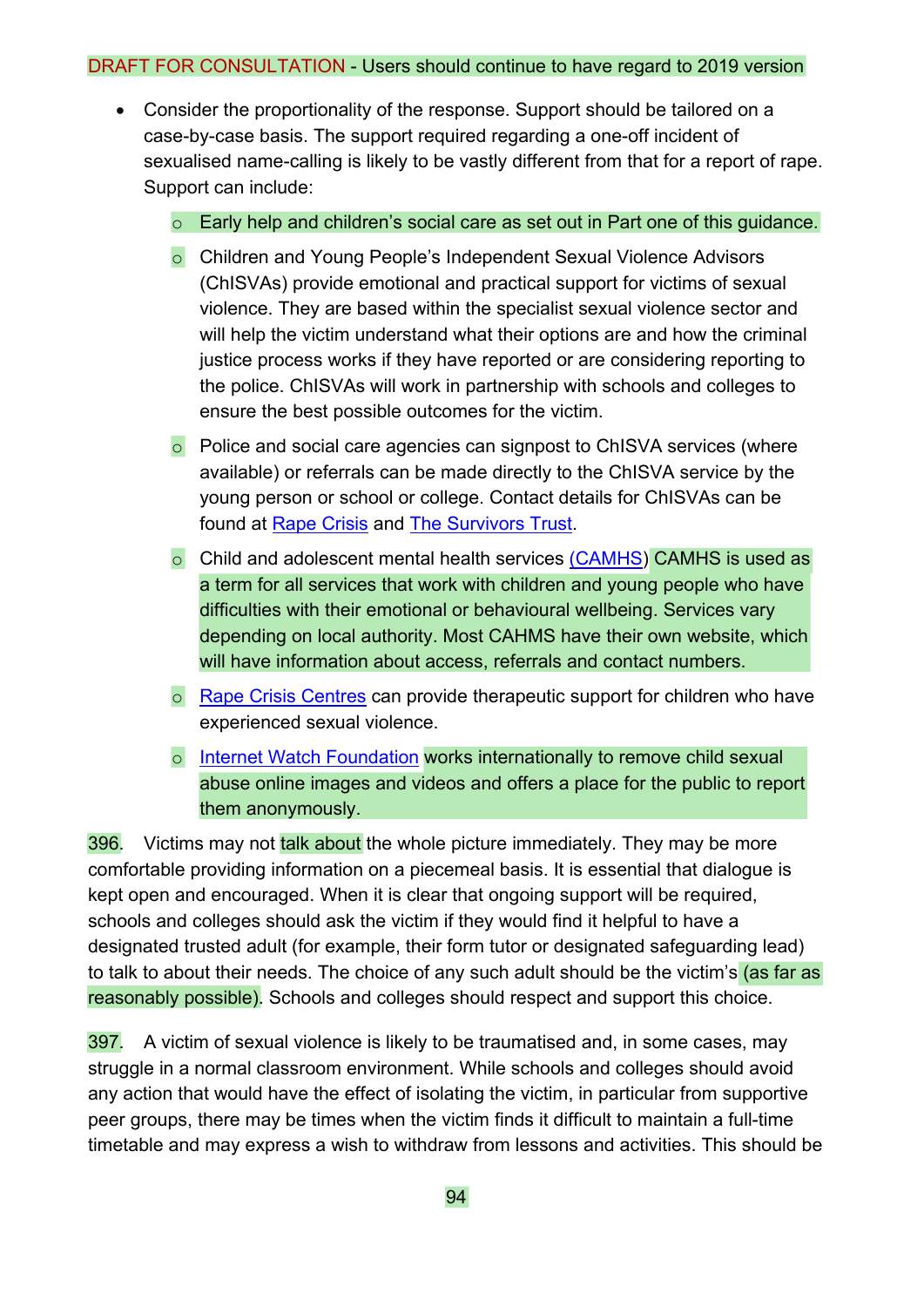because the victim wants to, not because it makes it easier to manage the situation. If required, schools and colleges should provide a physical space for victims to withdraw.

398. It may be necessary for schools and colleges to maintain arrangements to protect and support the victim for a long time. Schools and colleges should be prepared for this and should work with children's social care and other agencies as required.

399. It is important that the school or college do everything they reasonably can to protect the victim from bullying and harassment as a result of any report they have made.

400. Whilst they should be given all the necessary support to remain in their school or college, if the trauma results in the victim being unable to do this, alternative provision or a move to another school or college should be considered to enable them to continue to receive suitable education. This should only be at the request of the victim (and following discussion with their parents or carers).

401. It is important that if the victim does move to another educational institution (for any reason), that the new educational institution is made aware of any ongoing support needs. The designated safeguarding lead should take responsibility to ensure this happens (and should discuss with the victim and, where appropriate their parents or carers as to the most suitable way of doing this) as well as transferring the child protection file. Information sharing advice referenced at paragraphs 91-102 will help support this process.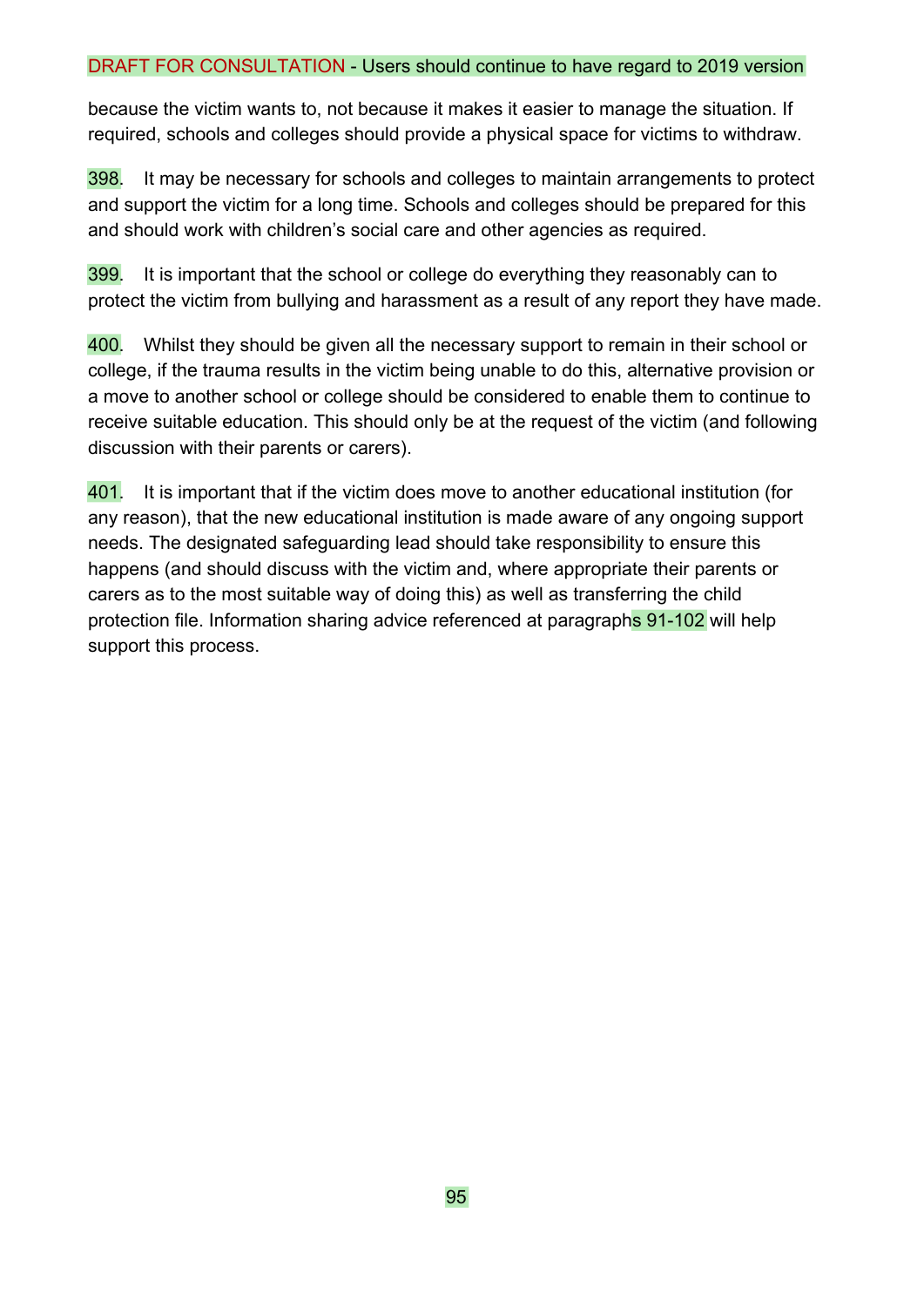# **Ongoing Considerations: Victim and alleged perpetrator(s) sharing classes**

Page 84 considered the immediate response to a report. Once the designated safeguarding lead (or a deputy) has decided what the next steps will be in terms of progressing the report, they should consider again the question of the victim and alleged perpetrator(s) sharing classes and sharing space at school or college. This will inevitably involve complex and difficult professional decisions, including considering their duty to safeguard children and their duty to educate them.

It is important each report is considered on a case-by-case basis and risk assessments are updated as appropriate. As always when concerned about the welfare of a child, the best interests of the child should come first. In all cases, schools and colleges should follow general safeguarding principles as per this guidance.

Where there is a criminal investigation into a rape, assault by penetration or sexual assault, the alleged perpetrator(s) should be removed from any classes they share with the victim. The school or college should also consider how best to keep the victim and alleged perpetrator(s) a reasonable distance apart on school or college premises (including during before and after school-based activities) and on transport to and from school or college where appropriate. This is in the best interests of both children and should not be perceived to be a judgement on the quilt of the alleged perpetrator(s). As per paragraph 391, close liaison with the police is essential.

Where a criminal investigation into a rape or assault by penetration leads to a conviction or caution, the school or college should take suitable action, if they have not already done so. In all but the most exceptional of circumstances, the rape or assault is likely to constitute a serious breach of discipline and lead to the view that allowing the perpetrator(s) to remain in the same school or college would seriously harm the education or welfare of the victim (and potentially other pupils or students).

Where a criminal investigation into sexual assault leads to a conviction or caution, the school or college should, if it has not already, consider any suitable sanctions in light of their behaviour policy, including consideration of permanent exclusion.<sup>[93](#page-95-0)</sup> Where the perpetrator(s) is going to remain at the school or college, the principle would be to continue keeping the victim and perpetrator(s) in separate classes and continue to consider the most appropriate way to manage potential contact on school and college premises and transport. The nature of the conviction or caution and wishes of the victim will be especially important in determining how to proceed in such cases.

<span id="page-95-0"></span>In all cases, schools and colleges should record and be able to justify their decisionmaking.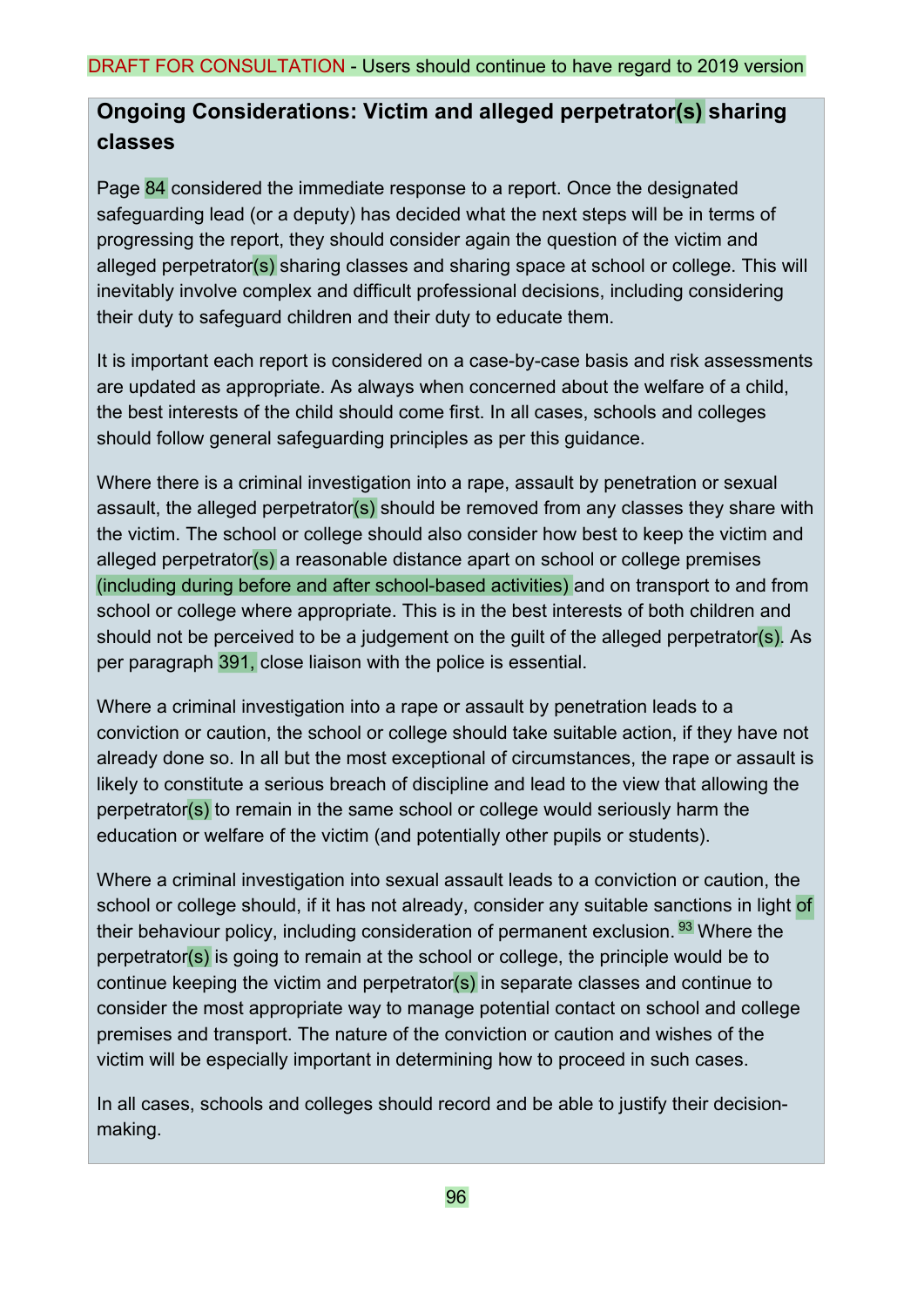Reports of sexual assault and sexual harassment will, in some cases, not lead to a report to the police (for a variety of reasons). In some cases, rape, assault by penetration, sexual assault or sexual harassment are reported to the police and the case is not progressed or are reported to the police and ultimately result in a not guilty verdict. None of this means the offence did not happen or that the victim lied. The process will have affected both victim and alleged perpetrator(s). Appropriate support should be provided to both as required and consideration given to sharing classes and potential contact as required on a case-by-case basis. In all cases, schools and colleges should record and be able to justify their decision-making.

All of the above should be considered with the needs and wishes of the victim at the heart of the process (supported by parents and carers as required). Any arrangements should be kept under review.

### **Safeguarding and supporting the alleged perpetrator(s)**

402. The following principles are based on effective safeguarding practice and should help shape any decisions regarding safeguarding and supporting the alleged perpetrator(s):

- The school or college will have a difficult balancing act to consider. On one hand, they need to safeguard the victim (and the wider pupil/student body) and on the other hand provide the alleged perpetrator(s) with an education, safeguarding support as appropriate and implement any disciplinary sanctions.
- Consider the age and the developmental stage of the alleged perpetrator(s) and nature of the allegations. Any child will likely experience stress as a result of being the subject of allegations and/or negative reactions by their peers to the allegations against them.
- Consider the proportionality of the response. Support (and sanctions) should be considered on a case-by-case basis. The alleged perpetrator(s) may potentially have unmet needs (in some cases these may be considerable) as well as potentially posing a risk of harm to other children. Harmful sexual behaviours in young children may be (and often are  $94$ ) a symptom of either their own abuse or exposure to abusive practices and or materials. More information on harmful sexual behaviours can be found at paras 16-20 of the detailed advice, [Sexual](https://www.gov.uk/government/publications/sexual-violence-and-sexual-harassment-between-children-in-schools-and-colleges)

<sup>93</sup> Maintained schools, academies and pupil referral units should follow the statutory guidance [here.](https://www.gov.uk/government/publications/school-exclusion) Independent schools and colleges should consider excluding as per their own policies.

<span id="page-96-0"></span><sup>94</sup> [Hackett et al 2013](http://onlinelibrary.wiley.com/doi/10.1002/car.2246/abstract;jsessionid=C96A10F43D4BF60A54EC7FEF2AA0B895.f03t01) study of children and young people with harmful sexual behaviour suggests that two-thirds had experienced some kind of abuse or trauma.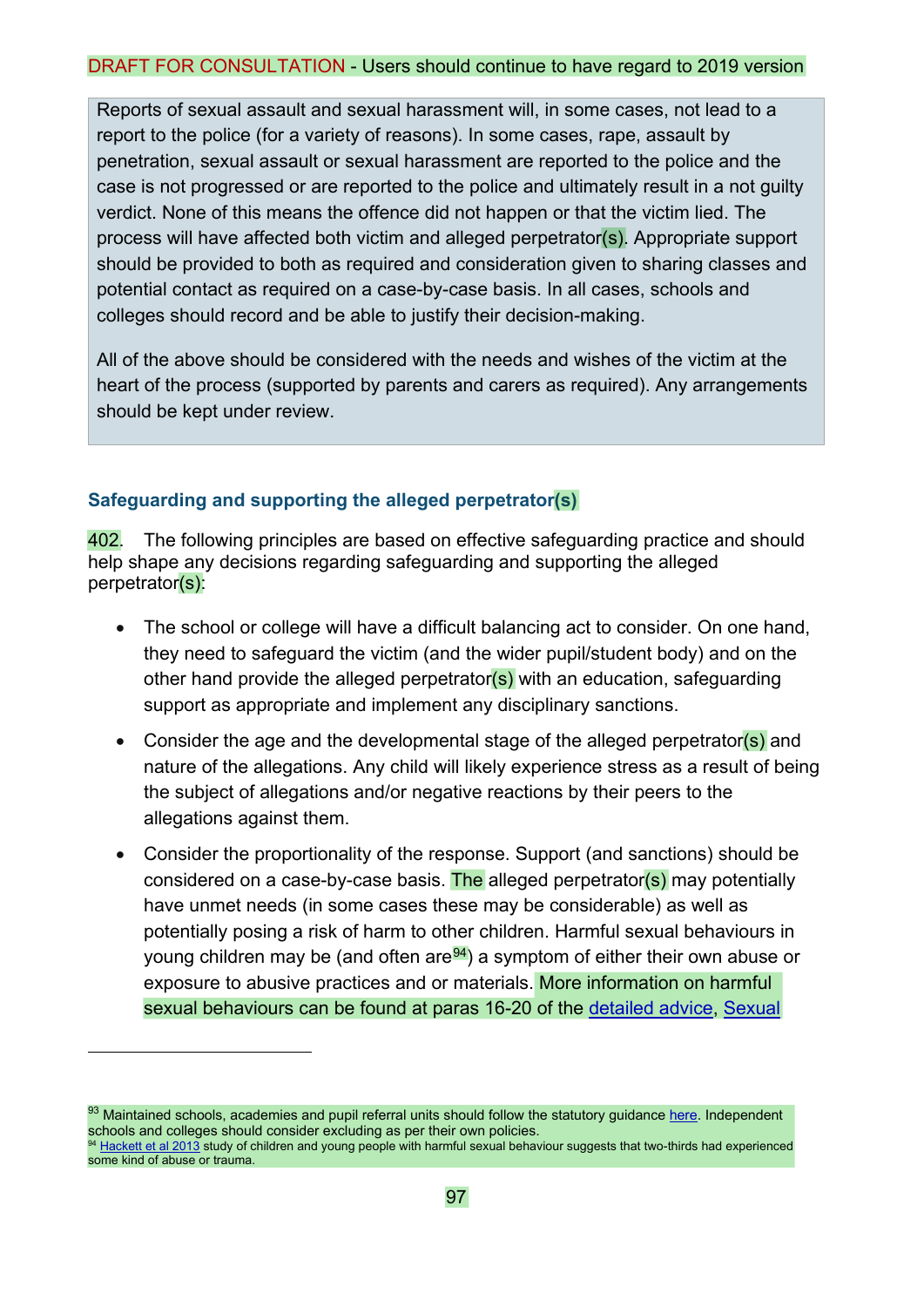[violence and sexual harassment between children at schools and colleges.](https://www.gov.uk/government/publications/sexual-violence-and-sexual-harassment-between-children-in-schools-and-colleges) Advice should be taken, as appropriate, from children's social care, specialist sexual violence services and the police.

- It is important that if an alleged perpetrator does move to another educational institution (for any reason), that the new educational institution is made aware of any ongoing support needs and where appropriate, potential risks to other children and staff. The designated safeguarding lead should take responsibility to ensure this happens as well as transferring the child protection file. Information sharing advice referenced at paragraphs 91-102 will help support this process.
- [The National Organisation for the Treatment of Abusers \(NOTA\)](https://www.nota.co.uk/) provides support for professionals involved in work with, or related to, sexual offending.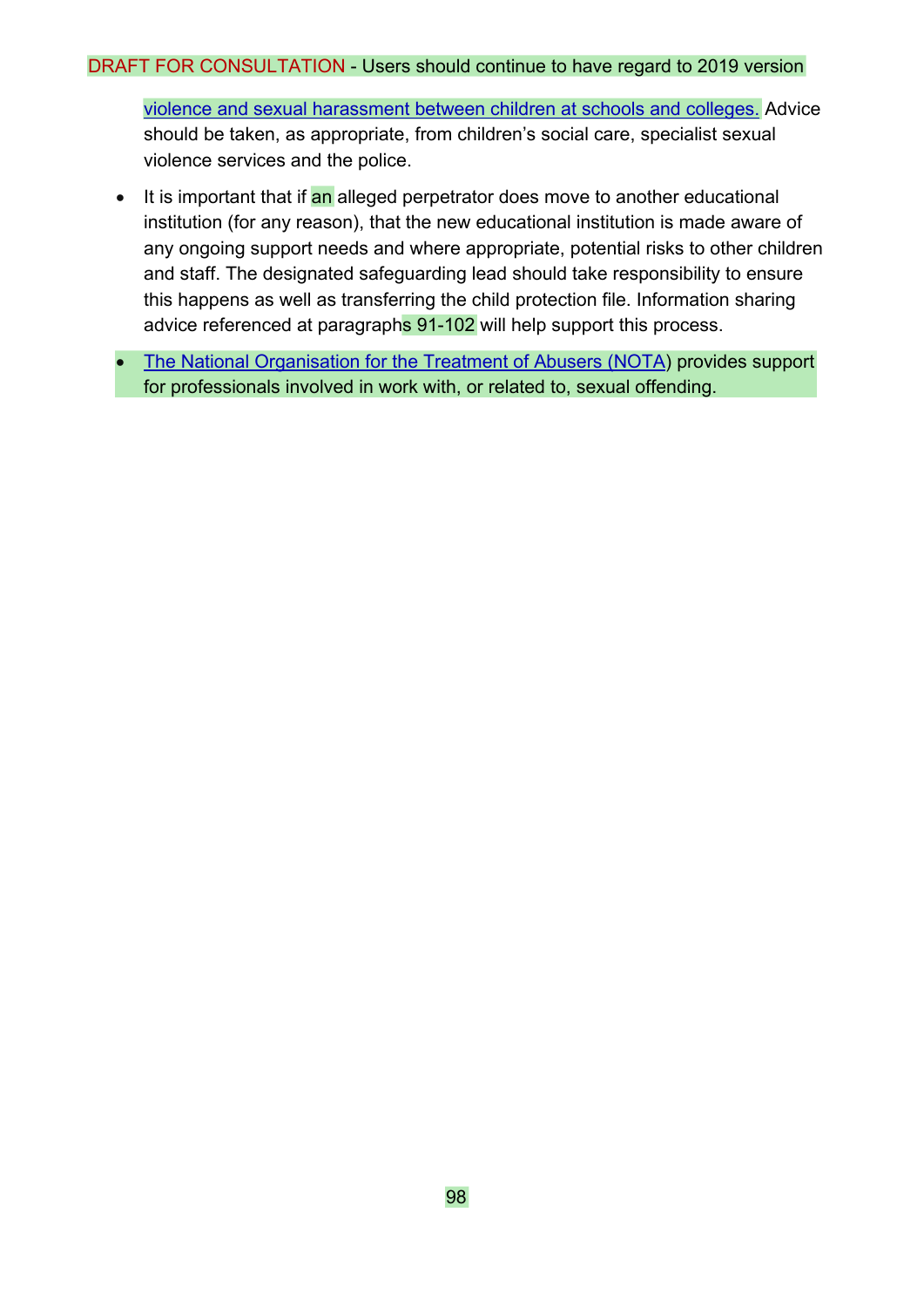# **Annex A: Safeguarding information for school and college staff**

**The following is a condensed version of Part one of Keeping children safe in education. It can be provided to those staff who do not directly work with children (instead of Part 1), if the governing body or proprietor think it will provide a better basis for those staff to promote the welfare and safeguard children.**

# **The role of school and college staff**

1. Safeguarding and promoting the welfare of children is **everyone's** responsibility. **Everyone** who comes into contact with children has an important role to play.

2. School and college staff are particularly important as they are in a position to identify concerns early, provide help for children, promote children's welfare and prevent concerns from escalating. It is important all staff (including those who do not work directly with children) recognise the important role they play in protecting children.

# **What school and college staff need to know**

3. For the purposes of safeguarding, a child is anyone under the age of 18. Safeguarding and promoting the welfare of children is defined for the purposes of this guidance as:

- protecting children from maltreatment;
- preventing impairment of children's mental and physical health or development;
- ensuring that children grow up in circumstances consistent with the provision of safe and effective care; and
- taking action to enable all children to have the best outcomes.

### **All staff should:**

- be aware of the systems in their school or college which support safeguarding, and these should be explained to them as part of staff induction. As a minimum this Annex and the child protection policy should be shared with staff at induction;
- receive appropriate safeguarding and child protection training which is regularly updated. In addition, all staff should receive safeguarding and child protection updates (for example, via emails, e-bulletins and staff meetings), as required, and at least annually, to provide them with the skills and knowledge to safeguard children effectively;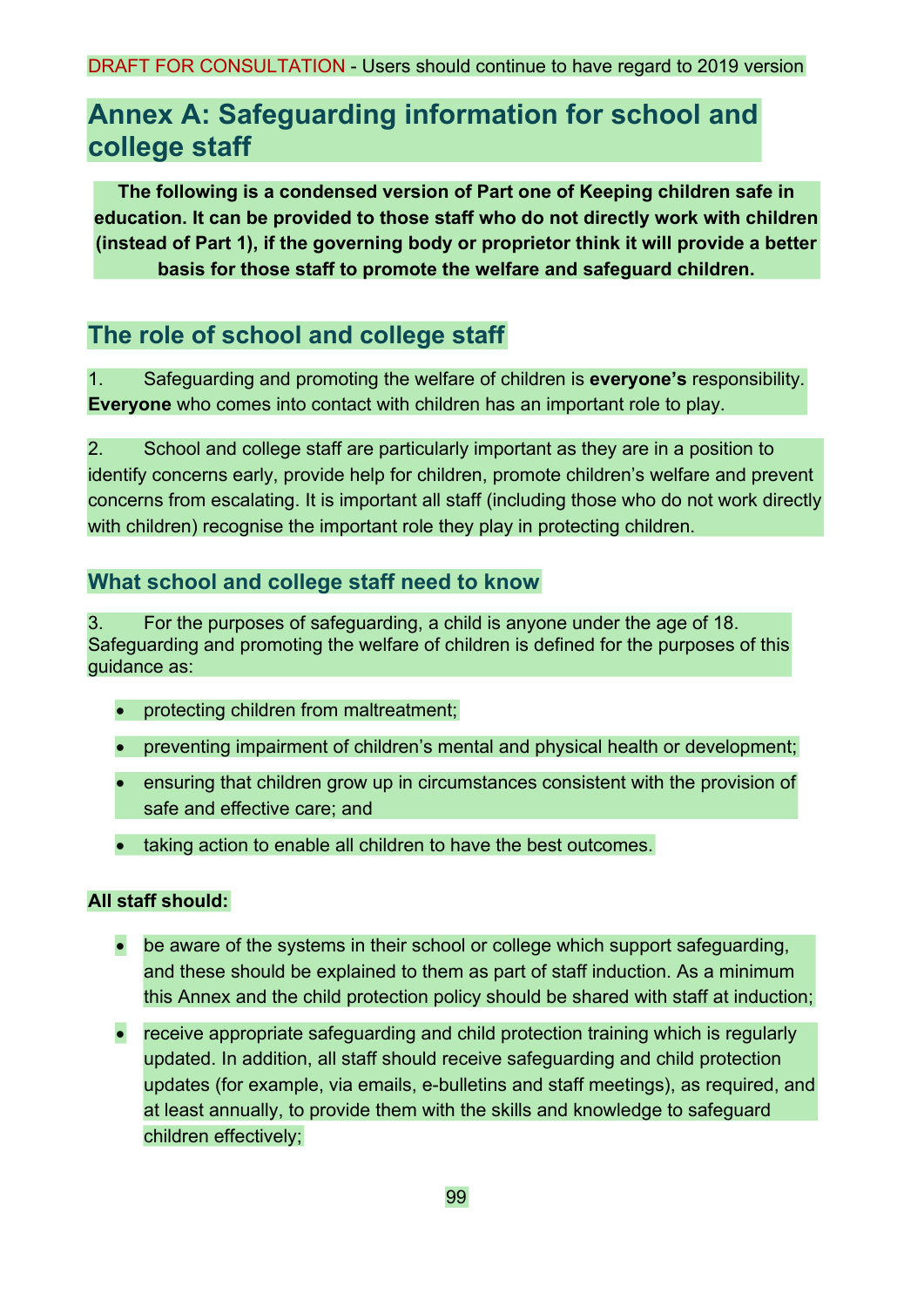- know the identity of the designated safeguarding lead (and any deputies) and how to contact them; and
- know what to do if a child tells them they are being abused or neglected. This includes understanding they should never promise a child that they will not tell anyone else about a report of abuse, as this is unlikely to be in the best interests of the child.

# **What school and college staff should look out for**

### **Abuse and neglect**

4. Knowing what to look for is vital to the early identification of abuse and neglect. **All**  staff should be aware of indicators of abuse and neglect, including exploitation, so that they are able to identify cases of children who may be in need of help or protection.

5. If staff are unsure, they should always speak to the designated safeguarding lead (or deputy).

### **Forms of abuse and neglect**

**Abuse**: a form of maltreatment of a child. Somebody may abuse or neglect a child by inflicting harm or by failing to act to prevent harm. Children may be abused by other children or adults, in a family or in an institutional or community setting by those known to them or, more rarely, by others.

**Physical abuse**: a form of abuse that may involve hitting, shaking, throwing, poisoning, burning or scalding, drowning, suffocating or otherwise causing physical harm to a child.

**Emotional abuse**: the persistent emotional maltreatment of a child such as to cause severe and adverse effects on the child's emotional development. It may involve conveying to a child that they are worthless or unloved, inadequate, or valued only insofar as they meet the needs of another person. Some level of emotional abuse is involved in all types of maltreatment of a child, although it may occur alone.

**Sexual abuse**: involves forcing or enticing a child or young person to take part in sexual activities, not necessarily involving violence, whether or not the child is aware of what is happening. The activities may involve physical contact, including assault by penetration (for example, rape or oral sex) or non-penetrative acts such as masturbation, kissing, rubbing and touching outside of clothing. They may also include non-contact activities, such as involving children in looking at, or in the production of, sexual images, watching sexual activities, encouraging children to behave in sexually inappropriate ways, or grooming a child in preparation for abuse. Sexual abuse can take place online, and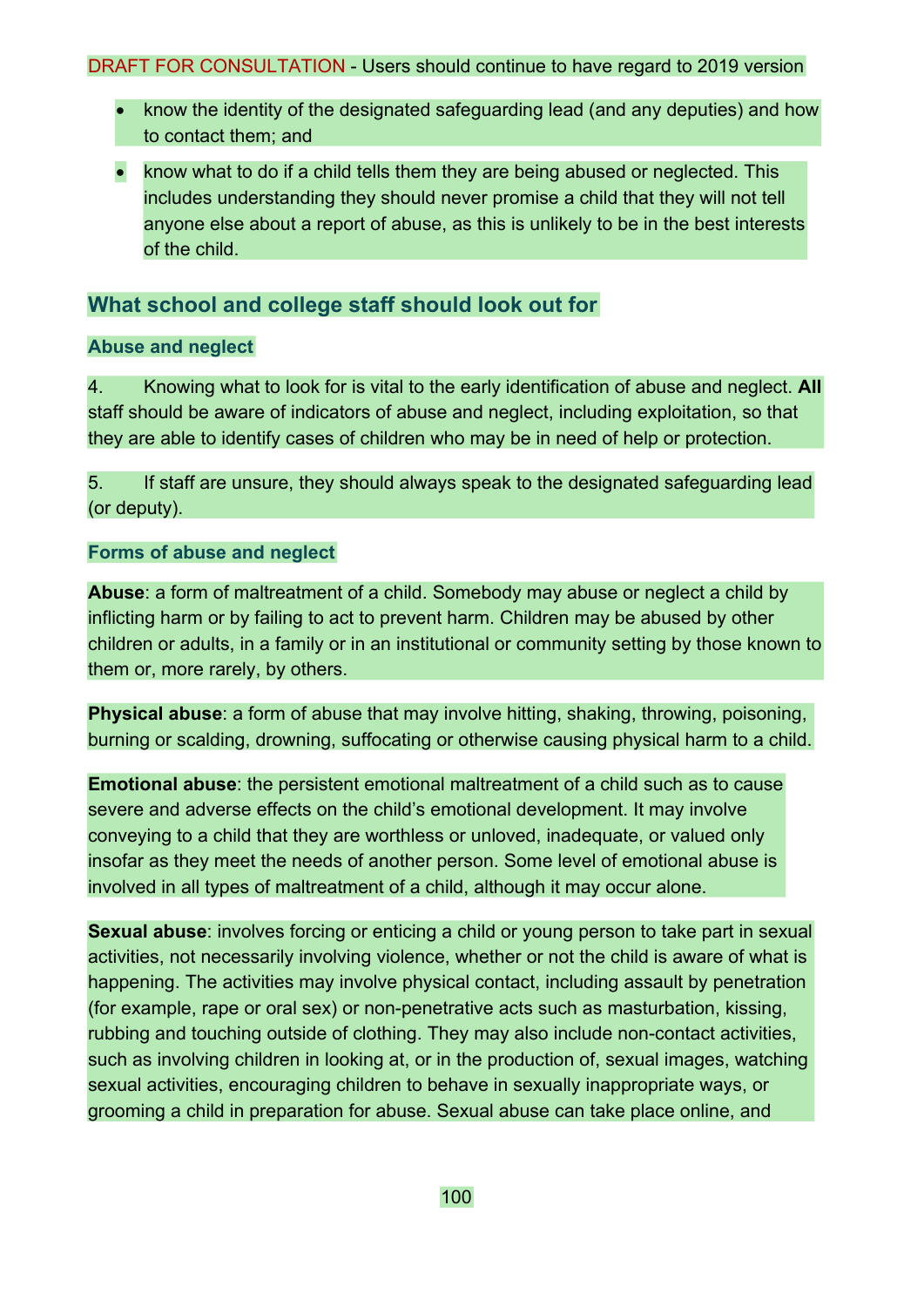technology can be used to facilitate offline abuse. Sexual abuse is not solely perpetrated by adult males. Females can also be abusers as can other children.

**Neglect**: the persistent failure to meet a child's basic physical and/or psychological needs, likely to result in the serious impairment of the child's health or development. Neglect may involve a parent or carer failing to provide adequate food, clothing and shelter (including exclusion from home or abandonment); protect a child from physical and emotional harm or danger; ensure adequate supervision (including the use of inadequate care-givers); or ensure access to appropriate medical care or treatment. It may also include neglect of, or unresponsiveness to, a child's basic emotional needs.

All staff should be aware that child sexual and child criminal exploitation are forms of child abuse.

### **Safeguarding issues**

6. All staff should have an awareness of safeguarding issues that can put children at risk of harm. Behaviours linked to issues such as drug taking, alcohol misuse, deliberately missing education, serious violence (including that linked to county lines) and sexting (also known as youth produced sexual imagery) put children in danger.

### **Peer on peer abuse**

7. All staff should be aware that children can abuse other children (often referred to as peer on peer abuse). All staff should be clear as to the school or college's policy and procedures with regards to peer on peer abuse. Peer on peer abuse is most likely to include, but may not be limited to:

- physical abuse;
- abuse in intermit personal relationships between peers;
- sexual violence, such as rape, assault by penetration and sexual assault; and,
- sexual harassment, such as sexual comments, remarks, jokes and online sexual harassment.

### **What school and college staff should do if they have concerns about a child**

8. Staff working with children should maintain an attitude of '**it could happen here**' where safeguarding is concerned. When concerned about the welfare of a child, staff should always act in the **best interests** of the child.

9. Staff should not assume a colleague or another professional will take action and share information that might be critical in keeping children safe.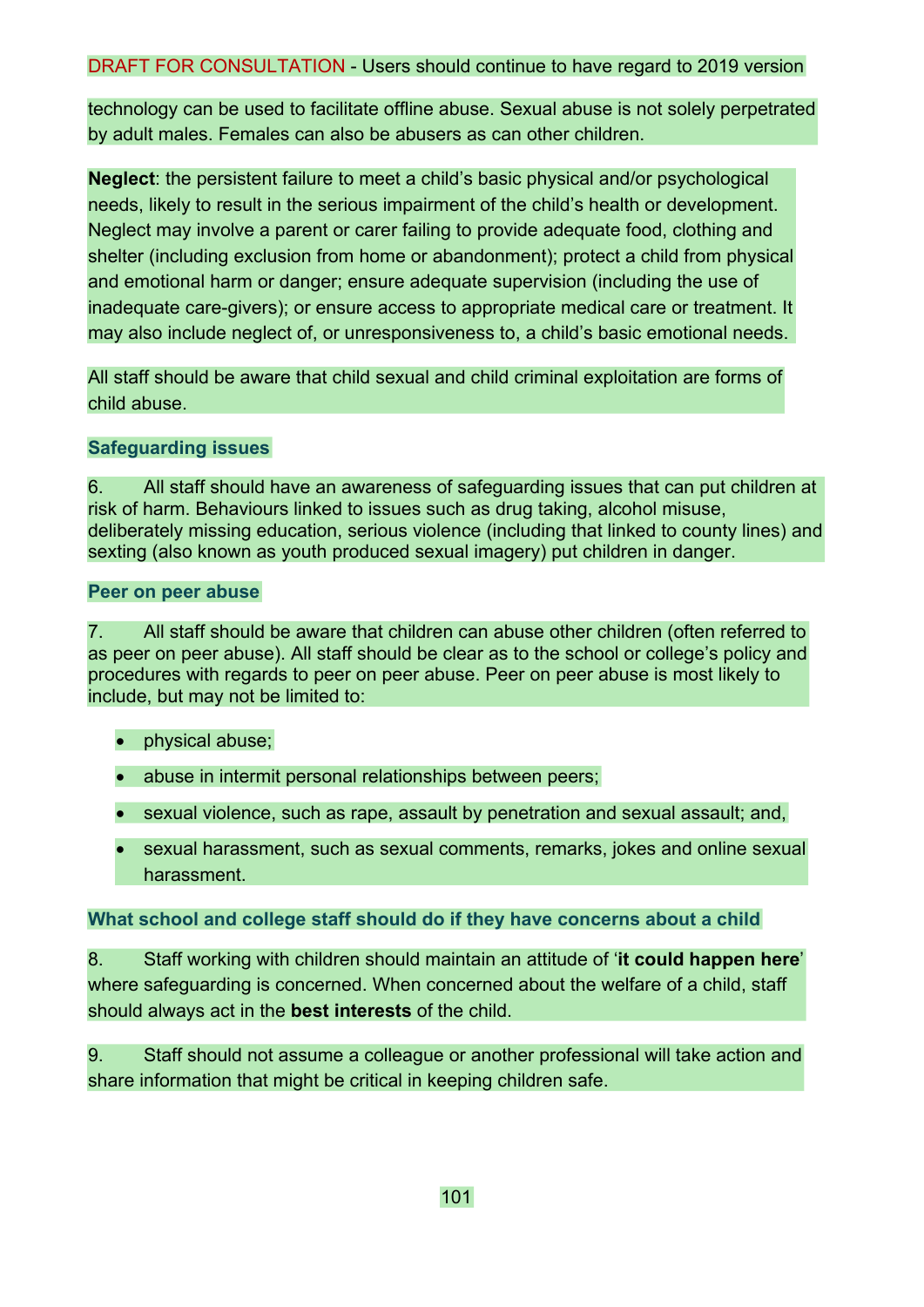10. If staff have **any concerns** about a child's welfare, they should act on them immediately. They should follow their school or college's child protection policy and speak to the designated safeguarding lead (or deputy). In the absence of the designated safeguarding lead staff should speak to a member of the school or college's senior leadership team.

11. The designated safeguarding lead (or deputy) will generally lead on next steps, including who else, if anyone, in the school or college should be informed and whether to pass a concern to children's social care and/or the police. In some instances, staff may be expected to support the children social care assessment process. If this is the case, the designated safeguarding lead (or deputy) will support them.

### **Why is all of this important?**

12. It is important for children to receive the right help at the right time to address risks and prevent issues escalating. Research and serious case reviews have repeatedly shown the dangers of failing to take effective and immediate action. Examples of poor practice includes failing to act on and refer the early signs of abuse and neglect.

### **What school and college staff should do if they have safeguarding concerns about another staff member who may pose a risk of harm to children.**

13. If staff have safeguarding concerns about another member of staff (including volunteers, supply staff, tradespersons and visitors) they should speak to the headteacher or to another member of the school's or college's senior leadership team. The school or college should have arrangements in place to deal with these types of concerns, which will usually be dealt with by the headteacher or governing body and will involve the local authority designated officer as required.

### **What school or college staff should do if they have concerns about safeguarding practices within the school or college**

14. All staff and volunteers should feel able to raise concerns about poor or unsafe practice and potential failures in the school's or college's safeguarding regime, and know that such concerns will be taken seriously by the senior leadership team.

15. Appropriate whistleblowing procedures should be in place for concerns to be raised with the school or college's senior leadership team. Where staff feel unable to raise an issue with their employer or feel that their genuine safeguarding concerns are not being addressed [NSPCC whistleblowing advice linei](https://www.nspcc.org.uk/keeping-children-safe/reporting-abuse/dedicated-helplines/whistleblowing-advice-line/)s available. Staff can call 0800028 0285 – 8:00 AM to 8:00 PM, Monday to Friday and email: [help@nspcc.org.uk.](mailto:help@nspcc.org.uk)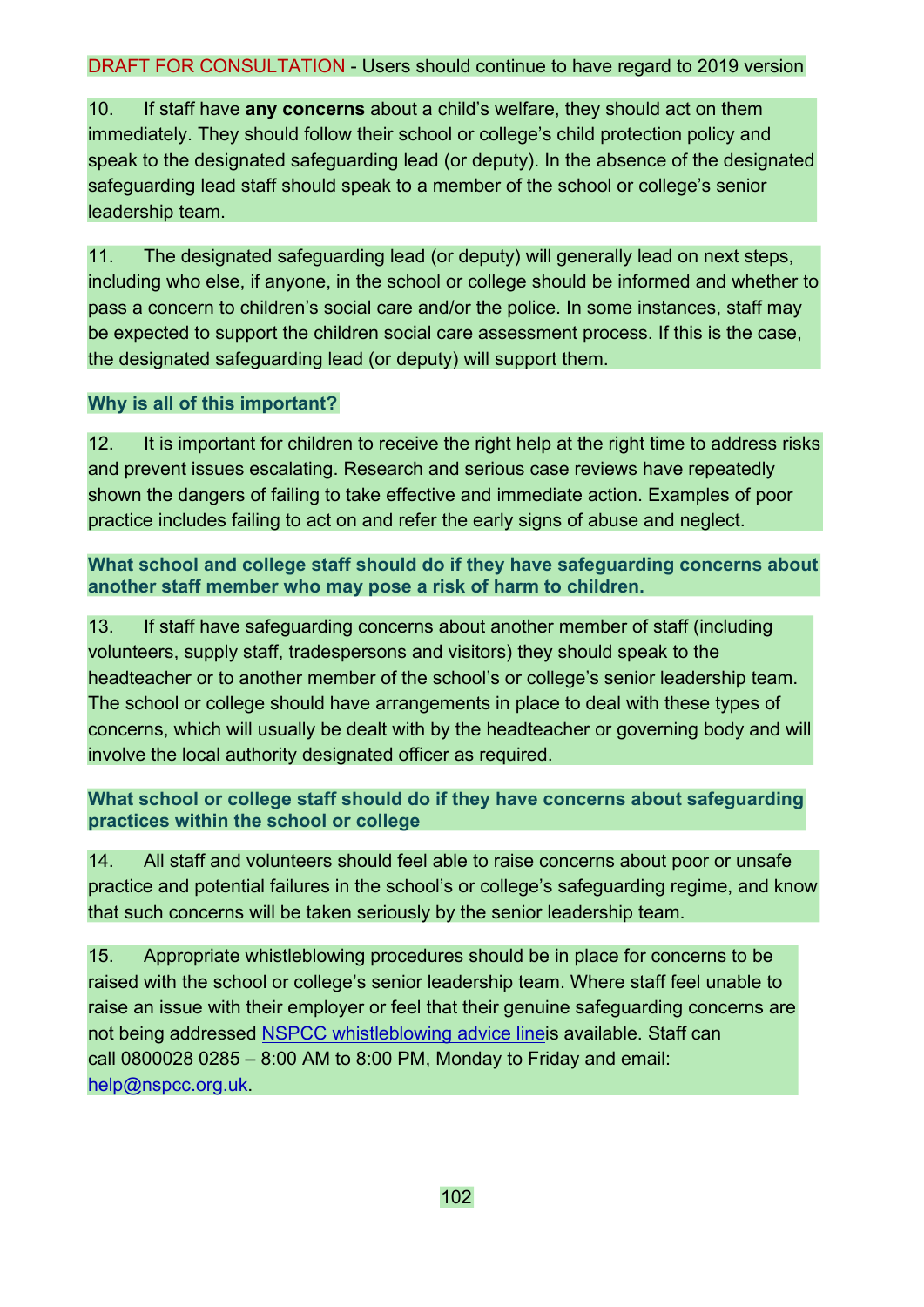# **Annex B: Further information**

Annex **B** contains important additional information about specific forms of abuse and safeguarding issues. School and college leaders and those staff who work directly with children should read this annex.

As per Part one of this guidance, if staff have any concerns about a child's welfare, they should act on them immediately. They should follow their own organisation's child protection policy and speak to the designated safeguarding lead (or deputy).

**Where a child is suffering, or is likely to suffer from harm, it is important that a referral to children's social care (and if appropriate the police) is made immediately.**

# **Table of Contents**

| Child abduction and community safety incidents | 104 |
|------------------------------------------------|-----|
| Children and the court system                  | 104 |
| Children missing from education                | 104 |
| Children with family members in prison         | 105 |
| <b>Child Criminal Exploitation</b>             | 105 |
| <b>Child Sexual Exploitation</b>               | 106 |
| <b>County lines</b>                            | 106 |
| Domestic abuse                                 | 107 |
| <b>Homelessness</b>                            | 107 |

[So-called 'honour-based' abuse \(including Female Genital Mutilation and Forced Marriage\)](#page-107-0)

[108](#page-107-0)

| <b>FGM</b>                                                                     | 109 |
|--------------------------------------------------------------------------------|-----|
| Forced marriage                                                                | 110 |
| <b>Preventing radicalisation</b>                                               | 110 |
| The Prevent duty                                                               | 111 |
| Channel                                                                        | 111 |
| Preventing radicalisation additional support                                   | 112 |
| Peer on peer/ child on child abuse                                             | 112 |
| Sexual violence and sexual harassment between children in schools and colleges | 113 |
| <b>Upskirting</b>                                                              | 115 |
|                                                                                |     |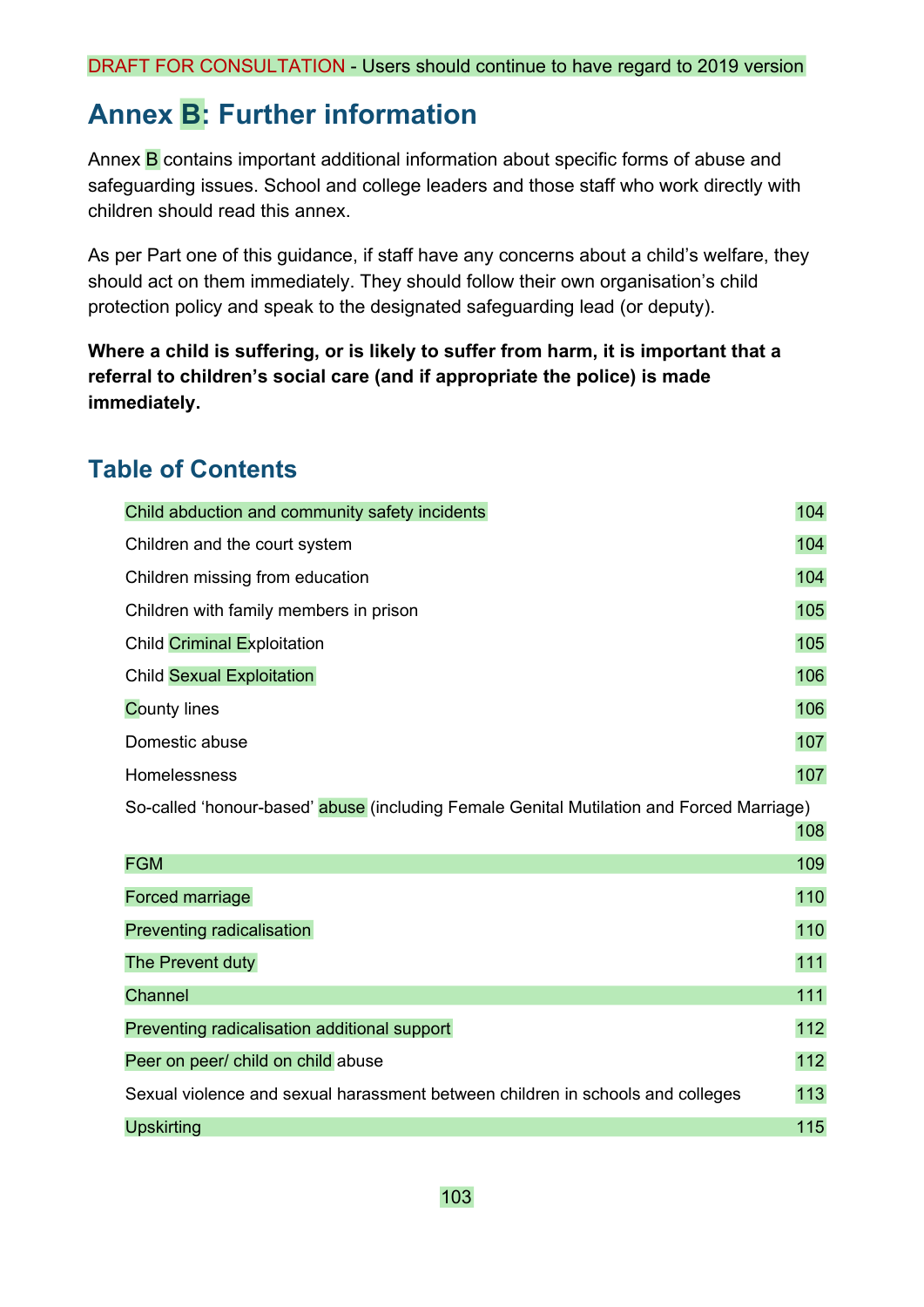<span id="page-103-0"></span>[The response to a report of sexual violence or sexual harassment](#page-114-0) The response to a report of sexual violence or sexual harassment

# **Child abduction and community safety incidents**

Child abduction is the unauthorised removal or retention of a minor from a parent or anyone with legal responsibility for the child. Child abduction can be committed by parents or other family members; by people known but not related to the victim (such as neighbours, friends and acquaintances); and by strangers.

Other community safety incidents in the vicinity of a school can raise concerns amongst children and parents, for example, people loitering nearby or unknown adults engaging children in conversation.

As children get older and are granted more independence (for example, as they start walking to school on their own) it is important they are given practical advice on how to keep themselves safe. Many schools provide outdoor-safety lessons run by teachers or by local police staff.

It is important that lessons focus on building children's confidence and abilities rather than simply warning them about all strangers. Further information is available at: [www.actionagainstabduction.org](http://www.actionagainstabduction.org/) and [www.clevernevergoes.org.](http://www.clevernevergoes.org/)

### **Children and the court system**

Children are sometimes required to give evidence in criminal courts, either for crimes committed against them or for crimes they have witnessed. There are two age appropriate guides to support children [5-11-year olds](http://formfinder.hmctsformfinder.justice.gov.uk/ywp-5-11-eng.pdf) and [12-17 year olds.](http://formfinder.hmctsformfinder.justice.gov.uk/ywp-12-17-eng.pdf)

The guides explain each step of the process, support and special measures that are available. There are diagrams illustrating the courtroom structure and the use of video links is explained.

Making child arrangements via the family courts following separation can be stressful and entrench conflict in families. This can be stressful for children. The Ministry of Justice has launched an online [child arrangements information tool](https://helpwithchildarrangements.service.justice.gov.uk/) with clear and concise information on the dispute resolution service. This may be useful for some parents and carers.

# **Children missing from education**

All staff should be aware that children going missing, particularly repeatedly, can act as a vital warning sign of a range of safeguarding possibilities. This may include abuse and neglect, which may include sexual abuse or exploitation and can also be a sign of child

104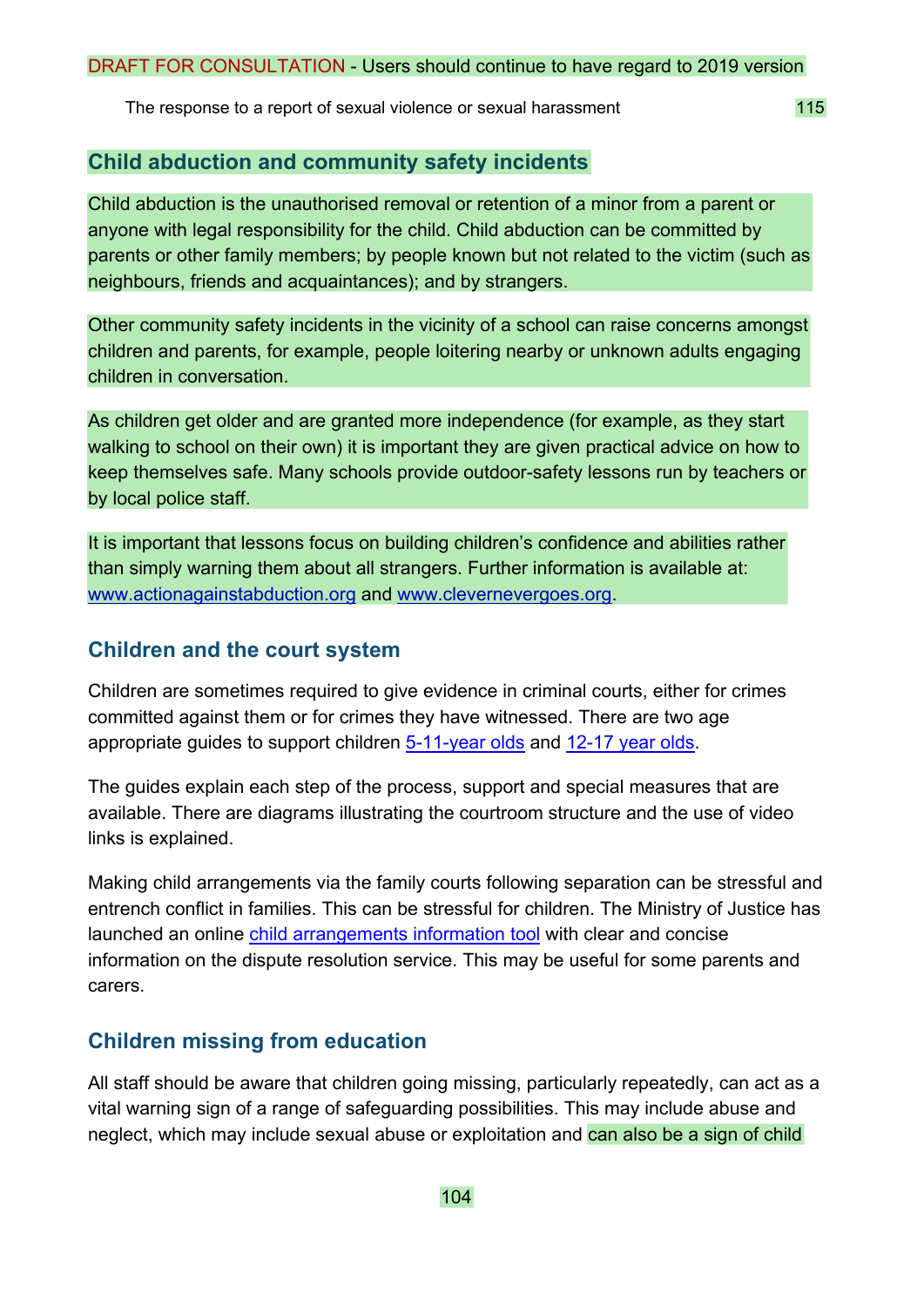<span id="page-104-0"></span>criminal exploitation including involvement in county lines. It may indicate mental health problems, risk of substance abuse, risk of travelling to conflict zones, risk of female genital mutilation or risk of forced marriage. Early intervention is necessary to identify the existence of any underlying safeguarding risk and to help prevent the risks of a child going missing in future. Staff should be aware of their school's or college's unauthorised absence and children missing from education procedures.

### **Children with family members in prison**

Approximately 200,000 children in England and Wales have a parent sent to prison each year. These children are at risk of poor outcomes including poverty, stigma, isolation and poor mental health. [NICCO](https://www.nicco.org.uk/) provides information designed to support professionals working with offenders and their children, to help mitigate negative consequences for those children.

### **Child Criminal Exploitation (CCE)**

CCE is where an individual or group takes advantage of an imbalance of power to coerce, control, manipulate or deceive a child into any criminal activity (a) in exchange for something the victim needs or wants, and/or (b) for the financial or other advantage of the perpetrator or facilitator and/or (c) through violence or the threat of violence. The victim may have been criminally exploited even if the activity appears consensual. CCE does not always involve physical contact; it can also occur through the use of technology.

CCE can include children being forced to work in cannabis factories, being coerced into moving drugs or money across the country (county lines, see page 106 for more information), forced to shoplift or pickpocket, or to threaten other young people.

Some of the following can be indicators of CCE:

- children who appear with unexplained gifts or new possessions;
- children who associate with other young people involved in exploitation;
- children who suffer from changes in emotional well-being;
- children who misuse drugs and alcohol;
- children who go missing for periods of time or regularly come home late; and
- children who regularly miss school or education or do not take part in education.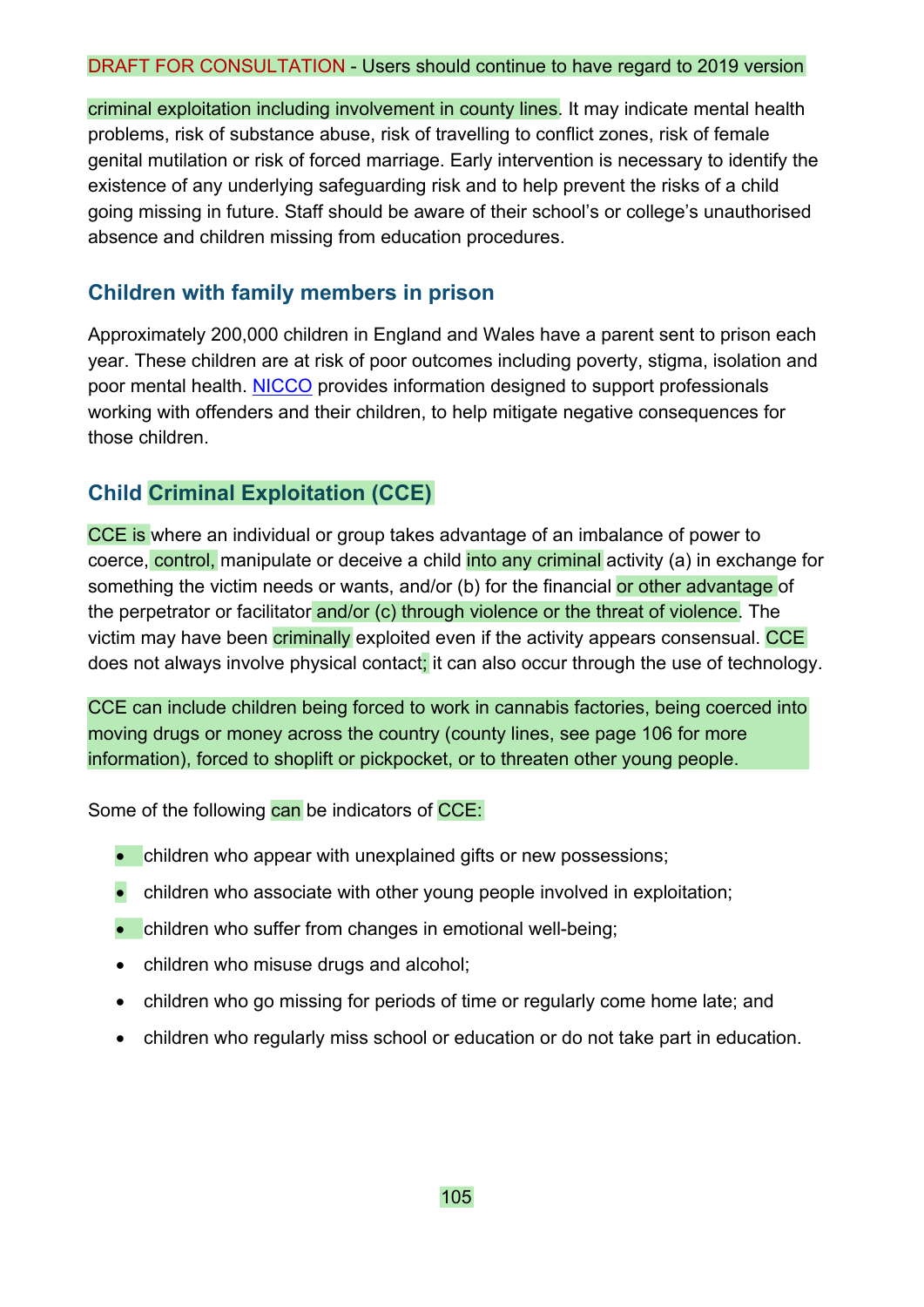# <span id="page-105-0"></span>**Child Sexual Exploitation (CSE)**

CSE occurs where an individual or group takes advantage of an imbalance of power to coerce, manipulate or deceive a child into sexual activity (a) in exchange for something the victim needs or wants, and/or (b) for the financial advantage or increased status of the perpetrator or facilitator. The victim may have been sexually exploited even if the sexual activity appears consensual. CSE does not always involve physical contact; it can also occur through the use of technology. CSE can affect any child or young person (male or female) under the age of 18 years, including 16 and 17 year olds who can legally consent to have sex. It can include both contact (penetrative and non-penetrative acts) and non-contact sexual activity and may occur without the child or young person's immediate knowledge (e.g. through others copying videos or images they have created and posted on social media).

The above CCE indicators can also be indicators of CSE, as can:

- children who have older boyfriends or girlfriends; and
- children who suffer from sexually transmitted infections or become pregnant.

The department provide: [Child sexual exploitation: guide for practitioners](https://www.gov.uk/government/publications/child-sexual-exploitation-definition-and-guide-for-practitioners)

# **County lines**

County lines is a term used to describe gangs and organised criminal networks involved in exporting illegal drugs (primarily crack cocaine and heroin) into one or more importing areas [within the UK], using dedicated mobile phone lines or other form of "deal line".

Exploitation is an integral part of the county lines offending model with children and vulnerable adults exploited to move [and store] drugs and money. Offenders will often use coercion, intimidation, violence (including sexual violence) and weapons to ensure compliance of victims. Children can be targeted and recruited into county lines in a number of locations including schools, further and higher educational institutions, pupil referral units, special educational needs schools, children's homes and care homes. Children are often recruited to move drugs and money between locations and are known to be exposed to techniques such as 'plugging', where drugs are concealed internally to avoid detection. Children can easily become trapped by this type of exploitation as county lines gangs create drug debts and can threaten serious violence and kidnap towards victims (and their families) if they attempt to leave the county lines network.

One of the ways of identifying potential involvement in county lines are missing episodes (both from home and school), when the victim may have been trafficked for the purpose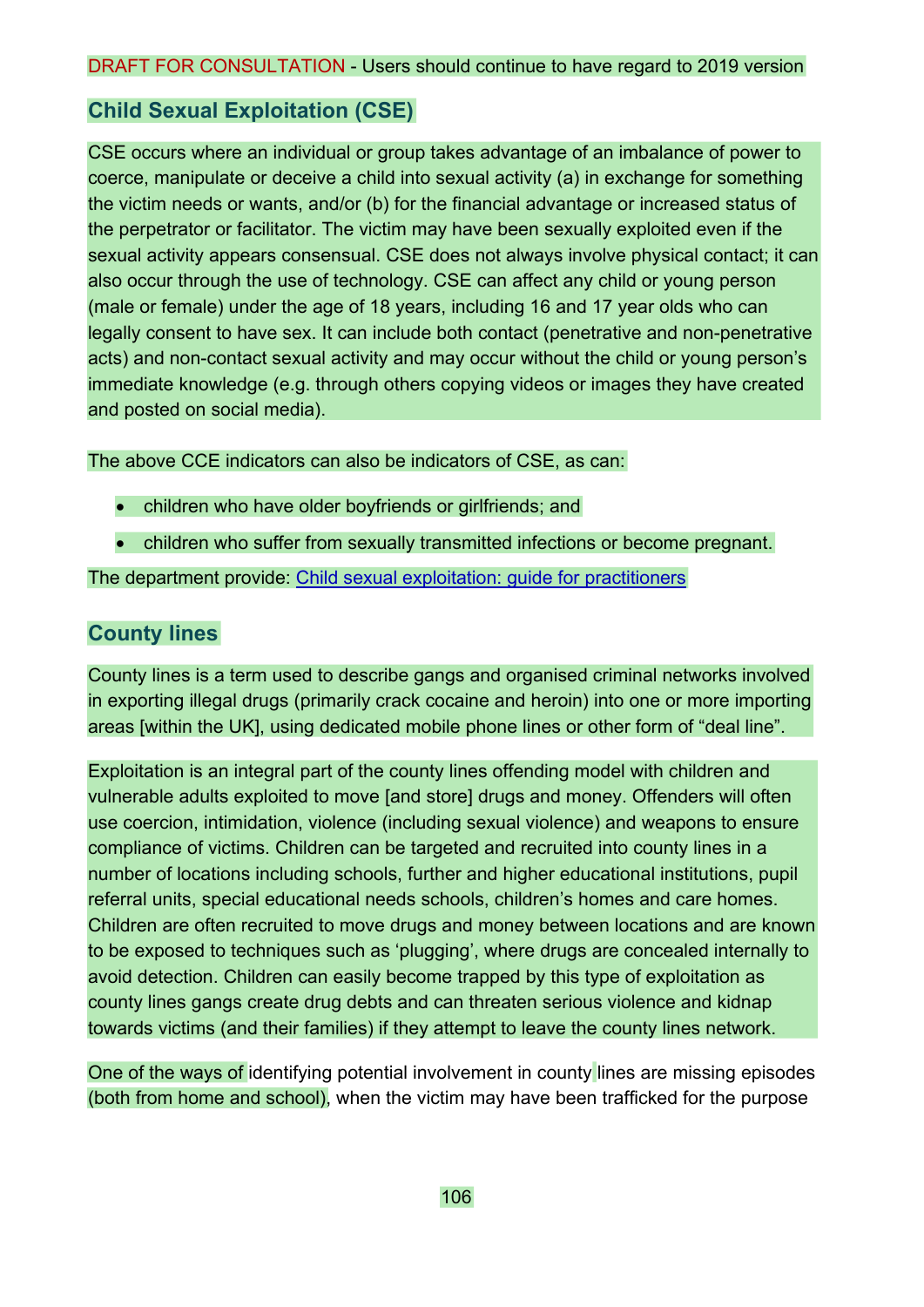<span id="page-106-0"></span>of transporting drugs and a referral to the National Referral Mechanism<sup>[95](#page-106-1)</sup> should be considered. If a child is suspected to be at risk of or involved in county lines, a safeguarding referral should be considered alongside consideration of availability of local services/third sector providers who offer support to victims of county lines exploitation. Like other forms of abuse, child criminal exploitation, including county lines:

Further information on the signs of a young person's involvement in county lines is available in guidance published by the [Home Office.](https://educationgovuk-my.sharepoint.com/personal/bev-mh_smith_education_gov_uk/Documents/Documents/KCSIE%202020/write%20round/%E2%80%A2%09https:/assets.publishing.service.gov.uk/government/uploads/system/uploads/attachment_data/file/863323/HOCountyLinesGuidance_-_Sept2018.pdf)

# **Domestic abuse**

The cross-government definition of domestic violence and abuse is: any incident or pattern of incidents of controlling, coercive, threatening behaviour, violence or abuse between those aged 16 or over who are, or have been, intimate partners or family members regardless of gender or sexuality. The abuse can encompass, but is not limited to: psychological; physical; sexual; financial; and emotional.

Children and young people can be victims of domestic abuse both in the context of their home life where domestic abuse occurs between parents or carers, but also within their own intimate personal relationships. Exposure to domestic abuse and/or violence can have a serious, long lasting emotional and psychological impact on children and young people. In some cases, a child may blame themselves for the abuse or may have had to leave the family home as a result.

Advice on identifying children who are affected by domestic abuse and how they can be helped is available at:

- NSPCC- [UK domestic-abuse Signs Symptoms Effects](https://www.nspcc.org.uk/preventing-abuse/child-abuse-and-neglect/domestic-abuse/signs-symptoms-effects/)
- [Refuge what is domestic violence/effects of domestic violence on children](http://www.refuge.org.uk/get-help-now/what-is-domestic-violence/effects-of-domestic-violence-on-children/)
- [Safelives: young people and domestic abuse.](http://www.safelives.org.uk/knowledge-hub/spotlights/spotlight-3-young-people-and-domestic-abuse)

### **Homelessness**

Being homeless or being at risk of becoming homeless presents a real risk to a child's welfare. The designated safeguarding lead (and any deputies) should be aware of contact details and referral routes into the Local Housing Authority so they can raise/progress concerns at the earliest opportunity. Indicators that a family may be at risk of homelessness include household debt, rent arrears, domestic abuse and anti-social behaviour, as well as the family being asked to leave a property. Whilst referrals and/or

<span id="page-106-1"></span><sup>95</sup> [national crime agency human-trafficking.](http://www.nationalcrimeagency.gov.uk/about-us/what-we-do/specialist-capabilities/uk-human-trafficking-centre/national-referral-mechanism)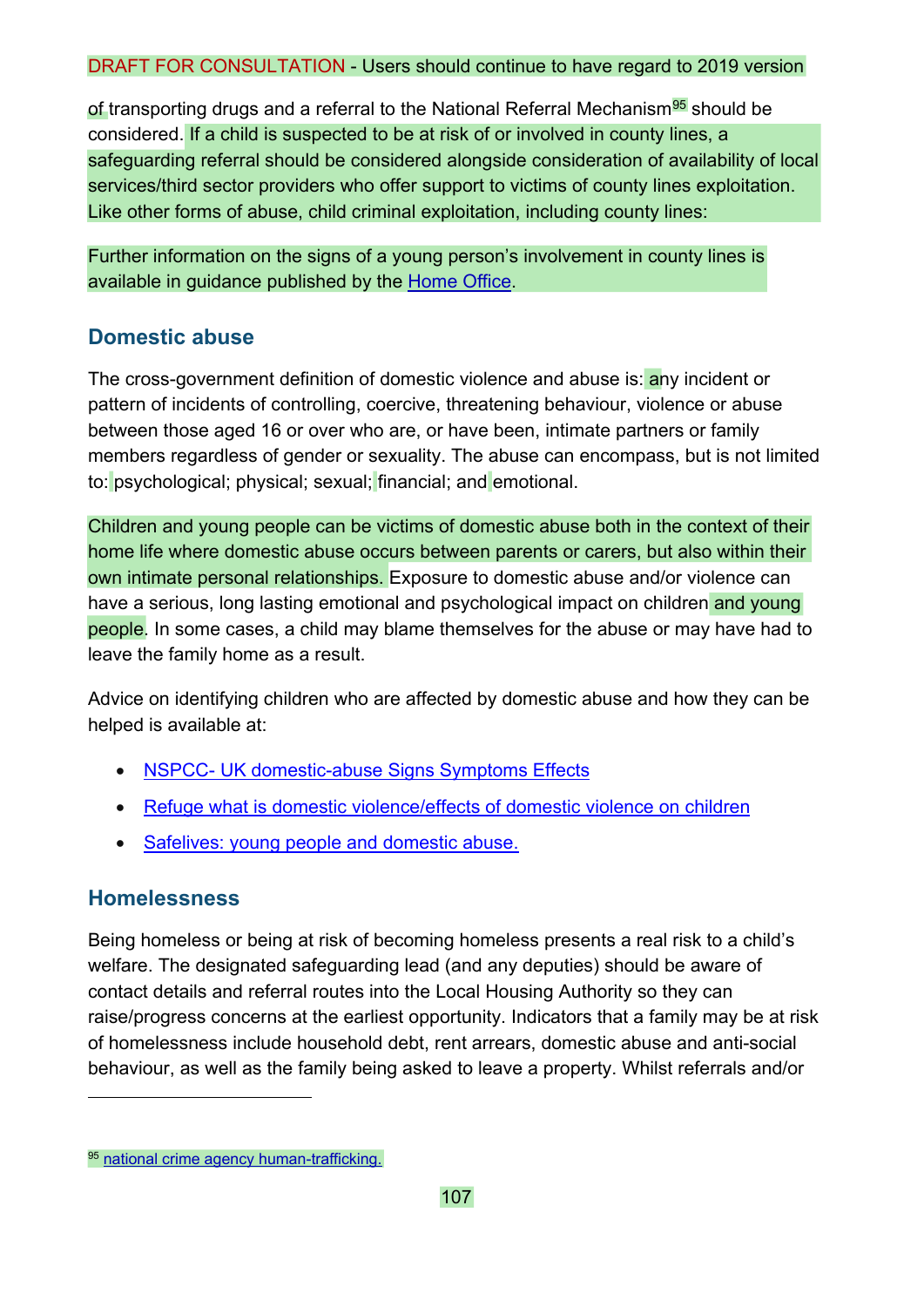<span id="page-107-0"></span>discussion with the Local Housing Authority should be progressed as appropriate, and in accordance with local procedures, this does not, and should not, replace a referral into children's social care where a child has been harmed or is at risk of harm.

The Homelessness Reduction Act 2017 places a new legal duty on English councils so that everyone who is homeless or at risk of homelessness will have access to meaningful help including an assessment of their needs and circumstances, the development of a personalised housing plan, and work to help them retain their accommodation or find a new place to live. The following factsheets usefully summarise the new duties: [Homeless](https://www.gov.uk/government/publications/homelessness-reduction-bill-policy-factsheets)  [Reduction Act Factsheets.](https://www.gov.uk/government/publications/homelessness-reduction-bill-policy-factsheets) The new duties shift focus to early intervention and encourage those at risk to seek support as soon as possible, before they are facing a homelessness crisis.

In most cases school and college staff will be considering homelessness in the context of children who live with their families, and intervention will be on that basis. However, it should also be recognised in some cases 16 and 17 year olds could be living independently from their parents or guardians, for example through their exclusion from the family home, and will require a different level of intervention and support. Children's services will be the lead agency for these young people and the designated safeguarding lead (or a deputy) should ensure appropriate referrals are made based on the child's circumstances. The department and the Ministry of Housing, Communities and Local Government have published joint statutory guidance on the provision of accommodation for 16 and 17 year olds who may be homeless and/or require accommodation: [here.](https://www.gov.uk/government/publications/homelessness-reduction-bill-policy-factsheets)

# **So-called 'honour-based' abuse (including Female Genital Mutilation and Forced Marriage)**

So-called 'honour-based' abuse (HBA) encompasses incidents or crimes which have been committed to protect or defend the honour of the family and/or the community, including female genital mutilation (FGM), forced marriage, and practices such as breast ironing. Abuse committed in the context of preserving "honour" often involves a wider network of family or community pressure and can include multiple perpetrators. It is important to be aware of this dynamic and additional risk factors when deciding what form of safeguarding action to take. All forms of HBA are abuse (regardless of the motivation) and should be handled and escalated as such. Professionals in all agencies, and individuals and groups in relevant communities, need to be alert to the possibility of a child being at risk of HBA, or already having suffered HBA.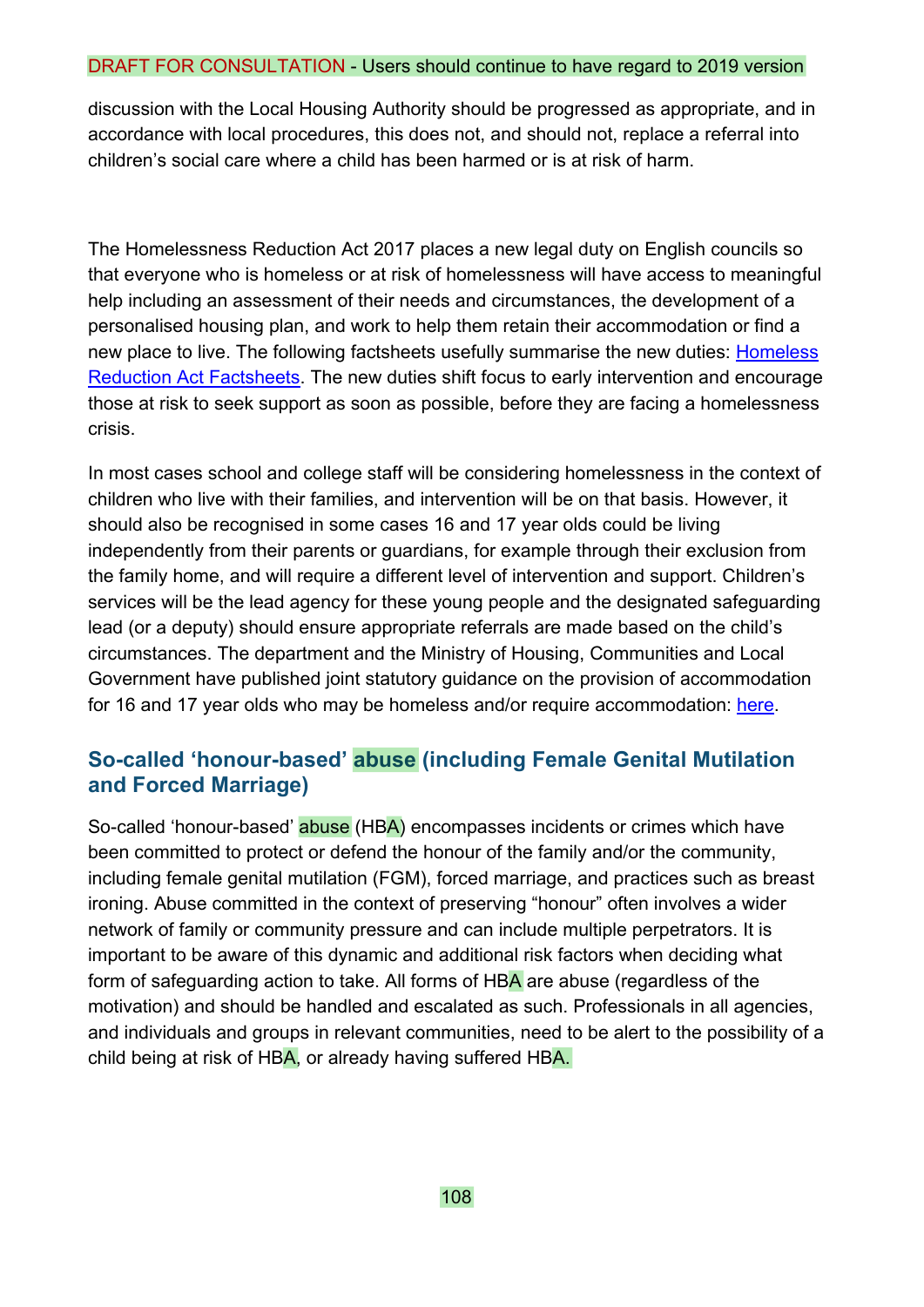### **Actions**

If staff have a concern regarding a child that might be at risk of  $HBA$  or who has suffered from HBA, they should speak to the designated safeguarding lead (or deputy). As appropriate, they will activate local safeguarding procedures, using existing national and local protocols for multi-agency liaison with police and children's social care. Where FGM has taken place, since 31 October 2015 there has been a mandatory reporting duty placed on **teachers**[96](#page-108-0) that requires a different approach (see following section).

# **FGM**

FGM comprises all procedures involving partial or total removal of the external female genitalia or other injury to the female genital organs. It is illegal in the UK and a form of child abuse with long-lasting harmful consequences.

### **FGM mandatory reporting duty for teachers**

Section 5B of the Female Genital Mutilation Act 2003 (as inserted by section 74 of the Serious Crime Act 2015) places a statutory duty upon **teachers** along with regulated health and social care professionals in England and Wales, to report to the police where they discover (either through disclosure by the victim or visual evidence) that FGM appears to have been carried out on a girl under 18. Those failing to report such cases may face disciplinary sanctions. It will be rare for teachers to see visual evidence, and they should **not** be examining pupils or students, but the same definition of what is meant by "to discover that an act of FGM appears to have been carried out" is used for all professionals to whom this mandatory reporting duty applies. Information on when and how to make a report can be found at: Mandatory [reporting](https://www.gov.uk/government/publications/mandatory-reporting-of-female-genital-mutilation-procedural-information) of [female](https://www.gov.uk/government/publications/mandatory-reporting-of-female-genital-mutilation-procedural-information) genital mutilation procedural informatio[n.](https://www.gov.uk/government/publications/mandatory-reporting-of-female-genital-mutilation-procedural-information)

Teachers **must** personally report to the police cases where they discover that an act of FGM appears to have been carried out.  $97$  Unless the teacher has good reason not to, they should still consider and discuss any such case with the school's or college's designated safeguarding lead (or deputy) and involve children's social care as appropriate. The duty does not apply in relation to at risk or suspected cases (i.e. where the teacher does not discover that an act of FGM appears to have been carried out, either through disclosure by the victim or visual evidence) or in cases where the woman

<span id="page-108-0"></span><sup>96</sup> Under Section 5B(11)(a) of the Female Genital Mutilation Act 2003, "teacher" means, in relation to England, a person within section 141A(1) of the Education Act 2002 (persons employed or engaged to carry out teaching work at schools and other institutions in England).

<span id="page-108-1"></span> $97$  Section 5B(6) of the Female Genital Mutilation Act 2003 states teachers need not report a case to the police if they have reason to believe that another teacher has already reported the case.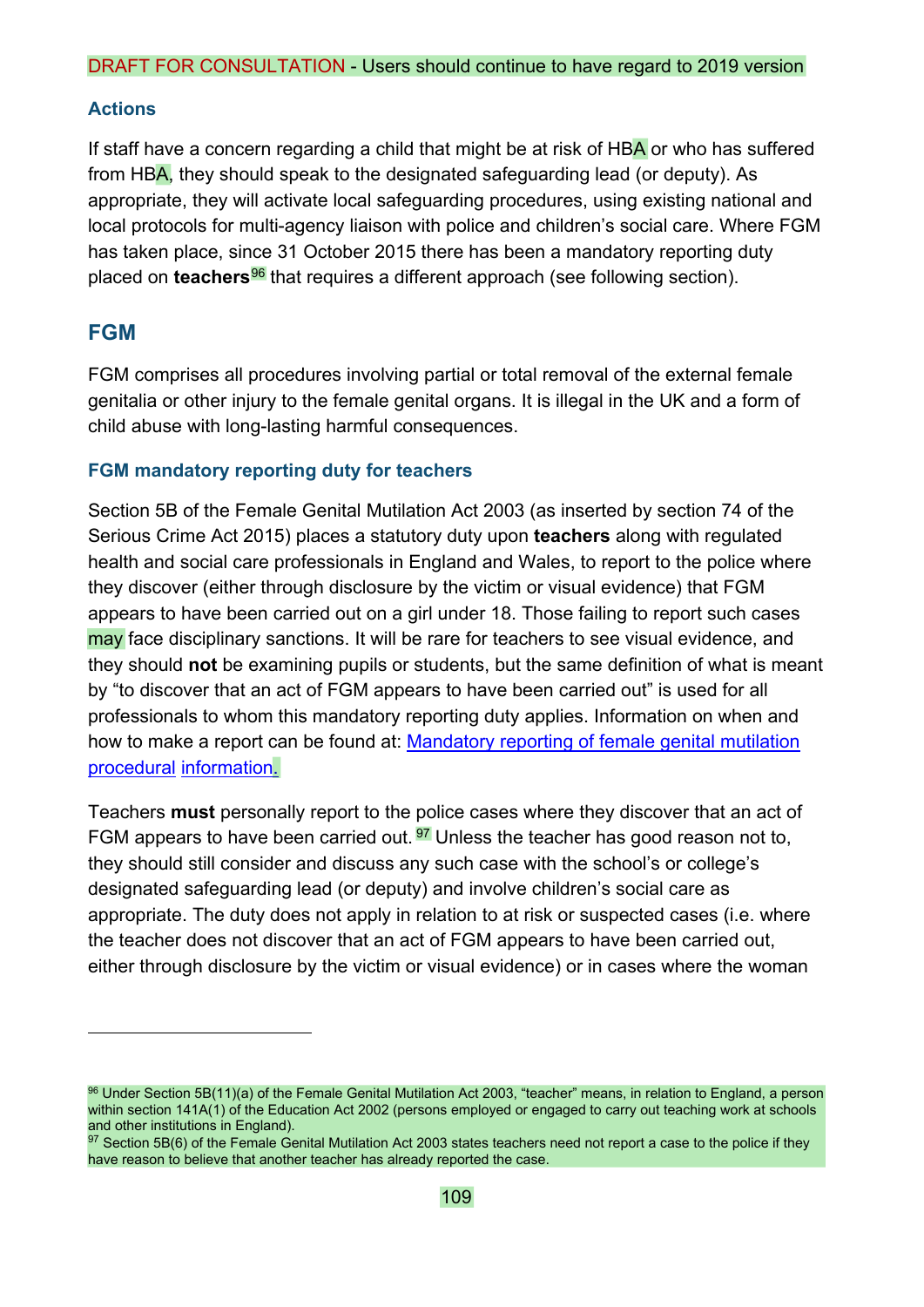is 18 or over. In these cases, teachers should follow local safeguarding procedures. The following is a useful summary of the FGM mandatory reporting duty: [FGM Fact Sheet.](https://www.gov.uk/government/uploads/system/uploads/attachment_data/file/496415/6_1639_HO_SP_FGM_mandatory_reporting_Fact_sheet_Web.pdf)

# **Forced marriage**

Forcing a person into a marriage is a crime in England and Wales. A forced marriage is one entered into without the full and free consent of one or both parties and where violence, threats or any other form of coercion is used to cause a person to enter into a marriage. Threats can be physical or emotional and psychological. A lack of full and free consent can be where a person does not consent or where they cannot consent (if they have learning disabilities, for example). Nevertheless, some perpetrators use perceived cultural practices as a way to coerce a person into marriage. Schools and colleges can play an important role in safeguarding children from forced marriage.

The Forced Marriage Unit has published [statutory guidance](https://www.gov.uk/government/uploads/system/uploads/attachment_data/file/322310/HMG_Statutory_Guidance_publication_180614_Final.pdf) and [Multi-agency guidelines,](https://www.gov.uk/government/uploads/system/uploads/attachment_data/file/322307/HMG_MULTI_AGENCY_PRACTICE_GUIDELINES_v1_180614_FINAL.pdf) pages 35-36 of which focus on the role of schools and colleges. School and college staff can contact the Forced Marriage Unit if they need advice or information: Contact: 020 7008 0151 or email [fmu@fco.gov.uk.](mailto:fmu@fco.gov.uk)

## **Preventing radicalisation**

Children are vulnerable to extremist ideology and radicalisation. Similar to protecting children from other forms of harms and abuse, protecting children from this risk should be a part of a schools' or colleges' safeguarding approach.

- **Extremism<sup>[98](#page-109-0)</sup>** is the vocal or active opposition to our fundamental values, including democracy, the rule of law, individual liberty and the mutual respect and tolerance of different faiths and beliefs. This also includes calling for the death of members of the armed forces.
- **Radicalisation**<sup>[99](#page-109-1)</sup> refers to the process by which a person comes to support terrorism and extremist ideologies associated with terrorist groups.
- **Terrorism**<sup>[100](#page-109-2)</sup> is an action that endangers or causes serious violence to a person/people; causes serious damage to property; or seriously interferes or disrupts an electronic system. The use or threat **must** be designed to influence the government or to intimidate the public and is made for the purpose of advancing a political, religious or ideological cause.

<span id="page-109-0"></span><sup>98</sup> As defined in the Government's Counter Extremism Strategy.

<span id="page-109-1"></span><sup>99</sup> As defined in the Revised Prevent Duty Guidance for England and Wales.

<span id="page-109-2"></span><sup>100</sup> As defined in the Terrorism Act 2000 (TACT 2000)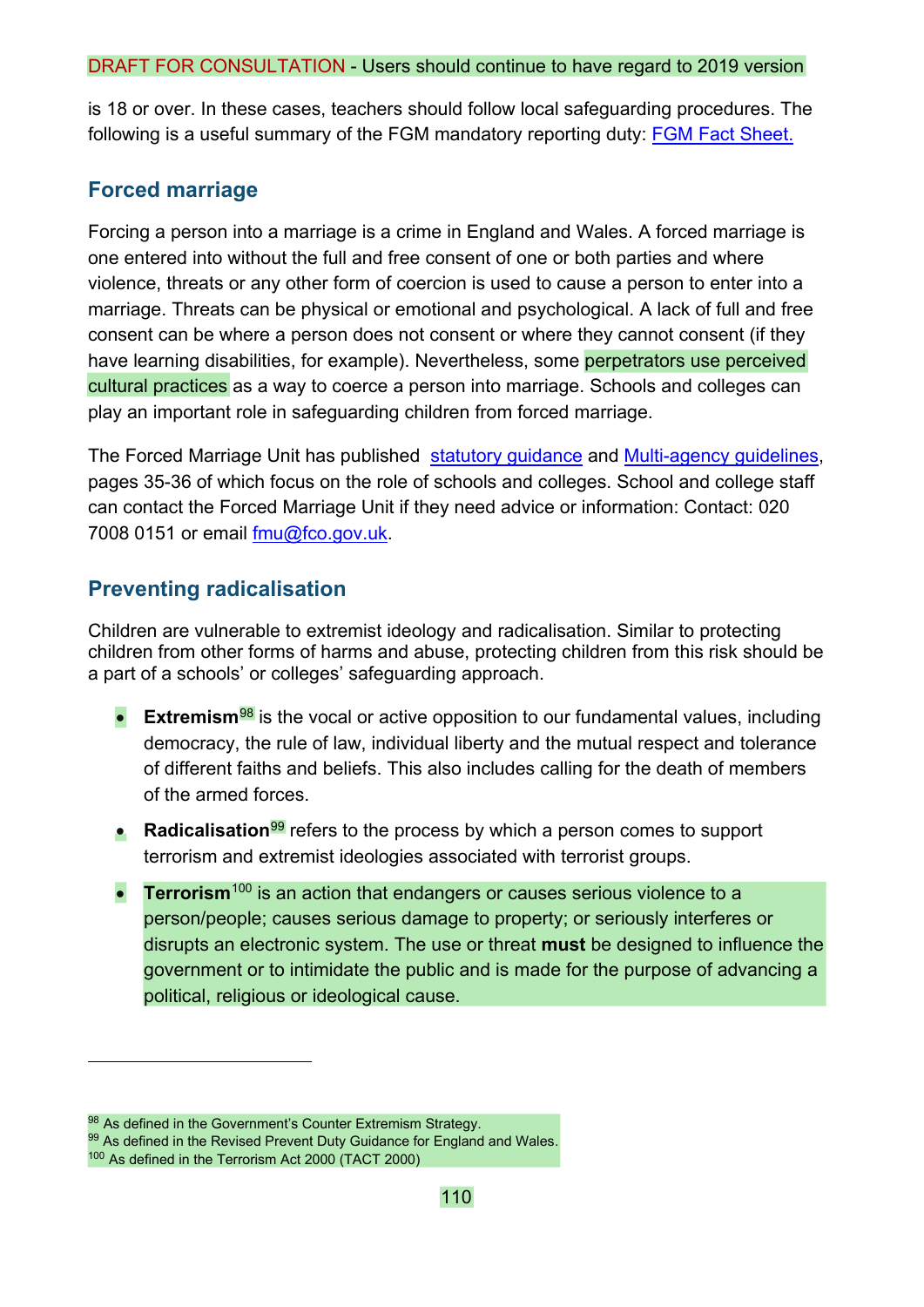There is no single way of identifying whether a child is likely to be susceptible to an extremist ideology. Background factors combined with specific influences such as family and friends may contribute to a child's vulnerability. Similarly, radicalisation can occur through many different methods (such as social media or the internet) and settings (such as within the home).

However, it is possible to protect vulnerable people from extremist ideology and intervene to prevent those at risk of radicalisation being radicalised. As with other safeguarding risks, staff should be alert to changes in children's behaviour, which could indicate that they may be in need of help or protection. Staff should use their judgement in identifying children who might be at risk of radicalisation and act proportionately which may include the designated safeguarding lead (or deputy) making a Prevent referral.

The school's or college's designated safeguarding lead (and any deputies) should be aware of local procedures for making a Prevent referral.

## **The Prevent duty**

All schools and colleges are subject to a duty under section 26 of the Counter-Terrorism and Security Act 2015 (the CTSA 2015), in the exercise of their functions, to have "due regard<sup>[101](#page-110-0)</sup> to the need to prevent people from being drawn into terrorism".  $102$  This duty is known as the Prevent duty.

The Prevent duty should be seen as part of schools' and colleges' wider safeguarding obligations. Designated safeguarding leads and other senior leaders in schools should familiarise themselves with the revised [Prevent duty guidance: for England and Wales,](https://www.gov.uk/government/publications/prevent-duty-guidance) especially paragraphs 57-76, which are specifically concerned with schools (and also covers childcare). Designated safeguarding leads and other senior leaders in colleges should familiar themselves with the Prevent Duty Guidance for Further Education Institutions in England and Wales. The guidance is set out in terms of four general themes: risk assessment, working in partnership, staff training, and IT policies.

### **Channel**

Channel is a voluntary, confidential support programme which focuses on providing support at an early stage to people who are identified as being vulnerable to being drawn into terrorism. Prevent referrals may be passed to a multi-agency Channel panel, who will discuss the individual referred to determine whether they are vulnerable to being drawn

<span id="page-110-0"></span><sup>&</sup>lt;sup>101</sup> According to the Prevent duty guidance 'having due regard' means that the authorities should place an appropriate amount of weight on the need to prevent people being drawn into terrorism when they consider all the other factors relevant to how they carry out their usual functions.

<span id="page-110-1"></span> $102$  "Terrorism" for these purposes has the same meaning as for the Terrorism Act 2000 (section 1(1) to (4) of that Act).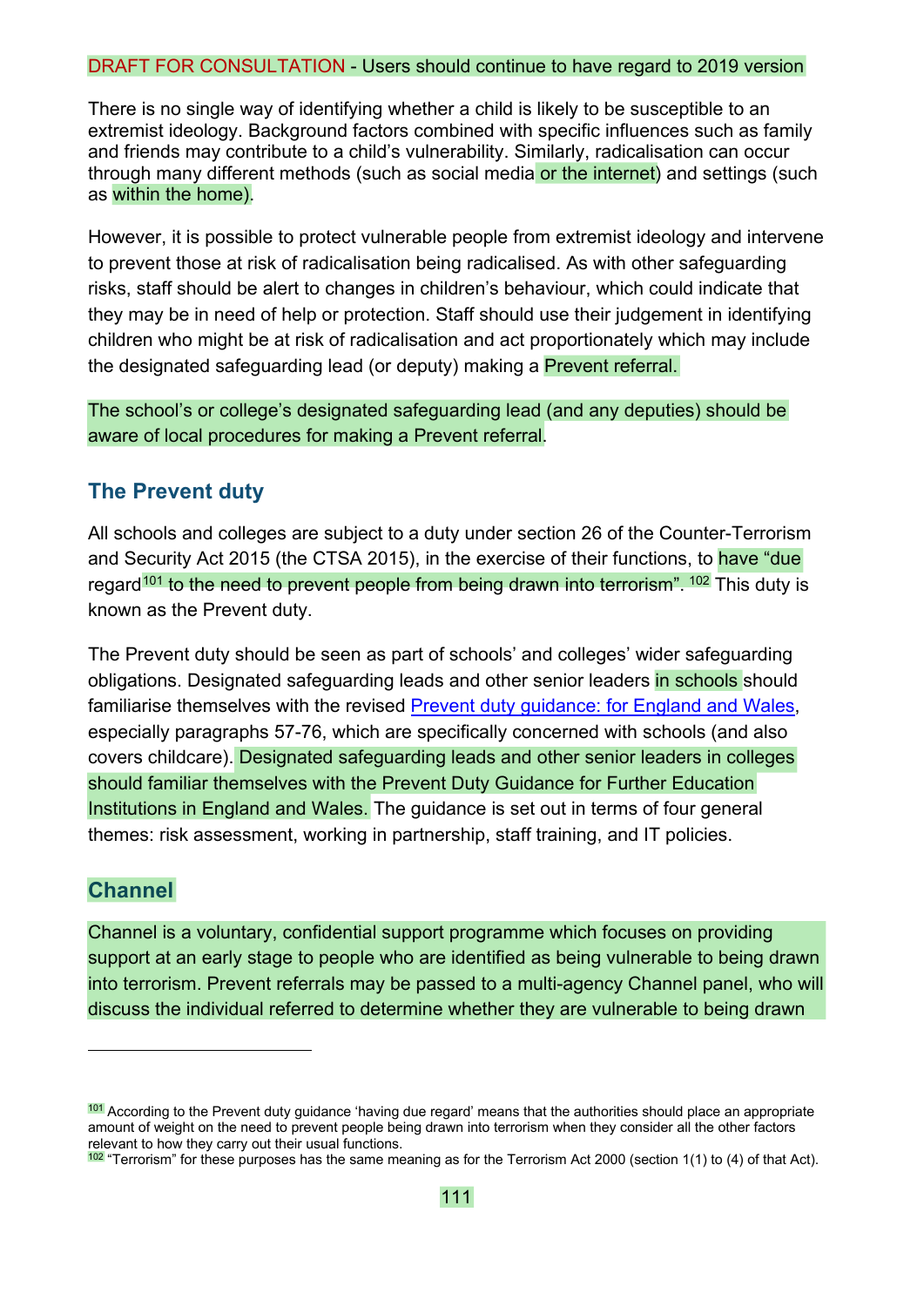into terrorism and consider the appropriate support required. A representative from the school or college may be asked to attend the Channel panel to help with this assessment. An individual's engagement with the programme is entirely voluntary at all stages.

Guidance on Channel is available at: [Channel guidance.](https://www.gov.uk/government/publications/channel-guidance)

# **Additional support**

The department has published advice for schools on the [Prevent duty.](https://www.gov.uk/government/publications/protecting-children-from-radicalisation-the-prevent-duty) The advice is intended to complement the Prevent guidance and signposts other sources of advice and support.

The Home Office has developed three e-learning modules:

- [Prevent awareness e-learning](http://www.elearning.prevent.homeoffice.gov.uk/) offers an introduction to the Prevent duty.
- [Prevent referrals e-learning](https://www.elearning.prevent.homeoffice.gov.uk/preventreferrals) supports staff to make Prevent referrals that are **robust, informed** and with **good intention**.
- [Channel awareness e-learning](https://www.elearning.prevent.homeoffice.gov.uk/channel_awareness/01-welcome.html) is aimed at staff who may be asked to contribute to or sit on a multi-agency Channel panel.

[Educate Against Hate](https://educateagainsthate.com/) is a government website designed to support school teachers and leaders to help them safeguard their students from radicalisation and extremism. The platform provides free information and resources to help school staff identify and address the risks, as well as build resilience to radicalisation.

For advice specific to further education, the Education and Training Foundation hosts the [Prevent for FE and Training.](http://preventforfeandtraining.org.uk/) This hosts a range of free, sector specific resources to support further education settings comply with the Prevent duty.

# **Peer on peer/ child on child abuse**

Children can abuse other children. This is generally referred to as peer on peer abuse and can take many forms. This can include (but is not limited to): abuse within intimate partner relationships; bullying (including cyberbullying); sexual violence and sexual harassment; physical abuse such as hitting, kicking, shaking, biting, hair pulling, or otherwise causing physical harm; sexting and initiation/hazing type violence and rituals.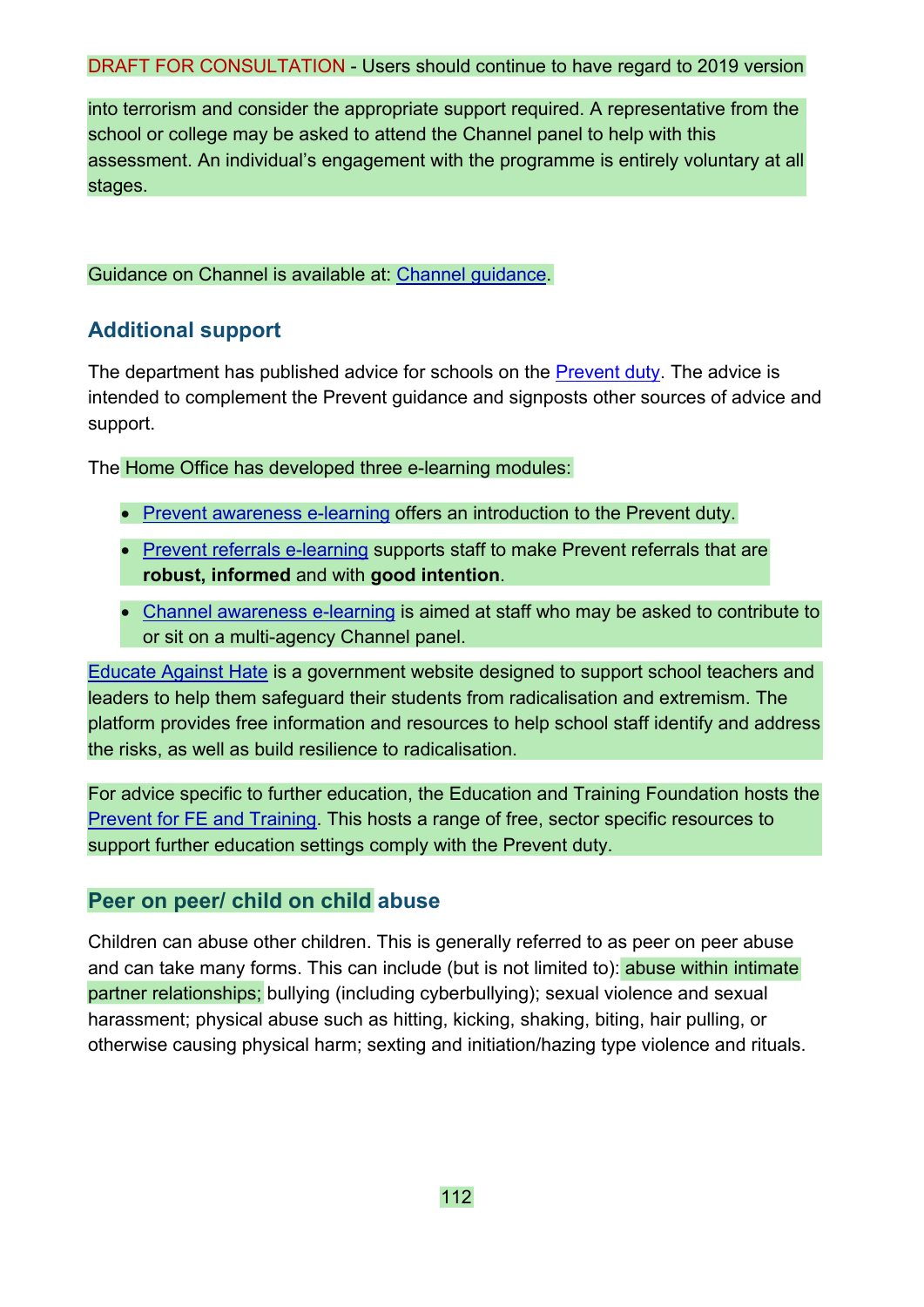# **Sexual violence and sexual harassment between children in schools and colleges**

### **Context**

Sexual violence and sexual harassment can occur between two children of any age and sex. It can also occur through a group of children sexually assaulting or sexually harassing a single child or group of children.

Children who are victims of sexual violence and sexual harassment will likely find the experience stressful and distressing. This will, in all likelihood, adversely affect their educational attainment. Sexual violence and sexual harassment exist on a continuum and may overlap, they can occur online and offline (both physical and verbal) and are never acceptable.

It is important that **all** victims are taken seriously and offered appropriate support. Staff should be aware that some groups are potentially more at risk. Evidence shows girls, children with SEND and LGBT children are at greater risk.

Staff should be aware of the importance of:

- making clear that sexual violence and sexual harassment is not acceptable, will never be tolerated and is not an inevitable part of growing up;
- not tolerating or dismissing sexual violence or sexual harassment as "banter", "part of growing up", "just having a laugh" or "boys being boys"; and
- challenging behaviours (potentially criminal in nature), such as grabbing bottoms, breasts and genitalia, flicking bras and lifting up skirts. Dismissing or tolerating such behaviours risks normalising them.

# **What is sexual violence and sexual harassment?**

### **Sexual violence**

It is important that school and college staff are aware of sexual violence and the fact children can, and sometimes do, abuse their peers in this way. When referring to sexual violence we are referring to sexual violence offences under the Sexual Offences Act 2003<sup>[103](#page-112-0)</sup> as described below:

<span id="page-112-0"></span><sup>103</sup> [Legislation.gov.uk.](https://www.legislation.gov.uk/ukpga/2003/42/contents)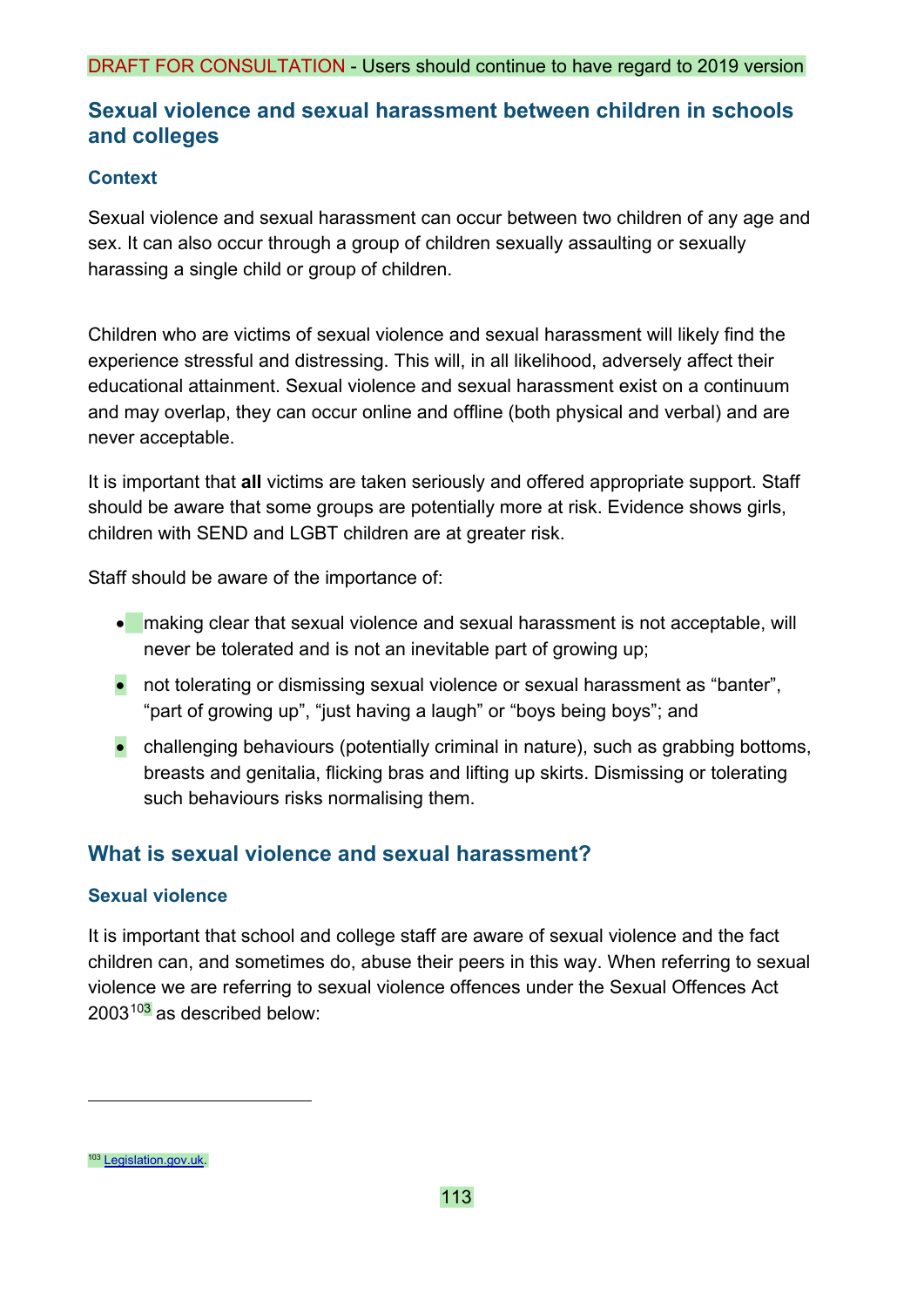**Rape**: A person (A) commits an offence of rape if: he intentionally penetrates the vagina, anus or mouth of another person (B) with his penis, B does not consent to the penetration and A does not reasonably believe that B consents.

**Assault by Penetration**: A person (A) commits an offence if: s/he intentionally penetrates the vagina or anus of another person (B) with a part of her/his body or anything else, the penetration is sexual, B does not consent to the penetration and A does not reasonably believe that B consents.

**Sexual Assault:** A person (A) commits an offence of sexual assault if: s/he intentionally touches another person (B), the touching is sexual, B does not consent to the touching and A does not reasonably believe that B consents.

**What is consent**? <sup>[104](#page-113-0)</sup> Consent is about having the freedom and capacity to choose. Consent to sexual activity may be given to one sort of sexual activity but not another, e.g.to vaginal but not anal sex or penetration with conditions, such as wearing a condom. Consent can be withdrawn at any time during sexual activity and each time activity occurs. Someone consents to vaginal, anal or oral penetration only if s/he agrees by choice to that penetration and has the freedom and capacity to make that choice.<sup>[105](#page-113-1)</sup>

# **Sexual harassment**

When referring to sexual harassment we mean 'unwanted conduct of a sexual nature' that can occur online and offline. When we reference sexual harassment, we do so in the context of child on child sexual harassment. Sexual harassment is likely to: violate a child's dignity, and/or make them feel intimidated, degraded or humiliated and/or create a hostile, offensive or sexualised environment.

Whilst not intended to be an exhaustive list, sexual harassment can include:

- sexual comments, such as: telling sexual stories, making lewd comments, making sexual remarks about clothes and appearance and calling someone sexualised names;
- sexual "jokes" or taunting;
- physical behaviour, such as: deliberately brushing against someone, interfering with someone's clothes (schools and colleges should be considering when any of this crosses a line into sexual violence - it is important to talk to and consider the

<span id="page-113-0"></span><sup>104</sup> It is important school and college staff (and especially designated safeguarding leads and their deputies) understand consent. This will be especially important if a child is reporting they have been raped. More information: [here.](https://www.disrespectnobody.co.uk/consent/what-is-consent/)

<span id="page-113-1"></span><sup>105</sup> [PSHE Teaching about consent f](https://www.pshe-association.org.uk/curriculum-and-resources/resources/guidance-teaching-about-consent-pshe-education-key)rom the PSHE association provides advice and lesson plans to teach consent at Key stage 3 and 4.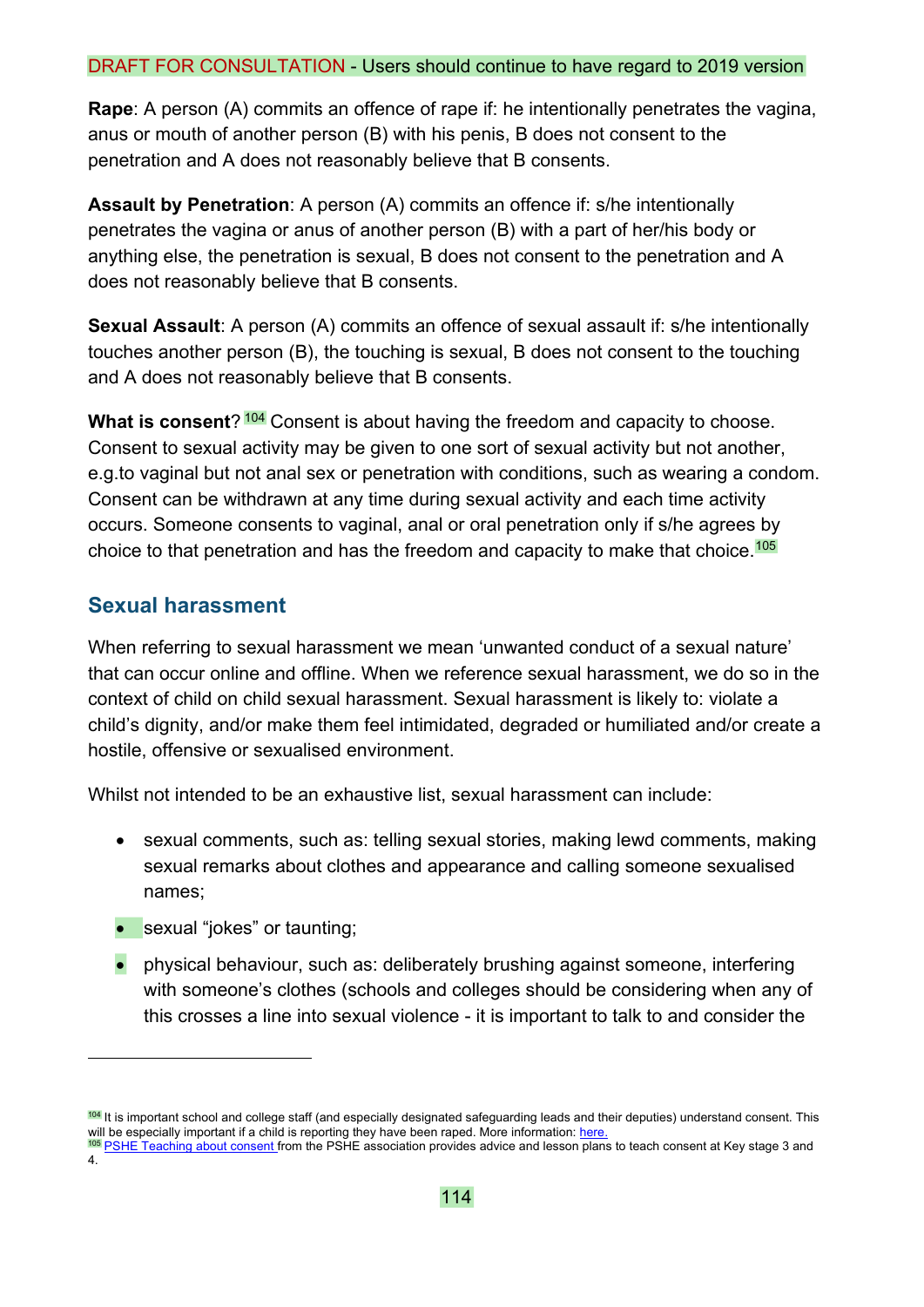experience of the victim) and displaying pictures, photos or drawings of a sexual nature; and

- online sexual harassment. This may be standalone, or part of a wider pattern of sexual harassment and/or sexual violence. <sup>[106](#page-114-0)</sup> It may include:
- non-consensual sharing of sexual images and videos;
- sexualised online bullying;
	- unwanted sexual comments and messages, including, on social media;
	- sexual exploitation; coercion and threats; and
	- upskirting.

# **Upskirting[107](#page-114-1)**

'Upskirting' typically involves taking a picture under a person's clothing without them knowing, with the intention of viewing their genitals or buttocks to obtain sexual gratification, or cause the victim humiliation, distress or alarm. It is now a criminal offence.

# **The response to a report of sexual violence or sexual harassment**

The initial response to a report from a child is important. It is essential that all victims are reassured that they are being taken seriously and that they will be supported and kept safe. A victim should never be given the impression that they are creating a problem by reporting sexual violence or sexual harassment. Nor should a victim ever be made to feel ashamed for making a report.

If staff have a concern about a child or a child makes a report to them, they should follow the referral process as set out from paragraph  $43$  in Part one of this guidance. As is always the case, if staff are in any doubt as to what to do they should speak to the designated safeguarding lead (or a deputy).

<span id="page-114-1"></span><span id="page-114-0"></span><sup>&</sup>lt;sup>106</sup>Project deSHAME from Childnet provides useful research, advice and resources regarding online sexual harassment. 107 Additional information can be found a[t GOV.UK.](https://www.gov.uk/government/news/upskirting-law-comes-into-force)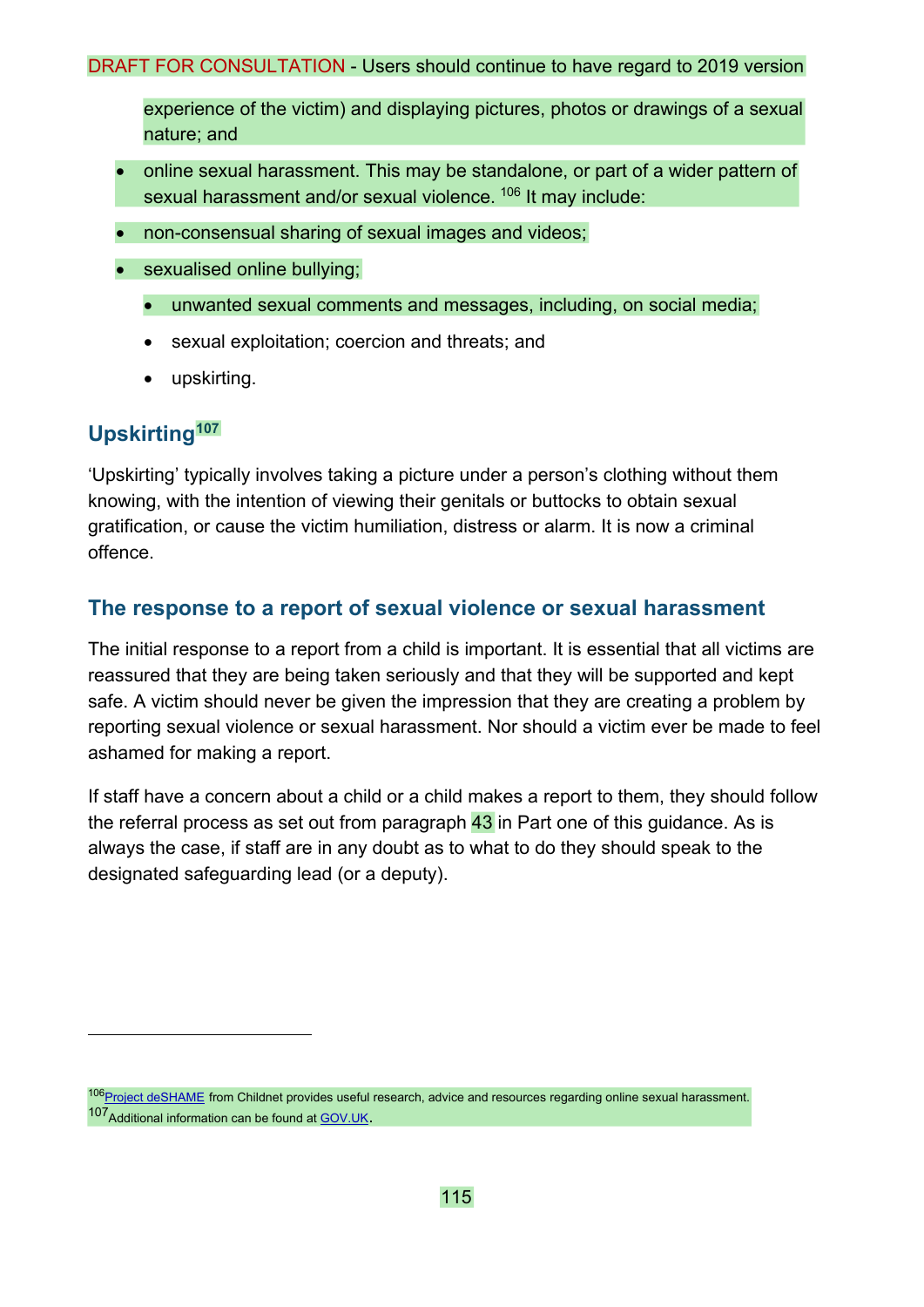# **Additional advice and support**

# **Abuse**

- [What to do if you're worried a child is being abused](https://www.gov.uk/government/publications/what-to-do-if-youre-worried-a-child-is-being-abused--2) DfE advice
- [Domestic abuse: Various Information/Guidance](https://www.gov.uk/domestic-violence-and-abuse) Home Office (HO)
- [Faith based abuse: National Action Plan](https://www.gov.uk/government/publications/national-action-plan-to-tackle-child-abuse-linked-to-faith-or-belief) DfE advice
- [Relationship abuse: disrespect nobody](https://www.disrespectnobody.co.uk/relationship-abuse/what-is-relationship-abuse/) Home Office website

### **Bullying**

• Preventing bullying including cyberbullying - DfE advice

### **Children missing from education, home or care**

- [Children missing education](https://www.gov.uk/government/publications/children-missing-education) DfE statutory guidance
- [Child missing from home or care](https://www.gov.uk/government/publications/children-who-run-away-or-go-missing-from-home-or-care) DfE statutory guidance
- [Children and adults missing strategy](https://www.gov.uk/government/publications/missing-children-and-adults-strategy) Home Office strategy

### **Children with family members in prison**

• [National Information Centre on Children of Offenders](https://www.nicco.org.uk/) - Barnardo's in partnership with **HM** Prison and Probation Service

### **Child Exploitation**

• Trafficking: safequarding children - DfE and HO guidance

### **Drugs**

- [Drugs: advice for schools](https://www.gov.uk/government/publications/drugs-advice-for-schools) DfE advice
- [Drug strategy 2017](https://www.gov.uk/government/publications/drug-strategy-2017) Home Office strategy
- [Information and advice on drugs](http://www.talktofrank.com/) Talk to Frank website
- [ADEPIS platform sharing information and resources for schools: covering drug \(&](http://mentor-adepis.org/)  [alcohol\) prevention](http://mentor-adepis.org/) - Website by Mentor UK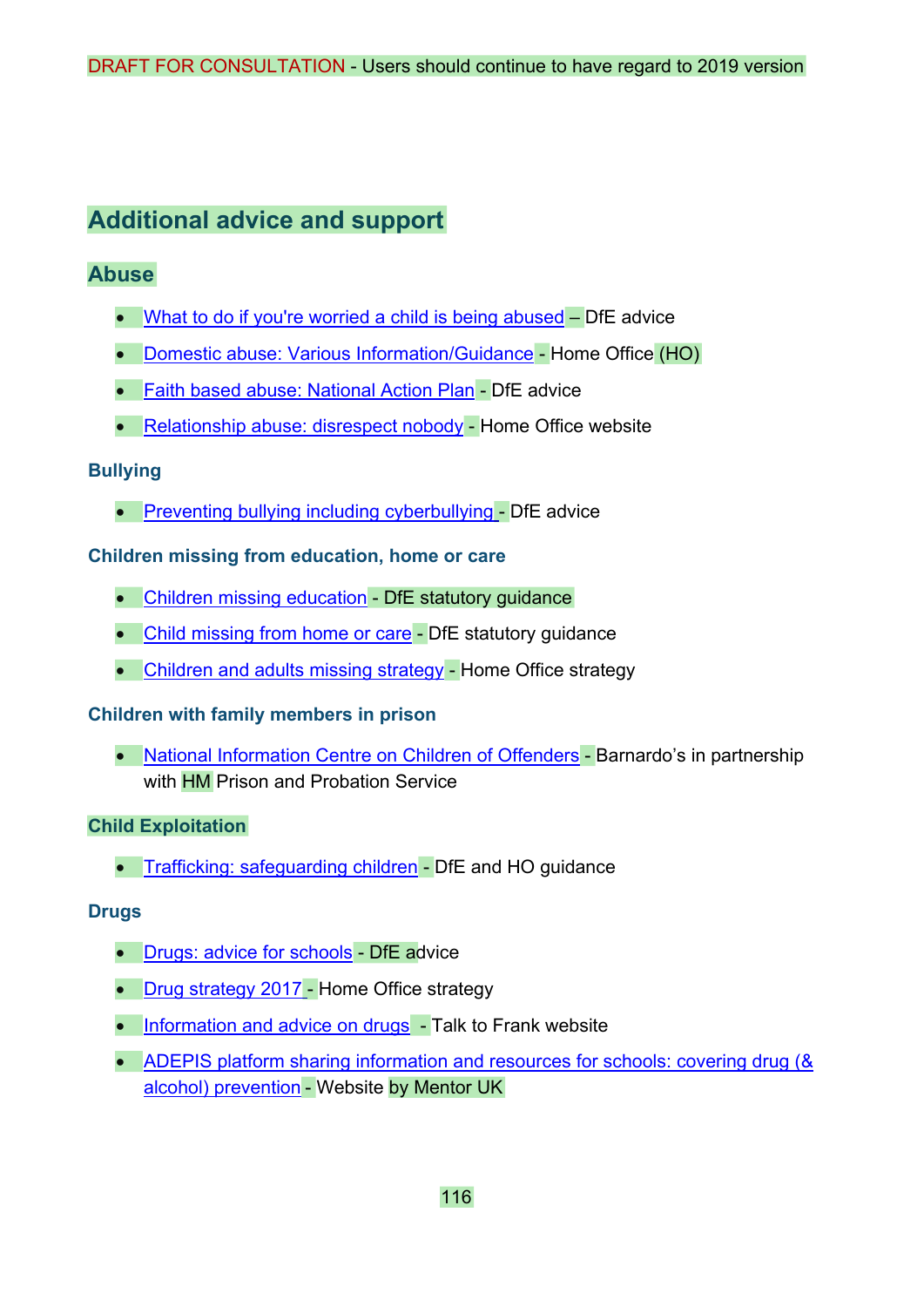#### **"Honour Based Abuse" (so called)**

- [Female genital mutilation: information and resources-](https://www.gov.uk/government/collections/female-genital-mutilation) Home Office guidance
- [Female genital mutilation: multi agency statutory guidance](https://www.gov.uk/government/publications/multi-agency-statutory-guidance-on-female-genital-mutilation) DfE, DH, and HO statutory guidance

#### **Health and Well-being**

- [Fabricated or induced illness: safeguarding children](https://www.gov.uk/government/publications/safeguarding-children-in-whom-illness-is-fabricated-or-induced) DfE, DH, HO
- [Rise Above: Free PSHE resources on health, wellbeing and resilience](https://www.pshe-association.org.uk/curriculum-and-resources/resources/rise-above-schools-teaching-resources) Public Health England
- [Medical-conditions: supporting pupils at school](https://www.gov.uk/government/publications/supporting-pupils-at-school-with-medical-conditions--3) DfE statutory guidance
- [Mental health and behaviour](https://www.gov.uk/government/publications/mental-health-and-behaviour-in-schools--2) DfE advice

#### **Homelessness**

• [Homelessness: How local authorities should exercise their functions](https://www.gov.uk/guidance/homelessness-code-of-guidance-for-local-authorities) - Ministry of Housing, Communities & Local Government guidance

#### **Online (see also Annex D)**

• [Sexting: responding to incidents and safeguarding children](https://www.gov.uk/government/groups/uk-council-for-child-internet-safety-ukccis) - UK Council for Internet Safety

#### **Private fostering**

• [Private fostering: local authorities](https://www.gov.uk/government/publications/children-act-1989-private-fostering) - DfE statutory guidance

#### **Radicalisation**

- [Prevent duty guidance-](https://www.gov.uk/government/publications/prevent-duty-guidance) Home Office guidance
- [Prevent duty: additional advice for schools](https://www.gov.uk/government/publications/protecting-children-from-radicalisation-the-prevent-duty) and childcare providers DfE advice
- [Educate Against Hate website](http://educateagainsthate.com/)  DfE and Home Office advice
- [Prevent for FE and Training](http://preventforfeandtraining.org.uk/) Education and Training Foundation (ETF)

#### **Violence**

- [Gangs and youth violence: for schools and colleges](https://www.gov.uk/government/publications/advice-to-schools-and-colleges-on-gangs-and-youth-violence)  Home Office advice
- [Ending violence against women and girls 2016-2020 strategy](https://www.gov.uk/government/publications/strategy-to-end-violence-against-women-and-girls-2016-to-2020) Home Office strategy
- [Violence against women and girls: national statement of expectations for victims](https://www.gov.uk/government/publications/violence-against-women-and-girls-national-statement-of-expectations) Home Office guidance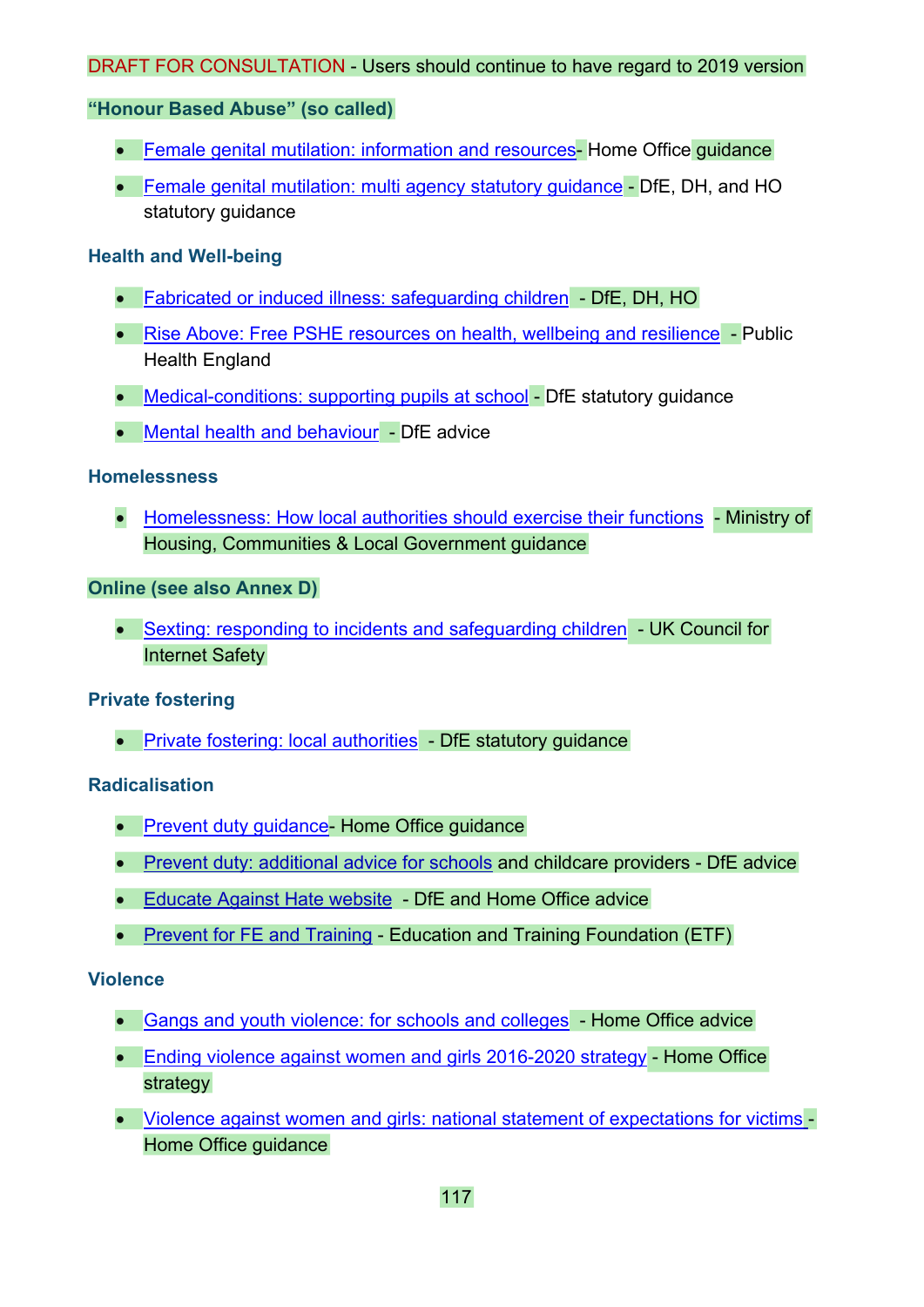- Sexual violence and sexual harassment between children in schools and colleges - DfE advice
- [Serious violence strategy](https://www.gov.uk/government/publications/serious-violence-strategy) Home Office Strategy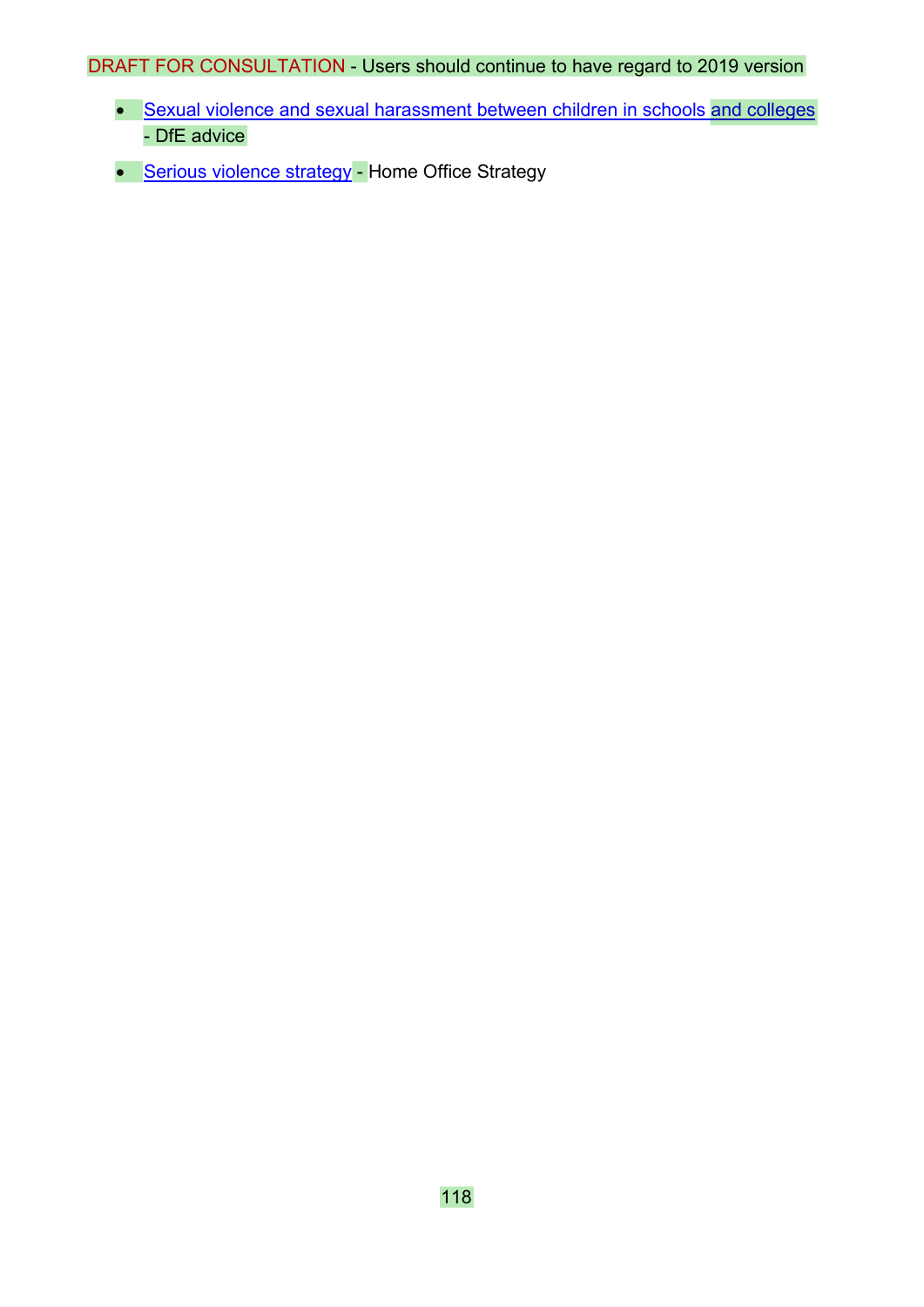# **Annex C: Role of the designated safeguarding lead**

Governing bodies, proprietors and management committees should ensure an appropriate **senior member** of staff, from the school or college **leadership team**, is appointed to the role of designated safeguarding lead.<sup>[108](#page-118-0)</sup> The designated safeguarding lead should take **lead responsibility** for safeguarding and child protection (including online safety). This should be explicit in the role holder's job description.

This person should have the appropriate status and authority within the school to carry out the duties of the post. The role of the designated safeguarding lead carries a significant level of responsibility and they should be given the additional time, funding, training, resources and appropriate supervision support they need to carry out the role effectively. Their additional responsibilities include providing advice and support to other staff on child welfare, safeguarding and child protection matters, taking part in strategy discussions and inter-agency meetings, and/or to support other staff to do so, and to contribute to the assessment of children.

# **Deputy designated safeguarding leads**

It is a matter for individual schools and colleges as to whether they choose to have one or more deputy designated safeguarding leads. Any deputies should be trained to the same standard as the designated safeguarding lead and the role should be explicit in their job description. Whilst the activities of the designated safeguarding lead can be delegated to appropriately trained deputies, the ultimate lead responsibility for child protection, as set out above, remains with the designated safeguarding lead, this lead responsibility should not be delegated.

# **Availability**

During term time the designated safeguarding lead (or a deputy) should always be available (during school or college hours) for staff in the school or college to discuss any safeguarding concerns. Whilst generally speaking the designated safeguarding lead (or deputy) would be expected to be available in person, it is a matter for individual schools and colleges, working with the designated safeguarding lead, to define what "available"

<span id="page-118-0"></span> $108$ When a school has a sole proprietor rather than a governing body, appropriate steps should be taken to ensure that the member of the senior leadership team who is appointed as designated safeguarding lead (DSL) is able to discharge that role with sufficient independence, particularly in relation to any allegations involving the proprietor or members of the proprietor's family. This may involve including in the appointment as DSL, written confirmation that part of the duties of the post involve contacting the Local Authority Designated Officer on any matter that the DSL considers cannot be properly dealt with internally. Consideration could also be given to providing the DSL with access to external advice from an appropriate company or legal service.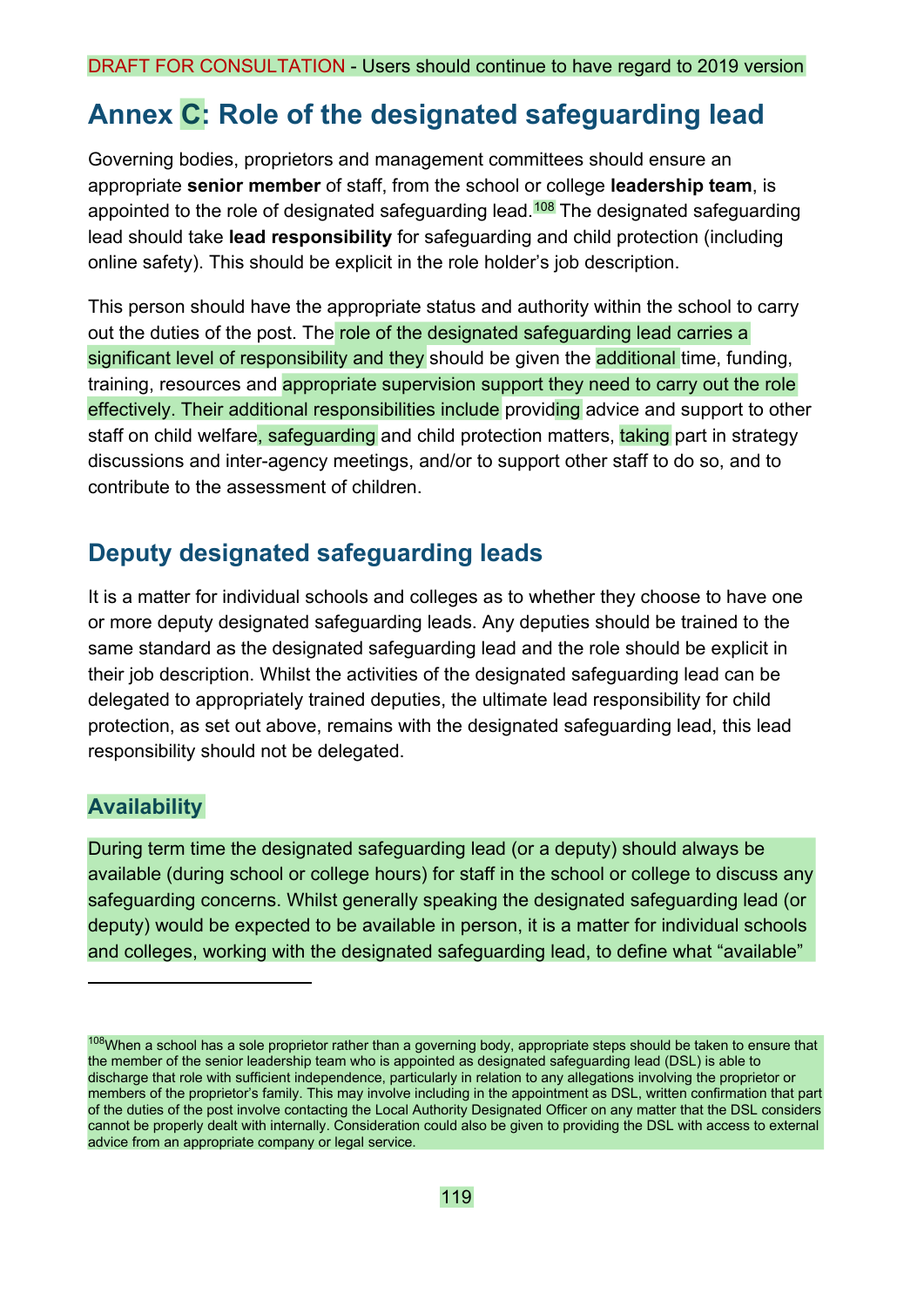means and whether in exceptional circumstances availability via phone and or Skype or other such media is acceptable. It is a matter for individual schools and colleges and the designated safeguarding lead to arrange adequate and appropriate cover arrangements for any out of hours/out of term activities.

# **Manage referrals**

The designated safeguarding lead is expected to:

- refer cases of suspected abuse and neglect to the local authority children's social care as required and support staff who make referrals to local authority children's social care;
- refer cases to the Channel programme where there is a radicalisation concern as required and support staff who make referrals to the Channel programme;
- refer cases where a person is dismissed or left due to risk/harm to a child to the Disclosure and Barring Service as required; and
- refer cases where a crime may have been committed to the Police as required. NPCC- [When to call the police](https://www.npcc.police.uk/documents/Children%20and%20Young%20people/When%20to%20call%20the%20police%20guidance%20for%20schools%20and%20colleges.pdf) should help understand when to consider calling the police and what to expect when working with the police.

# **Working with others**

The designated safeguarding lead is expected to:

- act as a source of support, advice and expertise for all staff;
- act as a point of contact with the three safeguarding partners;
- liaise with the headteacher or principal to inform him or her of issues- especially ongoing enquiries under section 47 of the Children Act 1989 and police investigations;
- as required, liaise with the "case manager" (as per Part four) and the designated officer(s) at the local authority for child protection concerns in cases which concern a staff member;
- liaise with staff (especially teachers, pastoral support staff, school nurses, IT Technicians, Senior Mental Health Leads and SENCOs or the named person with oversight for SEN in a college) on matters of safety and safeguarding and welfare (including online and digital safety): when deciding whether to make a referral by liaising with relevant agencies and so that children's needs are considered holistically;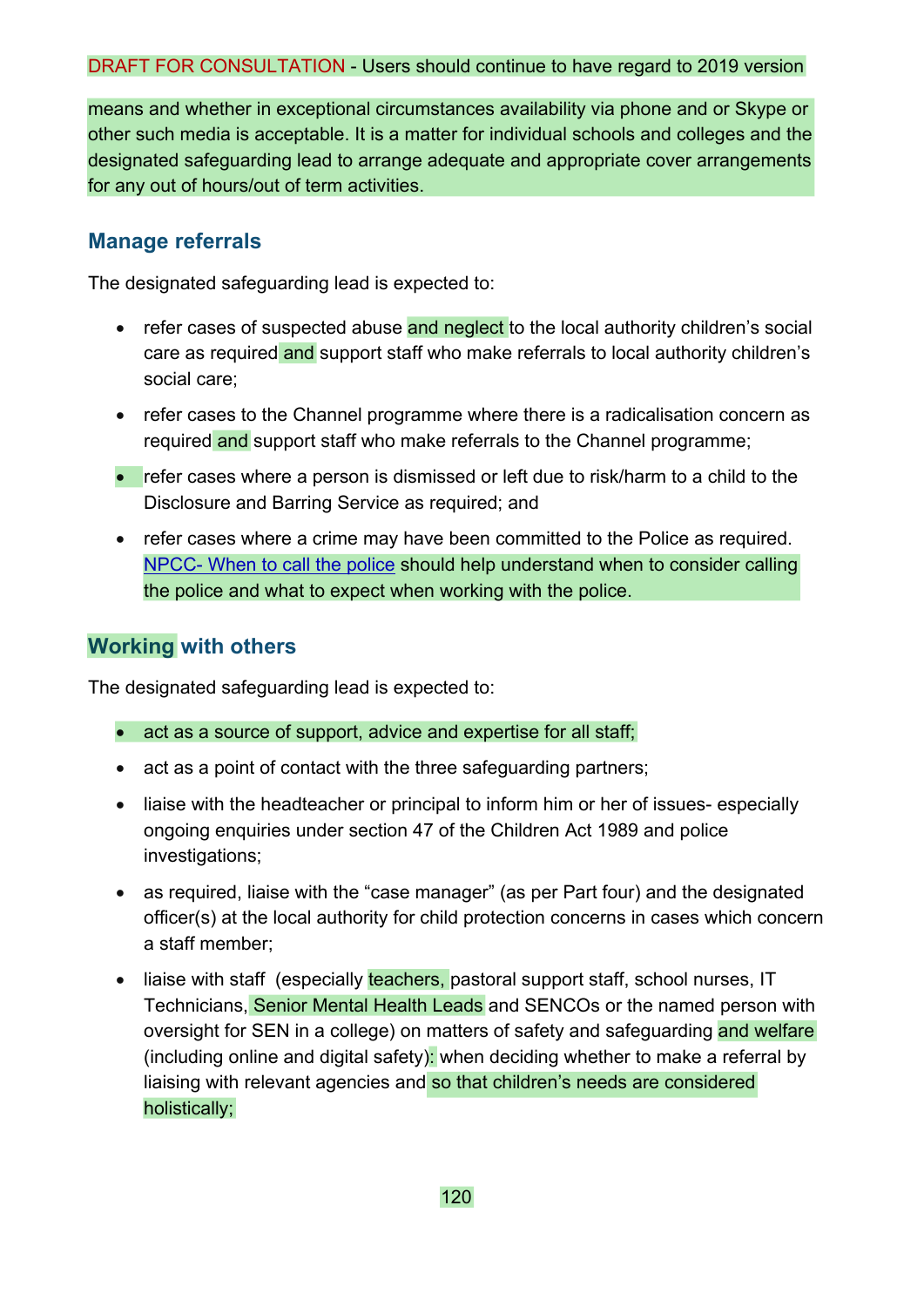- liaise with the senior mental health lead and, where available, the Mental Health Support Team, where safeguarding concerns are linked to mental health;
- promote supportive engagement with parents and/or carers in safeguarding and promoting the welfare of children, including where families may be facing challenging circumstances;
- promote educational outcomes by knowing the welfare, safeguarding and child protection issues that children in need are experiencing, or have experienced, and is therefore best placed to identify the impact that these issues might be having on children's attendance, engagement and achievement at school. Working with the headteacher and other staff, the designated safeguarding lead should take lead responsibility for:
- $\triangleright$  ensuring that the school or college knows who its cohort of children who currently need a social worker are, understanding their academic progress and attainment, and maintaining a culture of high aspirations for this cohort;
- $\triangleright$  support teaching staff to feel confident to provide additional academic support or reasonable adjustments to help children who need or have needed a social worker reach their potential, recognising that even when statutory social care intervention has ended, there is still a lasting impact on children's educational outcomes.

## **Information sharing and managing the child protection file**

The designated safeguarding lead is responsible for ensuring that child protection files are kept up to date and stored securely. They should ensure the file is only accessed by those who need to see it and where the file or content within it is shared, this happens in line with information sharing advice as set out in Part one and Part two of this guidance.

Where children leave the school or college the designated safeguarding lead should ensure their child protection file is transferred to the new school or college as soon as possible, and within 5 days for an in-year transfer or within the first 5 days of the start of a new term. This should be transferred separately from the main pupil file, ensuring secure transit, and confirmation of receipt should be obtained. Receiving schools and colleges should ensure key staff such as designated safeguarding leads and SENCOs or the named person with oversight for SEN in colleges, are aware as required.

Lack of information about their circumstances can impact on the child's safety, welfare and educational outcomes. In addition to the child protection file, the designated safeguarding lead should also consider if it would be appropriate to share any additional information with the new school or college in advance of a child leaving in order to help them put in place the right support to safeguard this child and to help the child thrive in the school or college. For example, information that would allow the new school or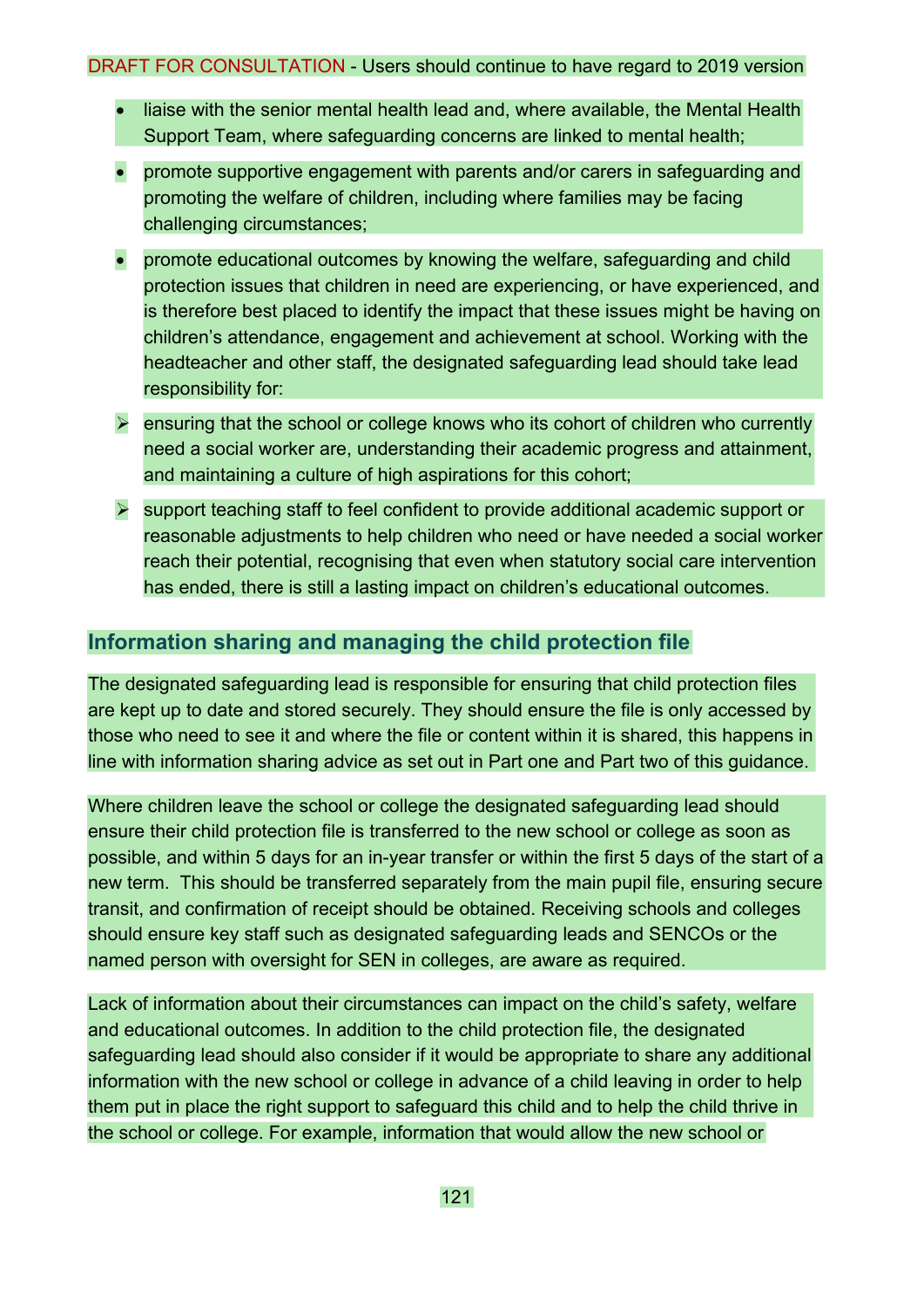college to continue supporting children who have had a social worker and been victims of abuse and have that support in place for when the child arrives.

## **Raising Awareness**

The designated safeguarding lead should:

- ensure the school's or college's child protection policies are known, understood and used appropriately; ensure the school's or college's child protection policy is reviewed annually (as a minimum) and the procedures and implementation are updated and reviewed regularly, and work with governing bodies or proprietors regarding this; and ensure the child protection policy is available publicly and parents are aware of the fact that referrals about suspected abuse or neglect may be made and the role of the school or college in this;
- link with the safeguarding partner arrangements to make sure staff are aware of any training opportunities and the latest local policies on local safeguarding arrangements; and
- raise awareness of the lasting impact of adversity and trauma on education, behaviour, mental health and wellbeing, so that this is understood by senior leaders and staff and reflected in relevant policies (for example, mental health and behaviour).

# **Training, knowledge and skills**

The designated safeguarding lead (and any deputies) should undergo training to provide them with the knowledge and skills required to carry out the role. This training should be updated at least every two years. The designated safeguarding lead should undertake Prevent awareness training.

In addition to the formal training set out above, their knowledge and skills should be refreshed (this might be via e-bulletins, meeting other designated safeguarding leads, or simply taking time to read and digest safeguarding developments) at regular intervals, as required, and at least annually, to allow them to understand and keep up with any developments relevant to their role. The designated safeguarding lead should be supported to obtain access to resources and attend any relevant or refresher training courses.

## **Understanding processes and procedures**

Training should provide designated safeguarding leads with a good understanding of their own role, and the processes, procedures and responsibilities of other agencies, particularly children's social care, in order to: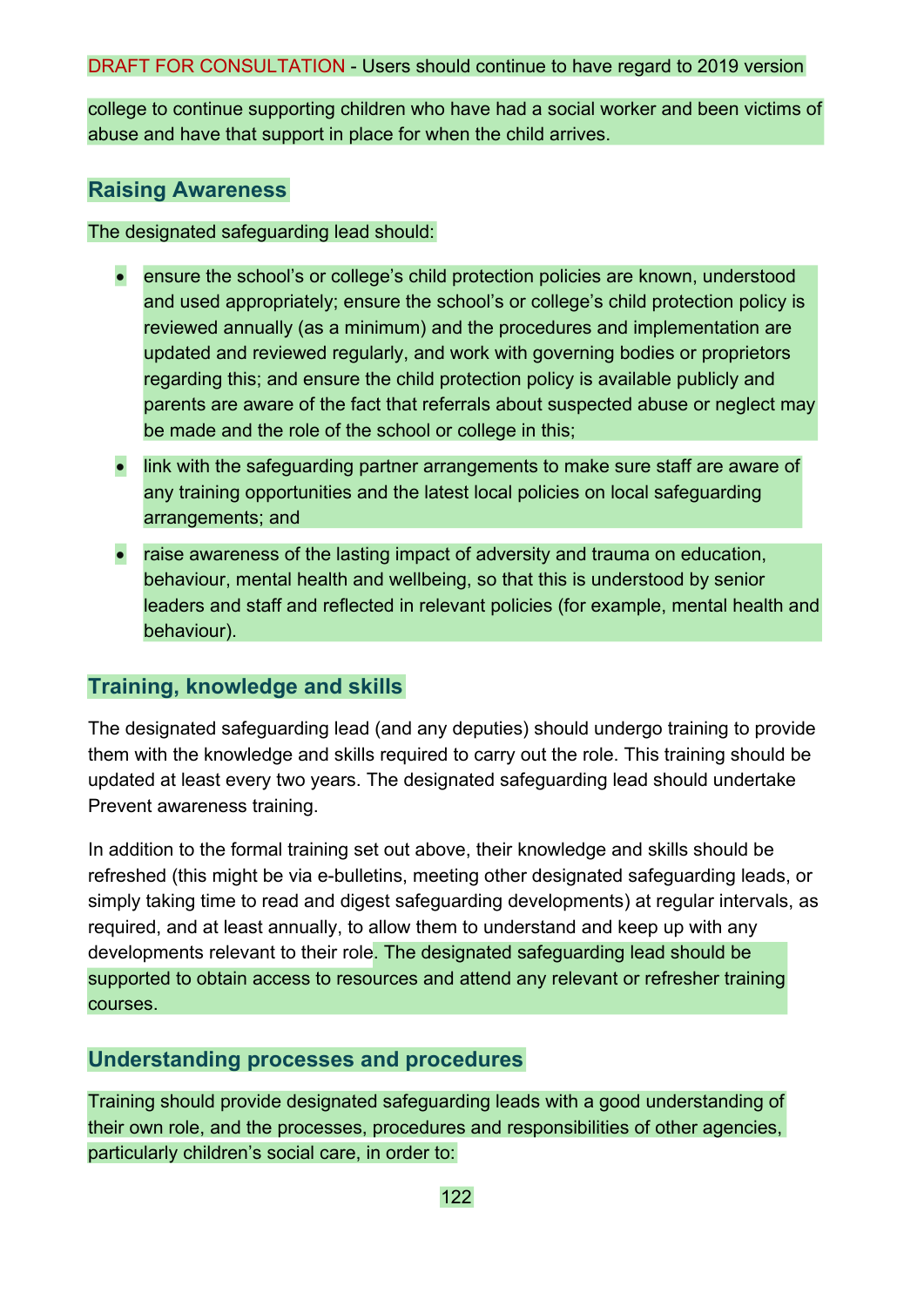- understand the assessment process for providing early help and statutory services, including local criteria for action and local authority children's social care referral arrangements; [109](#page-122-0)
- have a working knowledge of how local authorities conduct a child protection case conference and a child protection review conference and be able to attend and contribute to these effectively when required to do so; and
- understand the importance of the role the designated safeguarding lead has in providing information and support to children social care in order to safeguard and promote the welfare of children.

# **Providing support to staff**

Training should support the designated safeguarding lead in developing expertise, so they can support and advise staff and help them feel confident on welfare, safeguarding and child protection matters. This includes specifically to:

- ensure each member of staff has access to, and understands, the school's or college's child protection policy and procedures, especially new and part time staff;
- ensure that staff are supported during the referrals processes; and
- support staff to consider how safeguarding, welfare and educational outcomes are linked, including to inform the provision of academic and pastoral support.

# **Holding and sharing information**

The critical importance of holding, using and sharing information effectively is set out in (Parts one and two), and therefore the designated safeguarding lead should be equipped to:

- understand the importance of information sharing, both within the school and college, and with other schools and colleges on transfer including in-year and between primary and secondary education, and with the three safeguarding partners, other agencies, organisations and practitioners;
- understand relevant data protection legislation and regulations, especially the Data Protection Act 2018 and the General Data Protection Regulation; and
- be able to keep detailed, accurate, secure written records of concerns and referrals and understand the purpose of this record-keeping.

<span id="page-122-0"></span><sup>&</sup>lt;sup>109</sup> Full details in Chapter one of [Working Together to Safeguard Children.](https://www.gov.uk/government/publications/working-together-to-safeguard-children--2)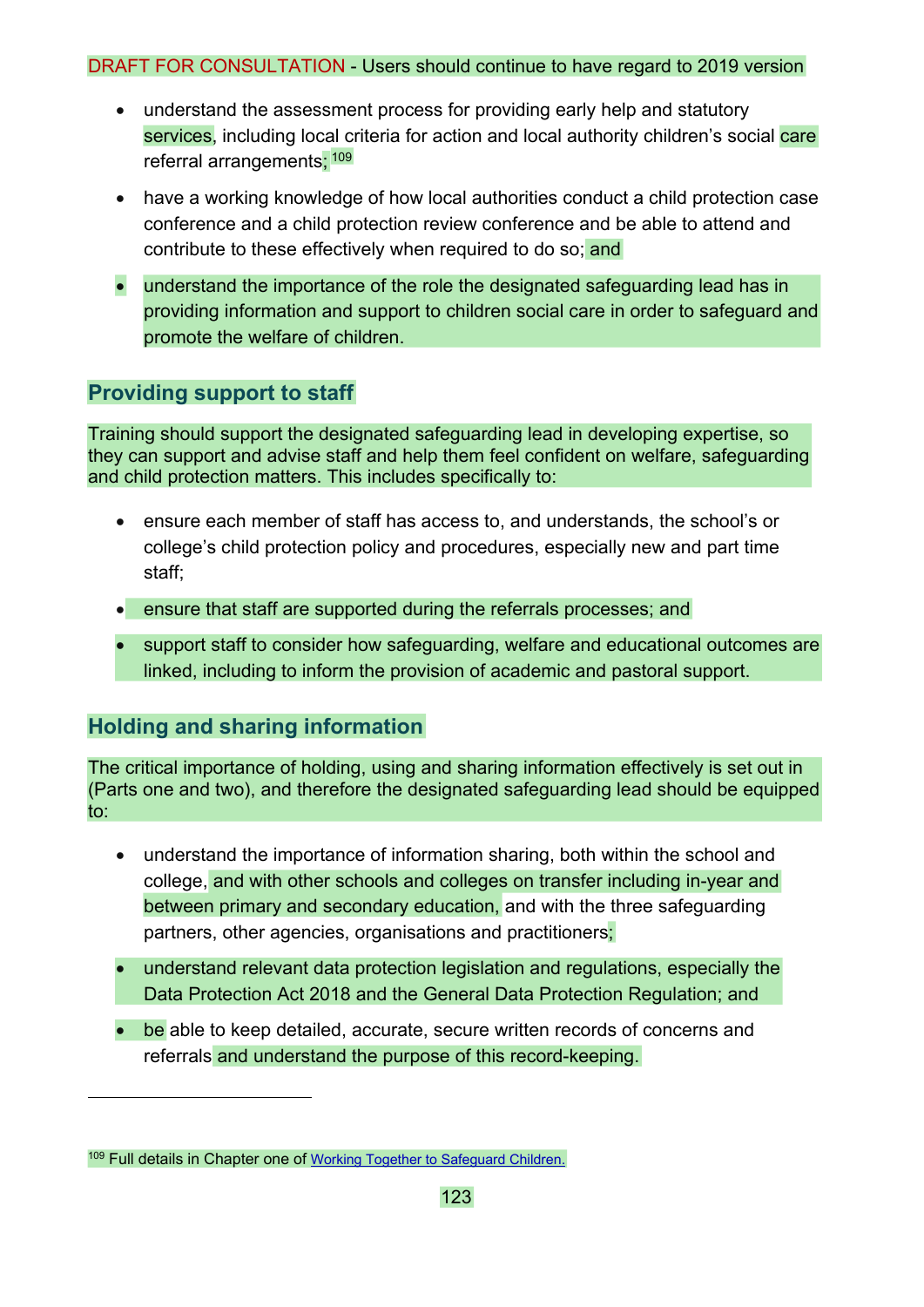## **Responding to specific needs and harms**

Training should give the designated safeguarding lead the knowledge and skills to identify, understand and respond to specific needs that can increase the vulnerability of children, as well as specific harms that can put children at risk. This includes to:

- be alert to the specific needs of children in need, those with special educational needs and young carers; [110](#page-123-0)
- understand the lasting impact that adversity and trauma can have, including on children's behaviour, mental health and wellbeing, and what is needed in responding to this in promoting educational outcomes;
- understand and support the school or college with regard to the requirements of the Prevent duty and be able to provide advice and support to staff on protecting children from the risk of radicalisation;
- understand the unique risks associated with online safety and be confident that they have the relevant knowledge and up to date capability required to keep children safe whilst they are online at school or college: and
- recognise the additional risks that children with SEN and disabilities (SEND) face online, for example, from online bullying, grooming and radicalisation and be confident they have the capability to support children with SEND to stay safe online;

## **Understanding the views of children**

It is important that children feel heard and understood. Therefore, designated safeguarding leads should be supported in developing knowledge and skills to:

- encourage a culture of listening to children and taking account of their wishes and feelings, among all staff, and in any measures the school or college may put in place to protect them; and
- understand the difficulties that children may have in approaching staff about their circumstances and consider how to build trusted relationships which facilitate communication.

<span id="page-123-0"></span><sup>110</sup> Section 17(10) Children Act 1989: those unlikely to achieve a reasonable standard of health and development without local authority services, those whose health and development is likely to be significantly impaired without the provision of such services, or disabled children.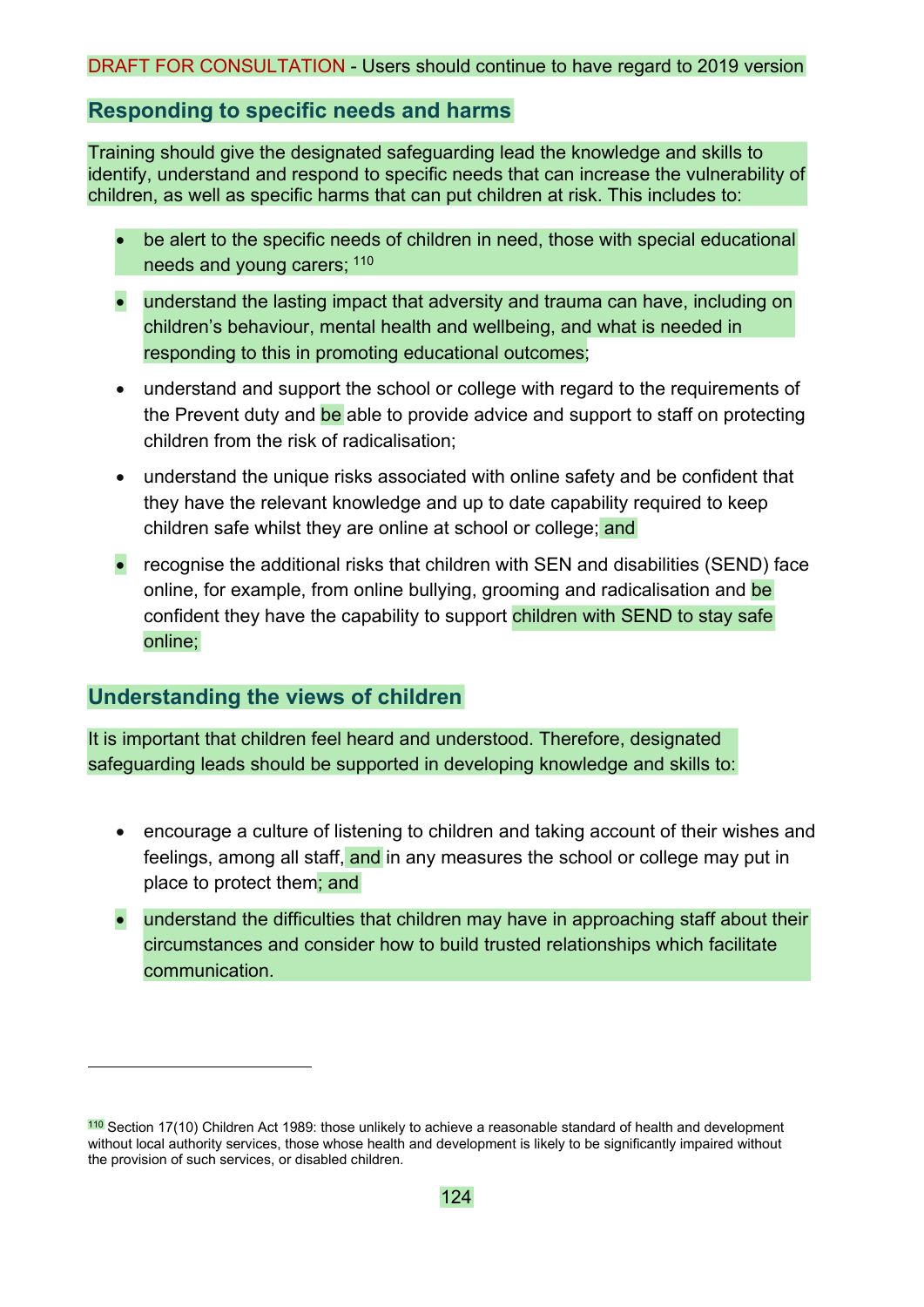# **Annex D: Online safety**

# **Information and support**

There is a wealth of information available to support schools, colleges and parents to keep children safe online. The following list is not exhaustive but should provide a useful starting point:

**Teaching resources and advice for schools**

- [teaching-online-safety-in-schools](https://www.gov.uk/government/publications/teaching-online-safety-in-schools) DfE advice outlining how schools can ensure their pupils understand how to stay safe and behave online as part of existing curriculum requirements
- [Thinkuknow](https://www.thinkuknow.co.uk/) NCA CEOPs advice on online safety
- [UKCIS](https://www.gov.uk/government/organisations/uk-council-for-internet-safety) The UK Council for Internet Safety's website provides: sexting advice, online safety: questions for Governing Bodies and, education for a connected world framework
- [beinternetlegends](https://beinternetlegends.withgoogle.com/en_uk?utm_source=google&utm_medium=cpc&utm_campaign=be_internet_legends&utm_term=beinternetlegends&gclid=EAIaIQobChMIgtu-0dmH5wI) Be Internet Legends from Google and Parentzone a free internet safety curriculum with PSHE accredited lesson plans and teaching resources for Key Stage 2 pupils
- [UK safer internet centre](http://www.saferinternet.org.uk/) Developed guidance and resources that can help with the teaching of the online safety component of the Computing Curriculum. Also contains a specialist online helpline for professionals in UK schools and colleges
- [pshe association](https://www.pshe-association.org.uk/) Guidance and useful teaching resources covering online safety issues including pornography and the sharing of sexual images
- [NSPCC](http://www.nspcc.org.uk/preventing-abuse/keeping-children-safe/online-safety/e-safety-schools/) NSPCC advice for schools and colleges
- [swgfl](http://www.swgfl.org.uk/) South West Grid for Learning advice includes a template for setting out online safety policies
- [lgfl](http://www.lgfl.net/online-safety/) Advice and resources from the London Grid for Learning
- [searching screening and confiscation](http://www.gov.uk/government/publications/searching-screening-and-confiscation) Guidance to schools on searching children in schools and confiscating items such as mobile phones
- the use of [social media for online radicalisation](https://www.gov.uk/government/publications/the-use-of-social-media-for-online-radicalisation) A briefing note for schools on how social media is used to encourage travel to Syria and Iraq

### **Harms and abuse**

• [disrespectnobody](https://www.disrespectnobody.co.uk/) - Home Office advice on healthy relationships, including sexting and pornography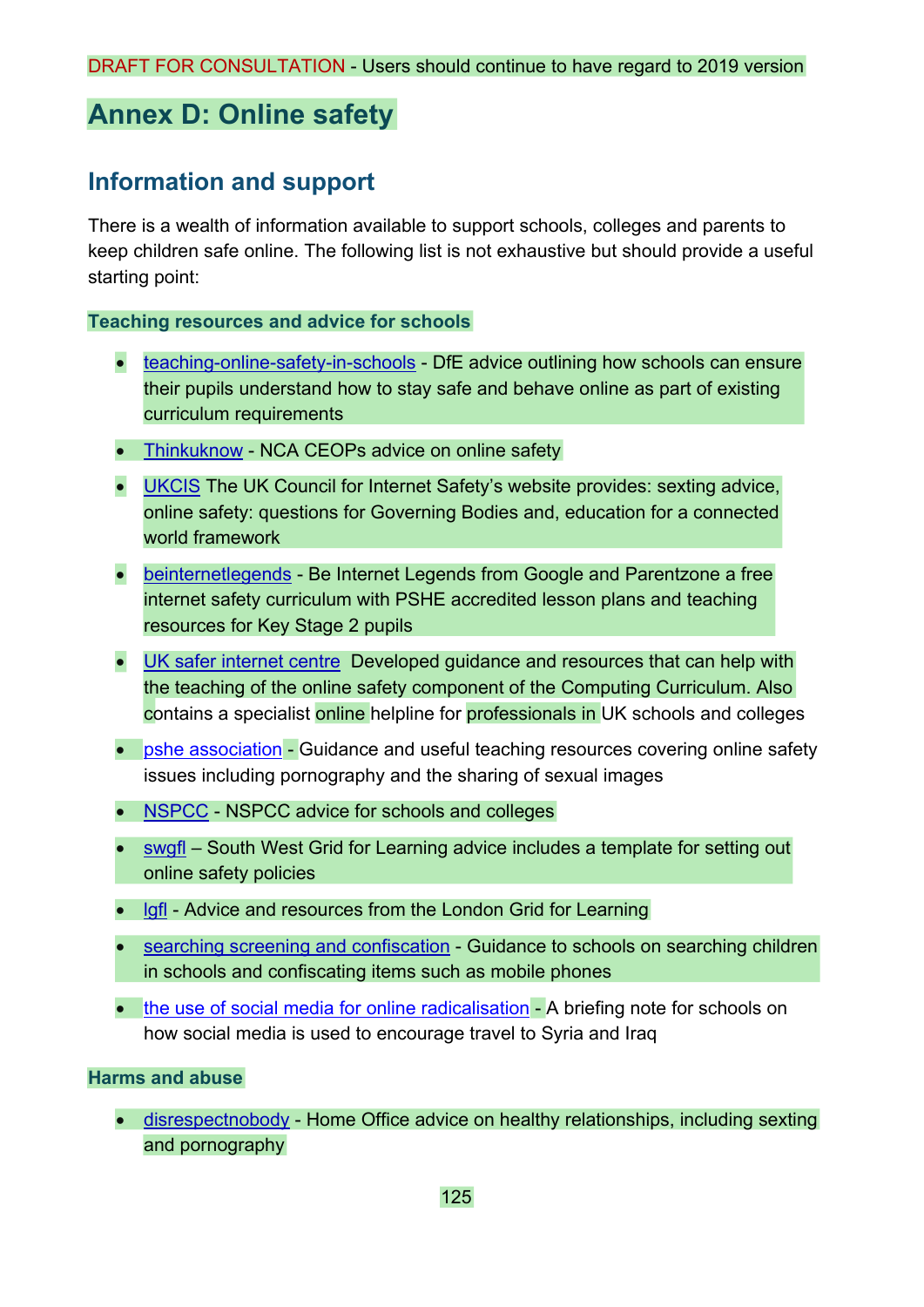- [educateagainsthate](http://www.educateagainsthate.com/) Practical advice for parents, teachers and governors on protecting children from extremism and radicalisation
- [childnet cyberbullying](http://www.childnet.com/cyberbullying-guidance) Guidance for schools on cyberbullying

#### **Reporting harmful content**

• [Report harmful content](https://reportharmfulcontent.com/) - Advice on how to report harmful content from the UK Safer Internet Centre

#### **Parental support**

- [internet matters](https://www.internetmatters.org/?gclid=EAIaIQobChMIktuA5LWK2wIVRYXVCh2afg2aEAAYASAAEgIJ5vD_BwE) Help for parents on how to keep their children safe online
- [parentzone](https://parentzone.org.uk/) Help for parents on how to keep their children safe online
- [net-aware](http://www.net-aware.org.uk/) NSPCC advice for parents
- [commonsensemedia](http://www.commonsensemedia.org/) Independent reviews, age ratings, & other information about all types of media for children and their parents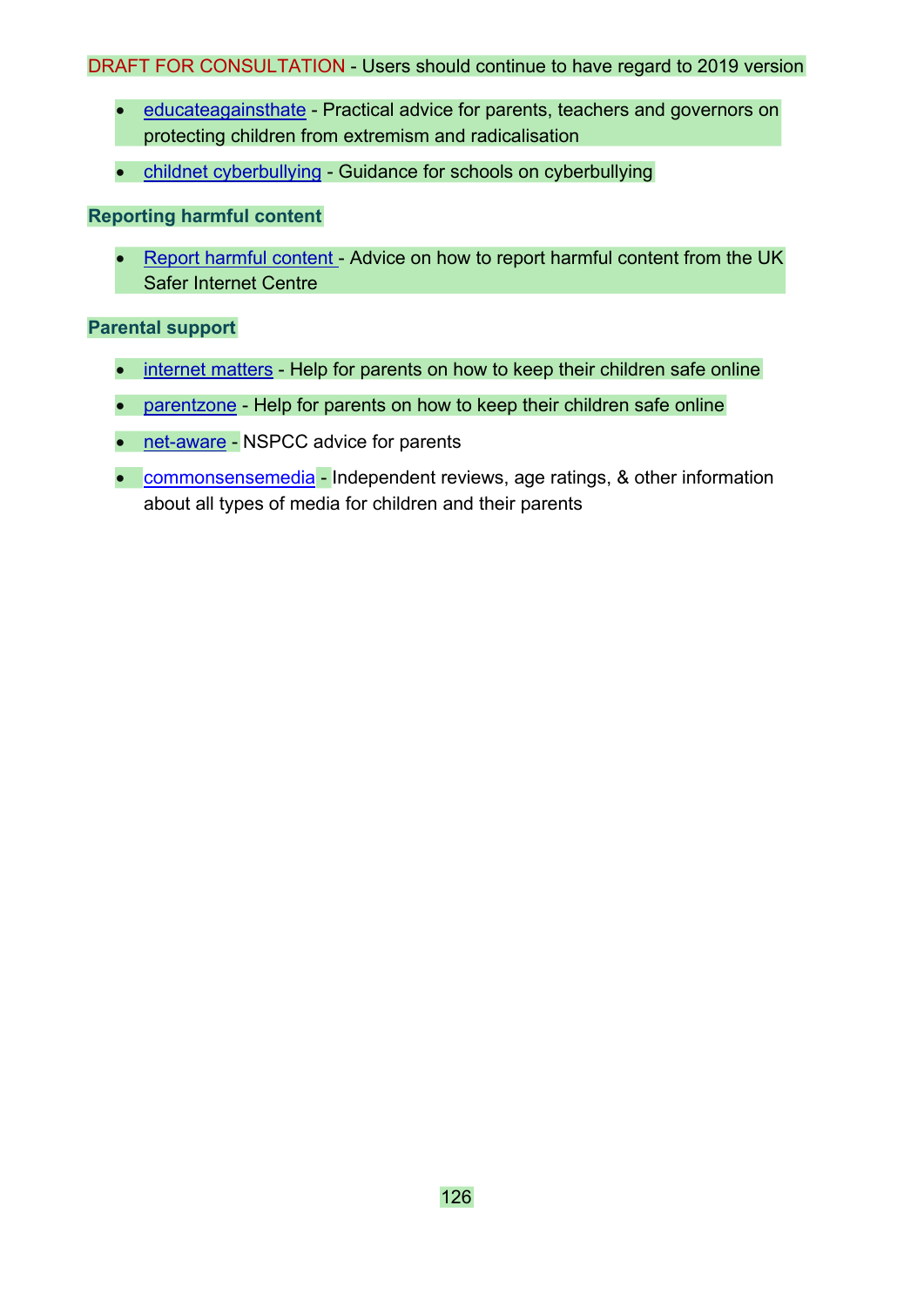# **Annex E: Host families - homestay during exchange visits**

Schools and colleges often make arrangements for children to take part in exchange visits, either to other parts of the UK or abroad. Exchanges can benefit learning across a range of subjects. In particular, foreign visits can enrich the languages curriculum and provide exciting opportunities for pupils to develop their confidence and expertise in the use of other languages.

Schools and colleges have a duty to safeguard and promote children's welfare, as defined at paragraph 4. This extends to considering their safety and how best to minimise risk of harm to those children during any exchange visit the school or college arranges, and when organising for the care and accommodation of a child with a host family (known as homestays) as part of the exchange.

# **School/college arranged homestay – suitability of adults in UK host families**

When arranging a homestay, schools should consider the suitability of the adults in the respective families who will be responsible for the visiting child during the stay.

In circumstances where a school or college arrange for a visiting child to be provided with care and accommodation in the UK (including where they engage a company to make those arrangements) in the home of a family to which the child is not related<sup>111</sup> the responsible adults will be engaging in regulated activity for the period of the stay. <sup>[112](#page-126-1)</sup> In such cases and where the school or college has the power to terminate such a homestay the school or college would be the regulated activity provider. <sup>[113](#page-126-2)</sup>

A regulated activity provider commits a criminal offence if it knows, or has reason to believe that, an individual is barred by the Disclosure and Barring Service (DBS) from engaging in regulated activity but allows that individual to carry out any form of regulated activity.<sup>[114](#page-126-3)</sup>

<span id="page-126-0"></span> $11$ <sup>11</sup> This includes where a person has parental responsibility for the visiting child.

<span id="page-126-1"></span><sup>112</sup> Paragraph 1(5) of Schedule 4 and Section 53 of the Safeguarding Vulnerable Groups Act 2006. Where an adult is providing homestay in circumstances other than as described in this section, the school or college should seek advice from the DBS about whether the individual will be in regulated activity.

<span id="page-126-2"></span><sup>113</sup> Section 53(3) and (4) of the Safeguarding Vulnerable Groups Act 2006.

<span id="page-126-3"></span><sup>114</sup> Section 9 of the Safeguarding Vulnerable Groups Act 2006.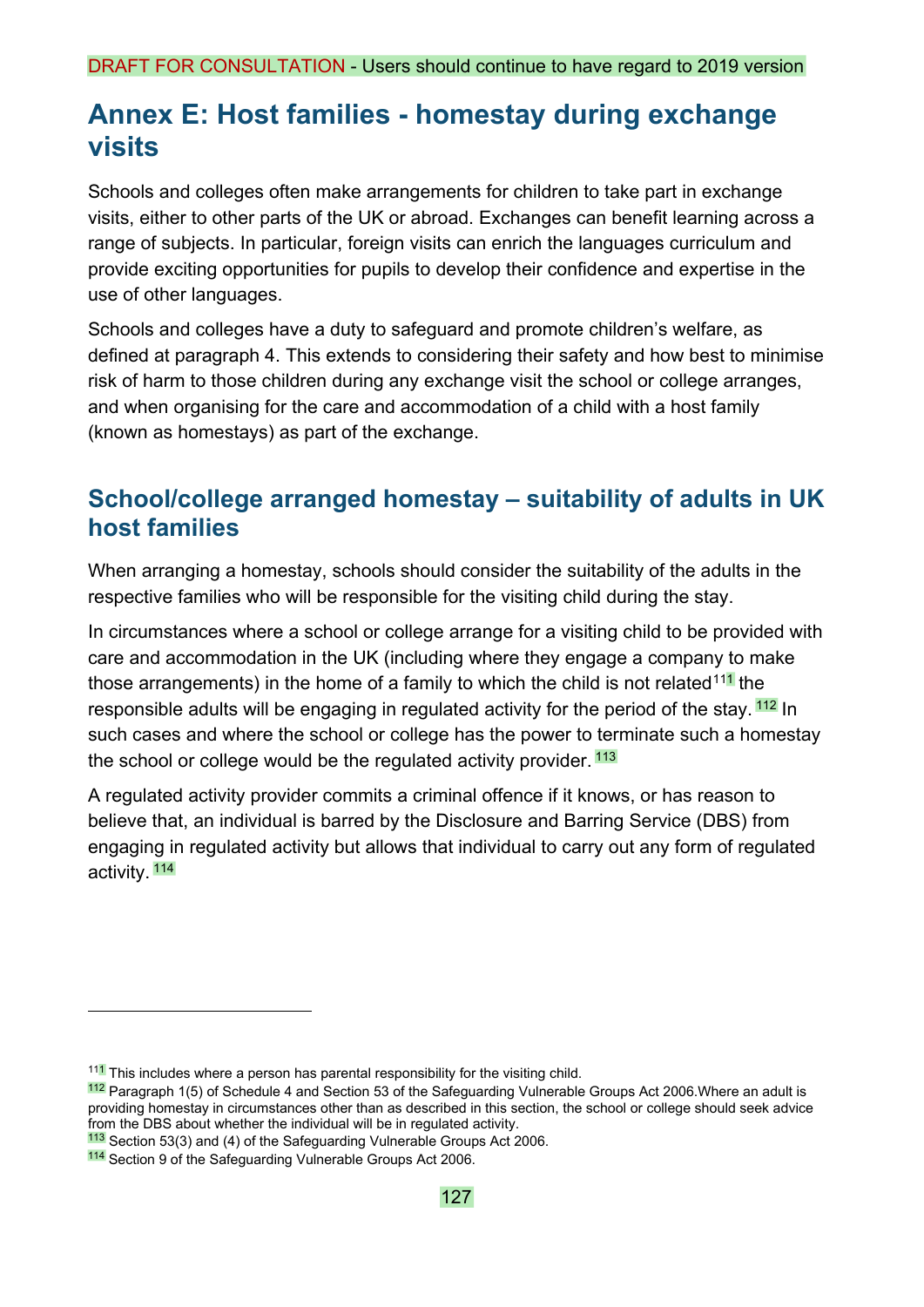Where the child's parent(s) or a student themselves arranges their own homestay, this would be a private arrangement<sup>[115](#page-127-0)</sup> therefore the school or college would not be the regulated activity provider.

When a school or college arrange a homestay, it should consider what intelligence/information will best inform its assessment of the suitability of the adults in those families who will be responsible for the visiting child during the stay. It will be for the school or college to use their professional judgement to decide what it considers what will be relevant. However, to help inform that assessment, schools and colleges

should<sup>[116](#page-127-1)</sup> obtain a DBS enhanced certificate with barred list information. This check will not only establish whether the adults are barred from engaging in regulated activity relating to children, but where criminal record information is disclosed it will also allow the school or college to consider, alongside all other intelligence that it has obtained, whether the adults would be a suitable host for a child.

DBS enhanced certificates with barred list information for volunteer roles<sup>[117](#page-127-2)</sup> can be obtained free of charge. <sup>[118](#page-127-3)</sup> In respect of an adult who provides UK homestay and receives no remuneration in respect of the stay or where schools reimburse families only for expenses incurred, to enable a DBS application to be considered as a volunteer role the 'Position Applied For' field will need to make clear that the position is unpaid.

In addition to those engaging in regulated activity, schools and colleges are free to decide whether they consider it necessary to obtain a DBS enhanced certificate in respect of anyone aged 16 or over in the household where the child will be staying.

# **Homestay – suitability of adults in host families abroad**

It is not possible for schools and colleges to obtain criminality information from the DBS about adults who provide homestays abroad. Schools and colleges should liaise with partner schools abroad, to establish a shared understanding of, and agreement to the arrangements in place for the visit. They should use their professional judgement to satisfy themselves that the arrangements are appropriate and sufficient to safeguard effectively every child who will take part in the exchange. Parents should be aware of agreed arrangement. Schools and colleges are also free to decide whether they consider

<span id="page-127-0"></span><sup>&</sup>lt;sup>115</sup> Where it is a private arrangement, the school or college are not entitled to obtain a standard or enhanced DBS check.

<span id="page-127-1"></span><sup>116</sup> See page 3 for interpretation of 'should' used throughout the document.

<span id="page-127-2"></span><sup>&</sup>lt;sup>117</sup> Volunteer is defined as "Any person engaged in an activity which involves spending time, unpaid (except for travel and other approved out-of-pocket expenses), doing something which aims to benefit some third party and not a close relative."

<span id="page-127-3"></span><sup>118</sup> Some checking bodies will charge an admin fee to process a DBS certificate/barred list request. As these fees will vary, schools should assess what services are being offered and consider what is known about the performance and reputation of the organisation.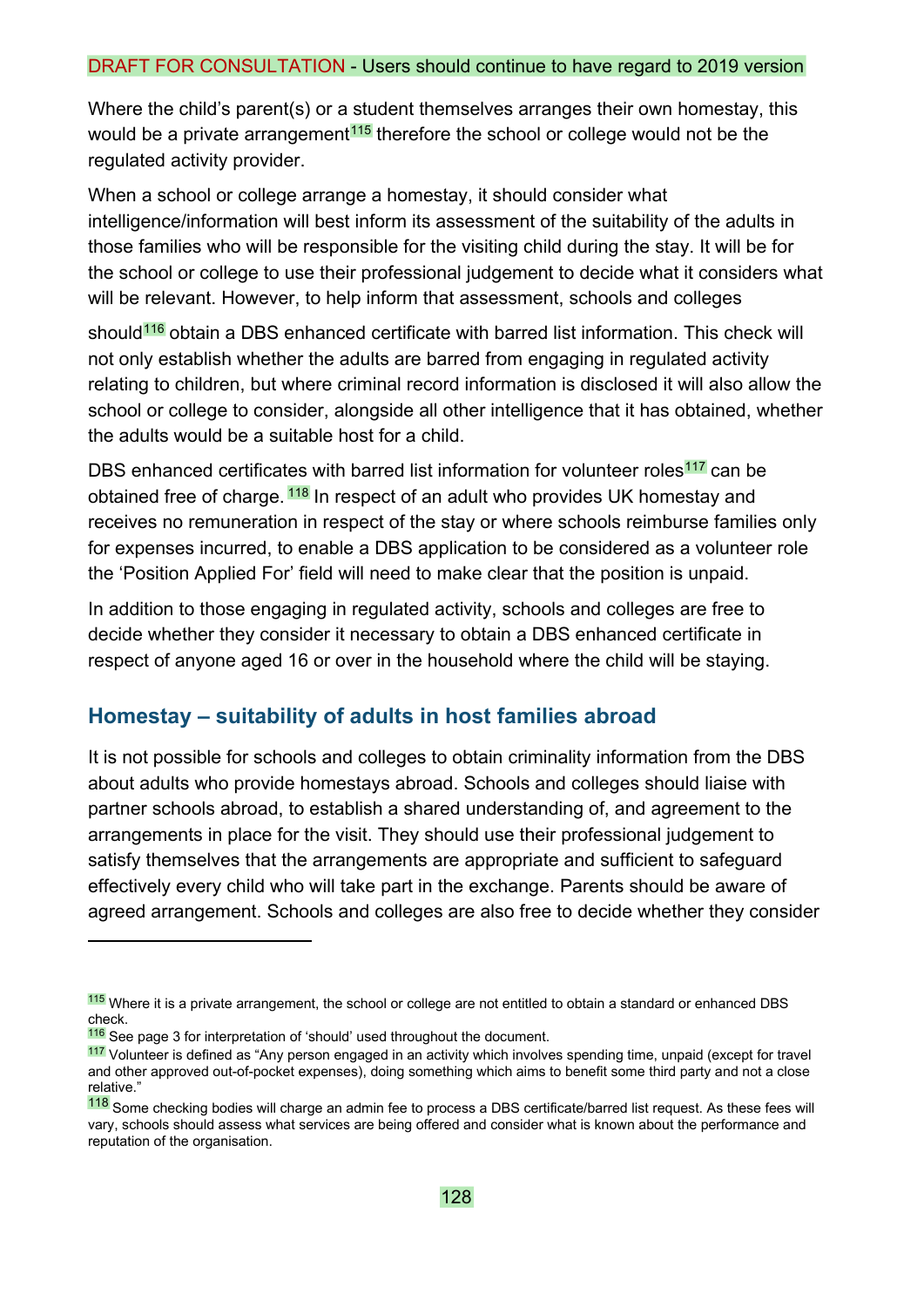it necessary to contact the relevant foreign embassy or High Commission of the country in question to discuss what checks may be possible in respect of those providing homestay outside of the UK.

#### **During the visit**

Pupils should understand who to contact during a homestay should an emergency occur or a situation arise which makes them feel uncomfortable.

#### **Additional action for extended homestays**

Where a period of UK homestay lasts 28 days or more, for a child aged under 16 years of age (under 18 years of age if the child has disabilities), this may amount to private fostering under the Children Act 1989.<sup>[119](#page-128-0)</sup> In these cases the school or college should notify the local authority of the arrangements. Private fostering legislation places a duty on local authorities to satisfy themselves that the welfare of a child who is being, or proposed to be, privately fostered in their area is being or will be satisfactorily safeguarded and promoted. By notifying the local authority, the school and college will be assisting the local authority in discharging its duty. See paragraphs 295-298 for additional information about private fostering and local authority notifications.

<span id="page-128-0"></span><sup>119</sup> Private fostering occurs when a child under the age of 16 (under 18, if disabled) is provided with care and accommodation by a person who is not a parent, person with parental responsibility for them or a relative in their own home. A child is not privately fostered if the person caring for and accommodating them has done so for less than 28 days and does not intend to do so for longer.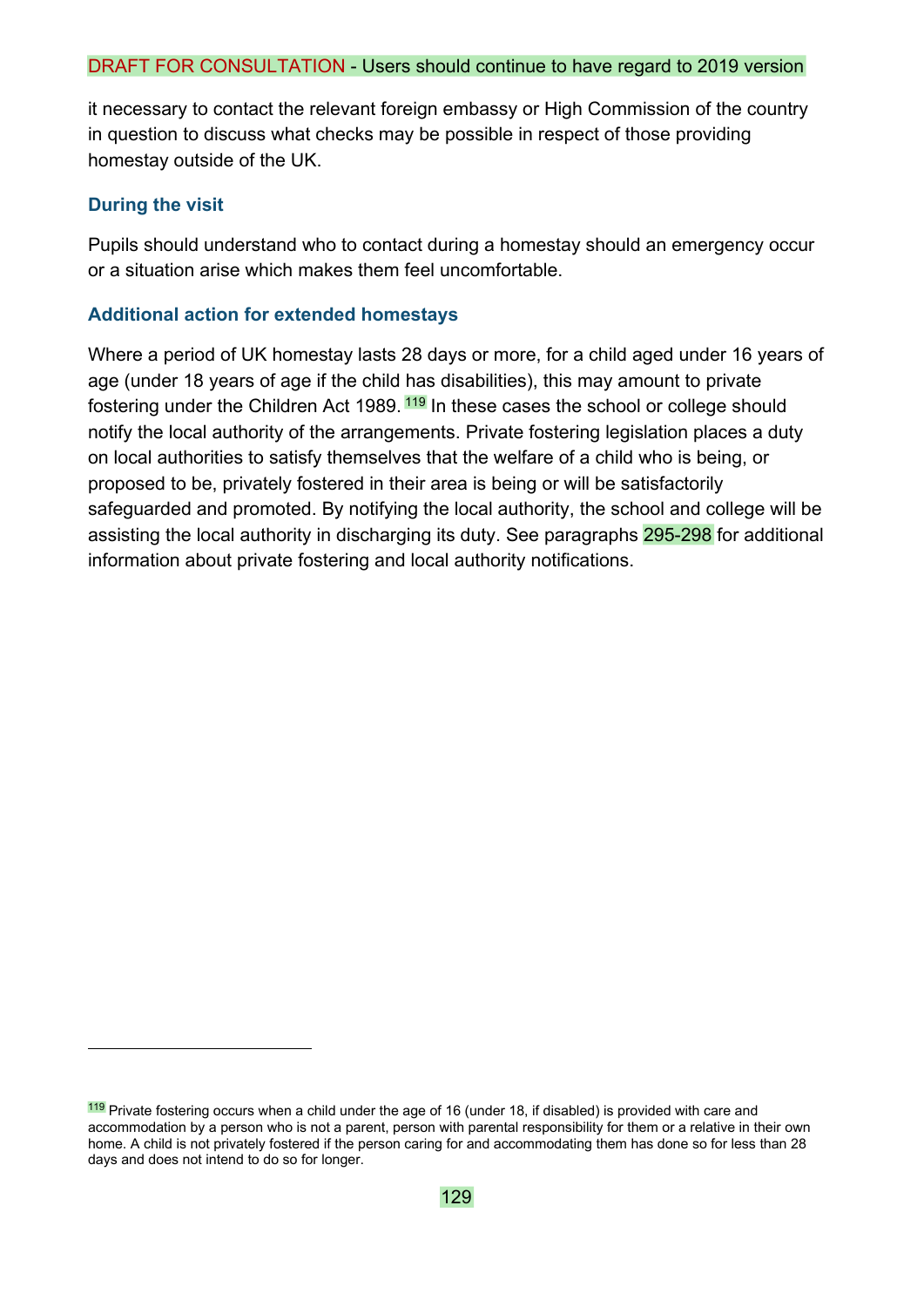# **Annex F: Statutory guidance - Regulated activity (children) - Supervision of activity with children which is regulated activity when unsupervised**

This statutory guidance on the supervision of activity with children, which is regulated activity when unsupervised, is also published separately on **GOV.UK.** 

1. This document fulfils the duty in legislationi,ii that the Secretary of State **must** publish statutory guidance on supervision of activity by workers with children, which when unsupervised is regulated activity. This guidance applies in England, Wales and Northern Ireland. It covers settings including but not limited to schools, childcare establishments, colleges, youth groups and sports clubs.

2. For too long child protection policy has been developed in haste and in response to individual tragedies, with the well intentioned though misguided belief that every risk could be mitigated, and every loophole closed. The pressure has been to prescribe and legislate more. This has led to public confusion, a fearful workforce and a dysfunctional culture of mistrust between children and adults. This Government is taking a different approach.

3. We start with a presumption of trust and confidence in those who work with children, and the good sense and judgment of their managers. This guidance applies when an organisation decides to supervise with the aim that the supervised work will not be regulated activity (when it would be, if not so supervised). In such a case, the law makes three main points:

- there **must** be supervision by a person who is in regulated activity<sup>iii</sup>
- the supervision **must** be regular and day to day; and
- the supervision **must** be "reasonable in all the circumstances to ensure the protection of children".

The organisation **must** have regard to this guidance. This gives local managers the flexibility to determine what is reasonable for their circumstances. While the precise nature and level of supervision will vary from case to case, guidance on the main legal points above is as follow.

4. Supervision by a person in regulated activity/regular and day to day: supervisors **must** be in regulated activity themselvesiv. The duty that supervision **must** take place "on a regular basis" means that supervision **must not**, for example, be concentrated during the first few weeks of an activity and then tail off thereafter, becoming the exception not the rule. It **must** take place on an ongoing basis, whether the worker has just started or has been doing the activity for some time.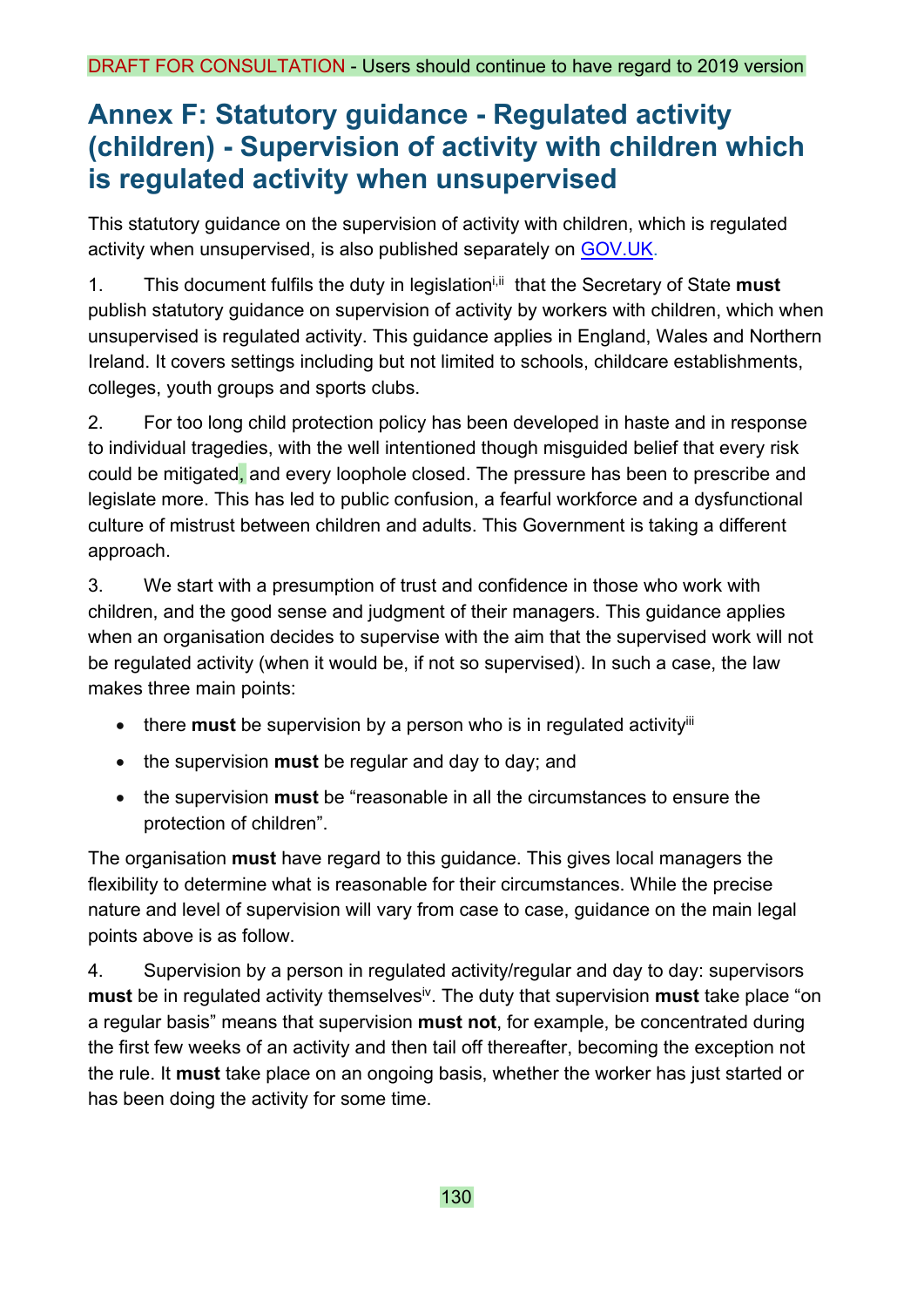5. Reasonable in the circumstances: within the statutory duty, the level of supervision may differ, depending on all the circumstances of a case. Organisations should consider the following factors in deciding the specific level of supervision a person will require:

- ages of the children, including whether their ages differ widely;
- number of children that the individual is working with;
- whether or not other workers are helping to look after the children;
- the nature of the individual's work (or, in a specified place such as a school, the individual's opportunity for contact with children);
- how vulnerable the children are (the more they are, the more an organisation might opt for workers to be in regulated activity);
- how many workers would be supervised by each supervising worker.

6. An organisation is not entitled to request a barred list check on a worker who, because they are supervised, is not in regulated activity.

# **EXAMPLES**

### **Volunteer, in a specified place**

Mr Jones, a new volunteer, helps children with reading at a local school for two mornings a week. Mr Jones is generally based in the classroom, in sight of the teacher. Sometimes Mr Jones takes some of the children to a separate room to listen to them reading, where Mr Jones is supervised by a paid classroom assistant, who is in that room most of the time. The teacher and classroom assistant are in regulated activity. The headteacher decides supervision is such that Mr Jones is not in regulated activity.

### **Volunteer, not in a specified place**

Mr Wood, a new entrant volunteer, assists with the coaching of children at his local cricket club. The children are divided into small groups, with assistant coaches such as Mr Wood assigned to each group. The head coach oversees the coaching, spends time with each of the groups, and has sight of all the groups (and the assistant coaches) for most of the time. The head coach is in regulated activity. The club's managers decide whether the coach's supervision is such that Mr Wood is not in regulated activity.

### **Employee, not in a specified place**

Mrs Shah starts as a paid activity assistant at a youth club. She helps to instruct a group of children, and is supervised by the youth club leader who is in regulated activity. The youth club's managers decide whether the leader's supervision is such that Mrs Shah is not in regulated activity.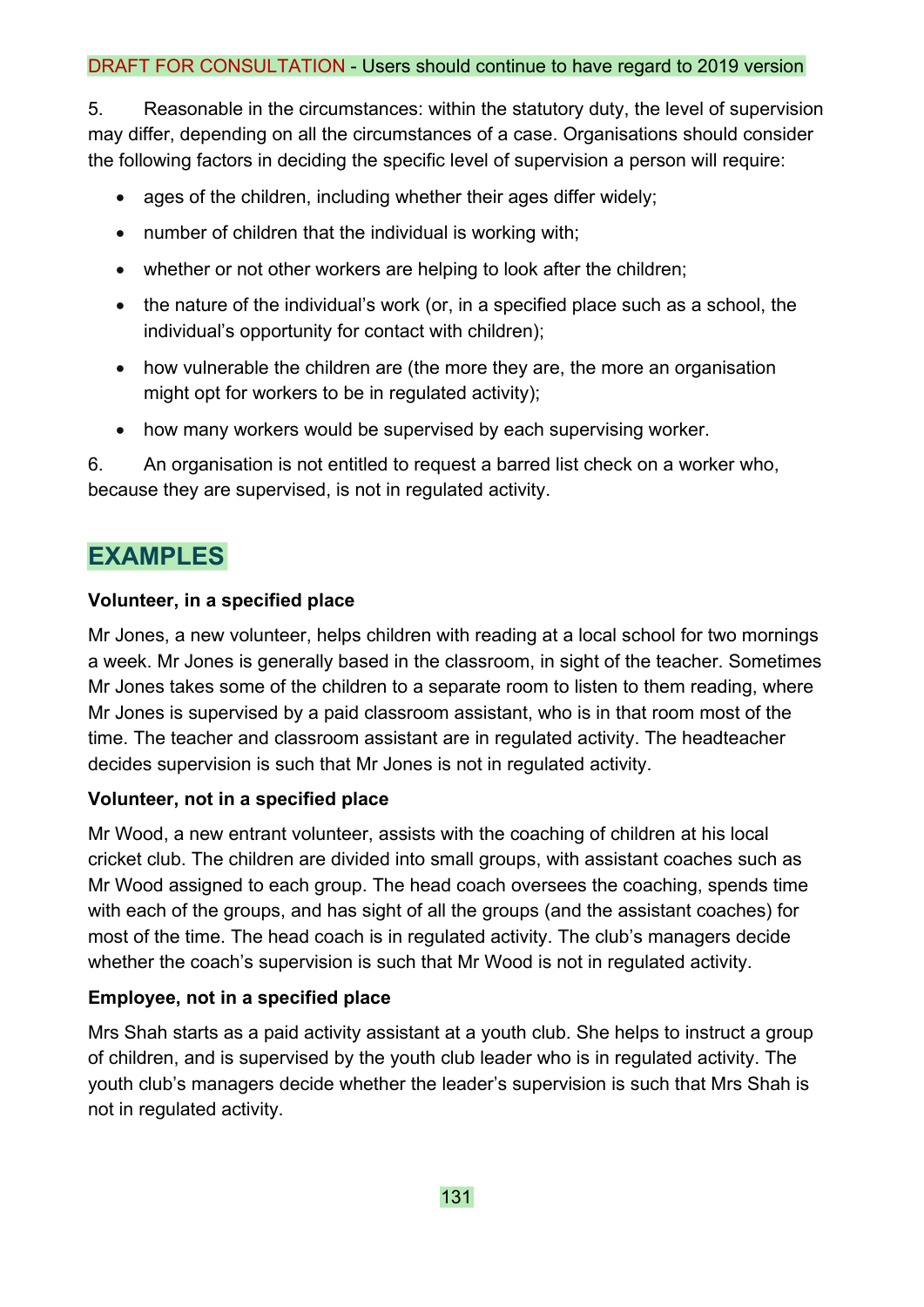In each example, the organisation uses the following steps when deciding whether a new worker will be supervised to such a level that the new worker is not in regulated activity:

- consider whether the worker is doing work that, if unsupervised, would be regulated activity. (Note: If the worker is not engaging in regulated activity, the remaining steps are unnecessary. If the worker is engaging in regulated activity the remaining steps should be followed);
- consider whether the worker will be supervised by a person in regulated activity, and whether the supervision will be regular and day to day, bearing in mind paragraph 4 of this guidance;
- consider whether the supervision will be reasonable in all the circumstances to ensure the protection of children, bearing in mind the factors set out in paragraph 4 of this guidance above; and if it is a specified place such as a school; and
- consider whether the supervised worker is a volunteer.

<sup>i</sup> Safeguarding Vulnerable Groups Act 2006, amended by Protection of Freedoms Act 2012: Schedule 4, paragraph 5A: guidance **must** be "for the purpose of assisting" organisations "in deciding whether supervision is of such a kind that" the supervisee is not in regulated activity.

ii Safeguarding Vulnerable Groups (Northern Ireland) Order 2007, Schedule 2, paragraph 5A, is as above on guidance on "supervision" for Northern Ireland.

iii If the work is in a specified place such as a school, paid workers remain in regulated activity even if supervised.

 $i<sup>v</sup>$  The Protection of Freedoms Act 2012 includes provisions for a statutory duty on an organisation arranging regulated activity (under the 2006 Act or 2007 Order, both as amended) to check that a person entering regulated activity is not barred from regulated activity and a stand-alone barring check. These are as yet not commenced.

 $\overline{v}$  A volunteer is: in England and Wales, a person who performs an activity which involves spending time, unpaid (except for travel and other approved out-of-pocket expenses), doing something which aims to benefit someone (individuals or groups) other than or in addition to close relatives. In Northern Ireland, a volunteer is: a person engaged, or to be engaged, in an activity for a non-profit organisation or person which involves spending time unpaid (except for travel and other approved out-of-pocket expenses) doing something which amounts to a benefit to some third party other than, or in addition to, a close relative.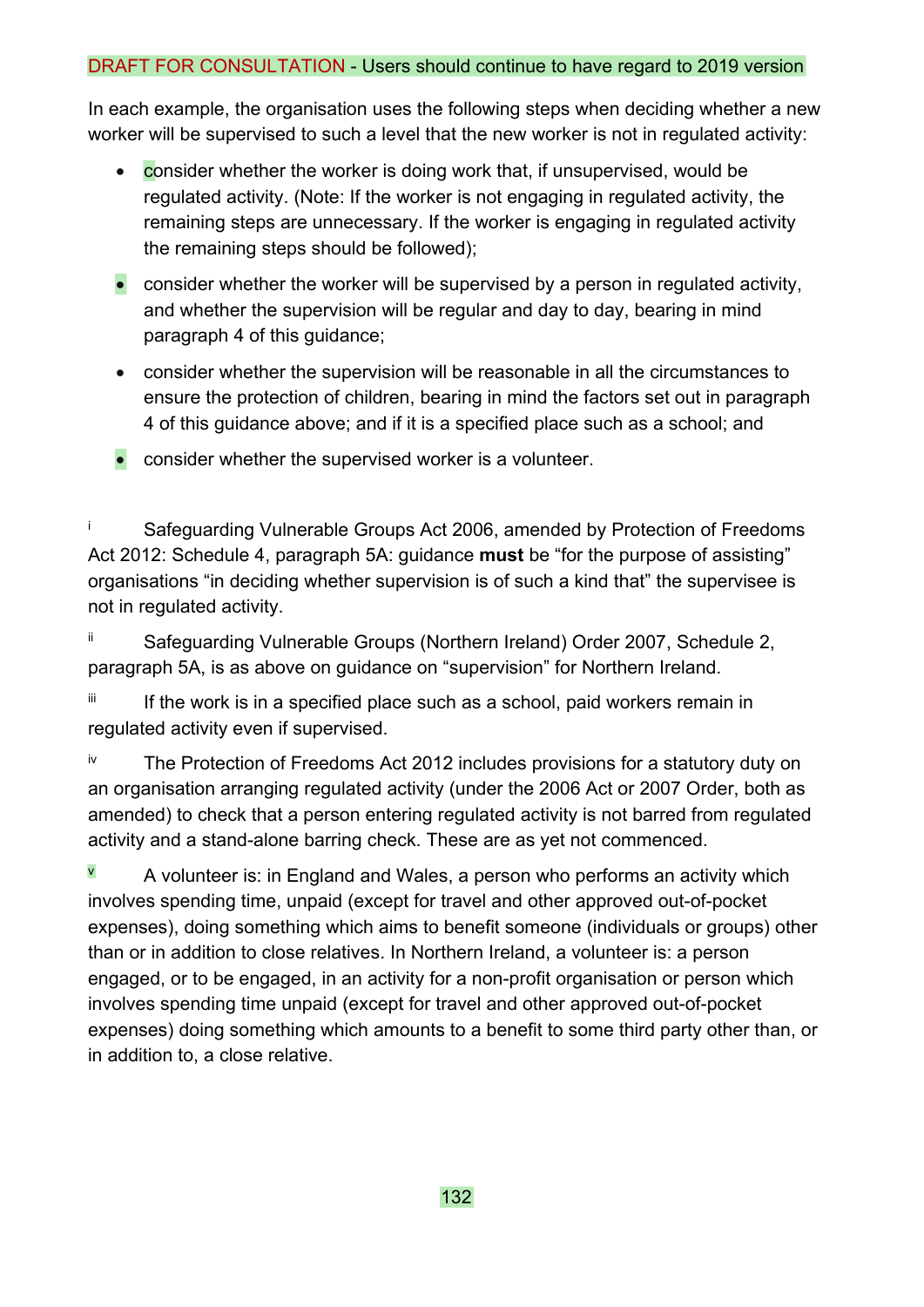# **Annex G: Table of substantive changes from September 2020**

| <b>Where</b>                 | <b>What</b>                                                                                                                                                                                                                                                                                  |
|------------------------------|----------------------------------------------------------------------------------------------------------------------------------------------------------------------------------------------------------------------------------------------------------------------------------------------|
| <b>Summary</b>               | <b>About the guidance</b>                                                                                                                                                                                                                                                                    |
| Who is this<br>guidance for? | Added bullet to clarify that "governing bodies and proprietors" includes<br>management committees unless otherwise stated throughout the<br>document.                                                                                                                                        |
|                              | Added new paragraph explain that there is a condensed Part one of this<br>guidance at Annex A. We want to give governing bodies and proprietors<br>the freedom to choose the condensed Part 1 where they think it will be<br>appropriate for those staff not working directly with children. |
| <b>Part one</b>              | Safeguarding information for all staff                                                                                                                                                                                                                                                       |
| Part one                     | A number of paragraphs have been moved in Part one to improve the<br>flow of this section.                                                                                                                                                                                                   |
| Paragraph 4                  | Text added to make it clear that both mental and physical health are<br>relevant to safeguarding and the welfare of children.                                                                                                                                                                |
| Paragraph 17                 | Revised to simplify and provide more context.                                                                                                                                                                                                                                                |
| Paragraph 18                 | Updated list to include other factors which may indicate that a child may<br>potentially benefit from early help.                                                                                                                                                                            |
| Paragraph 22                 | New paragraph to reflect online abuse and the fact it will often occur<br>concurrently with face to face abuse.                                                                                                                                                                              |
| Paragraphs 30                | New paragraph to provide staff with information about child criminal<br>exploitation and child sexual exploitation.                                                                                                                                                                          |
| Paragraphs 32-35             | New paragraph on mental health to help staff make the link between<br>mental health concerns and safeguarding issues.                                                                                                                                                                        |
| Paragraph 36                 | Updated to include abuse in intimate relationships and more context on<br>initiation/hazing.                                                                                                                                                                                                 |
| Paragraphs 61-62             | Paragraph revised to be clear the emphasis is on staff raising concerns<br>if they have them.                                                                                                                                                                                                |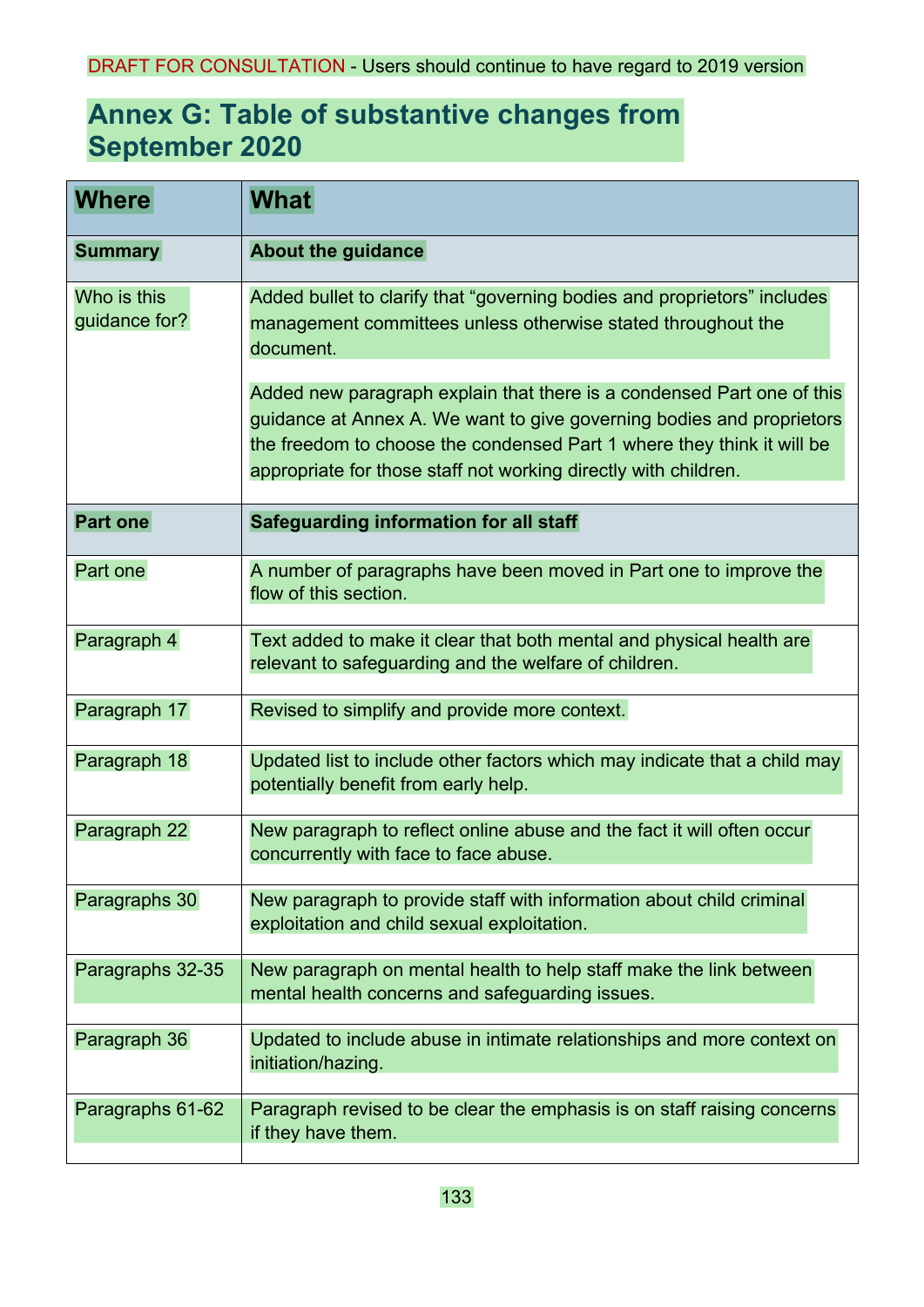| <b>Part two</b>                 | The management of safeguarding                                                                                                                                                        |
|---------------------------------|---------------------------------------------------------------------------------------------------------------------------------------------------------------------------------------|
| Part two                        | A number of paragraphs have been moved in Part two to improve the<br>flow of this section.                                                                                            |
| Paragraph 67                    | New paragraph to signpost guidance where a school or college is a<br>charity.                                                                                                         |
| Paragraphs 69                   | New paragraph to provide context to what we mean by whole school<br>and college approaches to safeguarding.                                                                           |
|                                 | We have also incorporated the "child's wishes" from elsewhere in Part<br>two into this paragraph.                                                                                     |
| Paragraph 70                    | Updated to be clear the child protection policy should include policies<br>where Part 2 of this guidance sets out they should be reflected in the<br>child protection policy.         |
|                                 | Moved the substantive information about children missing education to a<br>new section at para 147.                                                                                   |
| Paragraph 72                    | Added SEND and medical conditions plus serious violence to the list to<br>make the link to safeguarding.                                                                              |
| Paragraph 78                    | Signposted to recently published "when to call the police guidance" from<br>the NPCC                                                                                                  |
| Multi-agency<br>working (82-91) | Changes to reflect that the new safeguarding partner arrangements<br>should now be in place.                                                                                          |
| Paragraph 99                    | New paragraph to draw schools and colleges attention to implications of<br>using DMB radios to communicate safeguarding information.                                                  |
| Paragraph 100                   | New data protection tool kit added.                                                                                                                                                   |
| Paragraph 107                   | New paragraph added to make the link between behaviour and a safe<br>educational environment.                                                                                         |
| Paragraph 109                   | Updated to reflect mandatory RSHE.                                                                                                                                                    |
| Online safety (111-<br>121)     | Management of online safety moved from the current Annex C to Part<br>two to encourage schools and colleges to consider it as part of their<br>whole school approach to safeguarding. |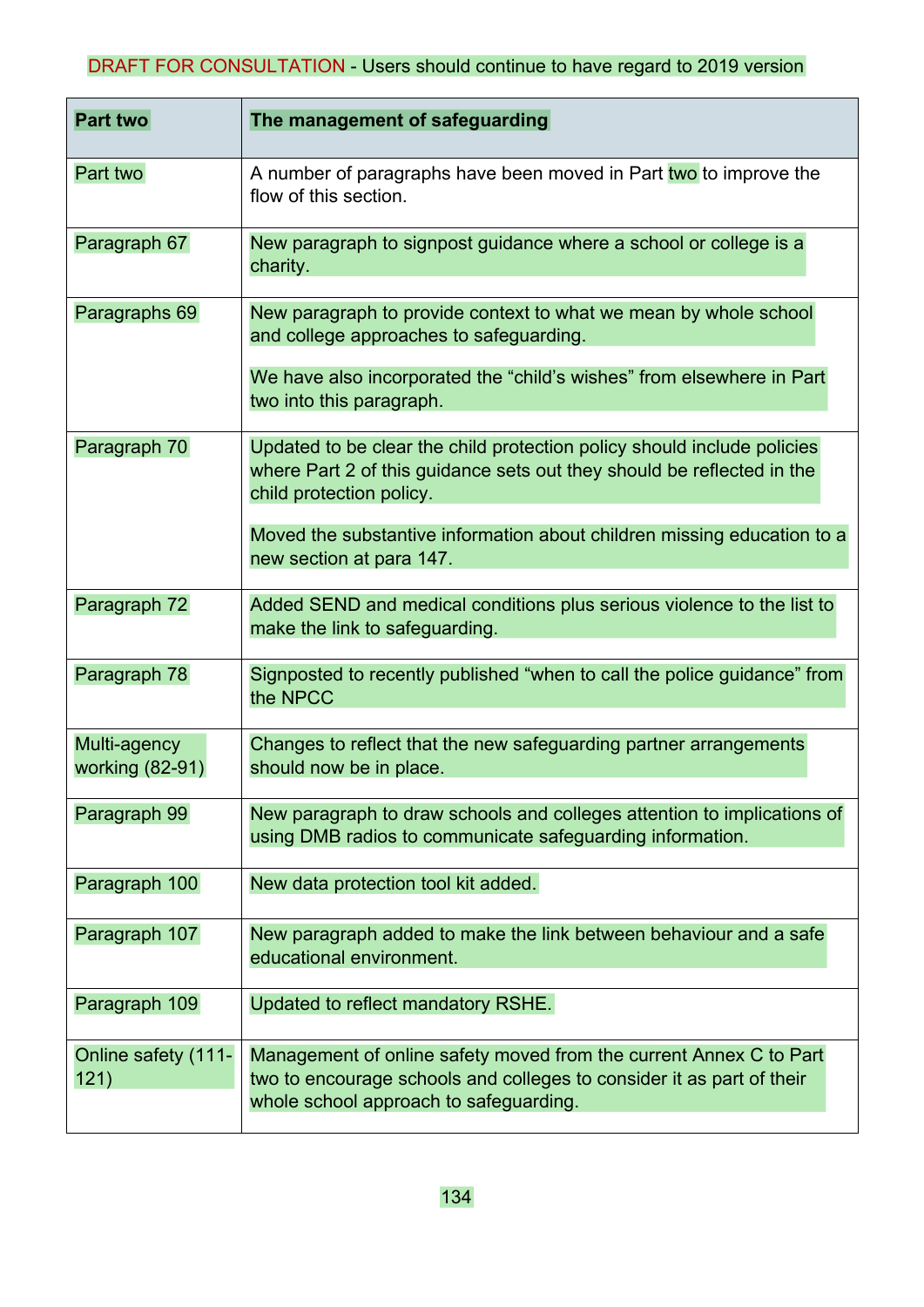| Paragraph 125-<br>126                                                    | Revised to make clear that schools and colleges should have processes<br>in place to manage all concerns about staff, and in addition follow the<br>guidance in Part 4 where a concern includes an allegation that might<br>meet the harm threshold.                                         |
|--------------------------------------------------------------------------|----------------------------------------------------------------------------------------------------------------------------------------------------------------------------------------------------------------------------------------------------------------------------------------------|
| Paragraph 131                                                            | Added information on abuse in intimate personal relationships.                                                                                                                                                                                                                               |
| <b>Children</b><br>potentially at<br>greater risk of<br>harm (132)       | New sub heading added to be clear that whilst all children should be<br>protected some children are potentially at greater risk of harm.                                                                                                                                                     |
| AP (133)                                                                 | New paragraph to highlight vulnerability of children in AP.                                                                                                                                                                                                                                  |
| SEND (134-136)                                                           | Updated to be clear the child protection policy should reflect additional<br>considerations with regard to protecting children with SEND or physical<br>health issues.                                                                                                                       |
| CIN (137-140)                                                            | New section to draw attention to challenges CIN children face, alongside<br>useful additional information.                                                                                                                                                                                   |
| <b>CME (141)</b>                                                         | Information moved from start of Part two into this section.                                                                                                                                                                                                                                  |
| <b>Children requiring</b><br>mental health<br>support (142-145)          | New section to raise profile and encourage schools and colleges to<br>make the link between mental health and safeguarding.                                                                                                                                                                  |
| <b>Virtual School</b><br>Head (151-153)                                  | Updated to provide more information on the role of Virtual School Head                                                                                                                                                                                                                       |
| Use of school<br>premises for non-<br>school activities<br>$(160 - 161)$ | New section added to provide schools and colleges guidance.                                                                                                                                                                                                                                  |
| <b>Boarding schools</b><br>$(162 - 165)$                                 | Full section moved from current Annex D into main body of Part two.                                                                                                                                                                                                                          |
| <b>Part three</b>                                                        | <b>Safer recruitment</b>                                                                                                                                                                                                                                                                     |
| <b>Part three</b>                                                        | We have made significant changes to the structure of Part three. This is<br>to improve the readability of this part and to provide further guidance<br>about how schools and colleges should carry out safer recruitment<br>checks that build on and are not overly reliant on DBS checking. |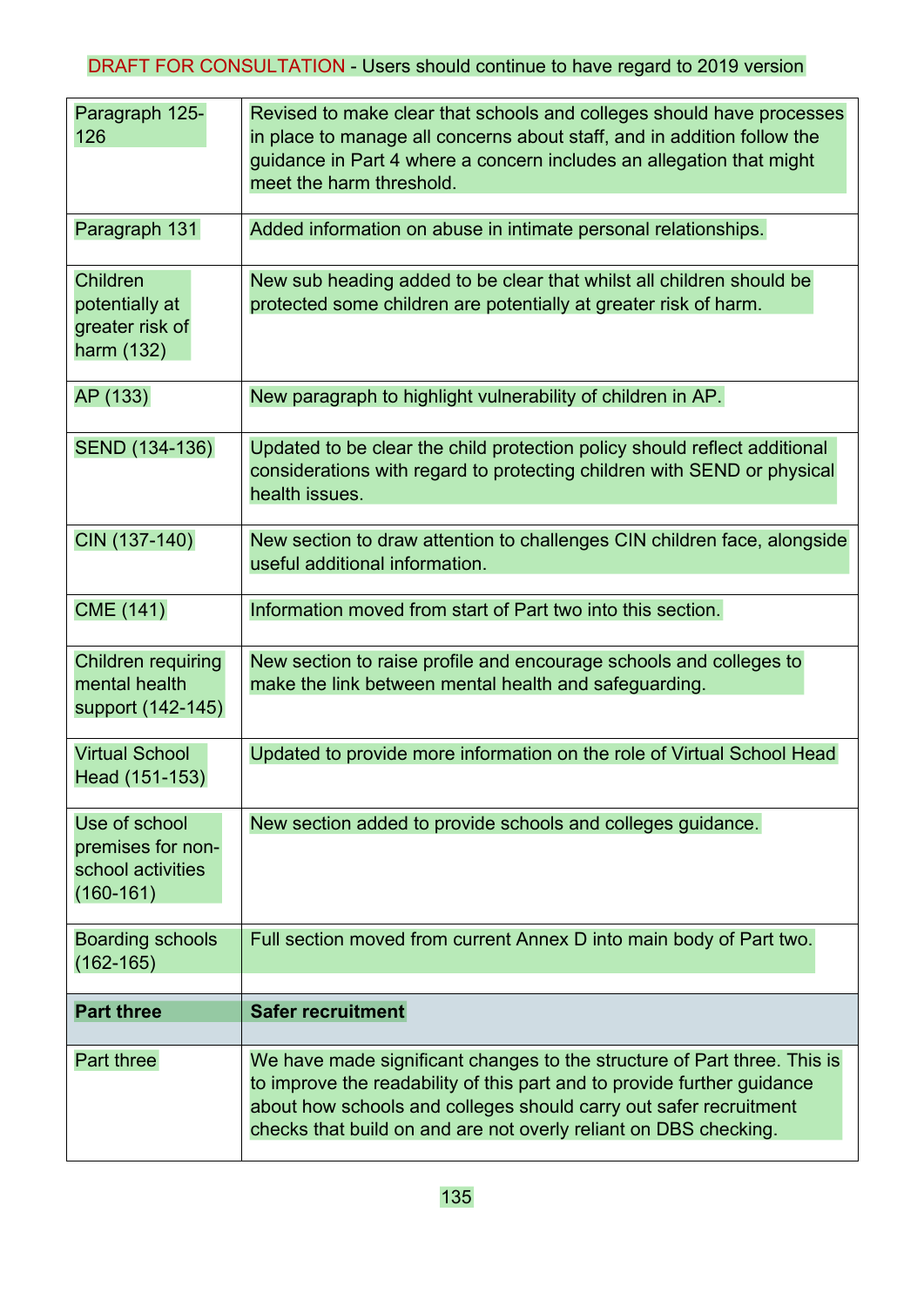|                                       | We suggest relevant staff read the whole section.                                                                                                                                                                                                                                                                                                                                                                                                                                                                                                                                                                                                                                                                              |
|---------------------------------------|--------------------------------------------------------------------------------------------------------------------------------------------------------------------------------------------------------------------------------------------------------------------------------------------------------------------------------------------------------------------------------------------------------------------------------------------------------------------------------------------------------------------------------------------------------------------------------------------------------------------------------------------------------------------------------------------------------------------------------|
|                                       | There are no changes to the statutory requirements placed on schools<br>and colleges.                                                                                                                                                                                                                                                                                                                                                                                                                                                                                                                                                                                                                                          |
| 170-171                               | Given the revision of Part 3 these paragraphs moved from Part 2 to<br>group all safer recruitment information in the same section.                                                                                                                                                                                                                                                                                                                                                                                                                                                                                                                                                                                             |
| <b>Part four</b>                      | Allegations of abuse made against teachers, including supply<br>teachers, other staff, volunteers and contractors                                                                                                                                                                                                                                                                                                                                                                                                                                                                                                                                                                                                              |
| Part four                             | We have made significant changes to the structure of Part four. This is<br>to improve the readability of this part and provide a more logical flow to<br>the guidance.<br>We suggest relevant staff read the whole section, but, important                                                                                                                                                                                                                                                                                                                                                                                                                                                                                     |
|                                       | additions are listed directly below.<br>There are no changes to the statutory requirements placed on schools<br>and colleges.                                                                                                                                                                                                                                                                                                                                                                                                                                                                                                                                                                                                  |
| Paragraph 310                         | Added a fourth bullet point under the behaviours which covers where an<br>individual has behaved or may have behaved in a way that indicates<br>they may not be suitable to work with children. The reason is because of<br>transferrable risk. Where a member of staff or volunteer is involved in an<br>incident outside of school/college which did not involve children but<br>could have an impact on their suitability to work with children. For<br>example, a member of staff is involved in domestic violence at home. No<br>children were involved, but schools/colleges need to consider what<br>triggered these actions and could a child in the school trigger the same<br>reaction, therefore being put at risk. |
| <b>Supply Teachers</b><br>$(326-329)$ | Added further guidance as to how schools and colleges should ensure<br>allegations against supply teachers are handled.                                                                                                                                                                                                                                                                                                                                                                                                                                                                                                                                                                                                        |
| <b>Part five</b>                      | Child on child sexual violence and sexual harassment                                                                                                                                                                                                                                                                                                                                                                                                                                                                                                                                                                                                                                                                           |
| Part five                             | References to 'alleged perpetrator' replaced with 'alleged<br>perpetrators(s)' in recognition that there could be more than one<br>perpetrator.                                                                                                                                                                                                                                                                                                                                                                                                                                                                                                                                                                                |
| Paragraphs 377-<br>379                | Added additional context to better introduce this part of the guidance.                                                                                                                                                                                                                                                                                                                                                                                                                                                                                                                                                                                                                                                        |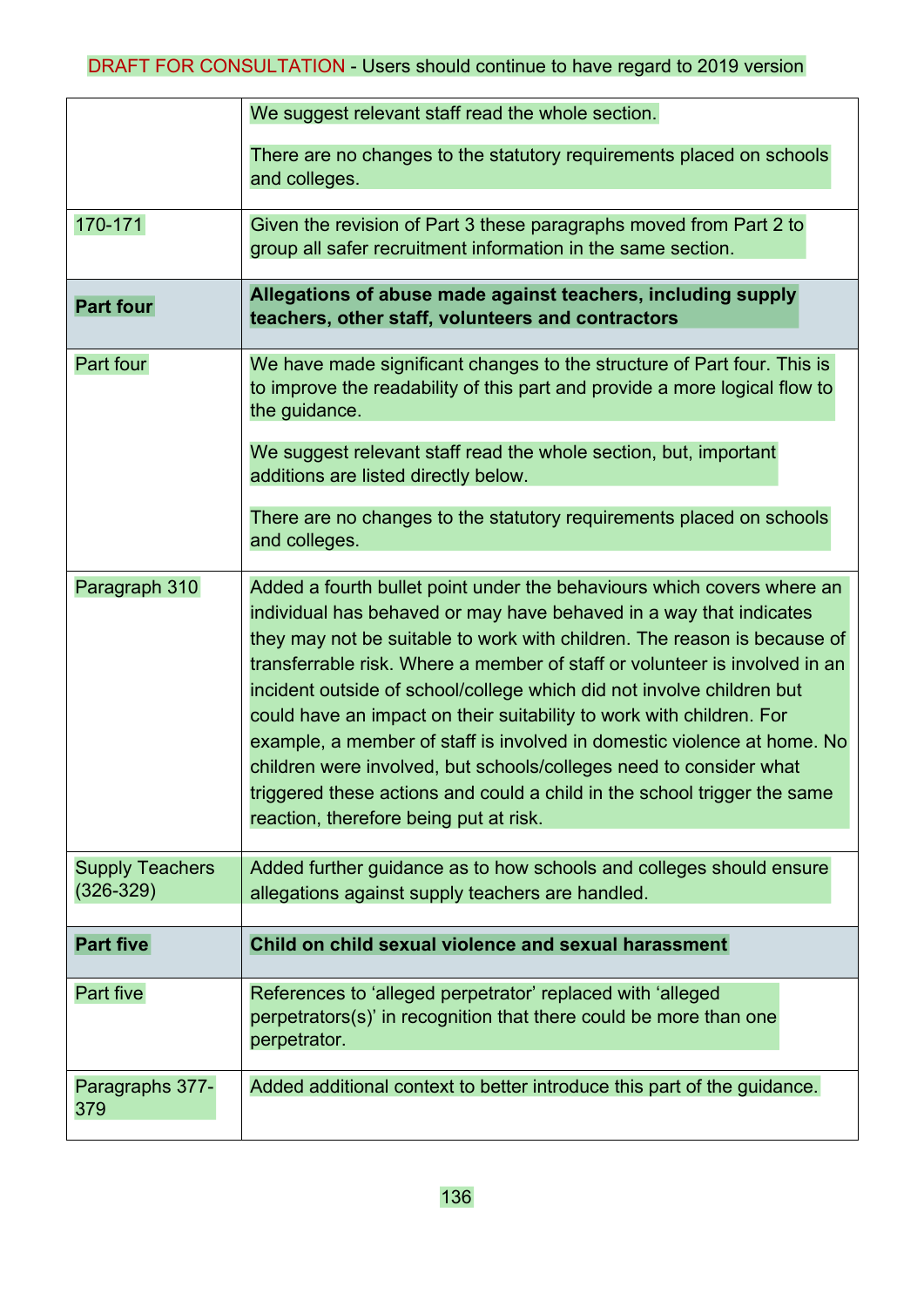| Responding to the<br>report (384-387)                                 | Added further guidance to emphasise the importance of the initial<br>response to the report and highlight that for some children they may find<br>it difficult to make a direct report.                                                                                                                              |
|-----------------------------------------------------------------------|----------------------------------------------------------------------------------------------------------------------------------------------------------------------------------------------------------------------------------------------------------------------------------------------------------------------|
| Paragraph 391                                                         | Now reflects intimate personal abuse and child criminal and child sexual<br>exploitation.                                                                                                                                                                                                                            |
| Children sharing a<br>classroom: Initial<br>considerations (pg<br>88) | Additional considerations when thinking about keeping the alleged<br>perpetrator(s) and victim apart.                                                                                                                                                                                                                |
| Ongoing<br>considerations:<br>sharing classes<br>(pg 96)              | Additional considerations when thinking about keeping the alleged<br>perpetrator(s) and victim apart.                                                                                                                                                                                                                |
| Paragraph 402                                                         | Added link to more information on harmful sexual behaviours, and<br>reference to the National Organisation for the Treatment of Abusers<br>(NOTA) which provides support for professionals.                                                                                                                          |
|                                                                       |                                                                                                                                                                                                                                                                                                                      |
| <b>Annex A</b>                                                        | Safeguarding information for school and college staff                                                                                                                                                                                                                                                                |
| <b>Annex A</b>                                                        | NEW - condensed version of Part one of Keeping children safe in<br>education. For governing bodies and proprietors to consider if this will be<br>more effective (than Part 1) in supporting staff who do not work directly<br>with children on a regular basis to safeguard and promote the welfare of<br>children. |
| <b>Annex B</b>                                                        | <b>Further information</b>                                                                                                                                                                                                                                                                                           |
| <b>Child abduction</b><br>and community<br>safety incidents           | New section to raise the issue and link to guidance.                                                                                                                                                                                                                                                                 |
| <b>County Lines</b>                                                   | Additional information provided.                                                                                                                                                                                                                                                                                     |
| Domestic abuse                                                        | Made clear domestic abuse can impact on children when they witness it<br>at home and/or suffer it in an intimate personal relationship.                                                                                                                                                                              |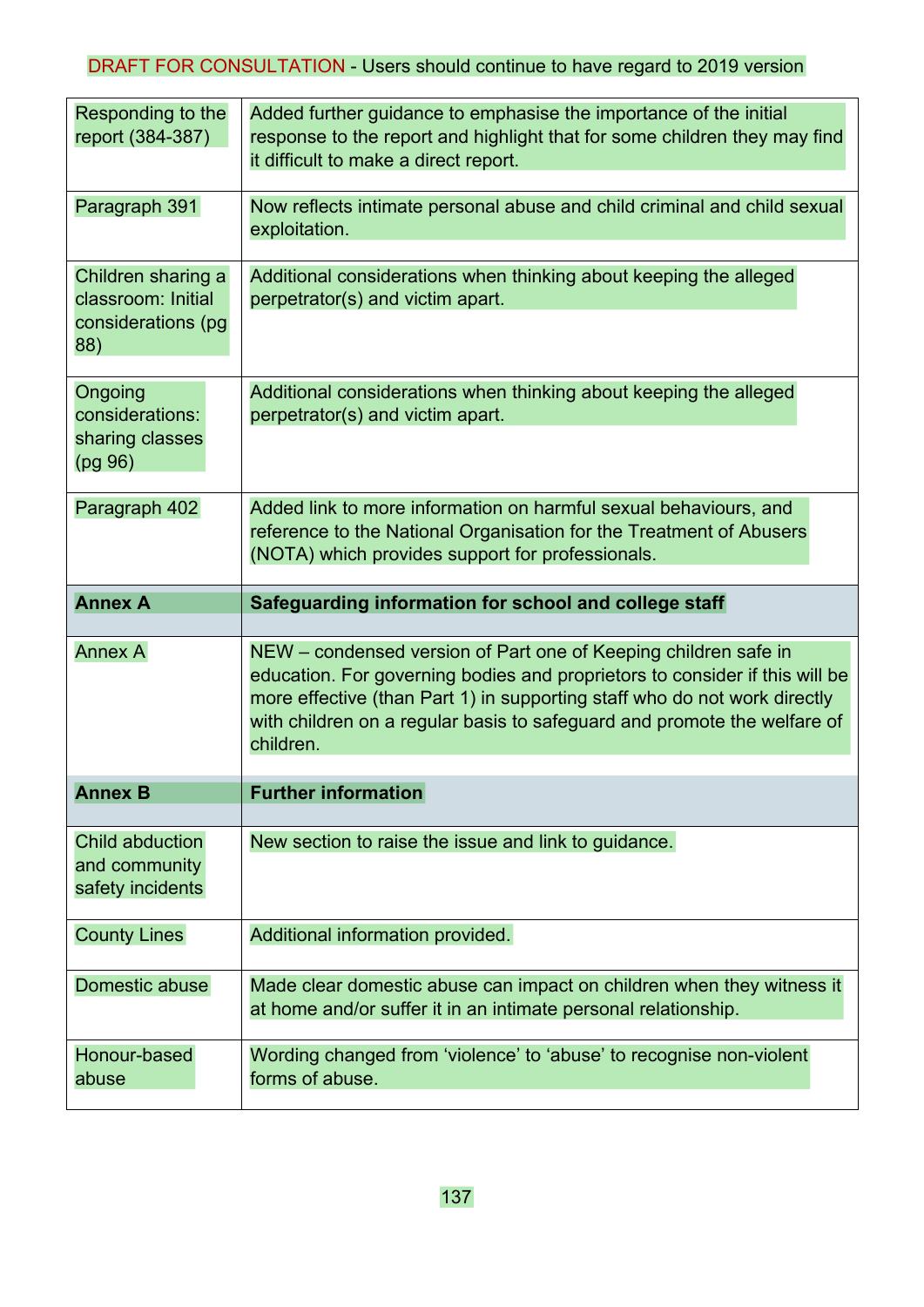| <b>Preventing</b><br>radicalisation | Additional information provided on what terrorism looks like and more<br>information on Channel.                                                       |
|-------------------------------------|--------------------------------------------------------------------------------------------------------------------------------------------------------|
| <b>Annex C</b>                      | <b>Designated Safeguarding Lead (DSL)</b>                                                                                                              |
| <b>Annex C</b>                      | Consulting on a series of proposed changes, especially with regard to<br>CIN. Final version of KCSIE 2020 will be clear which changes we have<br>made. |
| <b>Annex D</b>                      | <b>Online safety</b>                                                                                                                                   |
| Information and<br>support          | Reformatted to improve accessibility.<br>Added additional links.                                                                                       |